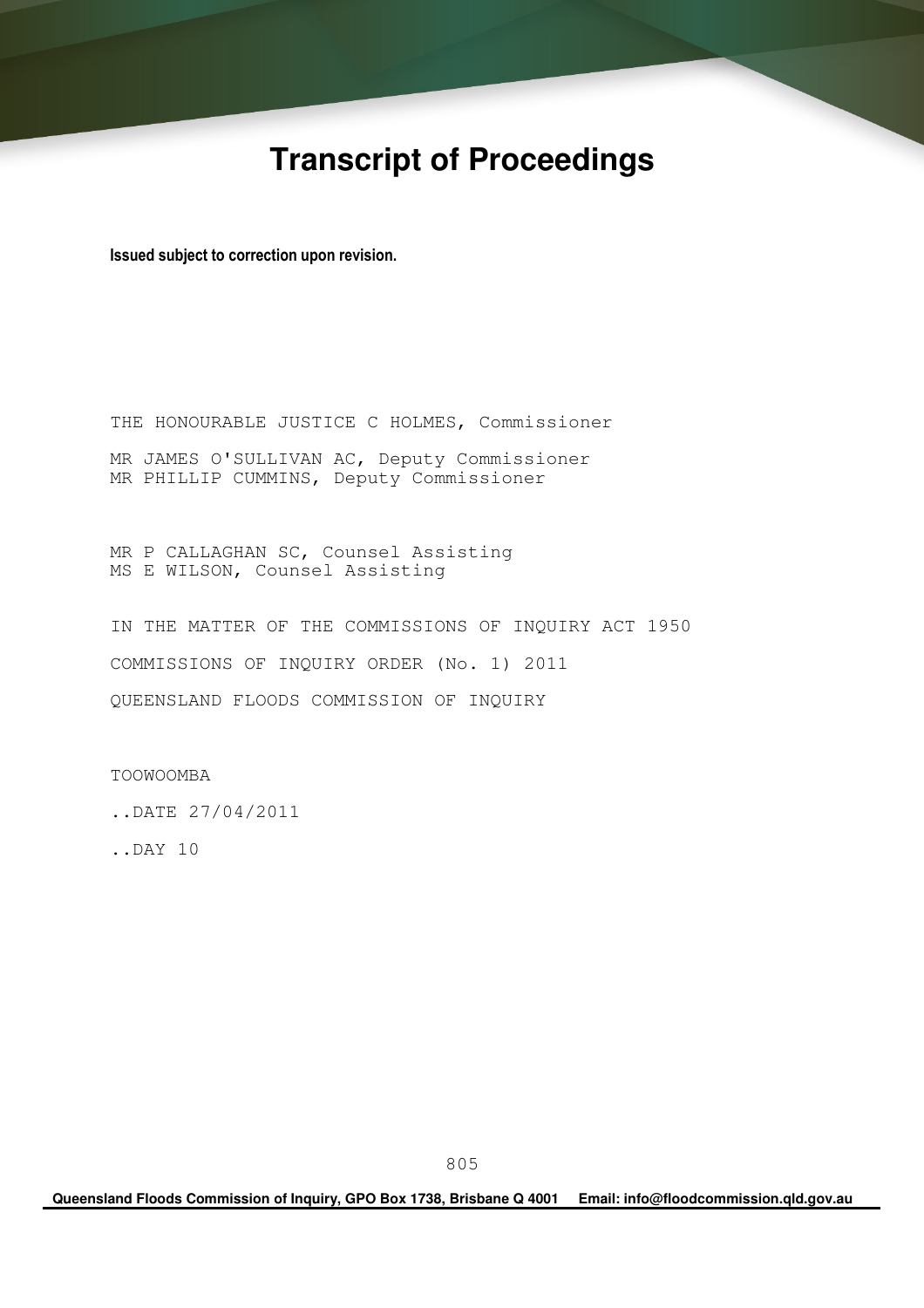THE COMMISSION RESUMED AT 10.01 A.M.

COMMISSIONER: Yes, Mr Callaghan.

MR CALLAGHAN: I think Mr Gollschewski is still in the witness box.

STEPHAN WILLIAM GOLLSCHEWSKI, CONTINUING EXAMINATION-IN-CHIEF:

MR CALLAGHAN: Now, just when we adjourned last week you produced a tape and transcript of the conversation that you'd had with Mr Tyson?-- That's - that's correct.

**20 30**  And the transcript was tendered. I don't know if that copy is available but I have a copy here which I can show to you just to confirm that you would say that at least up until  $- I'$ ll just put it in front of you. I've left that open at page 5. By all means review the four and a bit pages before that, but I'd suggest to you that the concerns that had been raised you would say are dealt with by that part of the transcript which appears on the first four pages up until the first question and answer on page 5 which concludes with Mr Tyson saying, "Yeah, yeah, that's no worries, mate. Yeah. That's fine"?-- Yep, that's correct.

Okay. Thank you.

COMMISSIONER: Well, Mr Callaghan, should we limit the exhibit to that extent?

MR CALLAGHAN: Yes, Madam Commissioner, the balance - there's nothing relating to the issue that you were being asked about last week that's canvassed in the balance of the transcript; would you agree with that?-- No, that's correct. That's correct, Mr Callaghan.

COMMISSIONER: Well then, that portion of the transcript which goes up to, what is it, the first question and answer on page 5, did you say? I don't have it in front of me, although I've seen it.

MR CALLAGHAN: Up until the first question and answer on page 5 which concludes with the answer, "Yeah, yeah, that's no worries, mate. Yeah, that's fine."

COMMISSIONER: That will be the exhibit and the tape accordingly - this is Exhibit 107 we're talking about. That part of the tape, accordingly, will be the exhibit too.

MR CALLAGHAN: Now, Mr Gollschewski, you have also prepared a substantive statement in relation to the business of the Commission; is that correct?-- I have, yes.

**1**

**10** 

**40**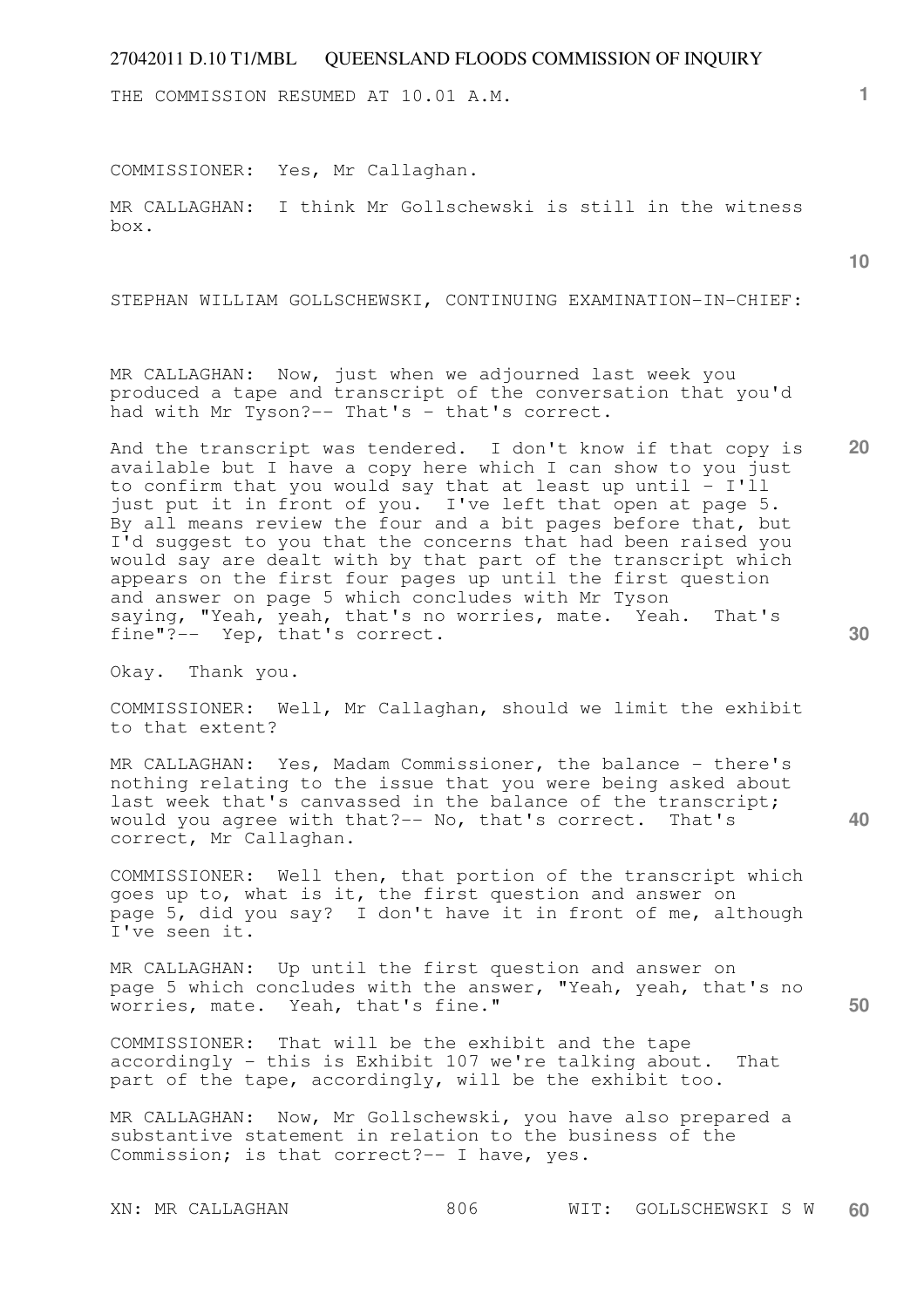Yes. Can I show you that statement a 48-page statement dated 10 March 2011?-- Yes, that's correct.

I tender that.

COMMISSIONER: Exhibit 140.

ADMITTED AND MARKED "EXHIBIT 140"

MR CALLAGHAN: Do you have another copy in front of you?-- I have one with me, yes.

Yes. Would you mind just having that there because I am just going to take you to some specific parts of it?-- Sure.

Page 23?-- Yes.

And to put it in context, we're talking about the period at perhaps 5.30 p.m., thereabouts, on the 10th of January this year?-- Yes, I understand.

You, in effect, say that you saw the need to establish a senior management team because it was clear to you that even at that time, that the events that were unfolding required a major response from the police and that the normal disaster management arrangements were not appropriate?-- That's correct.

I just want to get you to elaborate on that?-- Yes, certainly. Can  $I$  - just to give some context, what occurs when this event unfolded, of course, was it was unexpected and unwarned for us. So, we immediately go into a response mode. What happens in the early part is that the individual police officers, so the operational police officers, are deployed to wherever they can be deployed to whether it be in response to a call that comes through the communications centre or, indeed, the fact that they're already out on the road and come across things. So they're out on the - out in the community doing what they have to do in an operational sense responding to the needs of the community, and we're dealing with a major flooding event so there's cars being washed out away and calls for service and all that type of thing. Additionally for that, we put out all the resources that we had available including in - onto the road. So what happens in the initial part is that those officers do what they can and they respond to the needs of the community on the ground and they feed back the information as to what's happening. In - through that process we then try to get situational awareness, if you like, of what's actually happening out there: what is going on; what is impacting on our community; what is the risk to the community; how widespread is it; what do we need to do. So after we go through that period of trying to actually get a real clear understanding of what's occurring, we then have to look at

**10** 

**1**

**20** 

**40**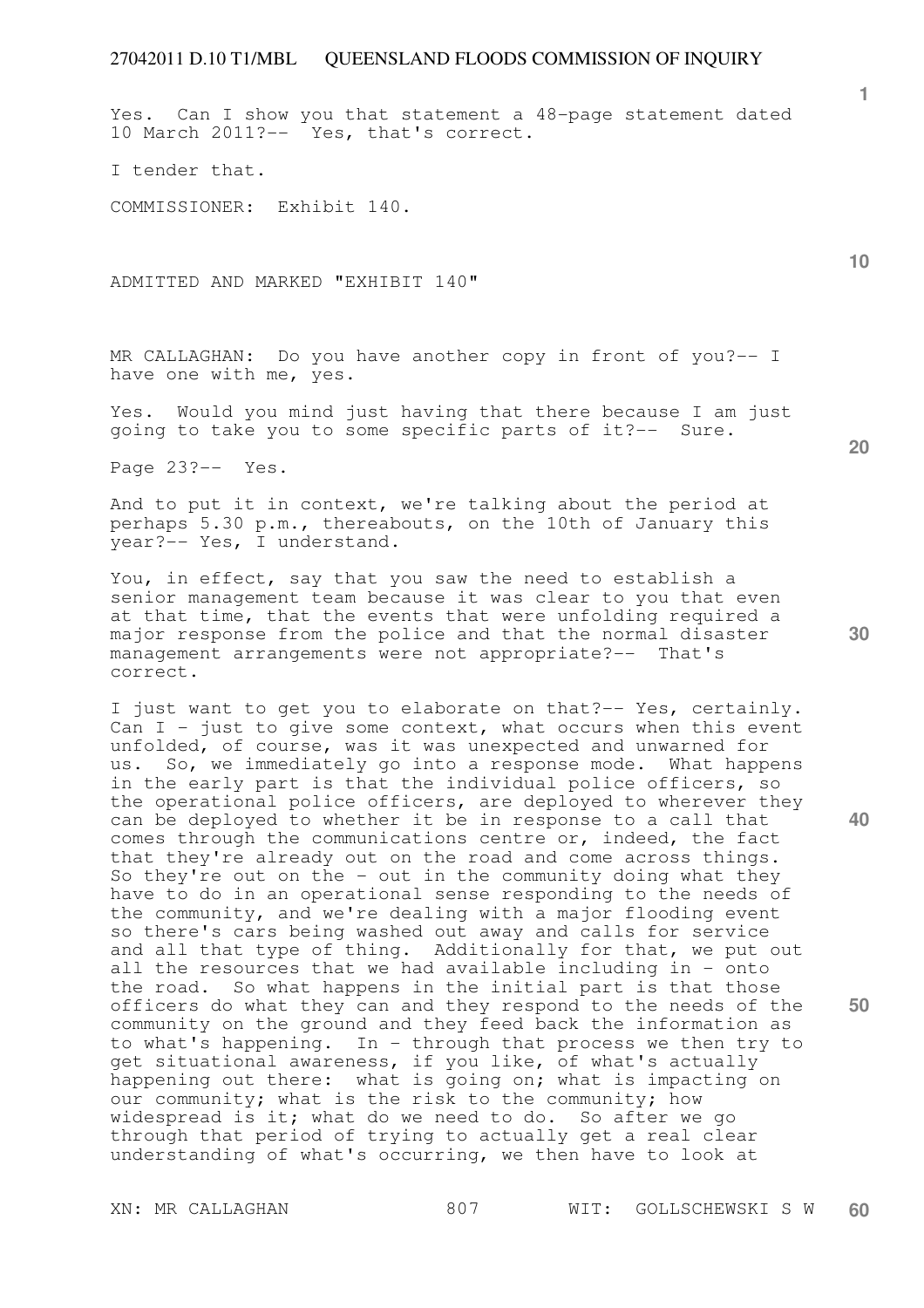what are the more strategic things that we have to do as an organisation in order to ensure the safety and security of the community because that's our basis line as the police service. We're there to ensure the safety and the security of the community. In doing that we get an appreciation, in this instance, that it's an enormous event. That we have people being washed away in Toowoomba; we have reports of houses being washed away in the Lockyer Valley; enormous amounts of water; people - our people and all emergency services being prevented from getting to scenes because of the - just the nature of the weather event and the flooding that's associated with it. And we have to start thinking about, "Well, how can we do stuff that's going to make that better and make the community safe and secure as it can possibly be?" It also becomes apparent at that time that we do have deaths and we need to consider things such as investigations and those sort of parallel matters that still have to be done and have to be considered at that very early stage. So you get to the point, after you get some situational awareness, that we need to show leadership and that's my role. I'm in charge of the region, I'm responsible for it. I needed to make sure there was leadership and a leadership team in place that could make informed decisions on what was needed to support our people and the other emergency services to do their jobs out on the road and in order to support the community. So after getting that situational awareness which, as I've indicated in my statement, included going out and looking at certain scenes to see how things were and what was really happening and talking to Brisbane about what we might need or may not need, and then it was a matter of getting the key players together and establishing a senior leadership team and making decisions on what we should do and what resources we needed to be able to do that.

Could I just pick up on something that you just said. That you saw the need to ensure that there was sufficient support, or words to that effect, for yourselves and for the other emergency services?-- Yeah, that's right, because there's there were conversations during the afternoon, certainly and not just at my level; Brett Schafferius, the DDC, had a lot of conversations with other agencies. But I had a conversation with the QR - Queensland Fire and Rescue Assistant Commissioner and there was a clear need for helicopters. So QFRS being a combat agency in terms of rescue, they needed resources to be able to do what they did and needed - clearly, they needed helicopters and the mechanisms that are in place is that for the request to be put through the police through the DDC arrangements.

That's what I wanted to - that's what I just want to explore-----?-- Sure.

-----as to the way it all worked, because you say in your statement that there was something about these events, and I'm assuming just the sheer scale and speed with which they unfolded, that suggested to you that I think what you describe in your statement as the normal disaster management arrangements were not appropriate?-- Yeah - sorry.

**10** 

**1**

**20** 

**30** 

**40**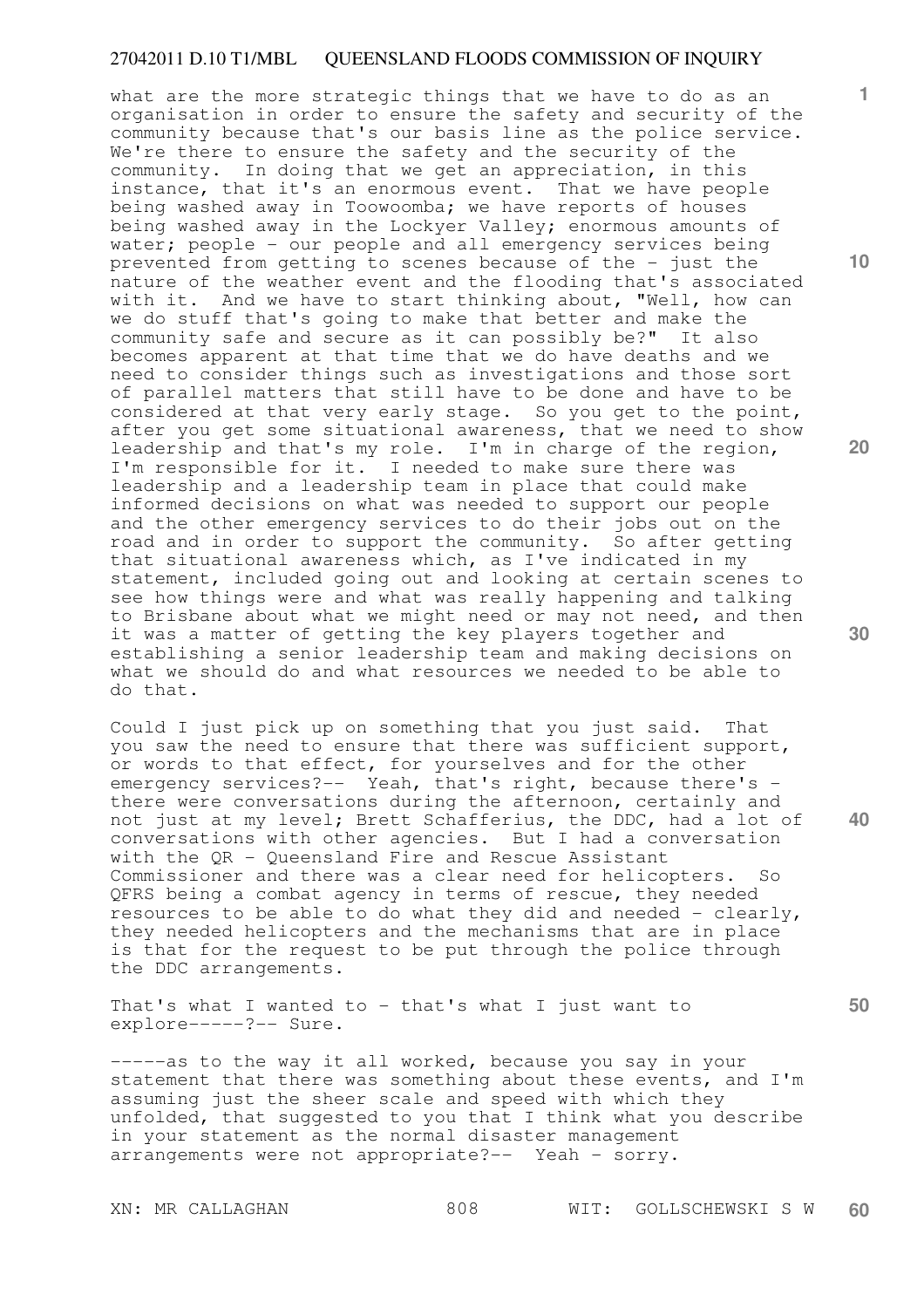What are you referring to when you talk about "normal disaster management arrangements"?-- Well, normally - in the lead up to that - that day, we'd had flooding across the region including in Dalby. The response that question used in that area was very much within the Disaster Management Act arrangements and the established protocols that go with that. Meaning, that you have a District Disaster Coordinator, who is usually a district officer in the police, or always, who sits at the top of the disaster management arrangements at district level and then works with the Local Disaster Management Groups in providing both a response and then moving into recovery. I have a very limited role in that as I've explained.  $I - I$ assist with making sure they're resourced properly, dealing with some of the political and media impacts of it, getting involved to push things along if they need that bit of a push and, basically, just making sure that they're well resourced and properly supported, and that's what we did in the ones up until the 10th of January. But what occurred on the 10th of January was we - we were seeing a loss of life on a scale that was unbelievable and we - we feared on that afternoon, based on the information we had, that there wasn't just two people deceased in Toowoomba, that there was probably multiple people deceased. So you need a very strong agency response and the police are the primary agency responsible for making things happen when there's loss of life in terms of bringing some order back into the community.

I'm not trying to be picky, but when you in your statement say "normal disease management arrangements", do you perhaps mean normal for that period? That is to say, the ones-----?--Well, no,  $no-----$ 

-----that had been in place for the flooding events which had occurred-----?-- Yeah, that's - that's fair but that would generally be what happens in most disaster situations. What happened in Toowoomba and the Lockyer Valley is characterised by that enormous lots of life.

Yes. Can I suggest to you that what you might be saying is that would generally be the case in most, can I say, slow moving disaster situations?-- Yeah, that's fair.

Or disaster situations of which you had more warning-----?-- Absolutely.

-----than you had about the events-----?-- Yes.

-----of the 10th of January?-- Yes.

But you didn't see the existing disaster management arrangements as being sufficient to deal with a fast moving, fast breaking situation of the kind?-- No, I didn't indeed. I felt that we needed to augment what was there and, obviously with the structure, the DDC Brett Schafferius was brought in as part of the senior management team. It was never designed to replace it. It was designed to enhance it and augment it and give it, if you like, more grunt from a Queensland Police

**10** 

**1**

**20** 

**30** 

**40**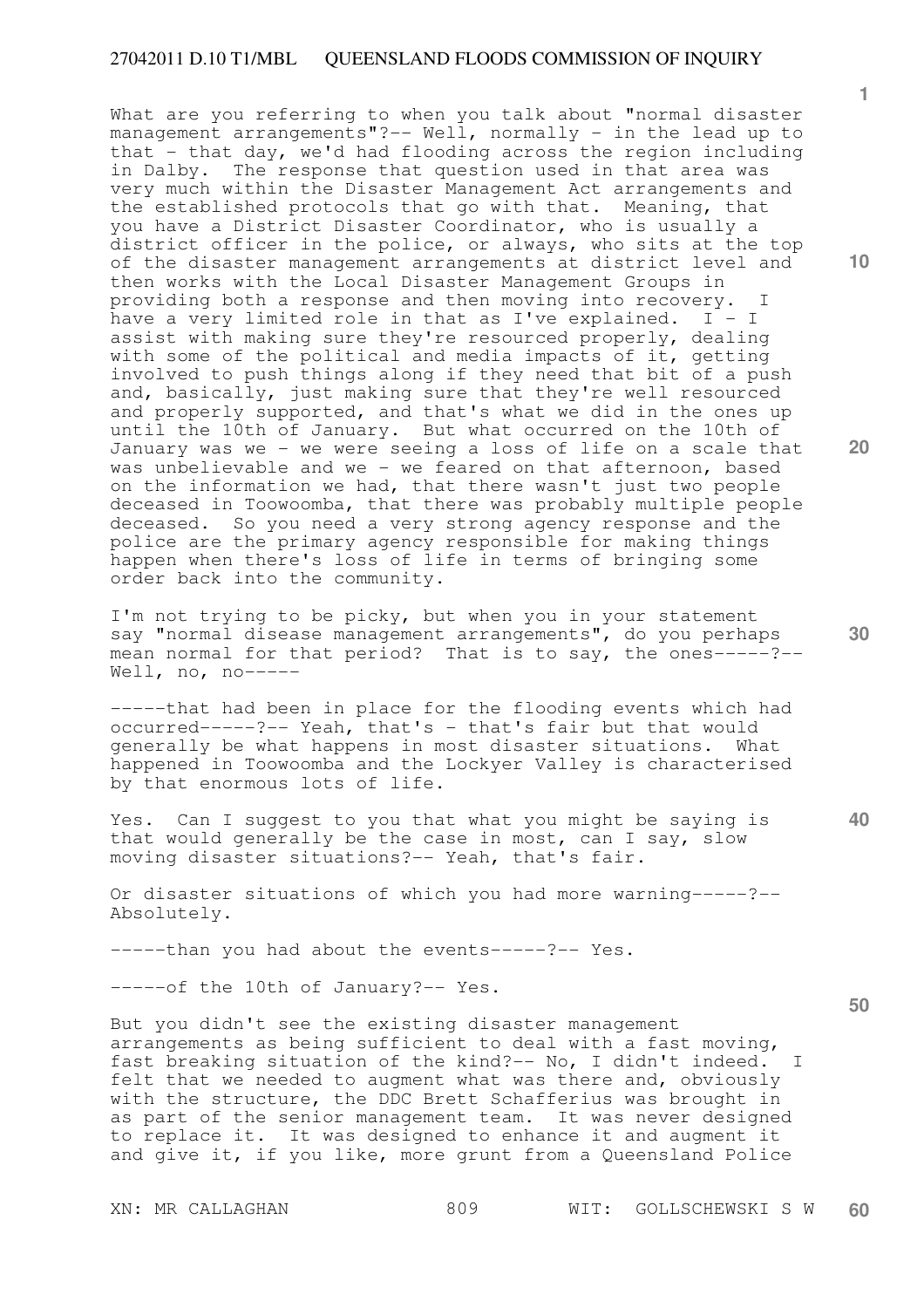perspective to get things happening on the ground.

So can you just illustrate for us what you were doing, the sorts of things that you were doing that would not normally be able to be done by a DDC, a District Disaster Coordinator?-- Well, ordinarily a DDC would make his request for resources and determine what he needed and report up through the State Disaster Coordination Centre and through those arrangements. What we did in terms of any policing response, that it was coordinated through that senior management team and looked at more broadly from my perspective to say, "Is that sufficient? Perhaps you need more. Perhaps we need to go to a higher level to ask for additional resources." You know, it is not just a matter of, in general terms, in a normal disaster situation a request may go into the SDCC for a helicopter or situation a request man of the second to happen quickly. There needed to be helicopters and assets on the ground quickly. To go through the reporting mechanisms through the DDC and through the SDCC in that instance may have been a little cumbersome and not as timely as it should have been.

Well, let's stick with helicopters as a specific example-----?-- Certainly.

-----to see how it did work then and might work in the future because, obviously, helicopters and the availability thereof is an issue that is of concern to the-----?-- Absolutely.

-----people of the Lockyer Valley. You already mentioned that you did do something in relation to the provision of helicopters; is that right?-- Yeah, after the phone call came in from Tom Dawson from the Queensland Fire and Rescue, I discussed that with the DDC, Brett Schafferius, and said, "What's in place?" He advised that the phone calls were being made for helicopters to be - to get there.

Sorry, what did he advise, that he would make the phone calls?-- That they had been made. I'm not certain whether he had made - but certainly through his arrangements, he had made them. We then discussed how broadly could we - what other options were out there. Did - did we need to expedite requests for military helicopters, ADF, et cetera. How could we make that happen, and it was that kind of discussion. And certainly with Mr Dawson, I assured him we were doing everything we could do to try to get them up there but there are obviously challenges in terms of the weather and the ability for the helicopters to be deployed.

**50**  Look, you might have covered that, but how did the helicopters actually get into the air the ones that did get into the air on that  $10th?--$  Oh, look, I don't - I don't have direct knowledge on who made the call but, clearly, an EMQ helicopter at least was in the air and undertaking rescues that afternoon.

Well, did your efforts have any success in terms of getting helicopters in the air that afternoon?-- No, I'm not going to take credit for that because Mr Schafferius was already across

**20** 

**40** 

**10**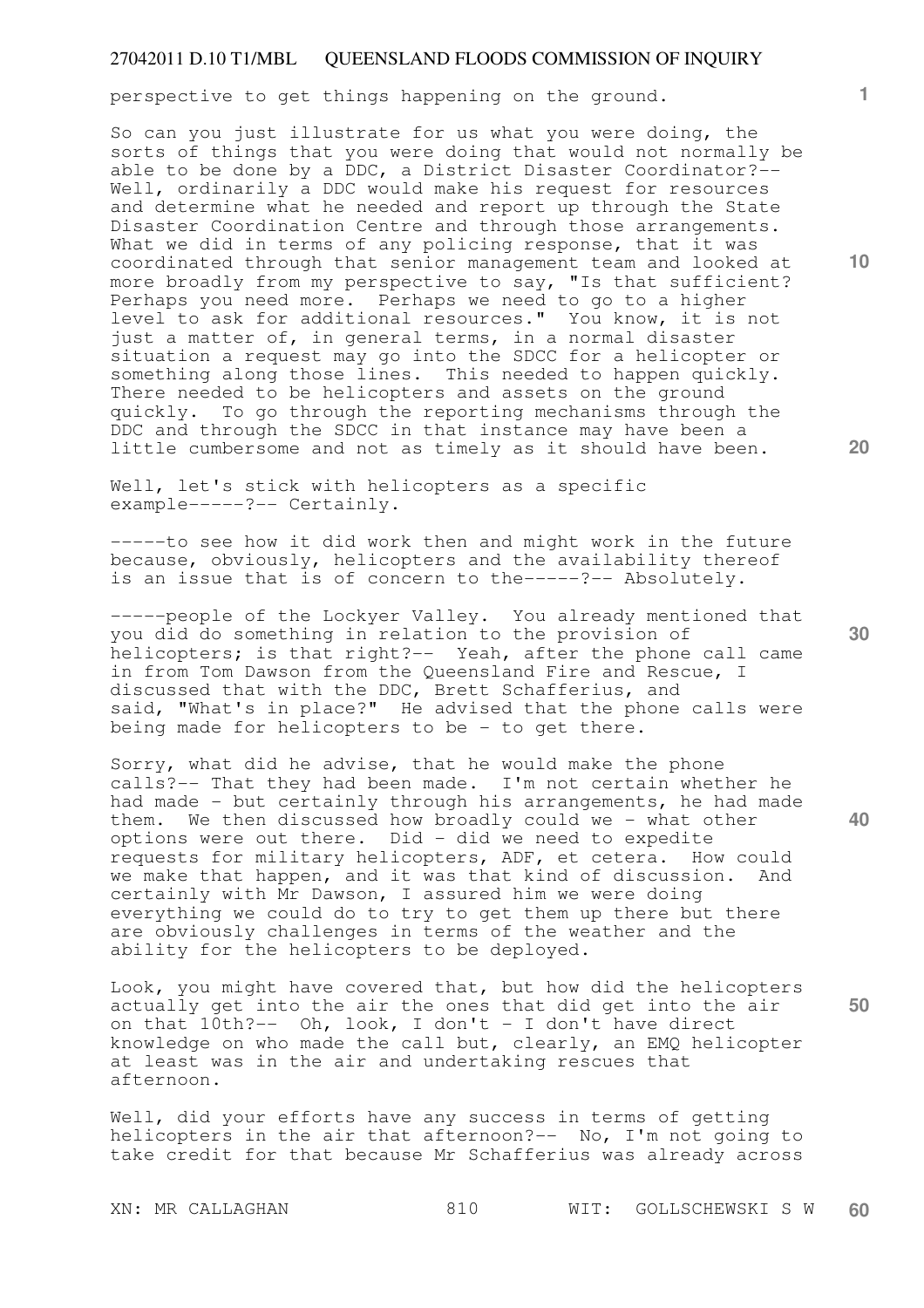that and had done things to do that, make that happen.

Well, I'll ask him about that. Moving on in your statement, at page 30 you record that as the disaster situation developed in Ipswich, that was clearly too much for the Acting Chief Superintendent Morrow to continue to coordinate operations for that district as well. That's correct?-- That's correct.

I'd like to explore this issue of the challenges presented when you are confronted with different disasters at different places within the same region. We're talking about a police region, I accept, not necessarily the District Disaster Coordinator region?-- That's right.

But what was - well, what were - you explain to us what was the situation and how was it dealt with?-- Basically, the situation was that we had the ongoing issues west of Toowoomba. So we had Dalby, Roma and, off and on, Warwick district with flooding going on there. We had this enormous event in what we call the Toowoomba district, which includes Toowoomba itself and the Lockyer Valley. And the way we're structured as an organisation, that the primary responsibility for policing in those districts sits with a particular district officer, who at that time was Brett Schafferius, who as well as being the district officer was the DDC for that area. So we had that enormous event happening as well. And then with the waters that moved into the Brisbane River and into the Ipswich and Brisbane - ultimately Brisbane, we had another emerging event that needed that layer of strategic management, if you like, to sit over the top and make sure that our response as a policing agency was as comprehensive and appropriate as it could be. The bottom line is no one person, including myself, could possibly stay across all those issues that they needed to stay across to make that happen. So what we decided was we needed a dual structure to address different aspects of the disaster that was unfolding. So initially - and this was an evolving structure that we ultimately ended up with what we felt was the best structure, but initially we looked at using two superintendents and it was divided between Toowoomba and the other areas, the other districts. So, there's five other districts. So Andy Morrow took responsibility for Toowoomba and Alan McCarthy took responsibility for Ipswich and the other districts in terms of overviewing their disaster response but also making sure that your normal policing business goes about as it needs to go about.

And where did Lockyer Valley sit in that space?-- In the Toowoomba part, so under Andy Morrow. We still were operating at that time with Brett Schafferius as the DO, the District Officer, I should say, and the DDC for Toowoomba district. The normal core business policing was being undertaken by one of his commissioned officers. As we moved along we decided well, we determined quite clearly that that still wasn't an ideal structure. It was still too much pressure on Brett Schafferius. He had to devote his attention to the disaster management aspect. So we then moved to the ultimate structure, which is the one that's demonstrated in my

XN: MR CALLAGHAN 811 WIT: GOLLSCHEWSKI S W **60** 

**1**

**10** 

**20** 

**30** 

**40**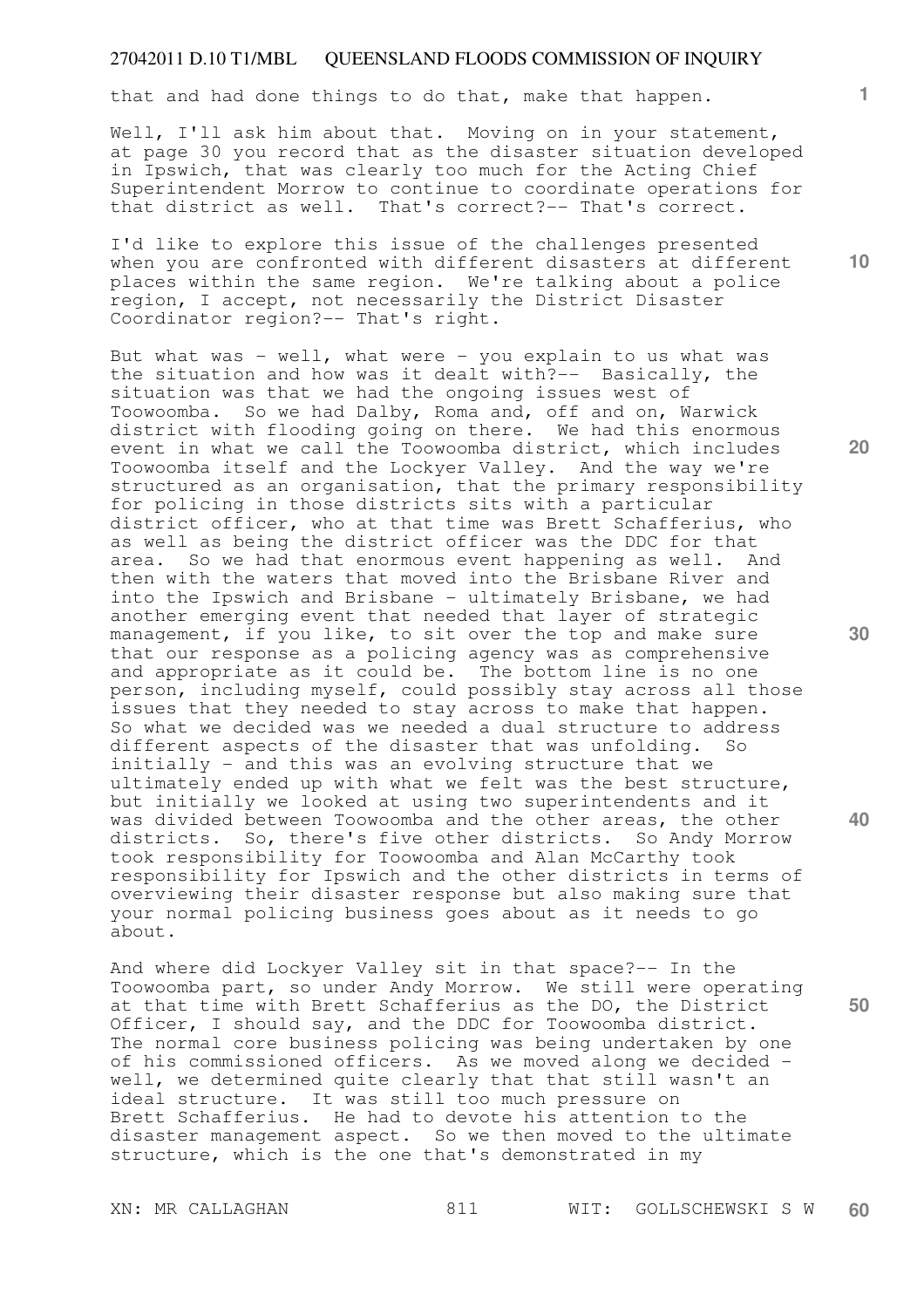statement, where we actually had a chief superintendent/operations coordinator for disaster management and recovery and a chief superintendent for operations coordinator for normal policing business. And under that we had a district officer who would look after the normal business, policing business, for the Toowoomba district and Brett Schafferius being the disaster - taking the disaster role at a superintendent level in Toowoomba district. So that - that dual structure, if you like, was implemented to allow as complete a response as we could possibly give to the disaster management response in recovery but also to ensure that we still provided a professional policing service to the community. And we were very careful to make sure that those people didn't act in isolation. It was a coordinated approach through that senior leadership team.

Well, if I can take you to page 45, the second-last line on the bottom of that page?-- Yep.

Where you say that, "It was clear that the powers under the Disaster Management Act were required to give effect to the operations"?-- Yes, and that's specifically - I probably didn't say it there and I should have. It was specifically relating to what was occurring in Grantham and the Lockyer Valley.

Yes. Well, I was going to ask you what did the Disaster Management Act allow you to do that you could not otherwise do?-- I don't claim to be an expert on it.

No?-- I'm advised from Mr Schafferius and from QPS solicitor. What we were looking to do was to have access to the powers to search and containment of the area of Grantham for a period after the - oh, after the event, obviously, but - and, ultimately, it had to be extended because of the unique nature of the problems in that area so that we could continue to operate. And the reason for that is is that Grantham was a particularly challenging environment in that we had to exclude the town members from the town for a period which caused a great deal of concern for them, understandably. The reason we had to do that was that we had multiple deaths and missing people. We had to do as comprehensive a search of the area we could do to recover the bodies in that area and we had also had to render it a safe environment. It was an inherently dangerous environment - gas bottles, sharp objects, dead animals, a very, very unsafe environment. So our view was it was caused by the disaster. We needed the powers under the Act to control that environment so that we could render it a safe environment and complete our search in terms of the recovery of deceased persons and rendering it - because some of the houses were quite dangerous as well. Inspecting them and identifying which were dangerous before we could allow the community members back into there.

I appreciate that this may well be more a question for Mr Schafferius than it is for you but is that the extent to which you would say that the powers under the DMA were required to give effect to the police operations so far as you

**30** 

**40** 

**50** 

**20** 

**1**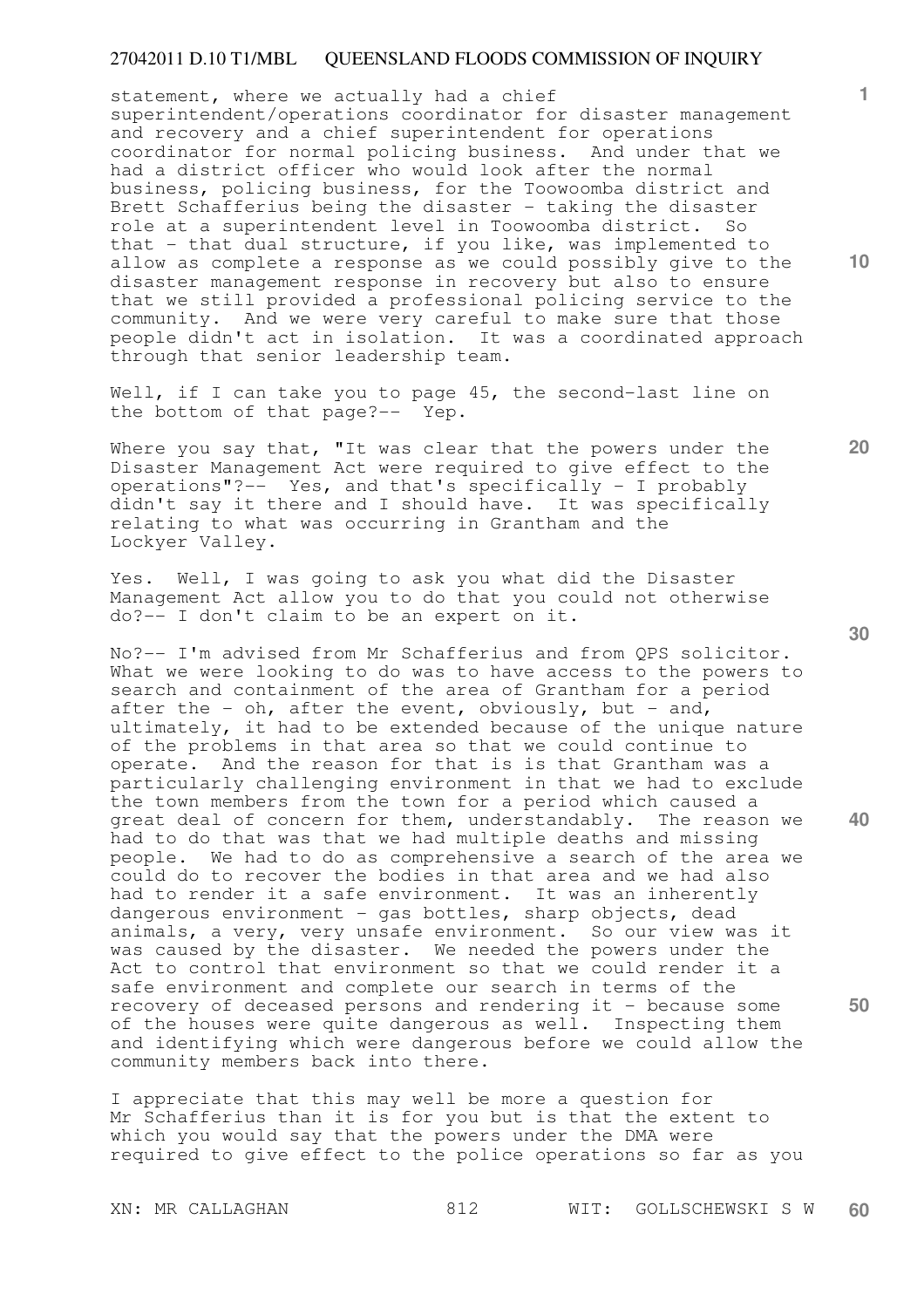**1** were concerned?-- From my point of view it was about having a safe - an environment that we could operate safely in.

I have no quibble with that. Let's live the Grantham situation aside?-- Yes, and-----

I understand what you say about that. I'm just wondering whether there were any other examples that you have of things that you were authorised to do under the Disaster Management Act which you could not otherwise have done using ordinary police powers?-- We had a lot of discussion about which powers were best, you know, whether it should be a PSPA declaration after the conclusion of the DMA. Because what was happening is there was a statewide disaster declaration that was going to cut off at a certain time and we had to think what was the most appropriate way. Can I tell you, we went for advice on that to QPS solicitor and I don't-----

Yes, I'm not - sorry. I will interrupt you. Are you still talking about Grantham?-- Grantham, yes.

Because I have no problem with Grantham?-- Okay.

I understand what you've said about that and how that - the powers under the Disaster Management Act were necessary to do what you did there?-- Mmm.

But apart from the Grantham situation, specifically, and what you had to do there in terms of securing the location, were there any other examples in the period from 10 January onwards in which it was apparent to you that the powers under the Disaster Management Act were necessary to do what you did?-- We operated under the state one. I - Mr Schafferius definitely would be able to talk about Toowoomba. There was one for Roma, which I've articulated in my statement, which related to a proactive declaration so we could stop a B&S ball going ahead where people were at risk.

**40**  Right?-- That was a use of the DMA in order to prevent something happening. That was quite successful for us. So, there was that example.

Also on page 45 of your statement you express the opinion that some Local Disaster Management Groups struggled with the enormity of the challenges. Now, you also noted that this was perhaps understandable and you've acknowledged there was no lack of commitment by the individuals involved but this is a topic we need to explore. Can you elaborate on what you had in mind when you expressed the view that some Local Disaster Management Groups struggled with the challenges?-- Certainly. I think councils, if you look at what their normal core business is and using the Lockyer Valley as an example, what transpired there and the level of response that was required, it ultimately turned out the state couldn't provide the resources that needed to do that. We had to get the ADF in and significant numbers with significant equipment and expertise and right from across the QPS to do the search. It was an enormous event. I think it is entirely understandable

**10** 

**20**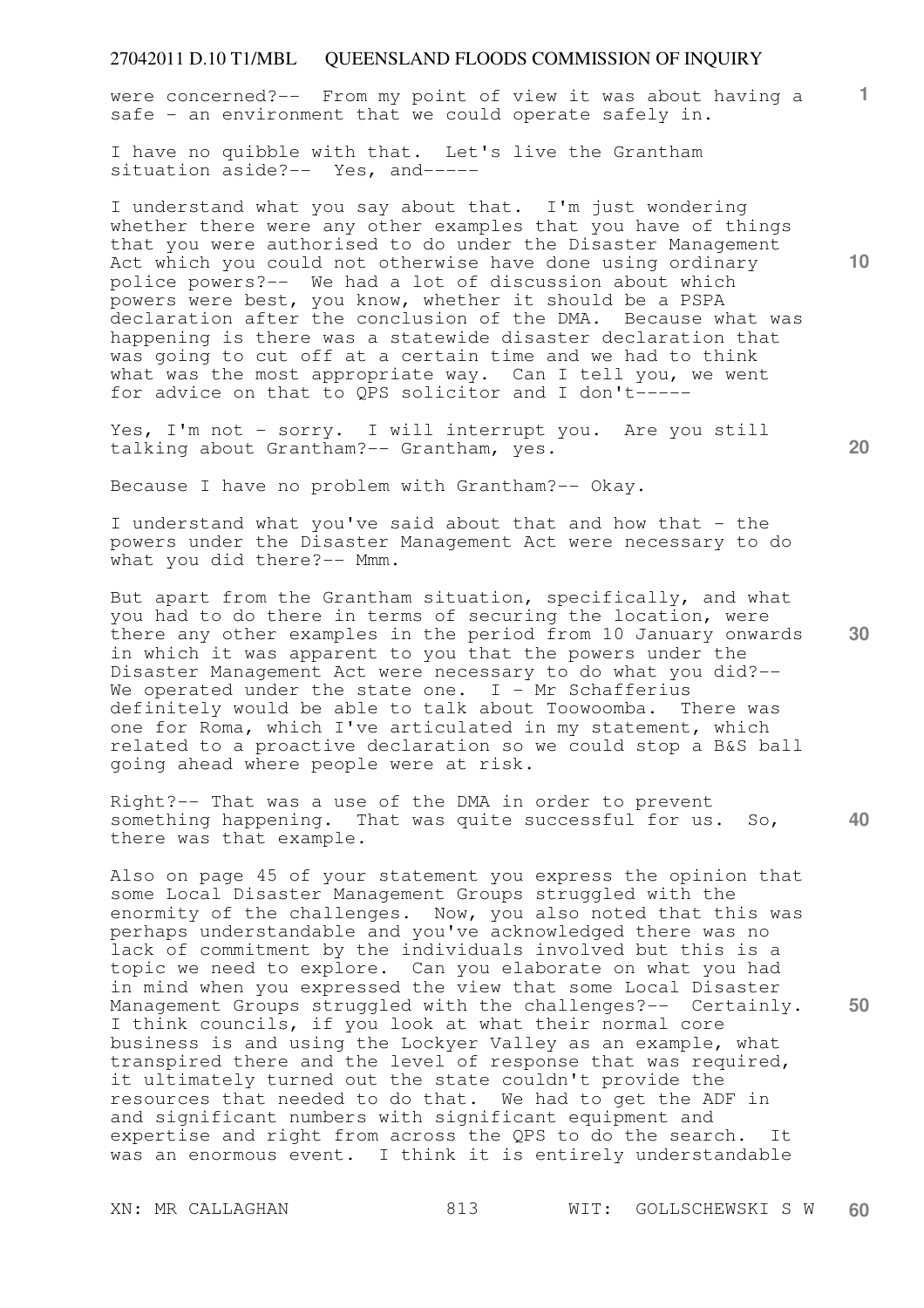that local councils whose core business is nothing to do with that are thrown into a situation where they have to very much be leaders in terms of how to respond. I think that's an enormous challenge for them, particularly in this instance. One of the key issues initially was command and control.

Mmm?-- You know, we as an agency and with our partner agencies, such as the Queensland Fire and Rescue and the ADF, are about command and control which is about establishing order, putting people in place, working out what's going on and planning effectively to put a response in place that can bring order about. That's not the role of councils. That's not what they're about. You know, it's - I think it's unfair that they should be held responsible for the response that happened in the first five day - five to seven days in Grantham. Clearly, they're not equipped nor trained nor resourced to undertake that sort of role. What does work is that when we work in partnership with them to put in place what was put in place in the Lockyer Valley to try and make it work and, certainly, that's the way it went forward. And it wasn't easy. There was some - there was some issues.

You speak about partnership and I understand, I think, what you mean, you need all parties working together. But you've also referred to the concept of command and control, so who should be in charge in that partnership?-- That's an interesting thing because the DMA as I understand it layers it to local level, district level and then state level. The police are put in at the district level as the DDC, through that structure. At the local level, the LDMG has some control of that change. What we have to do and as part of the DDC's role is to work through that with the LDMGs to work out what the appropriate response is. Now, clearly, and I'll quite upfront about this, clearly, in this instance with the loss of life that we had and the dangerous environment, I was never going to allow the police not to have control of that scene until we decided it was a safe scene and allowed anyone in and that included the LDMG. That just wasn't going to happen.

**40**  Can I take the example of missing persons. That's ordinarily a police responsibility anyway?-- Yes, it is.

Disaster or not?-- Yes.

And, as I think you've suggested, the search for missing persons involved the Australian Defence Force?-- Yes, it did.

And SES volunteers as well?-- Yes, it did. AFP as well.

AFP, thank you. So that was all being supervised by the police, was it?-- Yes, it was. We had lead on that - that response.

Okay. What was the formal mechanism, if any, by which that was organised?-- You mean legislative based?

No, how it worked on the ground?-- Well, initially initially the - obviously the AFP are brought in under a DACC,

**10** 

**1**

**20** 

**30**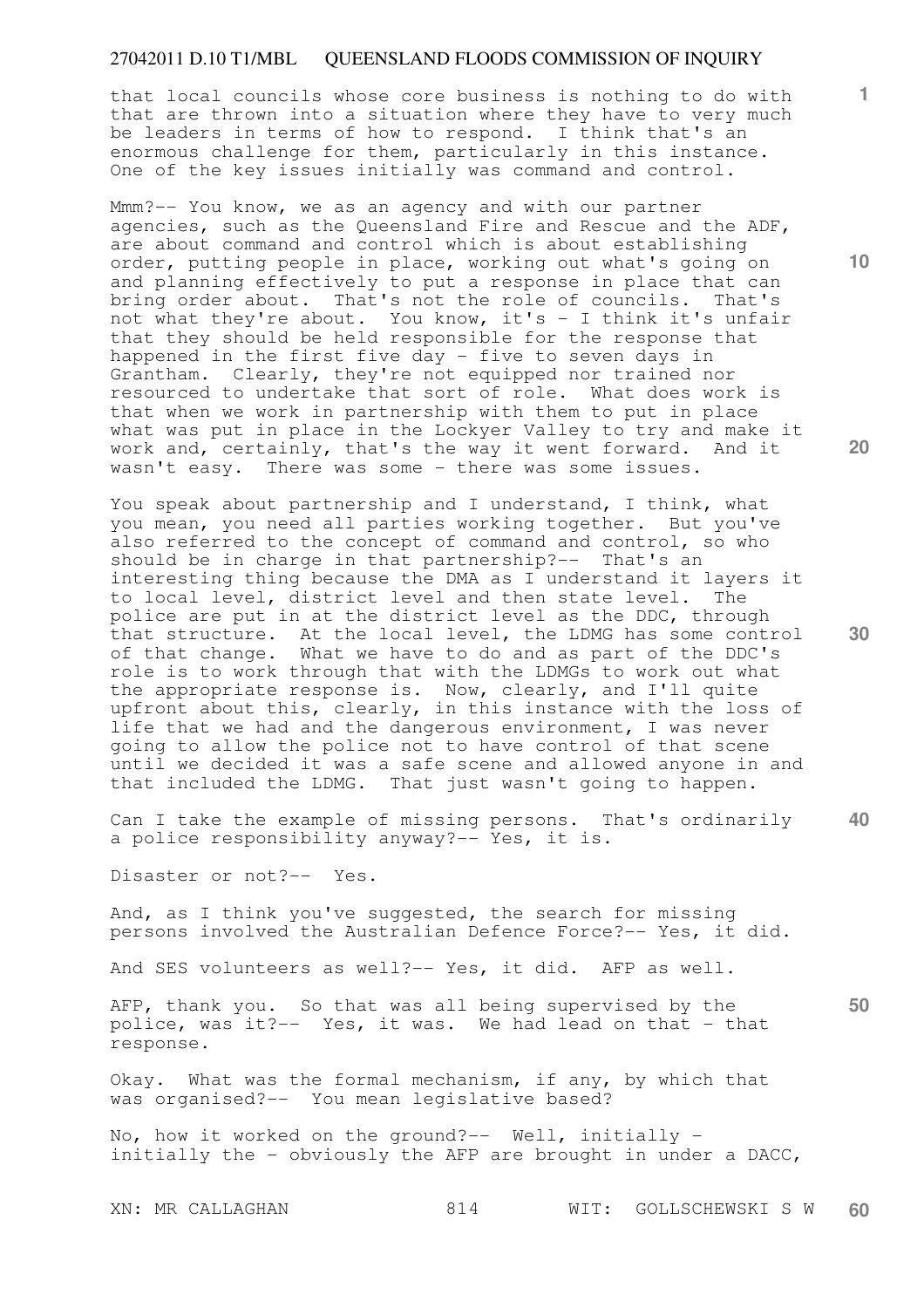D-A-C-C, a defence assistance to the civil community, which is under federal legislation. In disaster instances where it's beyond the capacity of the state or the local resources to deal with a disaster situation we can request ADF assistance. So that was done in this instance.

I'm not so much concerned with how the assistance got there?-- Yes, okay. Sorry.

It is how it worked once they were there?-- Well, how it worked once they got there was there was a joint management on the ground between my field commander Inspector Mark Kelly, his deputy Tony Neumann and the ADF commanders on the ground.

Whilst you say it was a joint approach, and I'm sure they worked together well?-- Mmm.

Was it Mr Kelly who was actually in charge?-- It was clear that it was police response. The ADF - the way it works is the ADF, we would tell them what tasks we want completed and then they would command their assets on how they would achieve that. So, for instance, in terms of the search that was done, a foot search from Murphys - sorry, from Spring Bluff down the Lockyer Valley which happened on a number of occasions, we would go to them and say, "This is what the plan is. These are the resources we think we need." The army commanders would then go away and make that happen and give us the resources so that could be facilitated. So in terms of what needed to happen to progress that recovery, search and recovery aspect, it was police lead. Obviously the ADF have an enormous amount of expertise and they had input into how that may be done more efficiently and effectively. What we did establish was the search and rescue cell that would plot the search and they were police officers, and we had three layers in that. We had the search and rescue experts that would plot our searches and how we were going to do it. We then had the Brisbane Water Police OIC that would review that and look for any weaknesses in it, to see whether they'd missed anything and the methodology was sound. And then over the top we had the state search and rescue coordinator Jim Whitehead reviewing it again to make sure that we hadn't missing anything in our methodology.

**20** 

**10** 

**1**

**30** 

**40**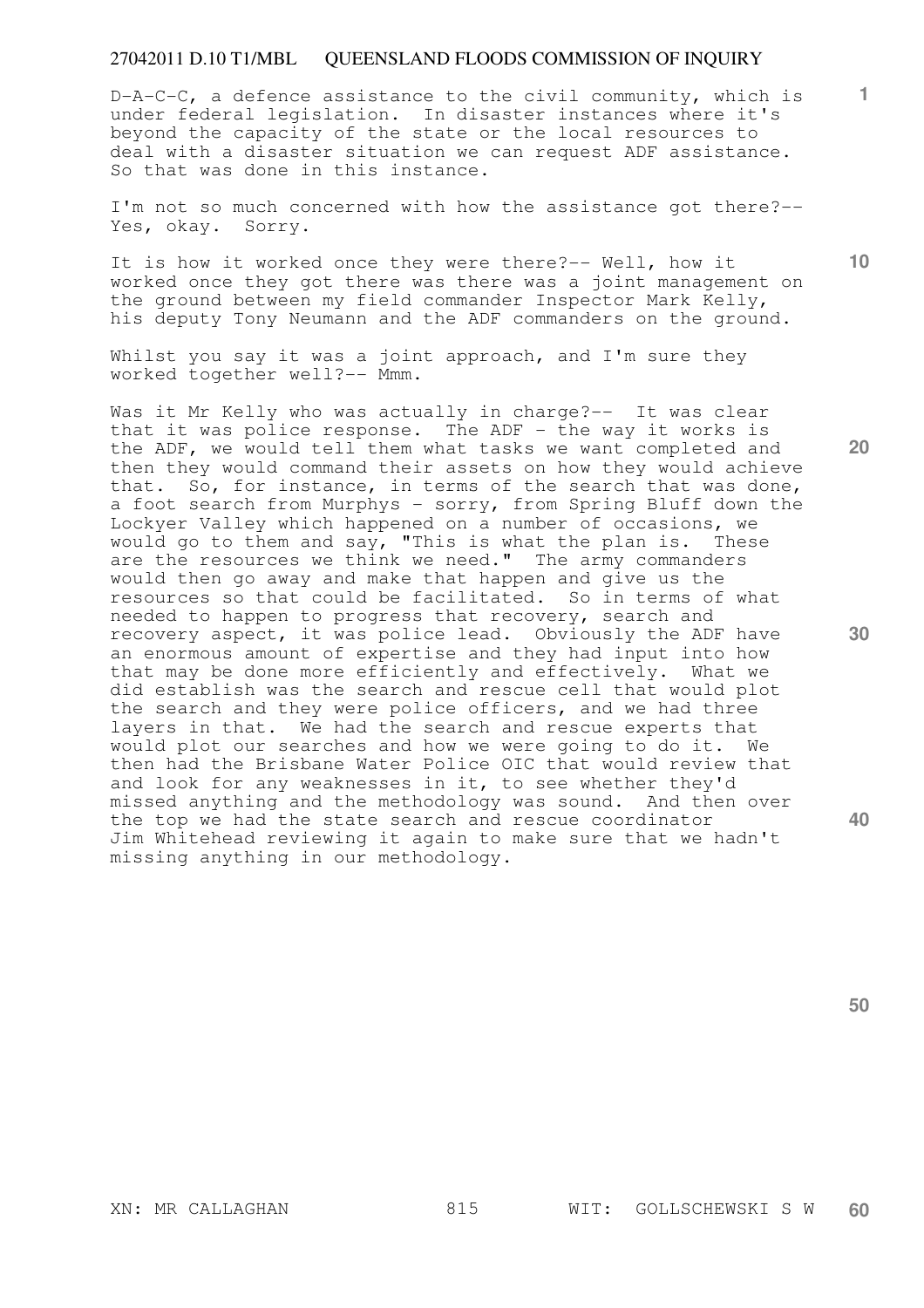So then that was done in coordination with the ADF to say this is what we need to do, and they said these are the resources we have available to assist you to do that, and then it would be planned together and the actions would take place.

No one is suggesting other than that it all worked as well it could have. But you do have this interesting situation where effectively the Queensland Police are leading an operation and the Australian Defence Force were effectively doing what you were requiring them to do?-- Which is what that's all about: them coming in and assisting us, yes.

Yes, sure, assisting. But it's a question of who is in charge. And remembering we're look at next time?-- Yeah, I agree. Look, there were things we've done there that haven't been done before that should be looked at as a template for how things should be done in the future, and the ADF acknowledged that on the ground. They said that, to them, was something they hadn't done before and they needed to look at in terms of how to do business in the future.

Yes. And as I say, it was obvious that everyone worked together well on this occasion. But if hypothetically there had been a conflict as to the manner in which something should have been done, how would that have resolved?-- Well, that's where I start to come in. It would be fed up the chain of command to see whether we could resolve it at different levels. Certainly I was in contact with my counterpart in the ADF in general terms about how things were travelling. If there was something we couldn't resolve, we would have had to resolve it at a higher level.

And which chain of command are we talking about? The ordinary QPS chain of command, or the-----?-- No, this - in terms of the terms of the search and recovery in Grantham - was done through the QPS chain of command. That was an agency response, that particular aspect.

On the basis that missing persons are a police responsibility?-- Yes, and also that we knew we had a number of deceased and that once those persons were located, that there were certain things that had to be done in terms of the investigation and the requirements of the coroner and how that had to be dealt with. So we had to retain the lead on that.

Which, as I say, would have been your responsibility, disaster or not?-- Absolutely.

Just finally, and still on page 45, you make the suggestion that there might be a contingent of qualified individuals to be deployed upon request. I think someone else has suggested the term a fly-in team available in disaster response. Can I just ask you who in your view should be in such a team, what skills should they have, who should direct them, questions like that?-- Yes. Look, the greatest ability someone can have in one of these situations is having had to deal with one before and having expertise on what works successfully. There were people brought in from other councils, for instance, the

**10** 

**1**

**40**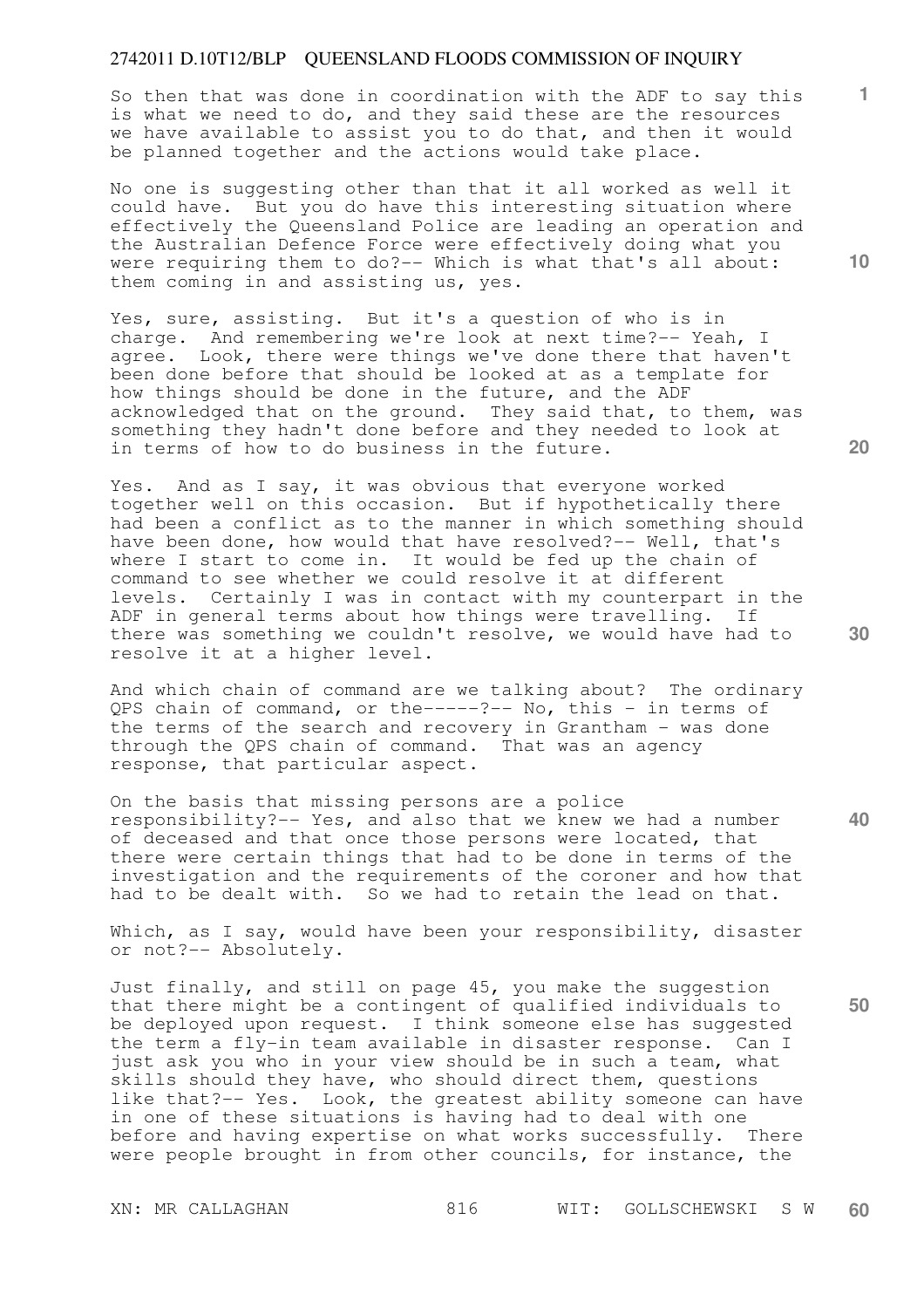Lockyer Valley, to assist them with certain aspects of that and how it should all happen.

Just ask you to pause. Do you know how that happened?-- Look, that was probably done - that was done more through the disaster management arrangements than rather - I'm aware that there were discussions early on  $-$  look, we all recognised enormity of the event and that-----

Look, again, sorry, I'll ask Mr Schafferius-----?-- So there were political aspects of that as well. The actual decision-making on how that came about, I can't give you detail on that.

Okay. I'd ask you to finish what you had started?-- Yeah, in terms of what we see is that in this instance the council's been confronted with  $a -$  and the community's been confronted with a situation that no one foresaw. If you had said which areas in Queensland were likely to flood in terms like this, Toowoomba and the Lockyer valley probably weren't high on the lest of ones that could be foreseen. So does the expertise exist there in either - including the police officers - how experienced are we in dealing with that sort of environment. We're lucky in that we do have command and control training. We do deal with crisis management all through our careers, so we have some experience in that that we apply learnings in other areas. I'll get back to my point before that the councils aren't necessarily trained or equipped to do that. They may have plans - under the Disaster Management Act they're required to keep them and exercise those sort of things, but how close is that to what actually occurred in this instance? I would suggest there is probably a fair gap there. So in terms of disaster management, but in other parts of the State there are people that have had significant experience in these types of events in dealing with the aftermath and the recovery. There's an enormous amount of expertise and experience out there. We should lever off that and try to establish this cadre, if you like, of people, who, if - when needed, or when there's a demonstrable need to impose them on someone, if it ever got to that point, that they can be called upon to assist with some of these areas that may well not have that expertise.

Specifically who do you have in mind?-- Well, it's a matter then - this is a body of work I think still needs to be done. It's a matter of examining what worked well, because there will be things that worked quite well, and other parts where we did not pick up the ball and operate as effectively as we should have. They are the areas where we probably need to identify some expertise. But quite simply, it's someone at a senior level that can come in and just say to - be at a DDC or be it a local mayor, this is what works in this area. This is what you need to do, and this is the experience that we know working within the parameters of the Act - and if the Act is not appropriate, it should be reviewed as well - that you need to do to make this work properly.

Just coming back - just picking up on what you said-----?--

**10** 

**1**

**20** 

**30** 

**40**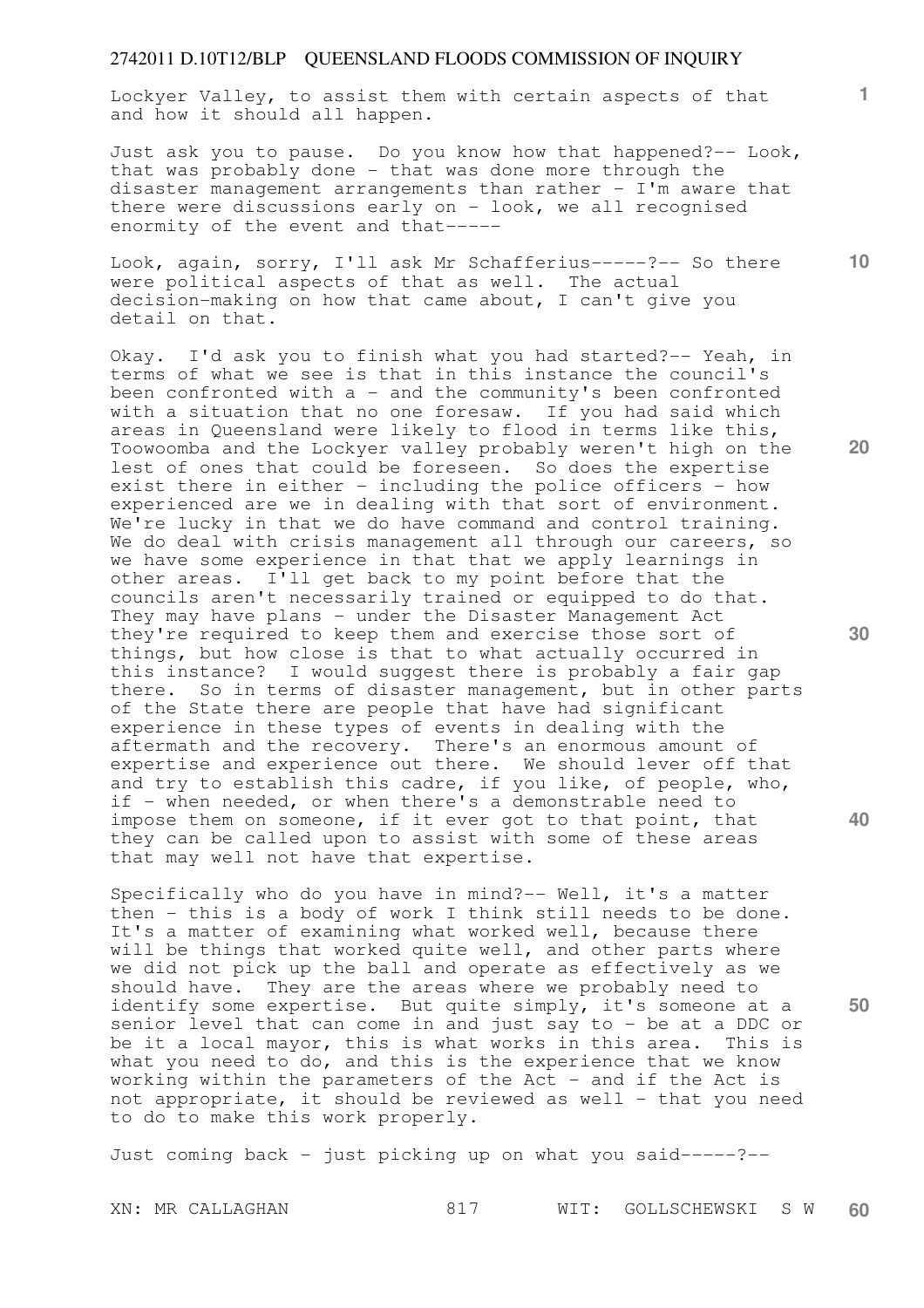I'm sorry, there's another point there that's really important. Because the reality is that these sort of events may never happen in a council's lifetime, so the individual experience in these things may not be there. They need to be able to say hang on, we've been hit with something that's beyond our experience, we need help, and there should be an identification of who can provide that help in a very timely manner.

Sticking with these events and just to quote your words back at you, insofar as the QPS is concerned, what parts of the events did you not pick up on as quickly as you might have? Do you have a view on that?-- Look, yeah, I do. I've got a number of issues that I think we certainly can improve as an organisation. I'm happy to go through them whenever you would like to do that. But the key issue for us, I think, was that the structure we ended up with, if we had had that in place right up the front, that would have been very useful for us and we may have been able to get across things a lot more quickly. The challenge for us on that day was the situational awareness aspect. What was actually going on and what needed to happen in terms of providing safety and security for the community. And then once we had established that, how can we access the resources we need to do that? So what has to be remembered is that we couldn't access resources into Toowoomba or the Lockyer Valley until the Wednesday. So this occurred on a Monday night, and it wasn't until Wednesday that we could actually start to get some of our expertise from State Crime Operations Command and the other areas in Brisbane onto the ground to assist us to do with what I want. So what capacity do we have as an organisation to get people more quickly in this type of environment? We need to reflect on that as well.

Was that access question - access issue a question of road access?-- The roads were cut, so we couldn't get through. But we got SERT and PSRT on the ground in Grantham in that night simply because a conversation between myself and the deputy, and I said, "We're going to need help. I don't know what yet, but you'd better get something happening." He mobilised resources and sent them on the basis of we knew something bad was happening, and it was big, and we needed to respond. So we got those resources on the ground that night. If we had waited another hour or two, we wouldn't have had any resources<br>on the ground in Grantham that night. So we wouldn't have had on the ground in Grantham that night. anyone on the ground if that call hadn't been made. Because then what happened after that, we couldn't get people. We couldn't fly them in because of the weather conditions. On the second day any helicopters that could have flown people in were required for search and rescue. So quite responsibly we didn't insist on bringing extra troops in that we needed to be able to do our business. Those assets had to be diverted to search and rescue efforts that day. Then the weather became problematic and there were only probably the ADF ones that would fly in any case, so that was really difficult. So what do we do as an organisation in the future if we're confronted with the same situation and we need additional resources? And they are things we need to work through, and it's not going to be solved yet.

**10** 

**1**

**20** 

**40**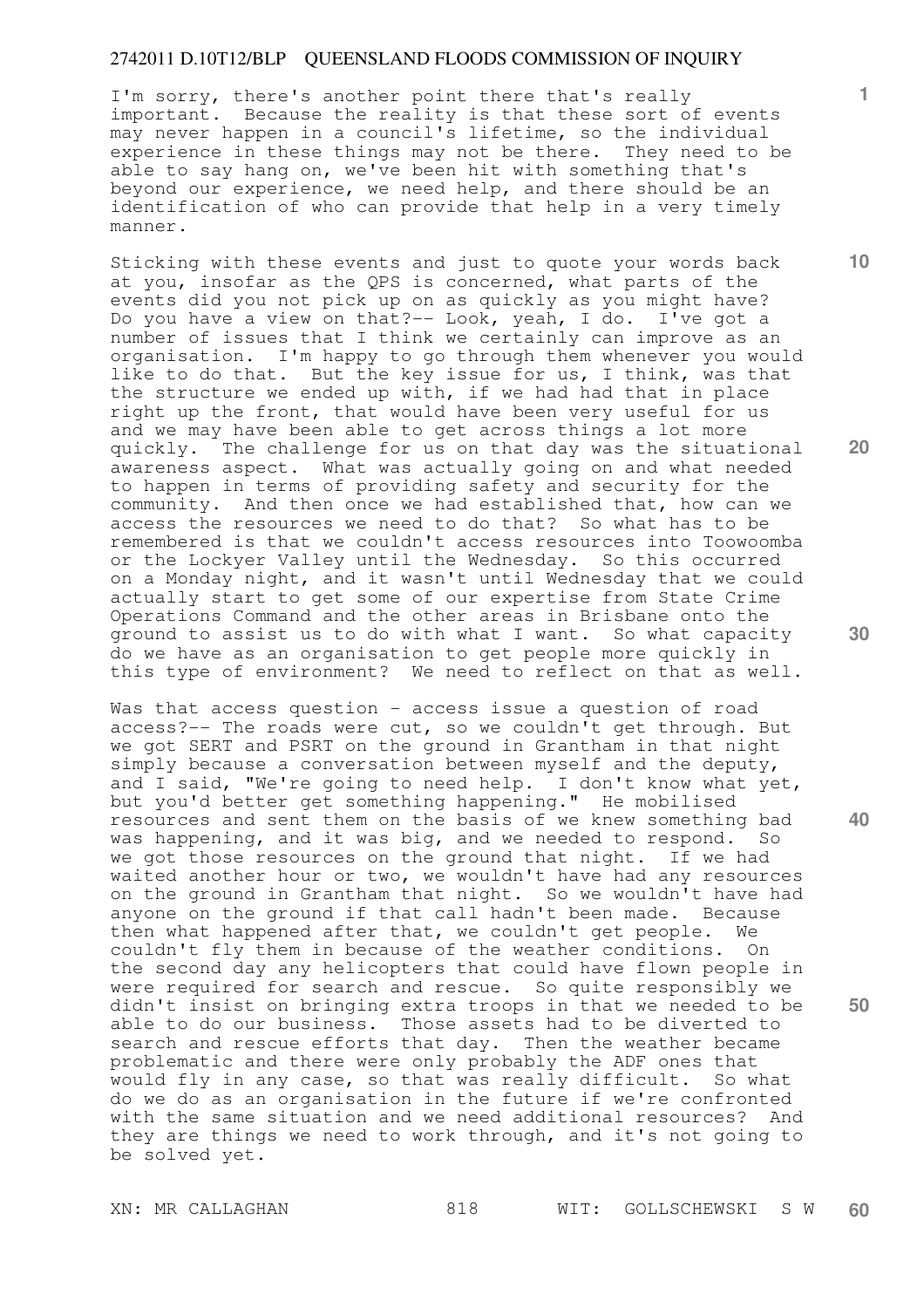COMMISSIONER: I'm still not clear about the sorts of people you contemplate in your flying squad, if we call it that, the cadre of experienced people coming in. Are you talking about emergency rescue type people, police, council, executives; who are you talking about?-- I think just people who have experience in disaster management. And the problem, Madam Commissioner, as I saw it, was we go into this enormous response phase initially, and then we have to move into the recovery, and we need to do that quickly, and it was problematic about when we should do that. And it wasn't clear when - I'm certain Mr Jones might even talk about that - that it wasn't clear when they should take over and what they should do, and we were kind of feeling our way as to how that would happen.

Do you have any views, though, as to people from what disciplines might be useful?-- I think certainly in the local council areas about - people that are experienced in how they should operate when they deal with a disaster management situation and trying to move from response into recovery. We certainly as an organisation try to approach these things from an all hazards approach, which means that in a disaster situation, or counterterrorism one even, or a major event, we try to put the same structures in place that will be effective across all those boundaries. But like any other organisation, our people are limited by either their experience, so if they are exposed to these things, and the training that we can give them and also the support that can be brought in at those times.

Thank you.

MR CALLAGHAN: Can I just take you back to something you mentioned just a second ago about the conversation that you had, I think with a deputy commissioner, which led to the mobilisation of certain resources, perhaps a SERT team and a Safety Response Team on the evening of the 10th; is that right?-- Yes, that's right, the - Deputy Commissioner Barnett initially.

And you refer to that I know at pages 24 and 25-----?-- Yes.

-----of your statement. And again I'm not being critical, obviously, but that wasn't something that involved or needed to involve Mr Schafferius-----?-- No.

-----in his capacity. That was just something the police had to do, and do very quickly?-- Based on the events as they were unfolding, and certainly looking at the weather event, being exposed to it directly, it was clear that we were going to be challenged significantly and that we would need additional resources. So my initial conversation with Deputy Commissioner Barnett was to the effect that we would need resources; that I didn't have proper situational awareness; and it was some time before I would get it. Once I did get it, I would give him some better indication of what we thought we might need in the shape of those resources. Obviously,

**10** 

**1**

**20** 

**50**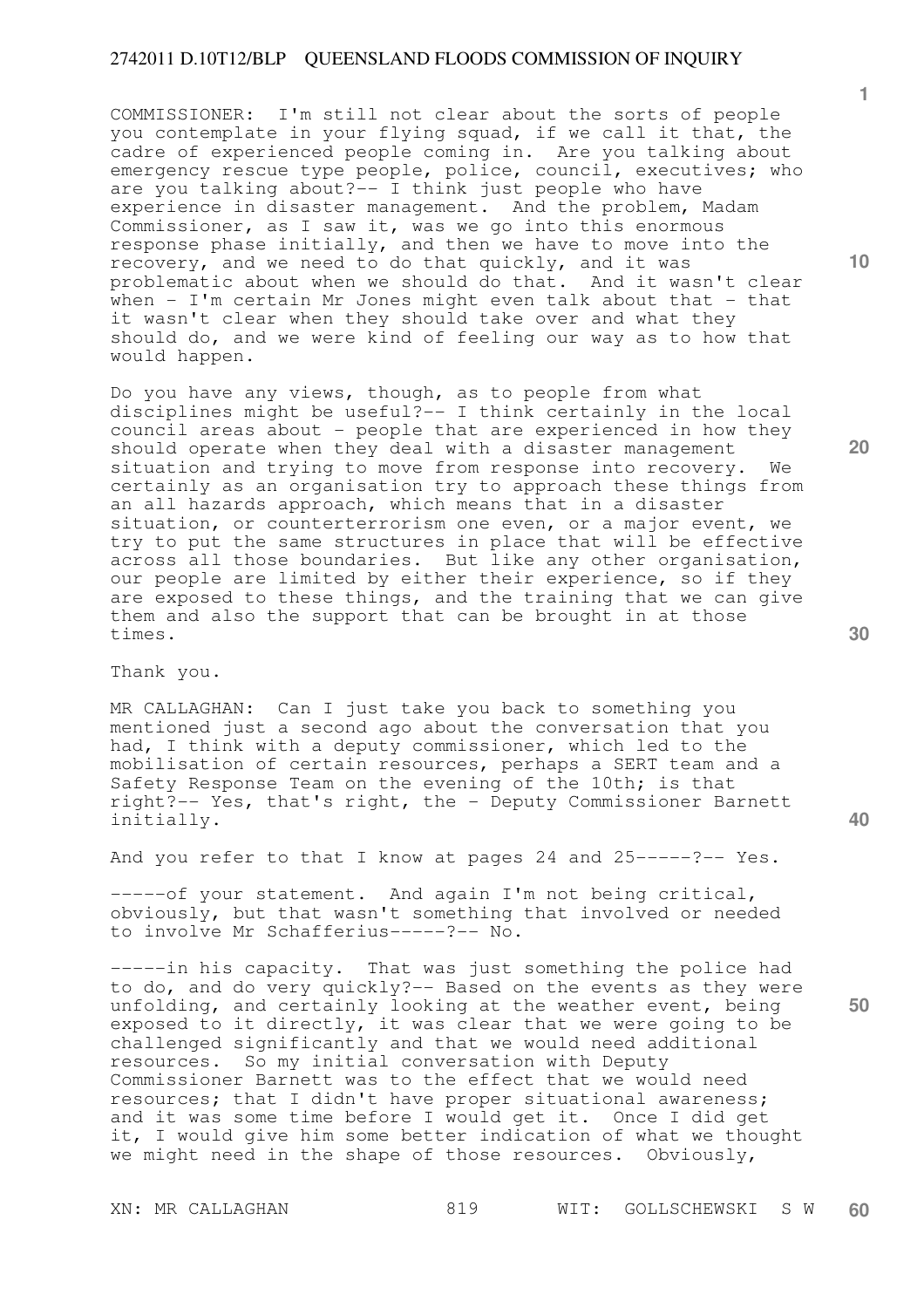that took some time to happen, so.

All right. When I asked you a moment ago what parts you might not have picked up on as quickly as you could have, you seemed to look down. I don't know if you have a list of-----?-- I've got a little things of things that I felt - I'm quite happy for you to have a look at that. It's just a list of things I wrote out that I had felt needed to be considered in terms of us being better positioned next time. Overall, you know, I think given - I think it's really important to make this point, that this was an immediate response situation from my organisation. There was no warning, and we're talking about Toowoomba and Lockyer Valley. There was no warning that caused us to preposition and prepare for an event that was going to happen. So we're immediately into response, which puts a whole different slant on it. So how do we then be in a better position to respond next time? And if you like, I'm happy to run through them.

Yes, I do want to know what you've got there. Is it easiest for us to tender the document? Is it legible?-- Reasonably. But I'm happy to - if you want to tender it, Crown Law have a copy of it. I gave it to them before I came in so? Do  $y$ ou-----

Perhaps I could just have a quick look at it?-- Because I think it's going to need some - obviously it's dot points that I've written, so it will need some interpretation, yes. Some of these things are covered in my statement and some aren't, because I've gone back through it and reflected on it further and decided there were some additional issues. I'm happy to provide another statement.

I think that might be the most efficient way of doing it, if you're happy to do that. I might tender this document, but get you to just do an addendum statement if you don't have a problem on elaborating on the once that you haven't already covered in your first statement; is that okay? $-$  Yes, certainly, I've got no problem.

I'll tender those notes.

COMMISSIONER: Assistant Commissioner Gollschewski's list of points will be Exhibit 141.

ADMITTED AND MARKED "EXHIBIT 141"

**50** 

MR CALLAGHAN: On that basis, I have no further questions

COMMISSIONER: Thank you. Ms McLeod, did you have any questions.

MS McLEOD: No, nothing arising.

**1**

**10** 

**20**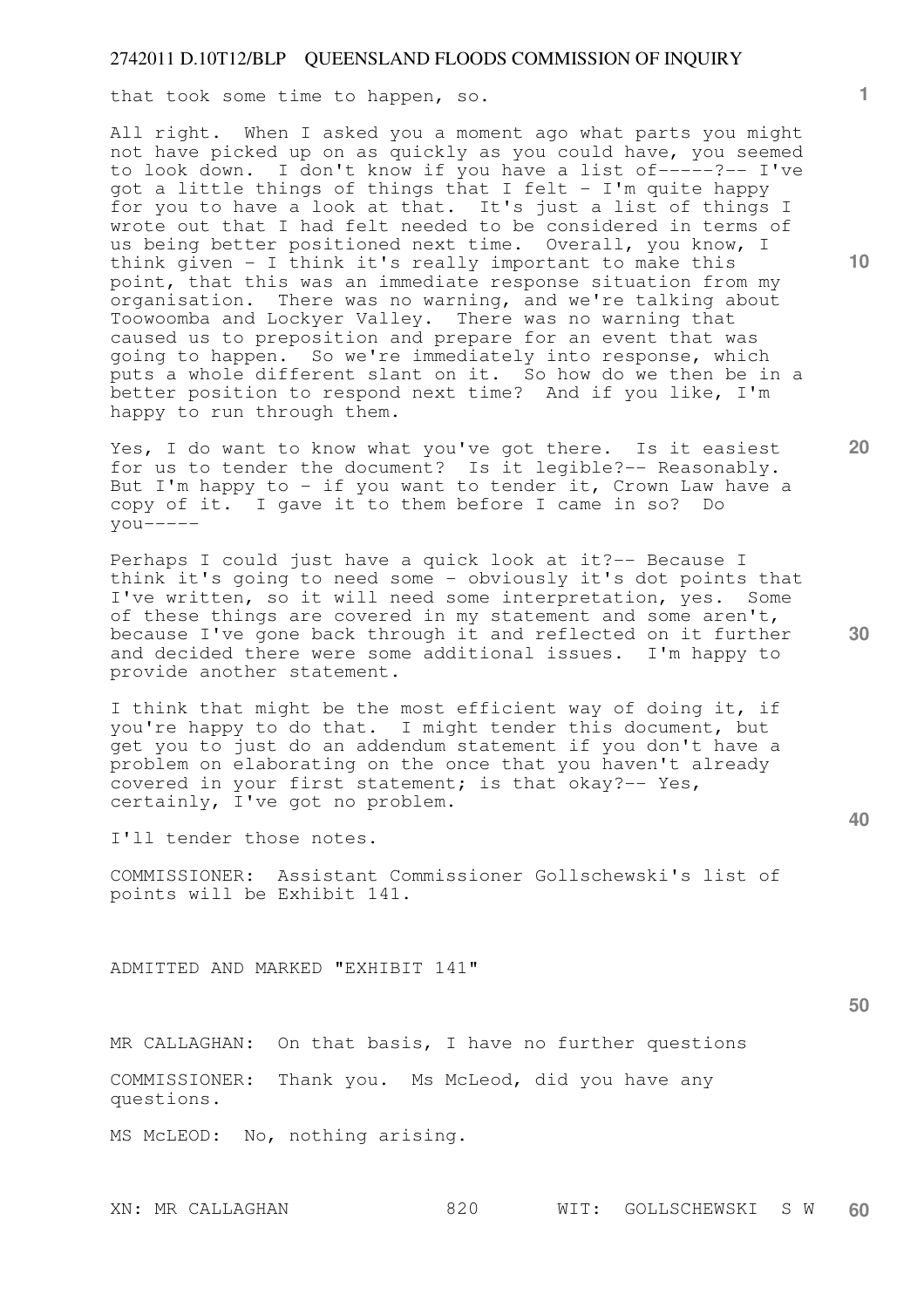COMMISSIONER: Mr Gibson?

MR GIBSON: No, thank you.

COMMISSIONER: Mr MacSporran.

MR MacSPORRAN: Thank you, Madam Commissioner.

**10** 

**20** 

**1**

MR MacSPORRAN: Assistant Commissioner, just a couple of things that arise from your list. And you are going to give another statement, so I won't take you through it exhaustively. But just a couple of matters that might assume more significance than some of the others. You talk about warnings, and your point here is you say there's no silver bullet. What do you mean about that in terms of warnings generally for these sorts of events?-- The experience I've seen in this is no one system will give us the sort of coverage that we need to to be able to give an effective warning to the community. I know there's been talk, certainly in the media and other places, about SMS alert systems and the like. And they all have merit, but they need to be looked at as part of a total package of solution, not the be all and end all. The bottom line is not everyone in the community has a mobile phone, and if they do, they might not read their SMSs. Not everyone is on the internet, so they don't necessarily access web pages. They don't listen to the radio or look at the TV. In this particular instance we had to do everything from sending out media warnings, alerts, going around knocking on people's doors, and even driving around in cars with loud hailers and that type of thing. So the point really is what are the needs of an individual community that might be at risk for a disaster? And that's going to change from places like Brisbane to the more remote places. You may need systems of sirens. You may need something to get their attention so they know they have to listen to some sort of warning. Because our experience as an organisation is even when you do that, even when you even go knocking on people's doors, there's still going to be some people that don't want to heed the warning and will stay where they are. That's the challenge for us, is that if we go down one particular solution, we're going to miss people. So we need to be as comprehensive as we possibly can in our warning systems and we need to do some sort of assessment of what the needs are of particular areas where we need to get the warnings to, because it's going to change from area to area.

I think you need the local community to understand the protocols, what the warnings are and what their needs are?-- Yes, they had need to be educated if this particular trigger happens, they need to take heed and there's danger.

All right. Now, in terms of evacuations, whether they were voluntary or mandatory, what's the approach from the QPS for that?-- Our initial approach is as a flood event is - we'll

**50** 

**30**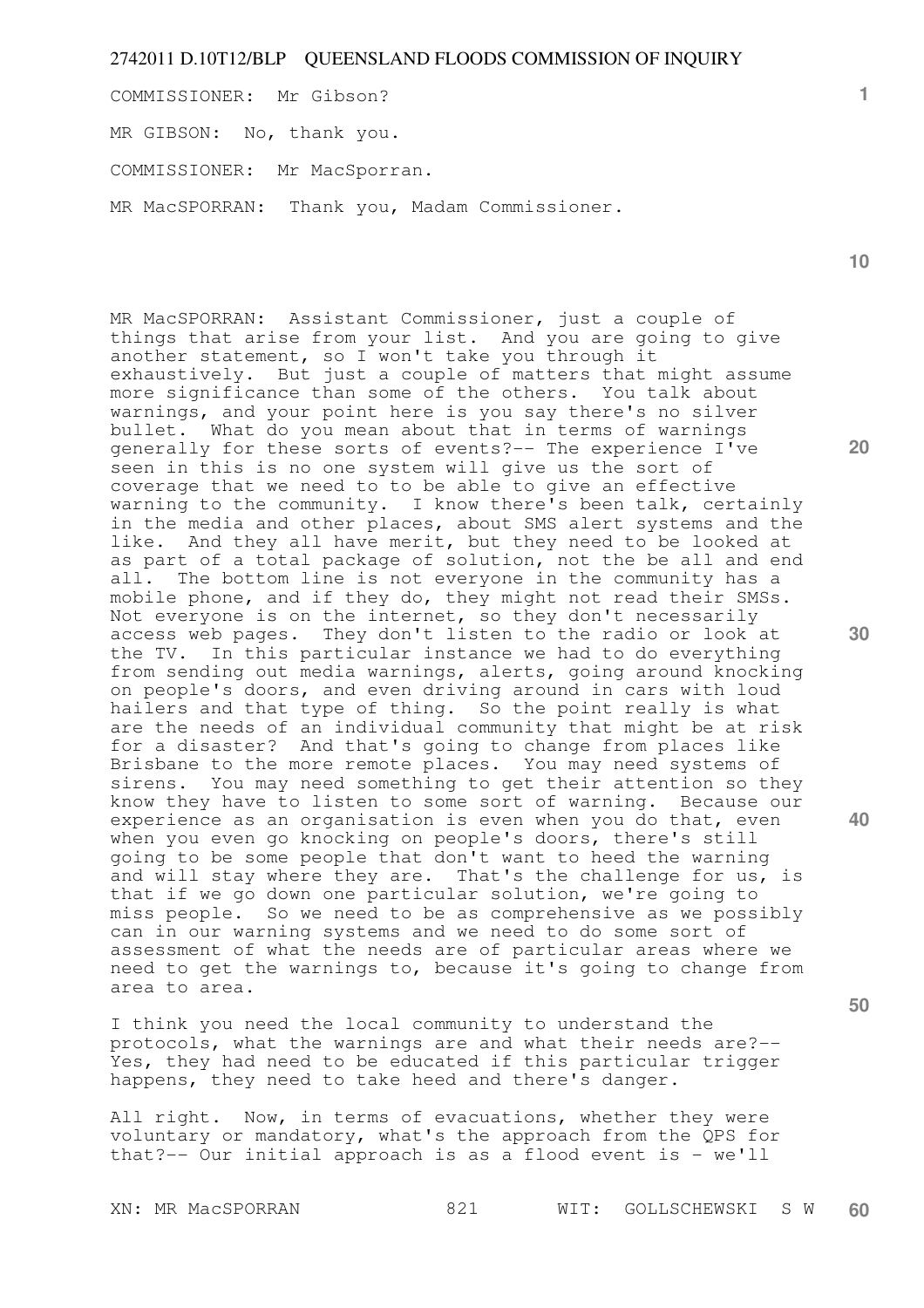use a flood event. Whether it be flood event or a fire event, you could probably look at it both the same way. But as a risk is identified, the community will be engaged with and advised that they need to consider evacuation. As it gets to the point where the risk is such that people's lives are - and property is at risk, we will consider a mandatory evacuation. Once it's determined that we can't guarantee the safety and security of that community, we will move to - or propose to move to - and it's done, obviously, with the LDMGs as well as the people in that particular space, that will have to be done through the disaster management arrangements. We will also look at mandatory evacuation. Our preferred approach, apart from mandatory evacuation, is then negotiation with the community. We're not going to go around and lock people up and put them in handcuffs. We will tell them it's a mandatory evacuation and negotiate with them how to get them out in a timely manner.

But does history suggests that there is difficulty convincing people to evacuation voluntarily, even in these sorts of events?-- There is definitely a history that that can be a problem. And we rely on the expertise and communication scales of our officers to get that message across, and I think in the case of Condamine there was certainly no force used behind anyone to have to make them evacuate.

One of the difficulties in these events was that people found it hard to believe that the events as they unfolded could have been as serious as they in fact were?-- Look, I'm aware there's people in the Lockyer Valley that have stated to my people, and certainly the AC of Laidley and others, that even if they were told what was going to happen, they wouldn't have believed it.

Now, can I ask you this: you've touched upon the question of the extended period before which the residents of Grantham were allowed back into community and the reasons for that. Can you just tell us in a little more detail the reasons for that?-- Yeah. What occurred, obviously, on the 10th was an enormous event, and Grantham, compared to any other community across Queensland in terms of the loss of life and the destruction of the community was - it was the worst. And it took some time to establish some control, and it wasn't until Wednesday we established our control with Mark Kelly taking command on the ground, access, all those types of issues. Once the enormity of the issue became in place, we put up a cordon around the town and controlled access into and out of the town. The decision was made that it - as I said, it was an inherently dangerous environment in terms of the instability in houses, and the debris, and types of things that were in the houses, the yards and the fields, and also we were very conscious of the fact that we had multiple people missing from that area, and there was likely to be deceased persons in that area. So we had the need to: (1), search that thoroughly, but quickly, but thoroughly and locate those deceased persons and then deal with them in terms of a professional forensic response and the need to involve the coroner and the investigation; and we had to do that in a way

**10** 

**1**

**20** 

**40**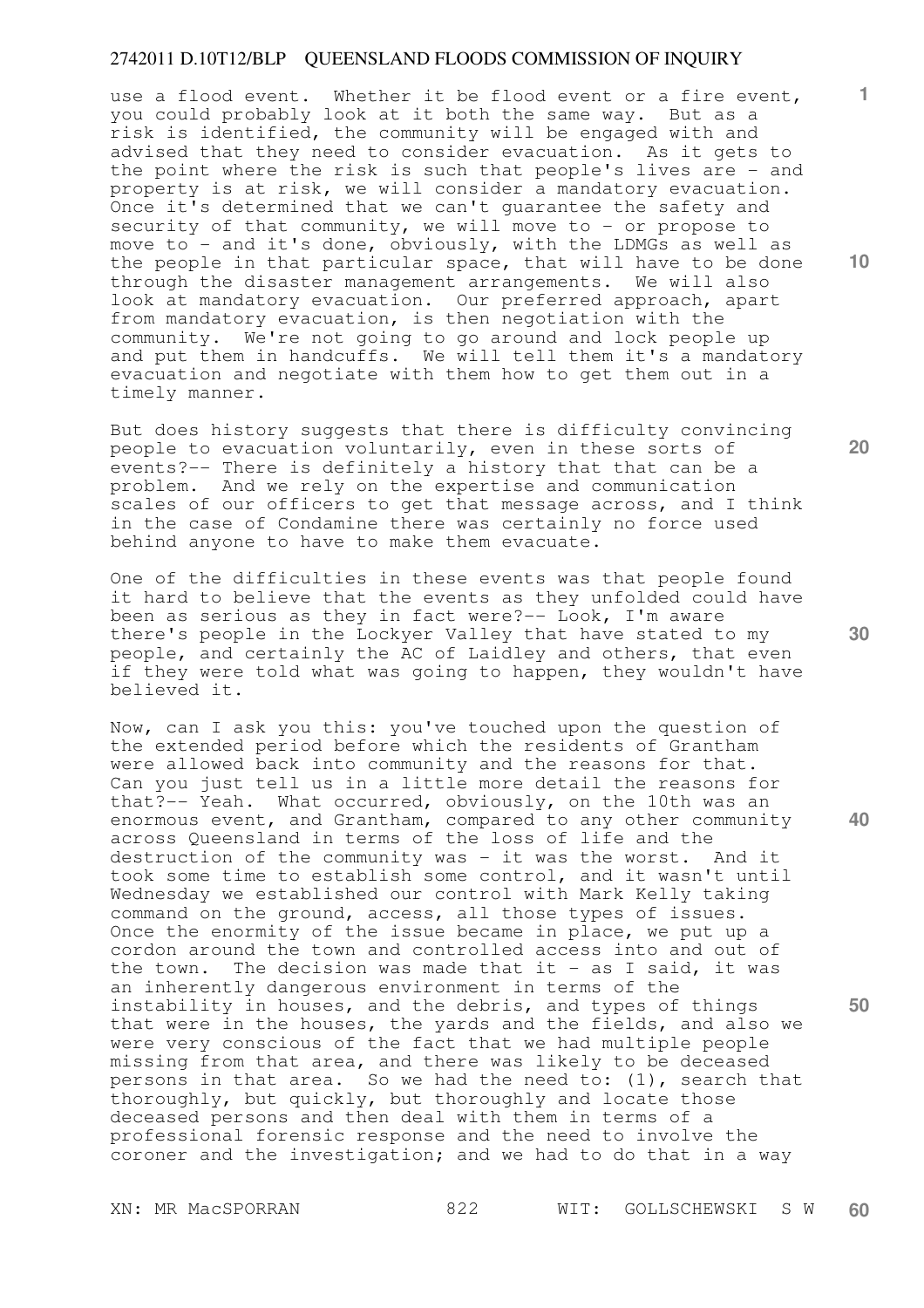that it's not going to be hindered. If we let people back into the town, it would have - you know, things such as the debris piles, that sort of stuff, may have been disturbed before we were able to properly search them, and I could not in all consciousness - in my conscious allow a member of the Grantham community to go back in there and find a deceased person or one of their loved ones. I just couldn't let that happen. And so we searched it, and we searched it again, and we searched it again, and to the extent that one of the deceased was found in a house in the fourth search, such was the devastation and the terribly challenging environment. And I wasn't going to let those people back into the town while there was a chance they would find a loved one in there. That was just unconscionable. The other thing, of course, was their safety and security. We couldn't let them back in and then have people injured because it's an unsafe environment. We had the resources - the ADF helped us - to restore it to a safe state. We have the expertise to do the searches quickly and professionally as possible. I think it's remarkable that we were able to allow them back eight days after the event, given what had occurred.

Additionally, if people are allowed back in a their homes and they start to clean up, you then don't know what has been searched and how thoroughly, for instance?-- That's exactly right. There was very detailed planning with our search. It was done by sectors. We did try to open up those sectors that were cleared. But in terms of where they would be, that would mean people would access through areas that hadn't been cleared. So until we could get to the point where we could say we've done everything as far as the town, we're confident there's no further deceased persons there and that it's a safe environment to let them back in and start that process of cleaning up, that wasn't going to happen. And that was my decision, and I stand by it.

The DMA was amended in November last year?-- Yes, that's correct.

Did that have any impact upon the management of these events?-- Well, we went straight into a new system. To some degree there had been discussion about it, so it was - we were conscious of the fact that we had a new system that we had to operate under. My role, as always, has been for Assistant Commissioner and Chief Superintendents, we don't particularly have a role under it but we're-----

COMMISSIONER: Slow down?-- Sorry, Madam Commissioner. That we don't a particular role under it. So whilst we're aware of it, we're moving into new territory, and it hadn't been exercised as such at any level, certainly not at my level, as to what we could do under a disaster response arrangement under the new regime. So I guess our first test of how we went under it was these events.

MR MacSPORRAN: Perhaps on a more positive note, can you tell us anything that you consider was done well during these events?-- Look, my people were on the ground with the

**10** 

**1**

**20** 

**30** 

**40**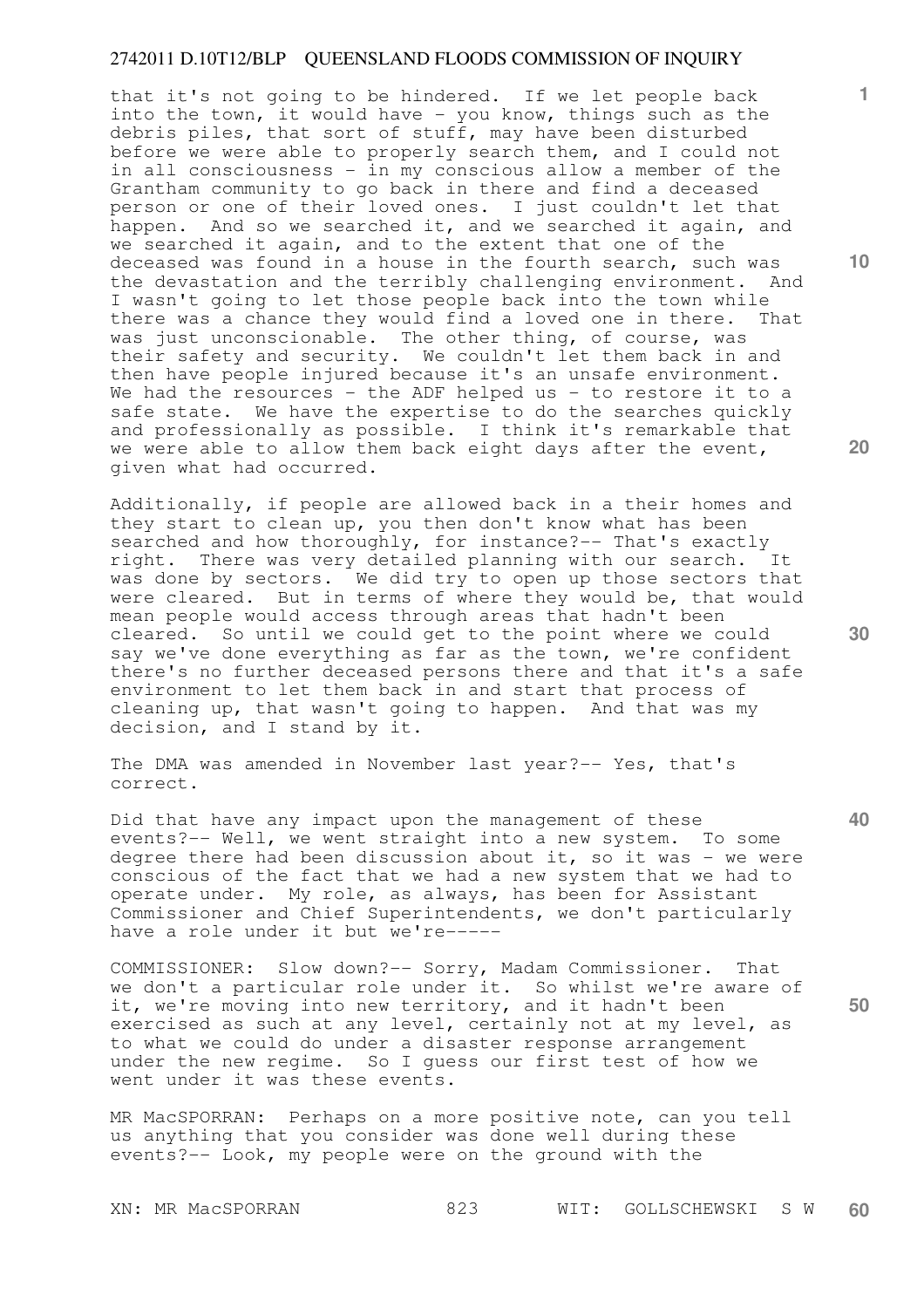community, and they are members of this community. Every police officer that is out there on the ground trying to serve the community are also members of that community. Twenty eight of my members in this region are considered for nominations for bravery for putting their own lives and well-being at risk to serve their community in this event and all the events. So I think the police got out there and did what they could do. It was an extraordinary set of circumstances. We just simply couldn't get to places that we needed to get to do to things that we needed to do in some instances, and that took time. And I think what we do well in that period where we couldn't get the support we needed because of the environment and the weather, that we established control, that we got our assets in the right places, we supported the community. No persons were lost after the initial event. You know, there were no accidents where people were injured because we hadn't been careful in making sure it was a safe environment. We established our control, and then when we had the ability to, we brought in all the resources that we could to make this happen as quickly and professionally as possible. Without the ADF and the AFP and the other agencies that all kicked in, this thing could have gone for months. An enormous amount of resources were brought in to try to make this thing happen. There wasn't one thing that we thought of that we couldn't get that needed to do it. So I think overall our response was magnificent. There's going to be things that we're going to need to improve on. My word there are. And we know that. We know that we need to improve in certain areas, and we will be better next time. But I think overall the response on this was - for instance, if you look at what happened right across the State - and I know that Yasi is not in the terms of reference for this Commission - but the big difference between what happened in Toowoomba and Lockyer Valley and what happened there was when the warnings were in place and you had time to prepare, no lives were lost. Whether we could do more to save property or not is a matter for consideration. But in the instance of Toowoomba and the Lockyer Valley, we didn't have warning and we've lost too many people.

You mentioned 28 of your officers have been nominated for bravery awards. What's the number of people who have been nominated for recognition arising out of these events?-- 132, something like that. And that's including the searchers in Grantham crawling under houses and putting themselves at risk to try and find the deceased, the loved ones of these people in the community, that type of thing.

You've spoken of the dual command structured that developed through these things, and that was adopted for the management of the Yasi event, was it?-- Yes, it was. It was in both far northern and northern regions, as I understand it. And certainly in our senior executive debrief that we've undertaken, that's seen as something that we need to acknowledge as a good methodology and to build on if necessary to - but certainly that would be the starting point for any future events of this nature, that we would go with that type of model.

**1**

**10** 

**20** 

**40**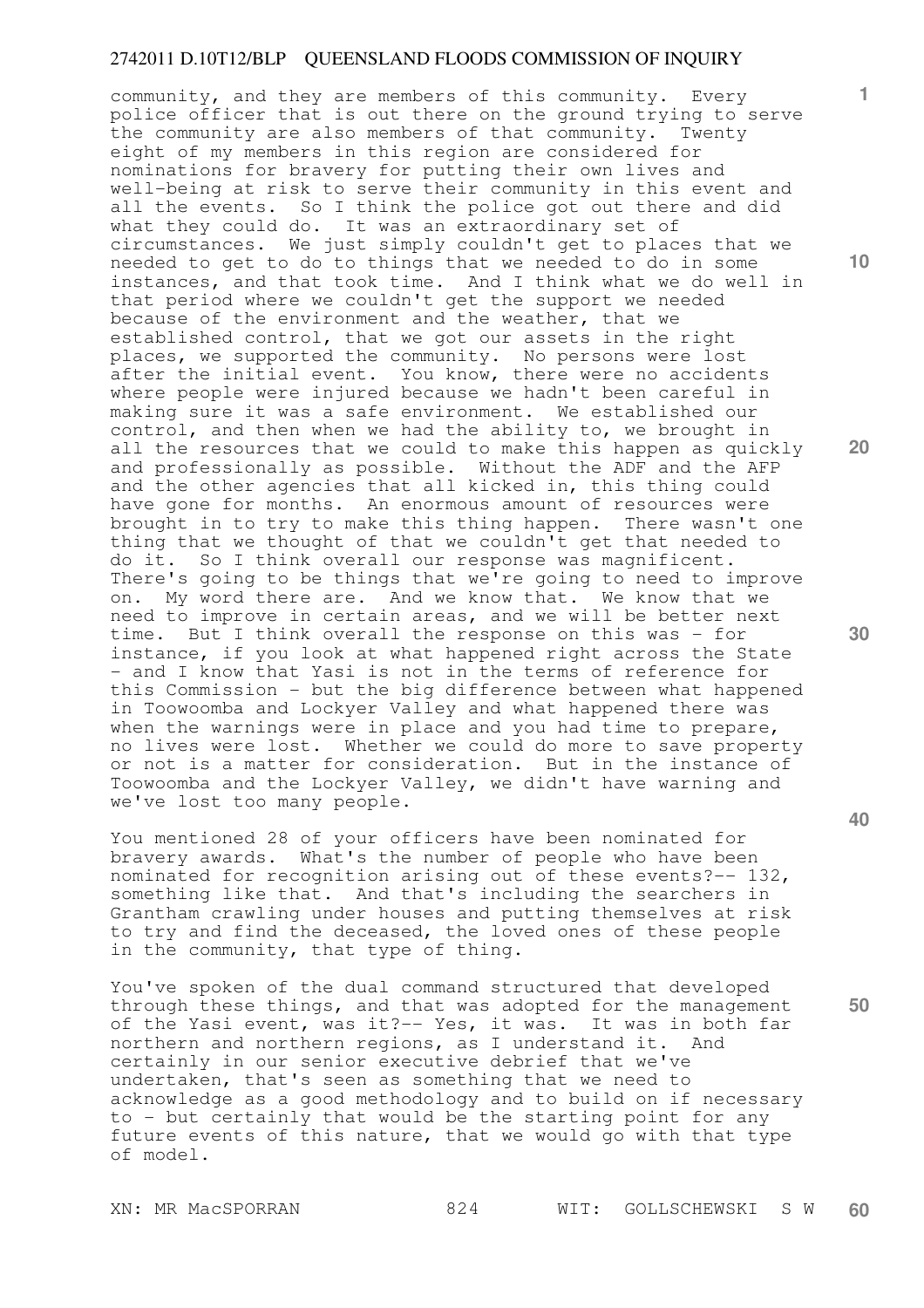Now, can I take you back to your dealings with Mr Tyson finally. How did it come about that you, as an Assistant Commissioner, were going out to speak personally with Mr Tyson?-- As I indicated the other day, the Commissioner and I had fairly lengthy conversations about that particular issue. We put in place  $a - I$  made an instruction that the police were to attend all funerals and show support for the families in the community of all people that were lost in the floods and to provide traffic policing at those events. In addition to that, we were conscious of the issue with Mr Wheeler in relation to the Tyson family. It was our concern that - and my concern - that that would become a matter of some media interest, and I think I've been validated in that concern, and that it would - may perhaps get quite untidy, and what needed to happen was that in due respect out of compassion for the Tyson family, we needed to open up dialogue with them and explain to them as best we could what we were doing. What actually happened in the weekend leading up to that, there was already media reporting of the triple 0 call, and there was a comment made that they were told to stay put. Now, my knowledge at that time was there was one triple O call by the Rice family. I was not aware of the Queensland Fire and Rescue triple O call next last week. In fact, I didn't know it existed. And there was a second call, to which I refer, it was one that was made to Jason Wheeler by a member of the public referring to the Rice family car. They were the two calls only that I was aware of. Because the paper had got it incorrect in terms of saying that they were told to stay put - now, that may have been what they were told. I'm not suggesting that, by my means, that's false reporting. They obviously were told that, but it was incorrect. So we felt we needed to talk to Mr Tyson and open dialogue with him at a senior level and say look, what you are hearing is not necessarily correct. There is a tape. We are investigating it. I have listened to it, and I know what's in the paper is not correct. But we need to investigate that, and in due course we'll be able to brief you on what the findings of that are. That was an incredibly difficult thing to do. Seventeen days before he had lost his wife and child, and having to undertake that was a very difficult experience, and I felt out due compassion for Mr Tyson I needed to say something without revealing - making a release of the information on what was in that. And my release was that Donna sounded quite calm, and to my - in my view, she did. And I felt that was an appropriate thing, to give him some personal peace on that particular aspect. And as it turned out, I wasn't - the Firecom triple 0 call I wasn't aware of and unfortunately was operating under the premise that there was a comment made about no credit. And I thought that, unfortunately, the last person that Donna Rice may have spoken to on this earth was Jason Wheeler, and I was very concerned about that.

Why didn't you play the tape to him?-- Look, that's just inappropriate, in my view, for a number of reasons and, as Mr Callaghan said, we went around and around a bit last week about it. But the coroner owns that investigation. It wasn't

**1**

**10** 

**20** 

**30** 

**40**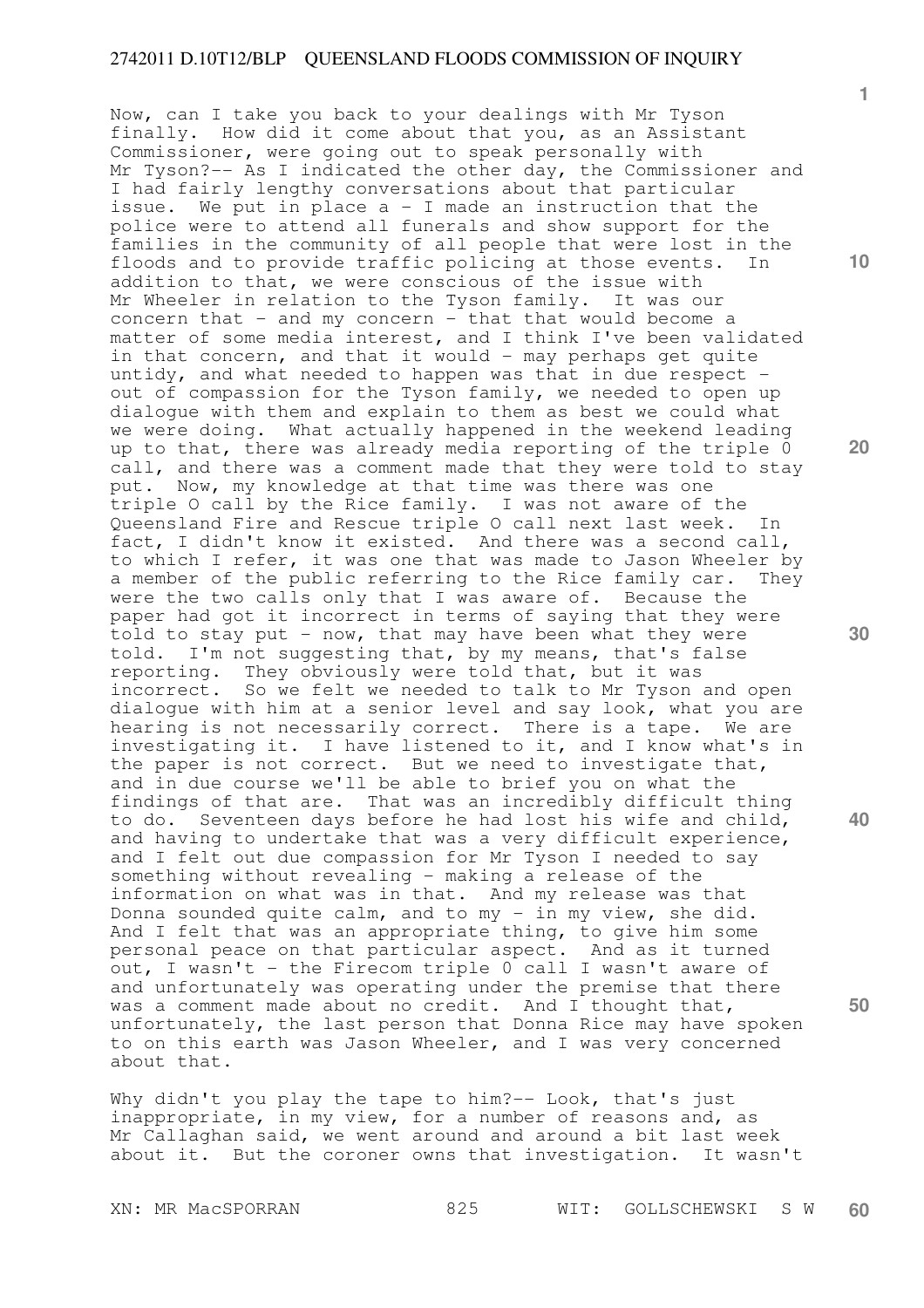my place to release it, one. Lawfully, I didn't believe I could do that. Secondly, I don't think it's appropriate to turn up at someone's house 17 days after they had lost their loved one, play a tape saying, "Have a listen. This is your wife's last talk to a member of the Police Service." To me, that just lacks compassion. And that's my view, and I may not be right, and I accept that. But that's my view, and I certainly didn't want to do that. I felt the appropriate thing for us to do was let it be fully investigated, let it fall where the evidence says what happened happened, and then tell John about what had occurred. And certainly that was my plan.

**30** 

**40** 

**50** 

**1**

**10**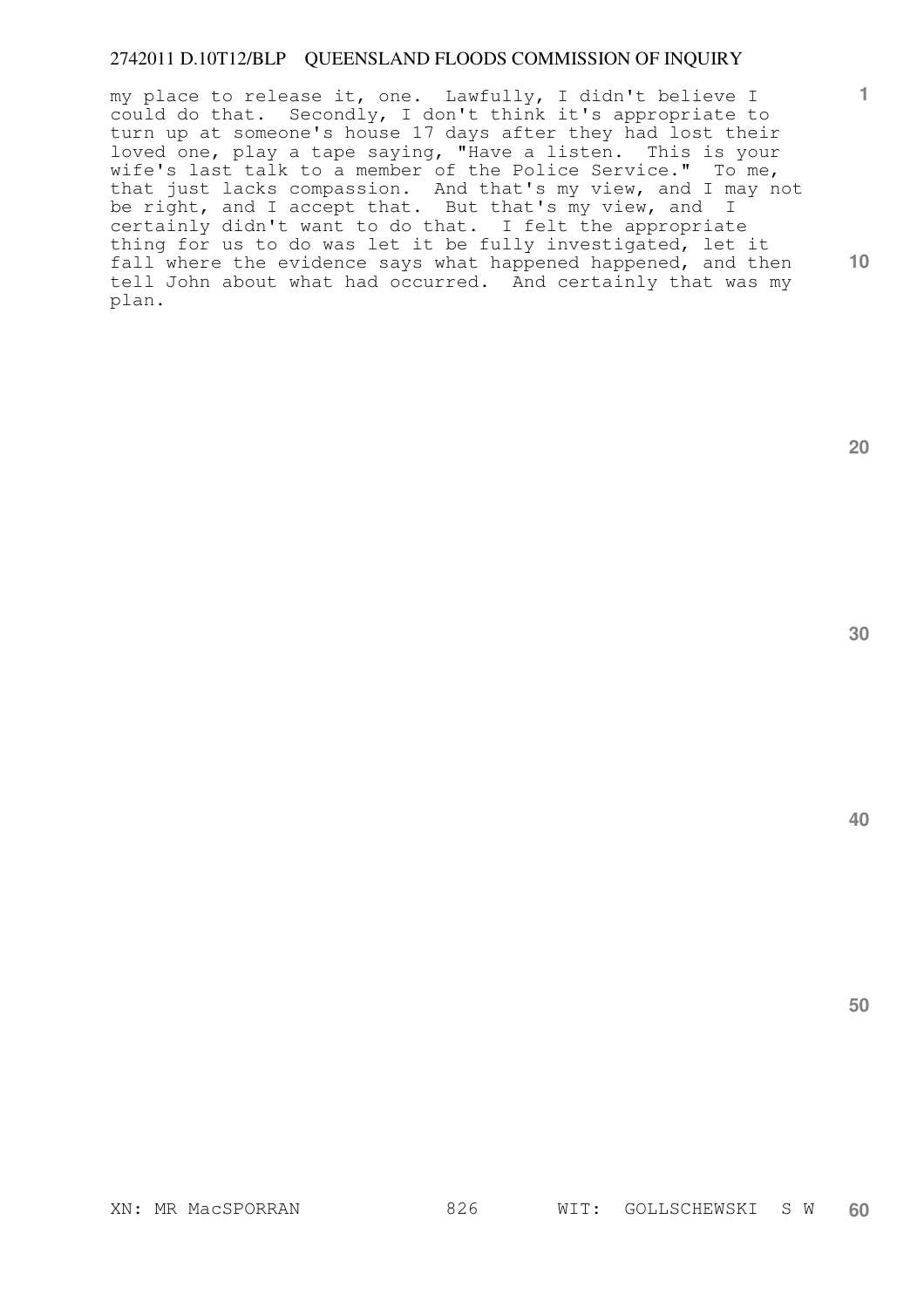And certainly that was my plan. That investigation, sadly, is still not completed, so I can't comment on the outcomes of that investigation. And the Coronial is certainly not completed yet either. The Commission has come in ahead of that, so now Mr Tyson has heard it and, you know, entirely appropriate of course. But I didn't get the opportunity to go back and talk to him. I had planned to catch up with him at a football carnival a couple of weeks ago that he attended, which was a police one which he and Blake were invited to, but I unfortunately had to pull out at the last minute because of family bereavements. I didn't get the chance to catch up with him

Now, you know that Mr Tyson gave evidence here before Easter?-- Yes.

And made some comments about the conversation you had with him at his home on that day?-- Yes.

You've denied certain aspects of that?-- Yes.

But you've told us that the conversation in its entirety was taped?-- Yes, that's correct.

That's been tendered here. Commissioner, I would ask that that tape be played for the first portion of it. It is four pages of transcript.

COMMISSIONER: Why?

MR MacSPORRAN: Well, Commissioner, this issue has been given prominence in this Inquiry.

COMMISSIONER: Yes.

MR MacSPORRAN: Mr Tyson has spoken to it. He has given a victim impact statement. It has had some impact in the media. Assistant Commissioner Gollschewski has denied certain parts of the conversation. The best evidence is the tape itself and whilst that has been tendered, it hasn't been ventilated.

COMMISSIONER: Well, it has been transcribed. Mr Callaghan, I think, has said that the relevant portion of the transcript is all that - has identified the relevant portion of the transcript. Why do we need to play it? It seems to me you might consider, Mr MacSporran, whether in your efforts to show that Assistant Commissioner Gollschewski wasn't insensitive to Mr Tyson you run the risk of being insensitive to Mr Tyson by labouring the point.

MR MacSPORRAN: Well, I would have thought that I was as sensitive as I could have been when I questioned Mr Tyson last week. The fact remains that he made some allegations and the tape speaks for itself. The tape hasn't been played.

COMMISSIONER: Wouldn't sensitivity have dictated that, A, he was told during the conversation itself that he was being taped and, B, when the question arose of what he had said last

**10** 

**1**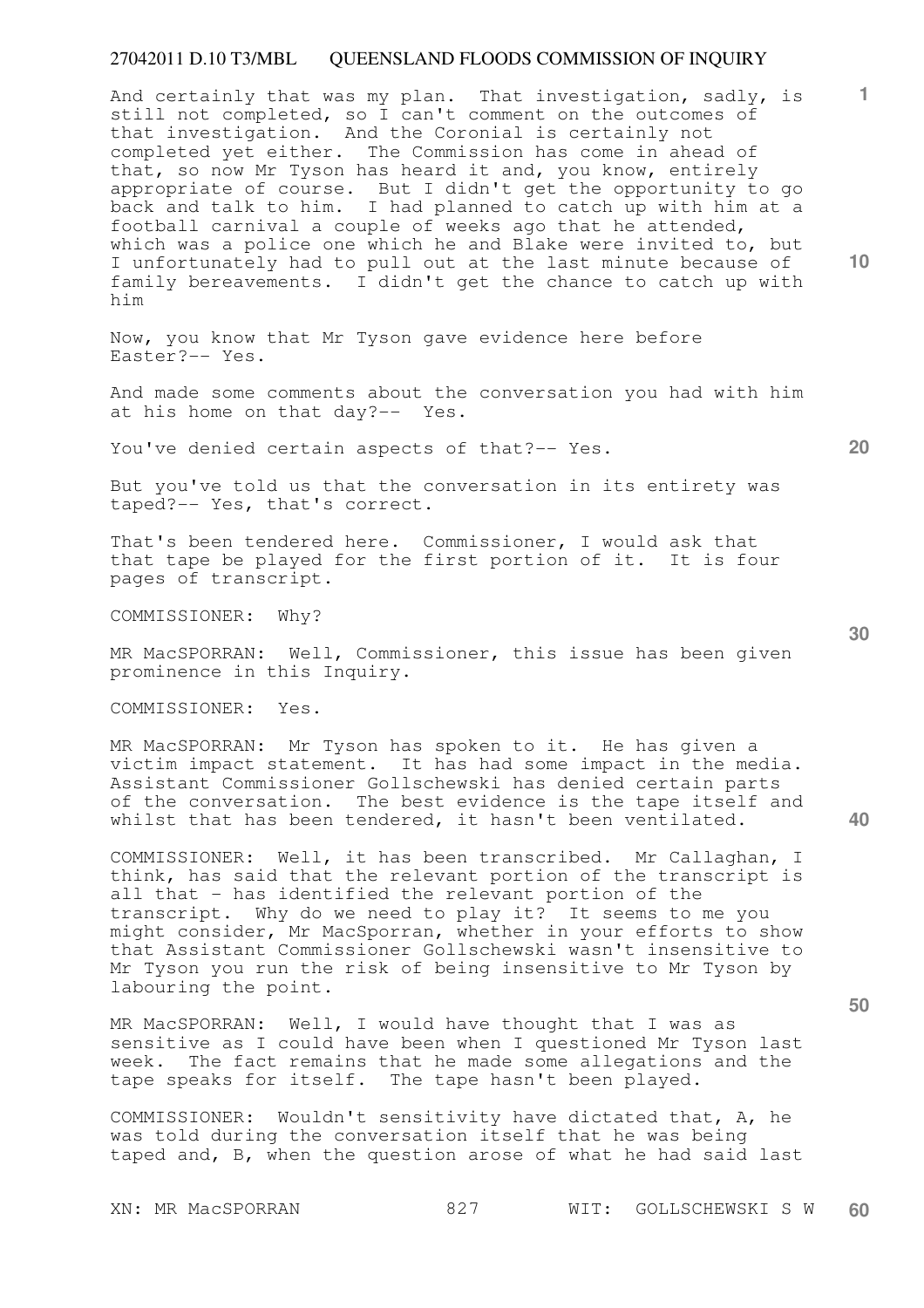week, he was told then that there was a tape and invited to listen to it before giving evidence?

MR MacSPORRAN: Well, Commissioner, you may understand that those developments occurred within the space of a couple of hours. That tape only became-----

COMMISSIONER: But the assistance of the tape was surely known by Assistant Commissioner Gollschewski from the minute he first heard that Mr Tyson had something to say about the conversation.

MR MacSPORRAN: Well, yes. But in terms of what the allegation was, we didn't discover that and neither did Assistant Commissioner Gollschewski until after lunch immediately before Mr Tyson gave evidence.

COMMISSIONER: Is that so, Mr Callaghan?

MR CALLAGHAN: The nature of Mr Tyson's concern was communicated during the morning break and the statement was taken over the luncheon break and provided towards the end of the luncheon break. Mr Tyson, as I recall it, wasn't actually called for at least an hour or so after we resumed after lunch and I wouldn't have allowed him to be called if I'd known of the existence of the tape or the transcript.

COMMISSIONER: Anyway, Mr MacSporran, we might be getting off the point a bit. It seems to me that natural justice requires that Assistant Commissioner Gollschewski be able to answer the allegations; he has done that. The transcript is on the record. It will be on the website. This Inquiry has to move forward and I don't want to waste any more time on what seems to be an issue not really within the terms of reference than is absolutely necessary. So I don't propose to have the tape played now.

MR MacSPORRAN: Thank you, Commissioner. Assistant Commissioner, one last matter. In terms of the triple 0 calls themselves, we are going to hear more evidence about this in Brisbane apparently, but do you have a view on the staffing and resources available to the communications room here in Toowoomba?-- Sorry, could you repeat that, Mr MacSporran.

Do you have a view on the staffing resources?-- Yes, our staffing for the Toowoomba Communications Centre is constantly under review. There has been a number of submissions made in terms of the appropriate staffing levels of that. We recognise there's a risk there. We're trying to address that at the moment in terms of securing additional staffing for it. But that has to be considered in terms of the fact that at a service level we're reviewing our entire communications strategy. We have a project which is called CAD, computer-aided dispatch. It has been rolled out across the service on a priority needs basis. Toowoomba is certainly being considered in that. That will have an impact on what levels of staffing are appropriate. The introduction of Policelink has been considered in terms of what difference it

**20** 

**10** 

**1**

**30** 

**40**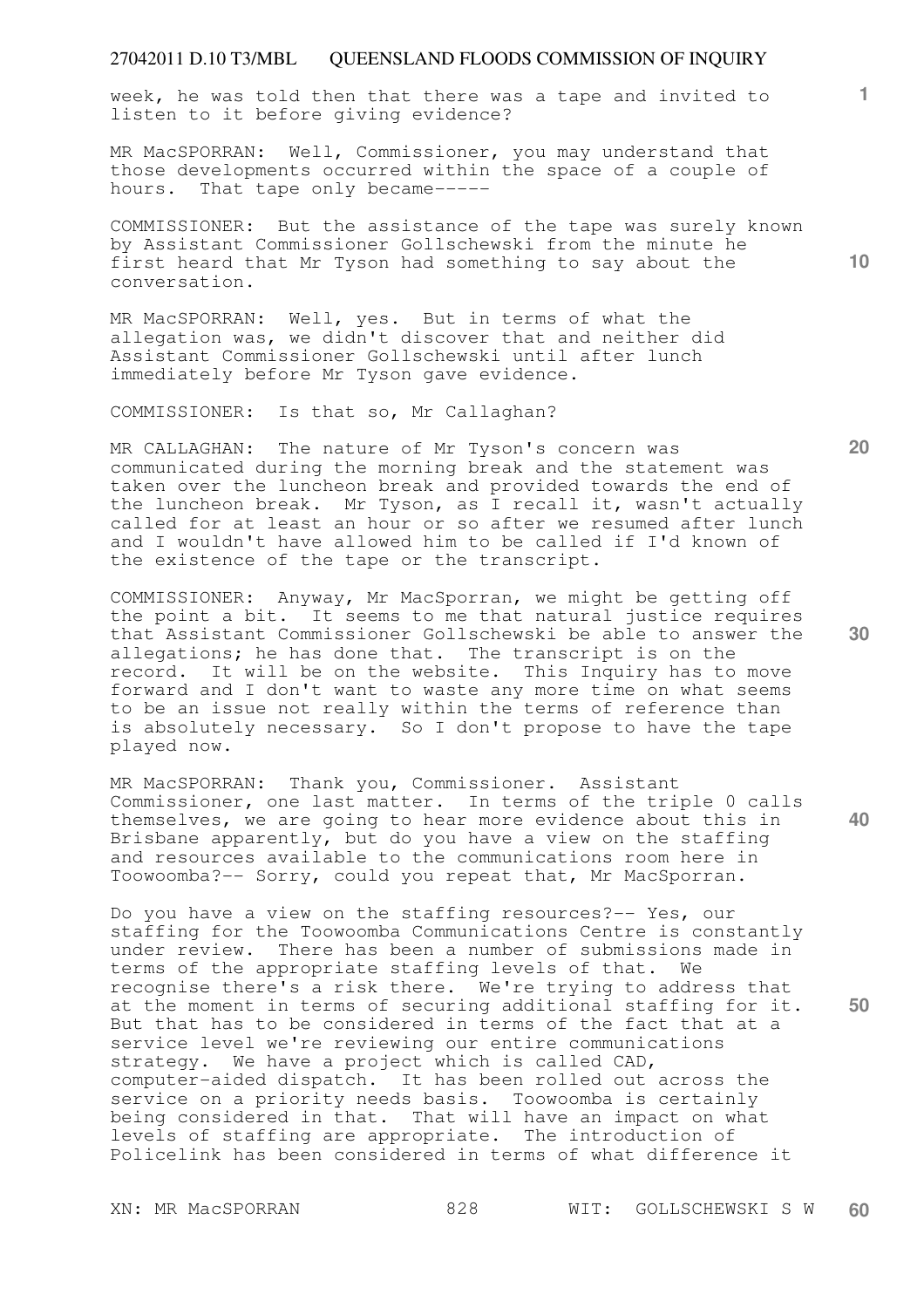will make to the demands on policing, on policing - on staffing communications centres. It is now evident that that's not going to give us the relief we thought. So we need to look at our staffing models. As I said, those submissions are in. The service has a limited amount of resources and has to apply them on a priority evidenced-based basis and that's what's happening. Toowoomba is certainly in the mix but it is not the highest priority across the organisation at the moment. And, look, the bottom line is even if it is upgraded to a category - the next category - the name just escapes me at the moment, that would mean that on a day like the 10th of January, the additional five staff that it would get to man the communications room would equate to one extra person in the communications room. And the enormity of the event that happened on that day, that wouldn't make any difference.

Sure?-- Can I just make a comment about - I'm really quite disturbed about the thing to do with Mr Tyson. I think I need to stay something about that. Mr Tyson in my view is a good person who has been through a terrible event and he has just simply not remembered what was said. I have no issues with Mr Tyson and I look forward to the police being able to re-establish the good relationship that we've had with him all the way through and I just think what happened last week was unfortunate and I certainly wish it hasn't been conducted that way.

Yes, certainly. Thank you, Commissioner.

COMMISSIONER: Mr Callaghan?

MR CALLAGHAN: No, I have no further questions. May Mr Gollschewski be excused?

COMMISSIONER: Thanks, Mr Gollschewski, you're excused?-- Thank you, Madam Commissioner.

WITNESS EXCUSED

MR CALLAGHAN: I call Vivienne Jamieson.

**50** 

**10** 

**1**

**30** 

**40**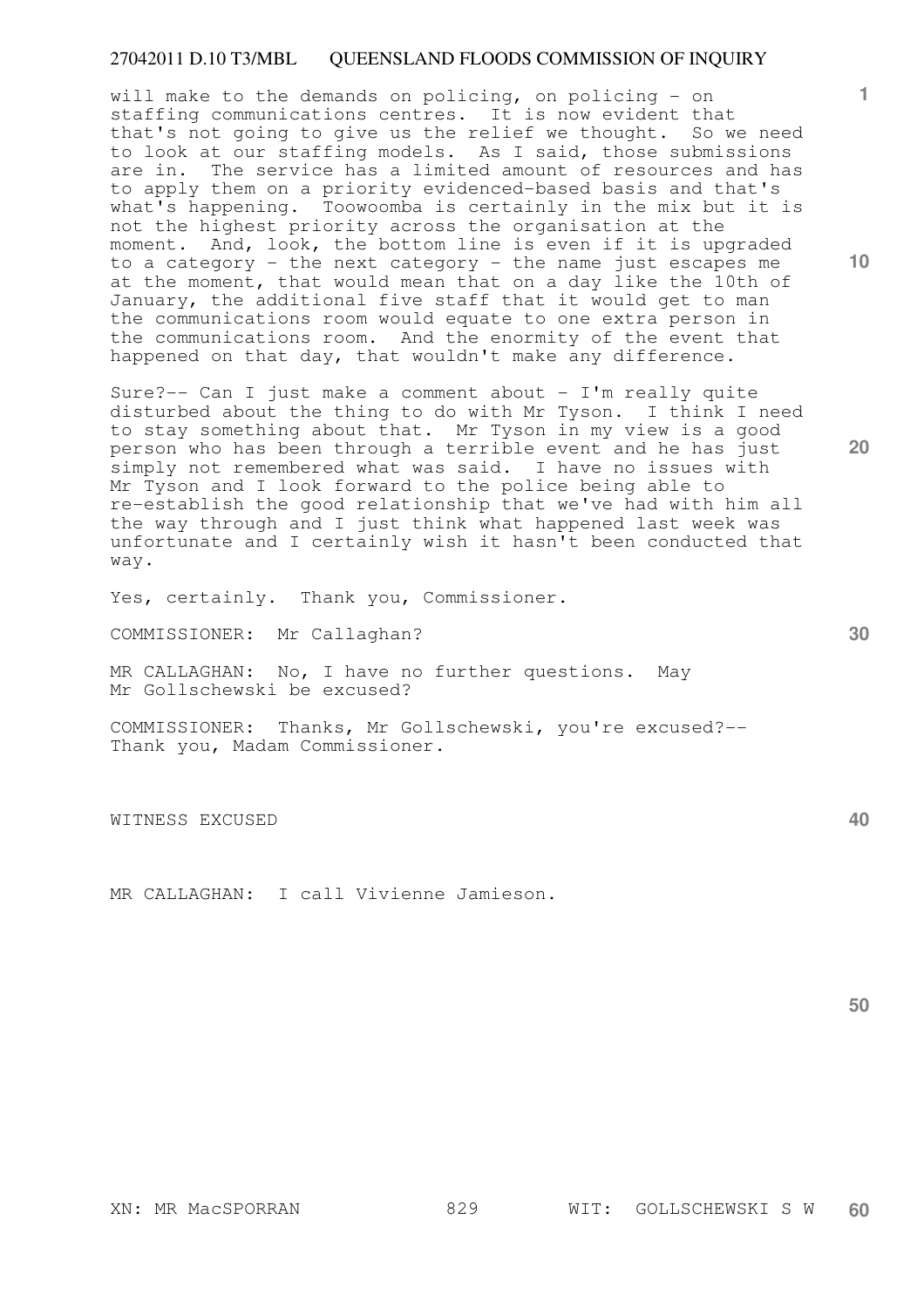VIVIENNE ANN JAMIESON, SWORN AND EXAMINED:

MR CALLAGHAN: Could you tell the Commission your full name, please?-- My full name is Vivienne Ann Jamieson.

And as your clothing might suggest, You're a volunteer rural firefighter?-- That's correct, I'm first officer of Grantham Brigade.

You prepared a statement for the purposes of the Commission; is that correct?-- That's correct.

I'll show you a copy of that. That's a 15-page statement dated 21 January 2011?-- That's correct.

I tender that.

COMMISSIONER: Exhibit 142.

ADMITTED AND MARKED "EXHIBIT 142"

MR CALLAGHAN: And I'll provide you with a copy because I'm just going to take you to some specific parts of it?-- Sure.

Now, first of all, Ms Jamieson, in that statement you detail the events relating to the 6th of January 2011?-- That's correct.

Which was obviously a very long day?-- Very long.

And also the 7th and the 8th of January?-- That's true.

**40**  And just by way of summary, on those days you were working very hard to assist in flood relief and preparation for future flooding?-- That's right.

Moving then to paragraph 27 of your statement, you speak about a phone call that you received after the events of those dates between the 6th and the 8th?-- Yep.

You talk about a phone call from the Ipswich Rural Fire Service Area office?-- That's right.

**50**  Can you just tell us about that?-- I'll go on memory more than what's there. Leading up to this call I received a call from my daughter on the 6th. She was staying with her boyfriend in Grantham. They had previous flooding in December, 26th or 27th. They received no help from any services. I was actually out of state at the time. But this statement here is that because we drove through the flood waters to sandbag - we were asked by the community of Grantham, "We need sandbags. We need help. No services

**20** 

**10**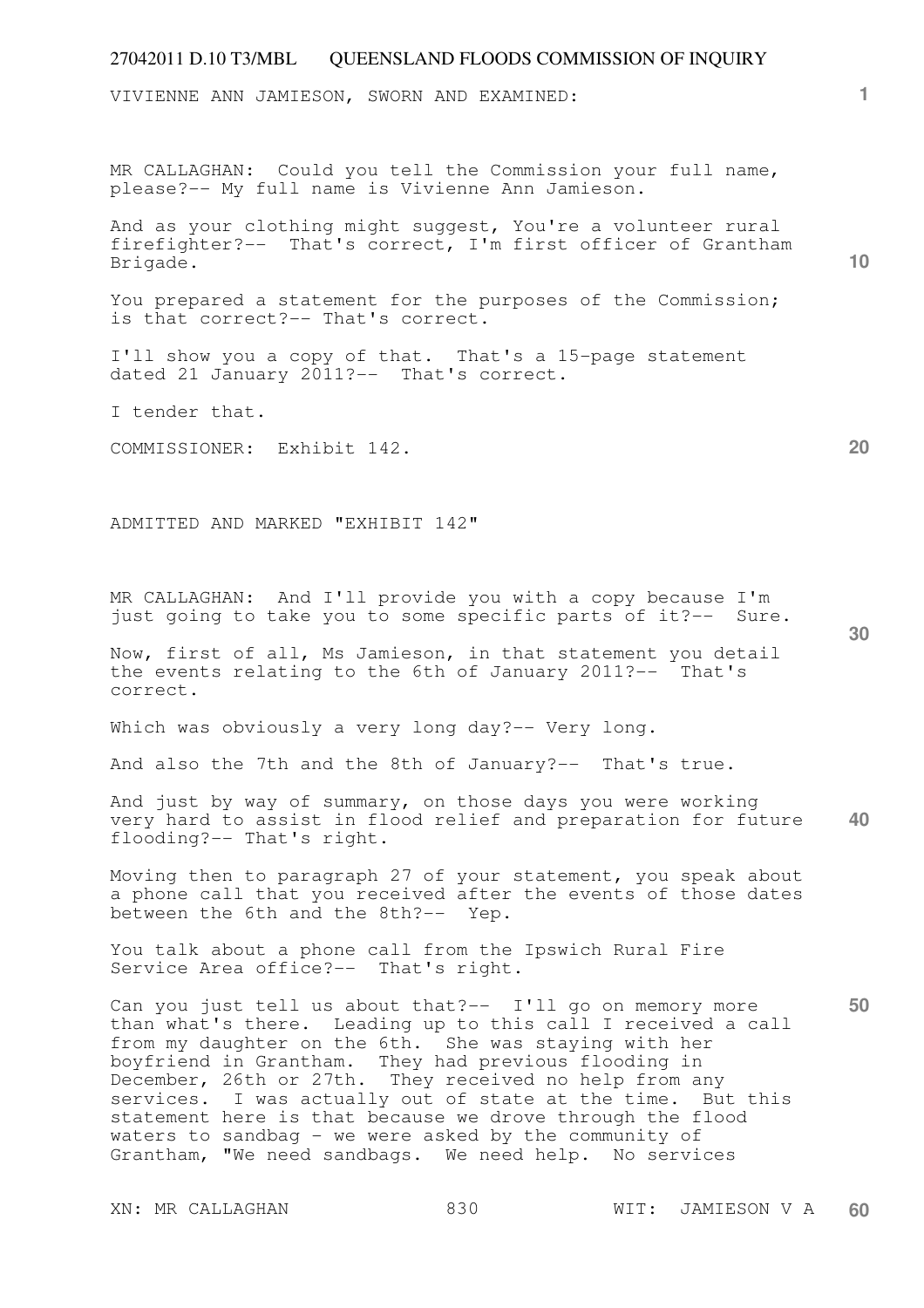help", which was SES or police, council, anybody. I took it upon myself as a brigade member, my oath the day I joined was to serve my community, which is Grantham. We proceeded to sandbag. Yes, we had to drive through water. We found that it was safe enough in the vehicle we had to drive in this water. We were taped by a gentleman unknown to me at the time but later on I found out he was a news reporter. They actually showed our vehicle driving through what is known as Anzac Avenue which is just alongside the main road through Grantham. We were heading to the service station at the time which is known as Marty's. We were checking that the sandbags we gave him were sufficient enough. We were very close to being out of sandbags ourselves which we asked from the SES service. I received a phone call the next day, told, "Brigade vehicles will never drive into flood waters ever again. Do you understand this message?" "Yes." And that was the call.

All right?-- Which came from higher. I don't know just who but someone higher.

Well, you identify the person you spoke to but did that person say the instruction had come from higher?-- Yes.

If I can take you to paragraph 30 of your statement?-- Mmm-hmm.

And I might be interpreting this, but was it the case that you and Mr Damrow, in effect, worked a way around-----?-- Sorry? McGuire?

Yes, sorry?-- Yes, Danny.

I should take you to 28 and 29 as well?-- Okay, yes.

Where you refer to Mr Damrow receiving phone calls and I'm not exactly sure what happened. But, in effect, is it the case that you worked a way around that instruction by ensuring that Firecom received a call first and then you were sent out, or what are you talking about in those paragraphs? -- Okay, I'll just re-read this again, because a lot was happening on those days.

I suppose the question comes down to this: why did you tell Danny to ring Firecom South East?-- We were told, because we were stood down, that we could not go into flood waters. That if any water went across the road, we could not enter. We could not help our community. Danny was on the most northern side of - sorry, the southern side of the town. There was a bridge between us. It was quite flooded. People were driving in. We were told if people wanted help or drove into the water, we were to call the SES number, which I told Danny to and which in - further down in 31 was the message that we received. That we could not - or not in that one but there is one where we were told if anyone needed help, they had to dial SES number 132 whatever it is. I just can't think of it straight offhand.

You talk about that in paragraph 29?--?-- Mmm-hmm.

**30** 

**20** 

**40** 

**50** 

**10**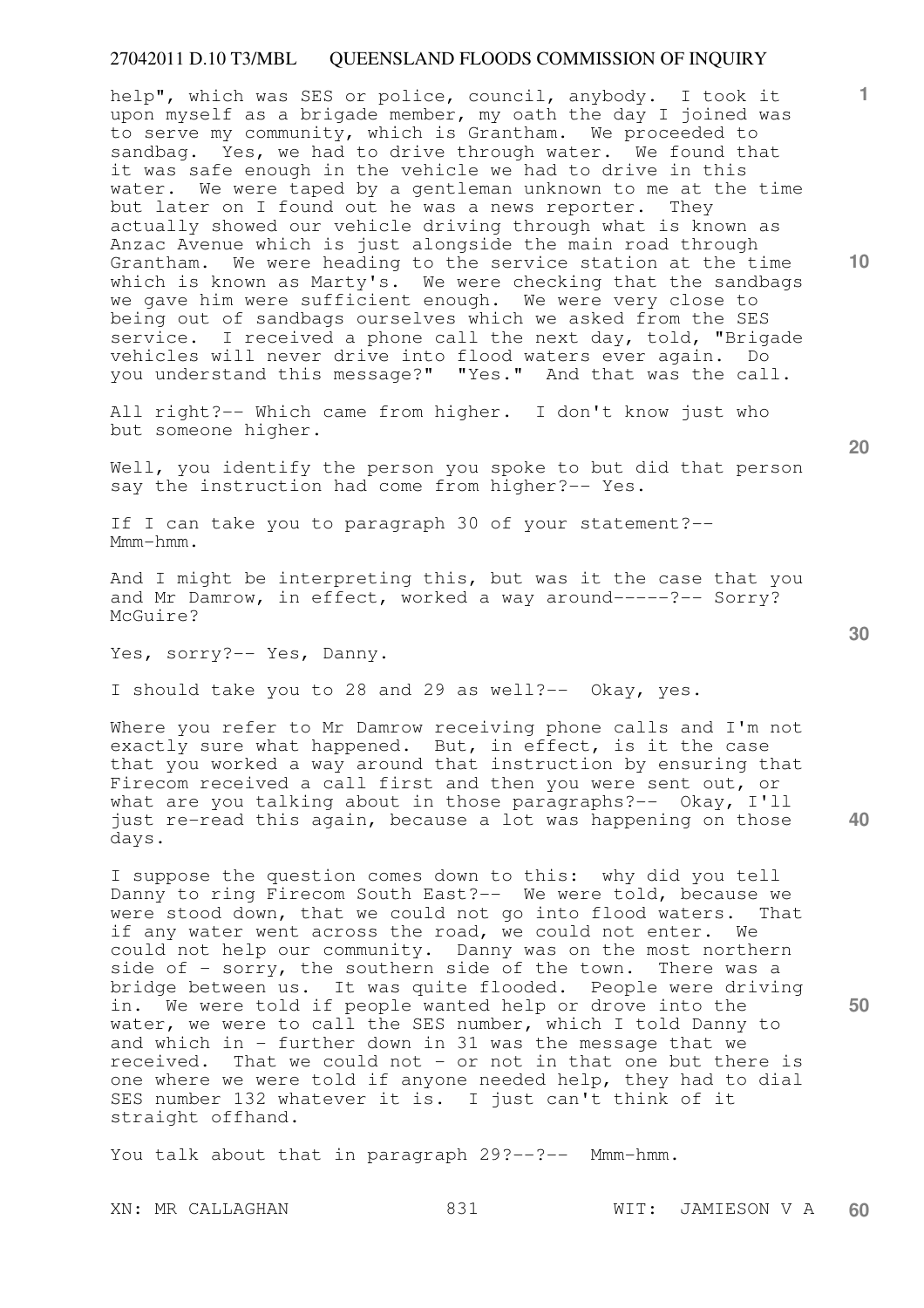And people told you that the SES were either unable to help them or not answering their phones?-- Correct.

And so, then you go on in paragraph 30 to talk about the conversation with Mr McGuire and how you told him to call Firecom South East and send a message?-- Yes, which was under instructions from Stuart Damrow through fire service itself.

**10**  Right. But once you got the message on the pager, was it the case that you felt authorised to respond?-- Yes, we did. Because prior to that he had been pulling a lot of cars out of the flooded area.

You refer a lot in your statement to the use of mobile phones through this period?-- Yes.

Was the mobile coverage in your area adequate for this situation?-- It was very good at the time, yes.

Still, I think, talking about the 9th of January, can I take you to paragraph 36, and this ties back in with what we were talking in paragraph 29, and that is difficulties in contacting the SES?-- Correct.

What have you got to say generally on that topic?-- The phone number we were given was not non-answered, constantly. On the day of the disaster, the same thing.

**30**  Is this your experience and the experience of others reporting to you?-- Yes.

Moving then to the events of the 10th, and you've recorded them all in your statement. I don't need to dwell on them?-- Yeah.

But again, at paragraph 65 you pick up on this issue again. That is - this is your daughter, I think, Bronwen tried to call the SES?-- Correct.

And could not get through?-- That's right.

Do you know whether it was the case that the number wasn't answering or was it engaged or-----?-- Was not answering.

Was not answering?-- Just kept ringing out.

You then speak in the following paragraph 66 about a call to triple 0?-- Yes.

You appreciate again it is your daughter who made the call?-- Yes.

But then you eventually spoke with the operator?-- Correct.

Were there any troubles getting through to triple 0, do you recall?-- It took a little while to answer, which was understandable.

XN: MR CALLAGHAN 832 WIT: JAMIESON V A **60** 

**40** 

**50** 

**1**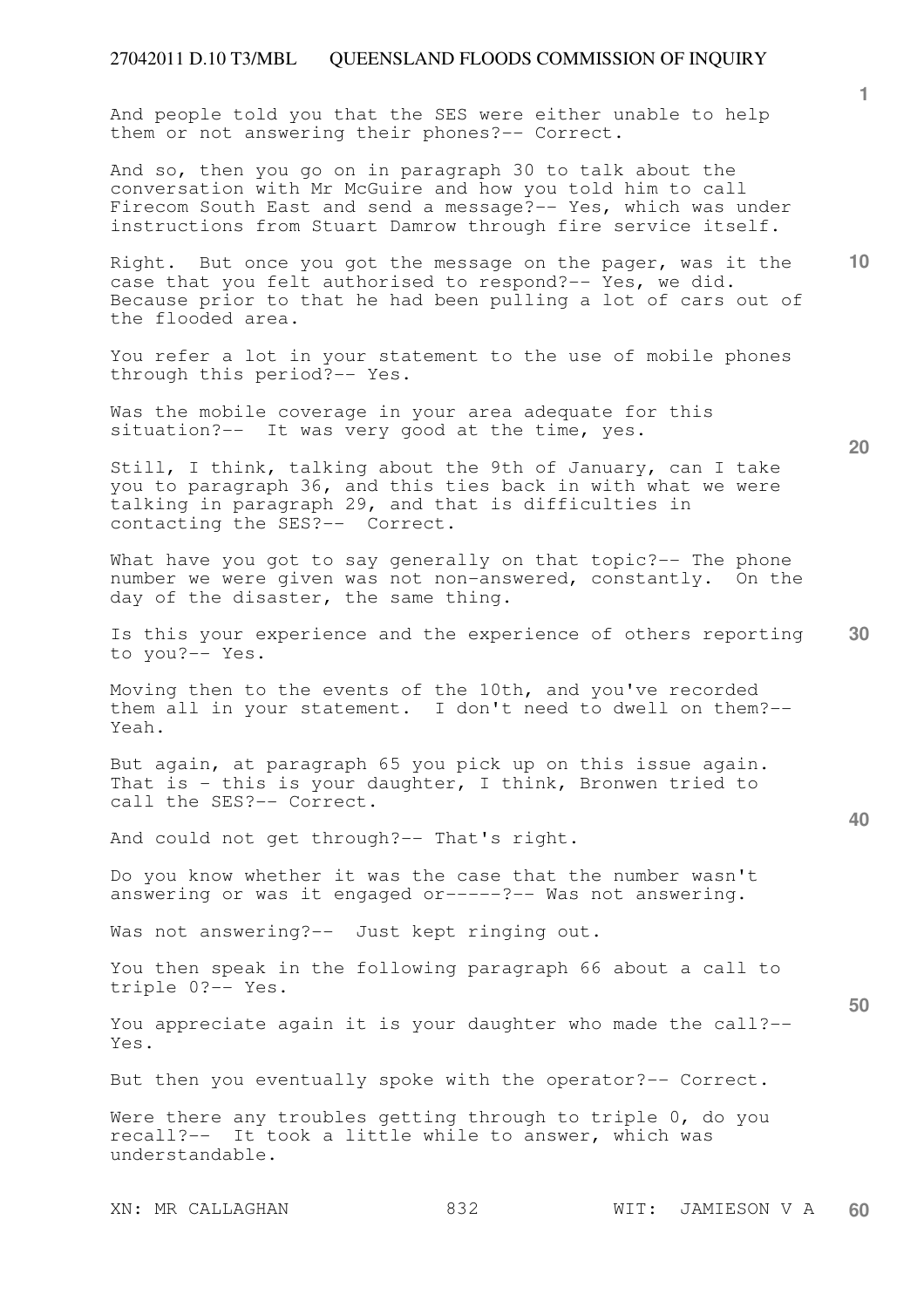Mmm?-- The person was very courteous, very helpful. As I said in there, they asked my information, which I gave over the phone, the information of people being on roofs. Sorry. No, they were very helpful, that gentleman was.

All right. Just excuse me for a moment.

COMMISSIONER: Now, are you all right there? Would you like a break?-- No, I'm right, thank you.

MR CALLAGHAN: Well, I have really finished all that I wanted to ask you because the rest of what you know is recorded in your statement, isn't it?-- Correct.

Indeed, in the statement that was tendered there were some notes that you made which are attached?-- Yes, handwritten notes.

**20**  Yes?-- As a - which is known as a first officer's report, which was I was asked to forget about. I nearly destroyed them, then I decided no.

You were asked to forget about? -- Yes.

I'm not sure what you mean?-- I was told that what happened before the 10th did not happen.

Who told you that?-- The person was Mr Ewan Cayzer of Fire and Rescue.

And when did that conversation occur?-- Just before the just after the 10th.

Right?-- Then I've - was told about Danny. Sorry.

And was this a conversation in person or over the phone?-- Over the phone. They did not wish to have the officer's report, which you have got.

Thank you. That's all the questions I have.

MS McLEOD: No questions.

COMMISSIONER: Mr Gibson?

MR GIBSON: No, thank you.

COMMISSIONER: Mr MacSporran.

MR MacSPORRAN: Thank you, Commissioner. Mrs Jamieson, just one matter. When you were received the direction to stay out of the flood waters with your vehicle, did you understand that was for reasons of your personal safety?-- Yes, I can understand why they said it but at the time we were safe.

**1**

**10** 

**30** 

**40**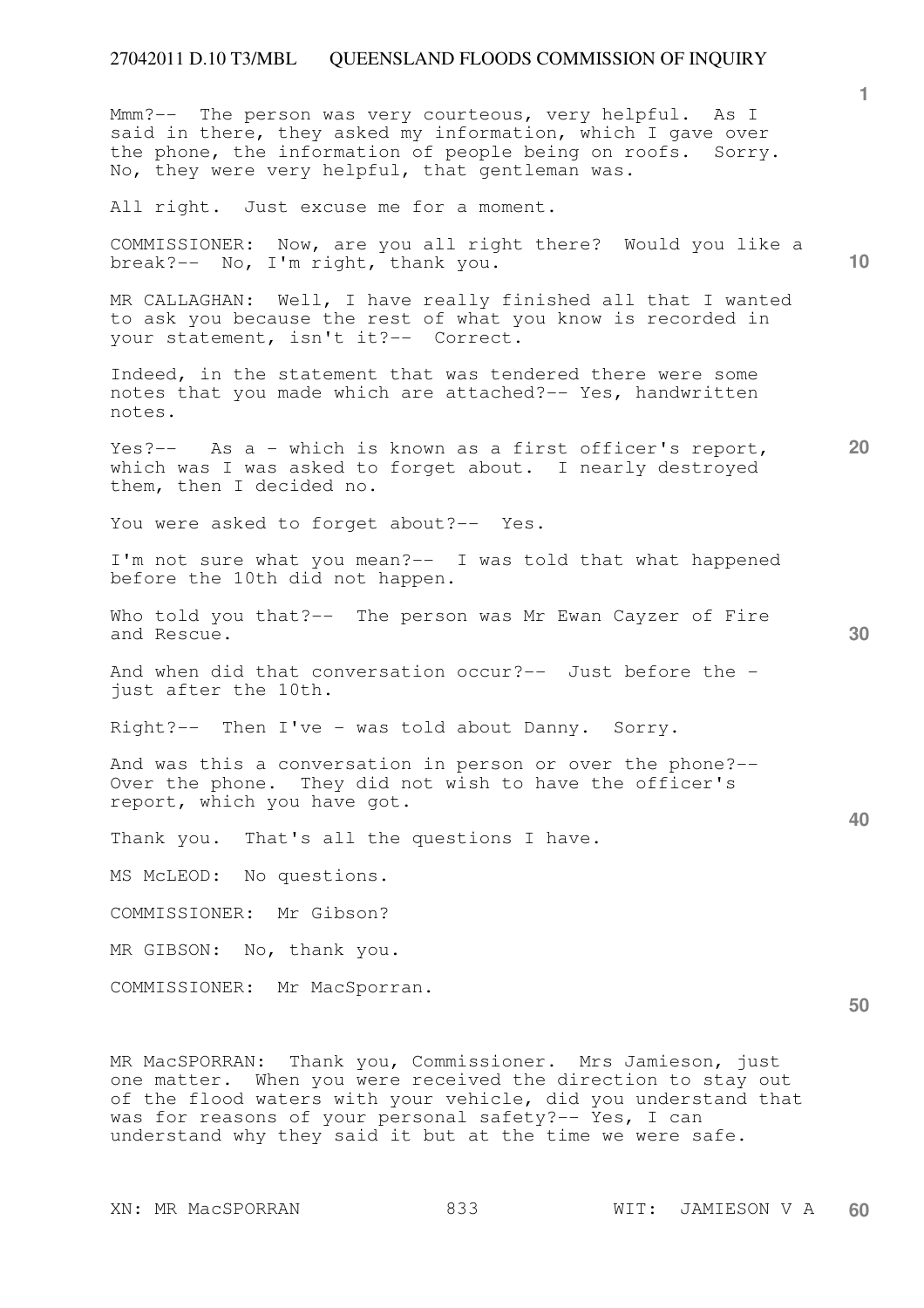**1** You were frustrated?-- We weren't frustrated. We were safe. We knew our boundaries. We knew when to pull out.

And the direction for you to refer callers to you or to the SES was designed to refer people to other people that had the expertise to help them?-- Yes.

Who were trained. You understood the SES were specifically trained for these events?-- My knowledge at the time was that the crew that was there was ill-trained and ill-equipped.

Okay?-- Which we found ourselves.

As a member of the-----?-- Through personal things.

As a member of the rural fire brigade, you don't receive training specifically for flood events, do you?-- That's correct.

**20**  Because you deal with fires?-- That's what we're supposed to do, but we are supposed to be under fire and rescue, which covers all.

Yes?-- But they will not give rural firefighters training.

No. You know there is nothing that stops you as a rural fire brigade member responding in an emergency, is there?-- That's correct.

Thank you.

COMMISSIONER: Any re-examination, Mr Callaghan?

MR CALLAGHAN: No, thank you. May the witness be excused.

COMMISSIONER: Thanks very much, Ms Jamieson, you're excused?-- Thank you.

WITNESS EXCUSED

COMMISSIONER: Mr Callaghan, did you want a morning break or not? Would this be a convenient time?

MR CALLAGHAN: Yes, this would be a convenient time, thank you.

COMMISSIONER: All right. We'll adjourn for 15 minutes.

THE COMMISSION ADJOURNED AT 11.20 A.M.

**10**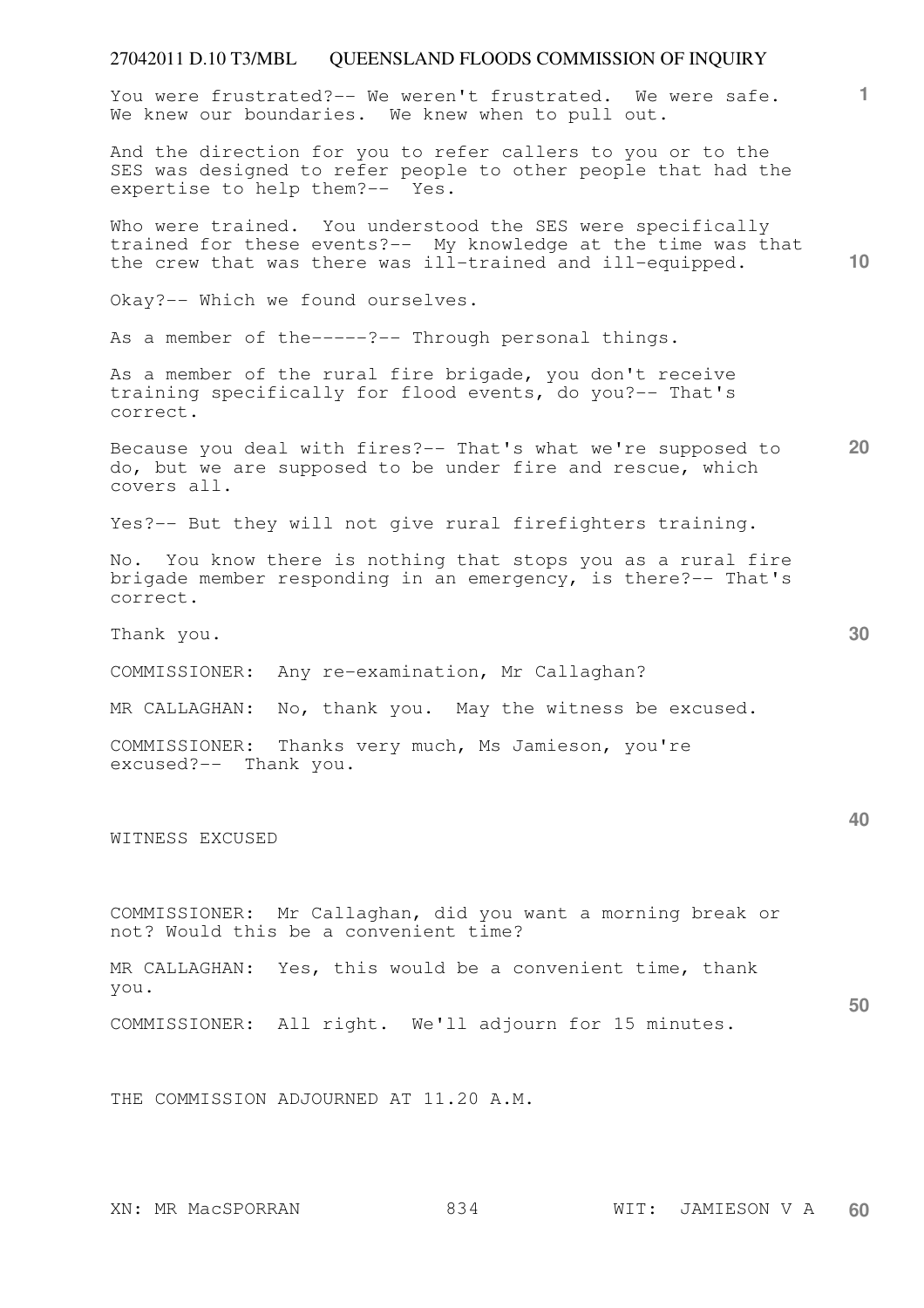| $2142011$ D.1014/DEI – QUEENSEAND FEOODS COMMISSION OF INQUINT                                                 |                 |
|----------------------------------------------------------------------------------------------------------------|-----------------|
| THE COMMISSION RESUMED AT 11.35 A.M.                                                                           | 1.              |
| MR CALLAGHAN: I call Stuart Damrow.                                                                            |                 |
| STUART WILLIAM DAMROW, SWORN AND EXAMINED:                                                                     | 10 <sup>°</sup> |
| MR CALLAGHAN: Could you tell the commission your full name,<br>please?-- Stuart William Damrow.                |                 |
| Mr Damrow, you're the group officer for the Gatton Rural Fire<br>Brigade?-- Ex. I resigned from that position. |                 |
| Were you as at January of this year?-- Yes.                                                                    | 20              |
| And you've prepared a statement - an eleven-page statement<br>dated 8 March 2011; is that correct?-- Yes.      |                 |
| I'll show you a copy of that. That's the statement you<br>prepared and signed?-- Yes.                          |                 |
| I tender that.                                                                                                 |                 |
| COMMISSIONER: Exhibit 143.                                                                                     | 30              |
| ADMITTED AND MARKED "EXHIBIT 143"                                                                              |                 |

**40**  MR CALLAGHAN: Mr Damrow, your statement covers a number of events and they are all recorded in there. Everything in the statement is now evidence before the Commission, but I'm particularly interested in paragraph 17 of that statement. That relates to a conversation that you had over the telephone with the acting area director for the rural fires Ipswich?-- Yes.

**50**  Thank you. Just tell us about that? It's recorded in that paragraph, but I would be interested to hear what you have to say about that conversation?-- When I got the phone call, it was notifying me that anything to do with the floods I was to tell everyone in the group area that if anybody asked for assistance, they were to be given the SES's free call number which was the 132500, I think it was - and that we were not to drive into flood waters and we were not to have anything to do with the floods.

And was there any indication as to where this direction was coming from? Was it coming from someone higher than the person you were speaking to or?-- It was. I was asked to ring another person higher up in the service, which I think was - I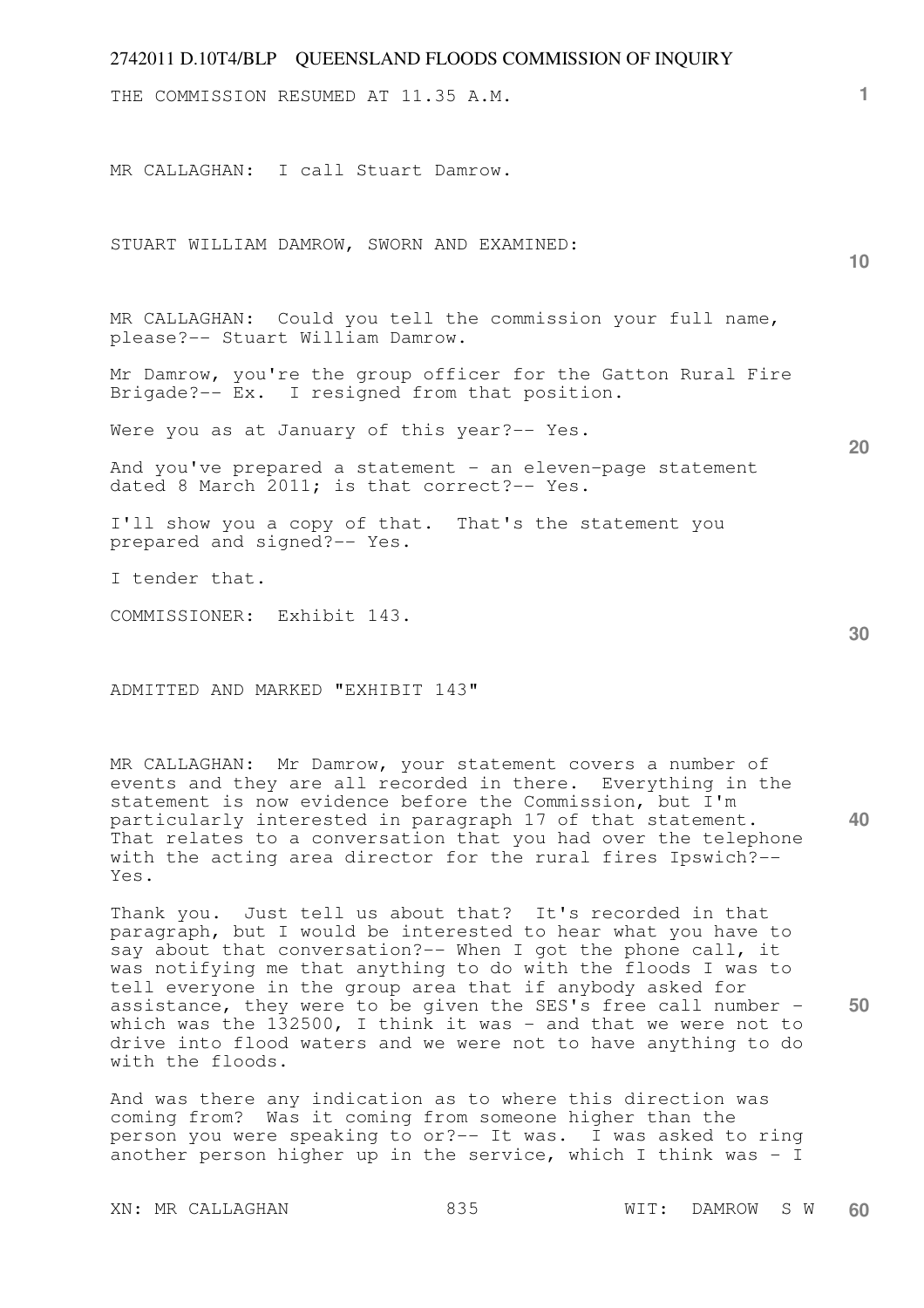call them a DMO, but I think it's duty manager operations. I talked to that person and said - he told me the same thing, and I was told that I had to notify all the brigades in the group. So I actually contacted the Firecom centre at Southport, and they actually put a page out to all the brigades telling them the same thing: that if anyone wanted assistance, they were to give them the SES number and they were to ring the SES because they were the ones that deal with floods, not us.

Just on that topic of the SES number, did you have any experience of attempting to ring that number during these events in January?-- No.

Were you aware of any other people talking about attempts they had made to ring that number with or without success?-- I've been told and had phone calls from people saying that they hadn't been able to contact the SES, they hadn't - I think it was Boxing Day they said that the water had come up in the town - I was flooded in at my place. I couldn't get in there that day - and they said that, yeah, no one had come to help them. They hadn't seen the SES or nobody else.

All right. Thank you. The rest of your evidence is as recorded in your statement, so I have no further questions, thank you.

COMMISSIONER: There's no Ms McLeod. Mr Gibson?

MR GIBSON: No, thank you.

COMMISSIONER: Mr MacSporran.

MR MacSPORRAN: The directive to stay out of flood waters, did you understand, was for your own safety?-- From the messages I got, it was to let everybody else know that they were to stay out of them.

Were there general messages going around that it was dangerous to drive into flood waters?-- I heard rumours to that effect.

And you, as - you had no particular training, did you, in dealing with flood waters and rescues?-- Not in rescues. Flood waters - I've been in amongst flood waters all me life. I know how to tell when the creeks are rising and when they are dropping and how to drive in, what to look for everything else. But no official training.

And no training in that respect as a member of the rural fire brigade?-- No.

Did you understand the SES were the experts in that field?-- So I was told.

Thank you.

XN: MR MacSPORRAN 836 WIT: DAMROW S W **60** 

**30** 

**50** 

**10** 

**20**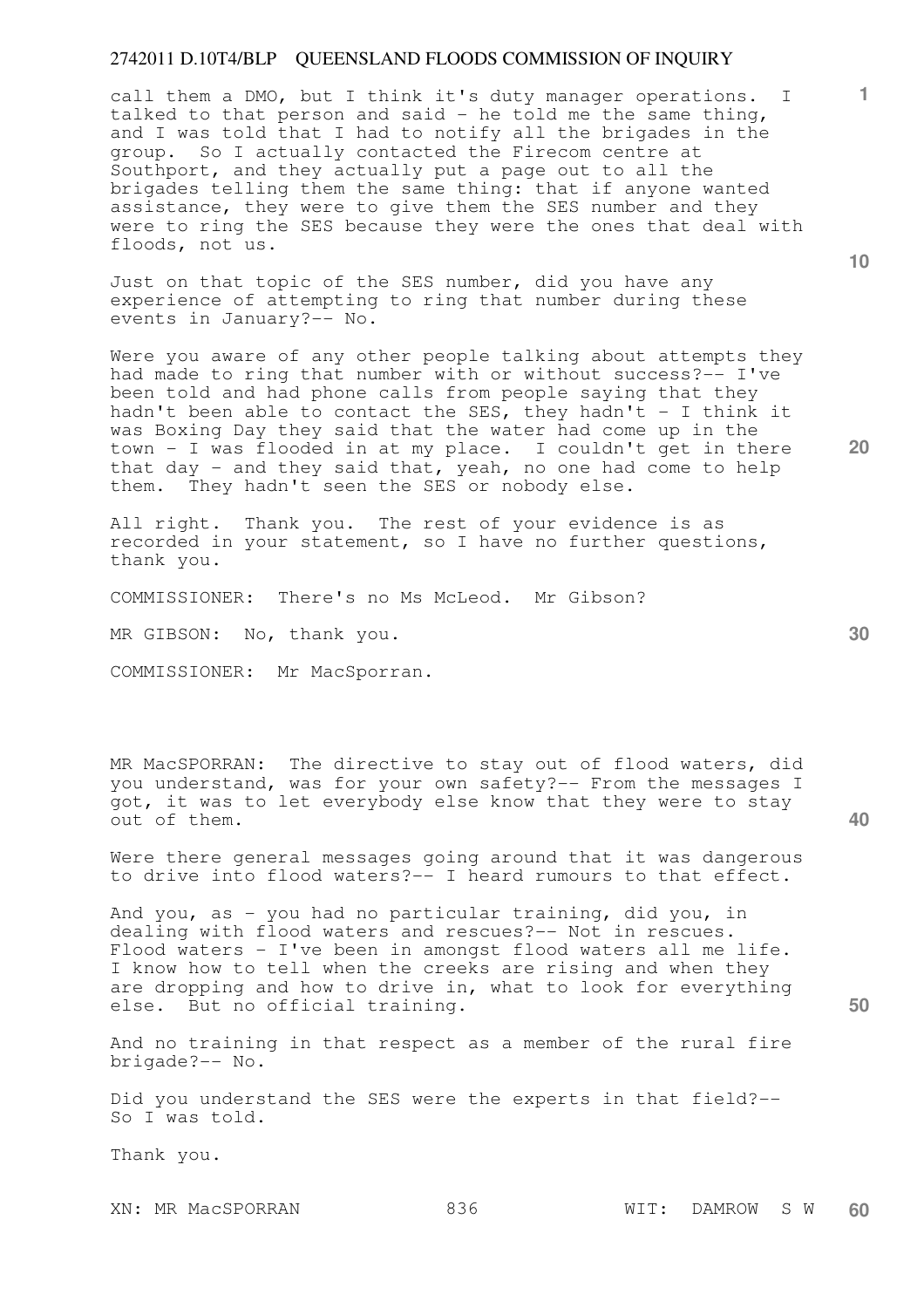**1 10 20 30 40 50**  MR CALLAGHAN: No re-examination. COMMISSIONER: Thanks, Mr Damrow. You're excused. WITNESS EXCUSED MR CALLAGHAN: I call Brett Schafferius. Might I ask if anyone acting for Mr Schafferius knows where he is? MR MacSPORRAN: He is here, your Honour. I've seen him this morning. Perhaps we can just give him a quick call. He's not far away. COMMISSIONER: If he could be tracked down, that would obviously be helpful. Have you another witness if he doesn't appear? MR CALLAGHAN: No. As it happens, the next one we have after him isn't here either. COMMISSIONER: I expect you were thinking that he would take some time. MR CALLAGHAN: He will be a while, yes. COMMISSIONER: Mr Callaghan, did Mr Schafferius know he was required this morning? MR CALLAGHAN: Yes. COMMISSIONER: Was he summonsed, do you happen to know? MR CALLAGHAN: Yes. COMMISSIONER: Today, I assume? MR CALLAGHAN: Yes. BRETT WADE SCHAFFERIUS, SWORN AND EXAMINED:

MR CALLAGHAN: Can you tell the Commission your full name, rank and station, please?-- My full name is Brett wade Schafferius. I'm a Detective Inspector of Police attached to the Toowoomba Police District.

You are the author of a 13-page statement dated 14 March 2011;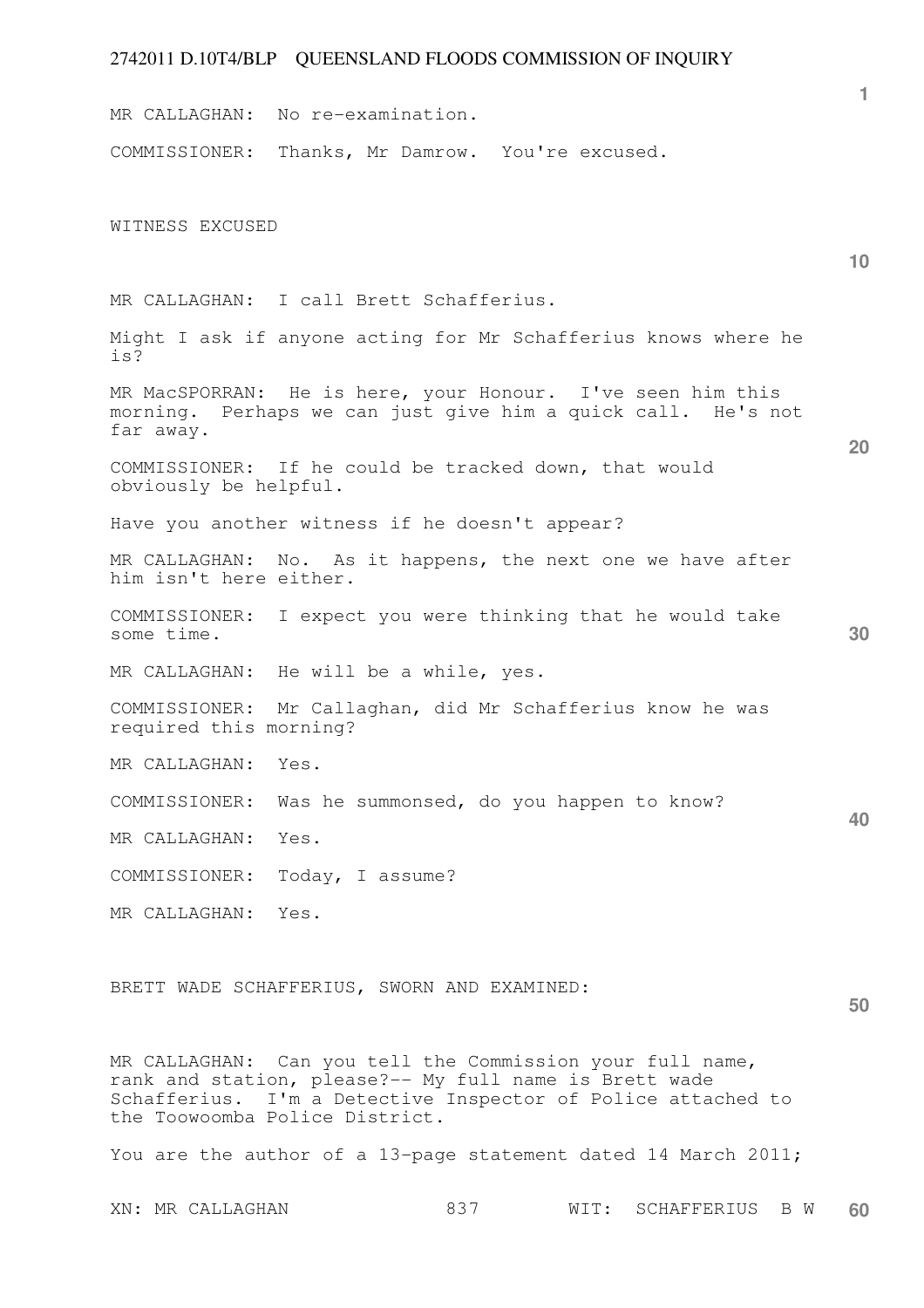is that correct?-- Yes, that's correct.

I'll show you a copy of that. That's your statement?-- Yes, it is.

I tender that.

COMMISSIONER: Exhibit 144.

ADMITTED AND MARKED "EXHIBIT 144"

MR CALLAGHAN: You've got a copy, I think, that's been left in front of you?-- Yes.

I just want to take you to some specific parts of it. If we can go to page 3 and the very top of that page. You talk about making the decision to debrief the Local Disaster Management Group core members on 5 January to discuss a number of issues that had been highlighted through the response to he events up until that time?-- Yes, that's correct.

Is that correct? Can you just elaborate on that? What were the issues that were highlighted?-- Yes. Well, during - prior to 5 January there had been flooding in both the Lockyer Valley and the western parts of the Toowoomba Regional Council area. There were a number of minor issues that had arisen during the management or dealing with those floods, mainly to do with communication, email addresses, the contact points for people over the Christmas break, and things like that.

So what was the upshot of all that?-- I wanted to touch base or discuss these issues with both LDMGs so that we could fix them for the future.

Who were you speaking to?-- In relation to Toowoomba I met with the mayor, the Councillor Noel Strohfeld, who is the chair of the LDMG in Toowoomba, Mr Norman Fry and Mr Kevin Wruck from Toowoomba, who are the local disaster coordinator and the executive officer for the local group. In relation to the Lockyer Valley, present was Mayor Steve Jones, the Deputy Major Graham Moon, Gerry Franzmann, Justin Fisher, I believe, and another - number of other council employees.

All right. Moving forward, then, to 10 January, can I just ask you at the outset according to one entry on a document maintained by, I think, someone in the Lockyer Valley whether it was the council or the disaster management group I just can't recall, but suggests that at 2.45 p.m. on the 10th you called the council, and the entry just reads, "Cars picked up all over Toowoomba. Anyone missing Murphys Creek?" Are you aware of the conversation to which that entry would seem to relate?-- Not that specific one. As the DDC, and during these events at the coordination centre, I maintained a comprehensive running log of events, the people I spoke to,

**10** 

**1**

**40** 

**50**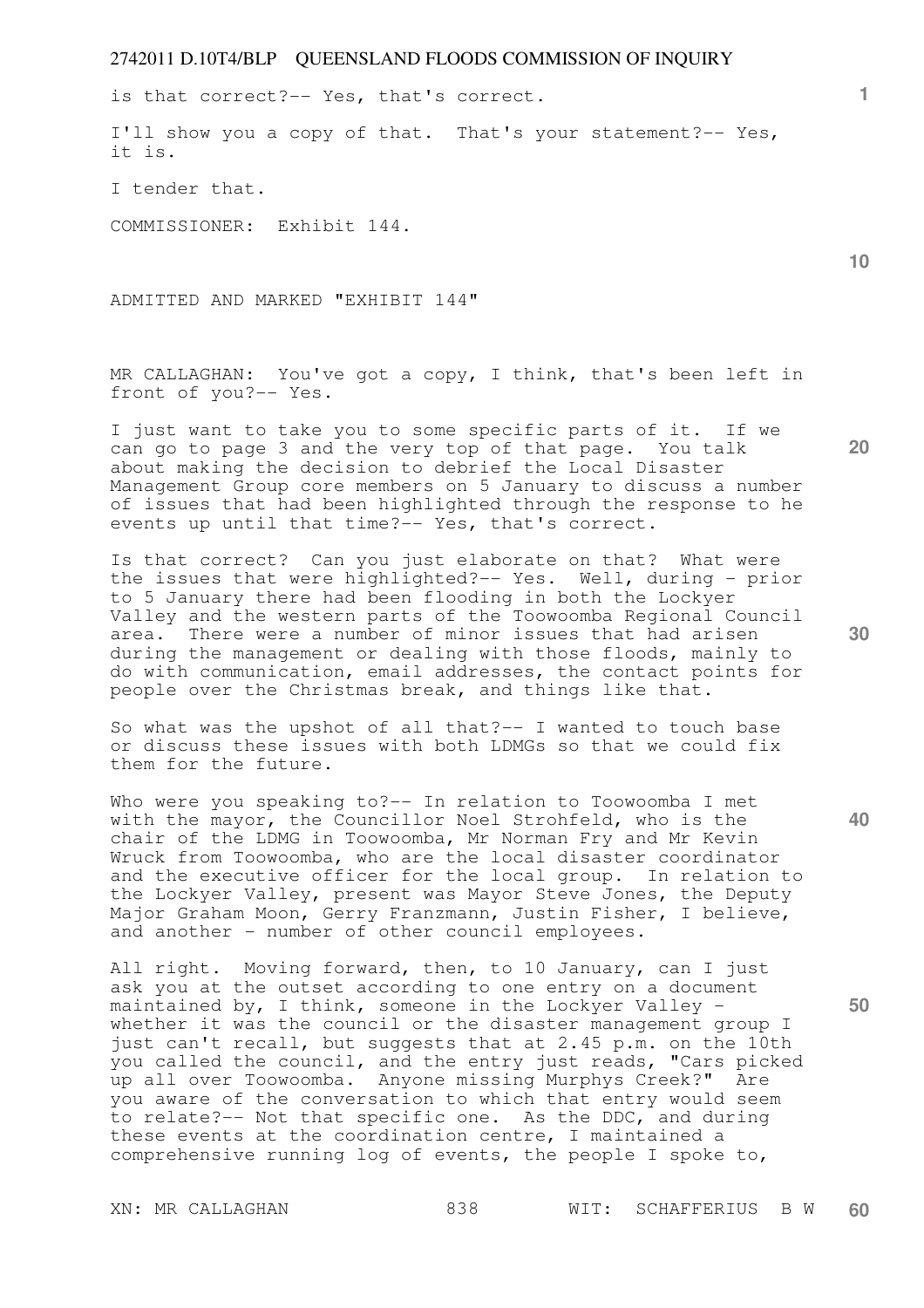et cetera, as did a number of my team. I am aware that afternoon I did speak to Gerry Franzmann, I think, from the council. I'm pretty certain I spoke to Mayor Steve Jones. Again I'm not 100 per cent certain. But we were certainly in contact with the representatives from the Lockyer Valley that afternoon.

On the afternoon of the 10th?-- Yes, absolutely.

I was going to ask you about that because as I read your statement, page 3 and following you - perhaps page  $4$  might be the better example. I understood you to be conveying that as events broke on 10 January, the response was by emergency services, that is to say, in response to triple 0 calls?-- Mmm.

Is that correct?-- Yes. I had referred to them as agency responses. As these - the events unfolded extremely quickly, without warning as to the size of what we were facing. The agencies QPS, QFRS, SES, the local councils through the LDMGs, they all swung into the business of dealing with the situation that was being confronted by all of us.

That's right. And I probably am focusing on the middle part of page 4 of your statement where you speak about the establishment of the senior management command cell for the police themselves?-- That's right.

But then you move to the morning of 11 January, where you say you became aware that the Lockyer Valley LDMG - or via them that evacuations were required?-- Yes, that's correct.

What I'm interested in is communications with Lockyer Valley on the 10th itself?-- Okay.

And the nature of them. Whether they were in the nature of just an agency response, or whether it was a district disaster coordinator response that you were providing at that time?-- Yes. When I was speaking to members of the LDMG, the mayor or the local disaster coordinator, it was very much as a disaster management response. I appoint - as you've highlighted in my statement there, at - the first phone call that I was aware of in relation to any out-of-the-ordinary events occurring was at 1.35 p.m. when I was contacted by our communications centre to advise that there was a person at Crows Nest who may need evacuation due to rising flood waters. Now, as soon as that came in I allocated an acting inspector to go to communications to coordinate the policing response at that stage. He had the rank of a commissioned officer, so he could authorise or request additional resources as they came about. At that stage it was unforeseen what was going to occur in Toowoomba and then later in the afternoon in the Lockyer Valley, so at that stage alone it was very much an agency response, the police response. Then in the early part of the afternoon the events in Toowoomba commenced to unfold where, tragically, two people lost their lives. It was then later in the afternoon again that word came in that Murphys Creek had been affected, Postmans Ridge, and then further down to

**20** 

**10** 

**1**



**40**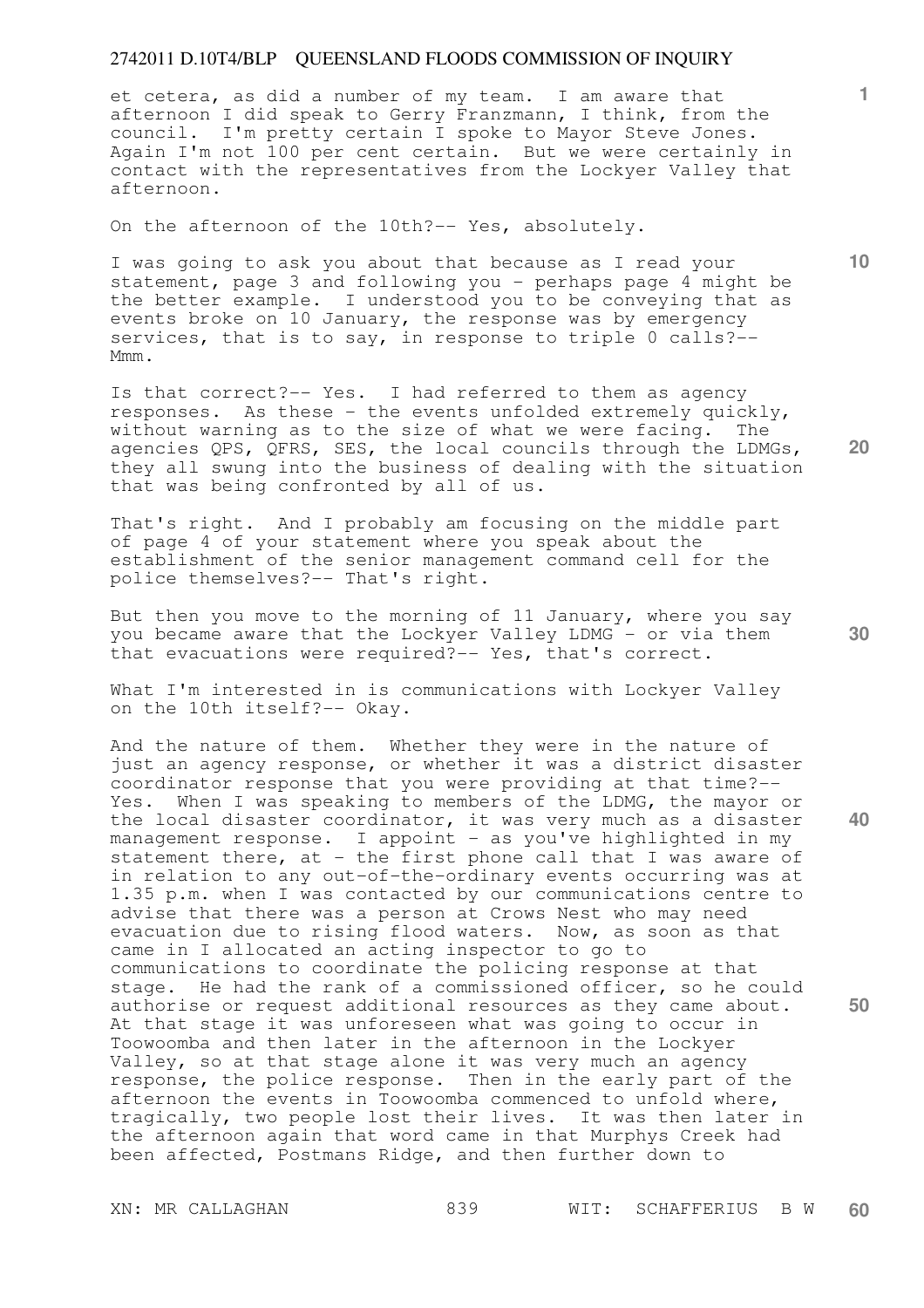Grantham. What has to be realised is that the water that rains on Toowoomba flows to the west. The water that flows down the Lockyer Valley is from the catchments in the Lockyer Valley. So the initial events that we were dealing with were over Toowoomba themselves, and at that stage the Lockyer Valley issues had not yet arisen.

I take it - we've got some understanding of the nature of the situation here in Toowoomba on the 10th, and, of course, it was absolute mayhem. I take it that you were - what were your ordinary police responsibilities what were you being called upon to do in the ordinary course of your duties on that day?-- As the district officer? Me personally? Or police generally?

Well, no, you. You personally?-- Well, me, personally, I was being kept appraised of the situations as they were developing. I allocated the resources that were available to me; for example, putting a commissioned officer into communications to coordinate the events. I had continuous liaison with Acting Chief Superintendant Andy Morrow and our assistant commissioner as the events unfolded that afternoon. If I could just say that as the events unfolded, it became extremely clear that afternoon that the management and the response to the catastrophe that we were facing here in Toowoomba, and in particular the Lockyer Valley, was beyond the resources locally district wide, and in some instances with the State. We requested additional resource from the AFP and the ADF to respond to it. So it became extremely clear that afternoon.

And I'm sure that's right, and I'm sure - and no one is suggesting that necessarily anything should have been done differently. What we're interested in - or what I'm interested in is this, that you were the district disaster coordinator for the purposes of the Disaster Management Act?-- That's right.

But you also had responsibilities - your ordinary responsibilities insofar as policing of Toowoomba is concerned?-- That's correct, yes.

And what hit Toowoomba was unprecedented - or if not unprecedented, certainly on a scale that no one anticipated. And you would necessarily, I would suggest - and correct me if I am wrong - have been preoccupied with dealing with what had to be dealt with in Toowoomba because that was what you were aware of?-- Initially, absolutely, yes.

**50**  And certainly I'm sure once the information started coming in from the Lockyer, you started to give that attention?-- Absolutely.

But my question, I suppose, is this: could you have been proactive, even if you had wanted to have been, in terms of investigating what was happening in the Lockyer? Because your ordinary responsibilities would have kept you fully occupied, wouldn't they?-- No. When you say "investigating", is that

**10** 

**1**

**20** 

**30**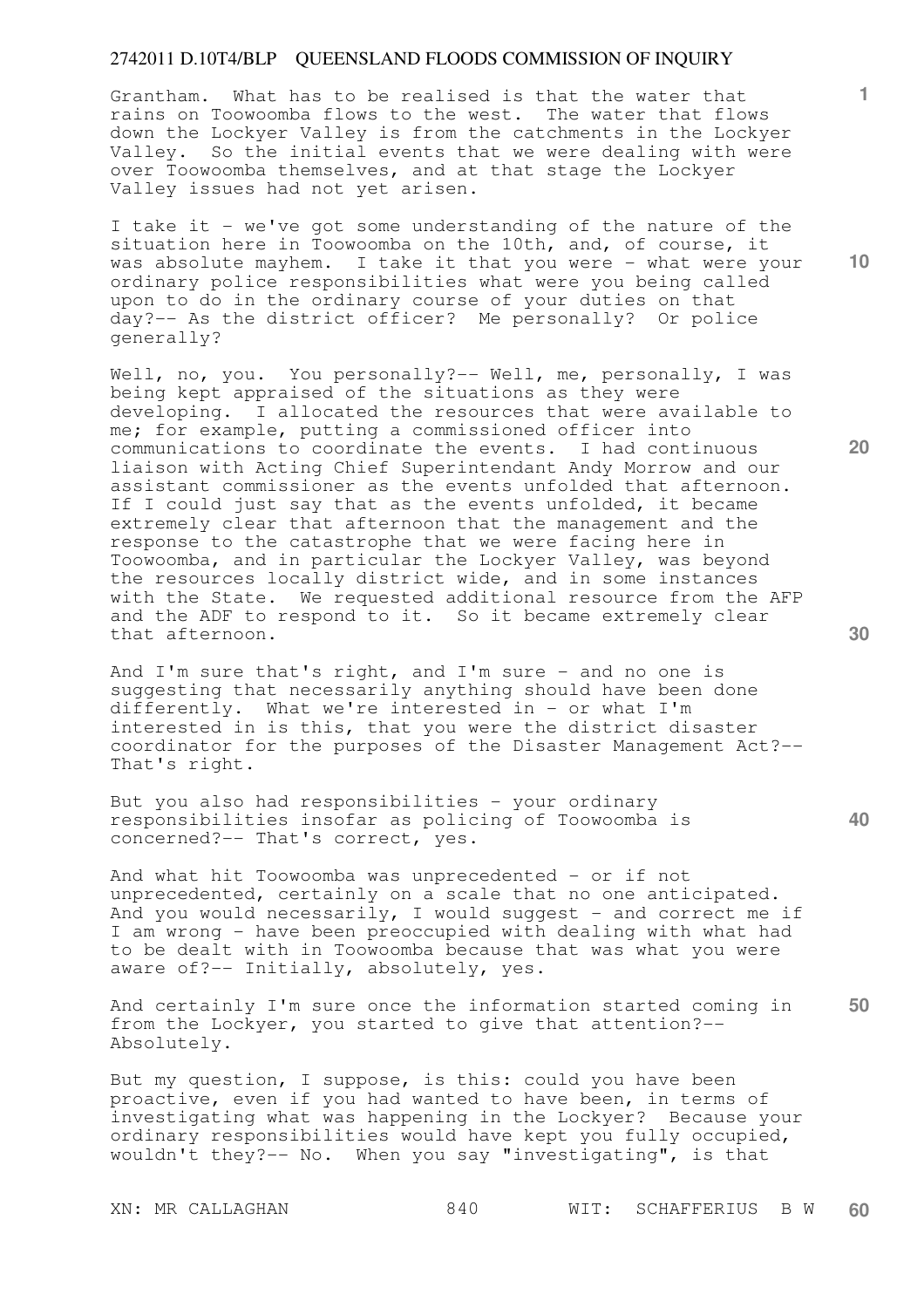from a policing perspective or disaster management?

No, from a disaster management perspective is what I'm interested in. I'm suggesting, if you like, that you would have been so fully occupied with an extraordinary situation that had to be dealt with on a police basis that even if you had wanted to, say, make some inquiries of your own about the Lockyer, there wouldn't really have been time or resources available for you to do that?-- No, I won't agree with that.

Okay?-- If I can elaborate?

Please?-- What I did is on the afternoon as the events in Toowoomba were unfolding, I allocated specific portfolios to the senior members of my team. And that was there was an officer in communications to look after that side of things. As we became aware cars were being swept away, I allocated another inspector to look after the search and recover, et cetera, from that. So I was divesting the roles - not the responsibilities. That always rests with me. But the specific roles to deal with it I divested down.

**30** 

**40** 

**50** 

**1**

**10**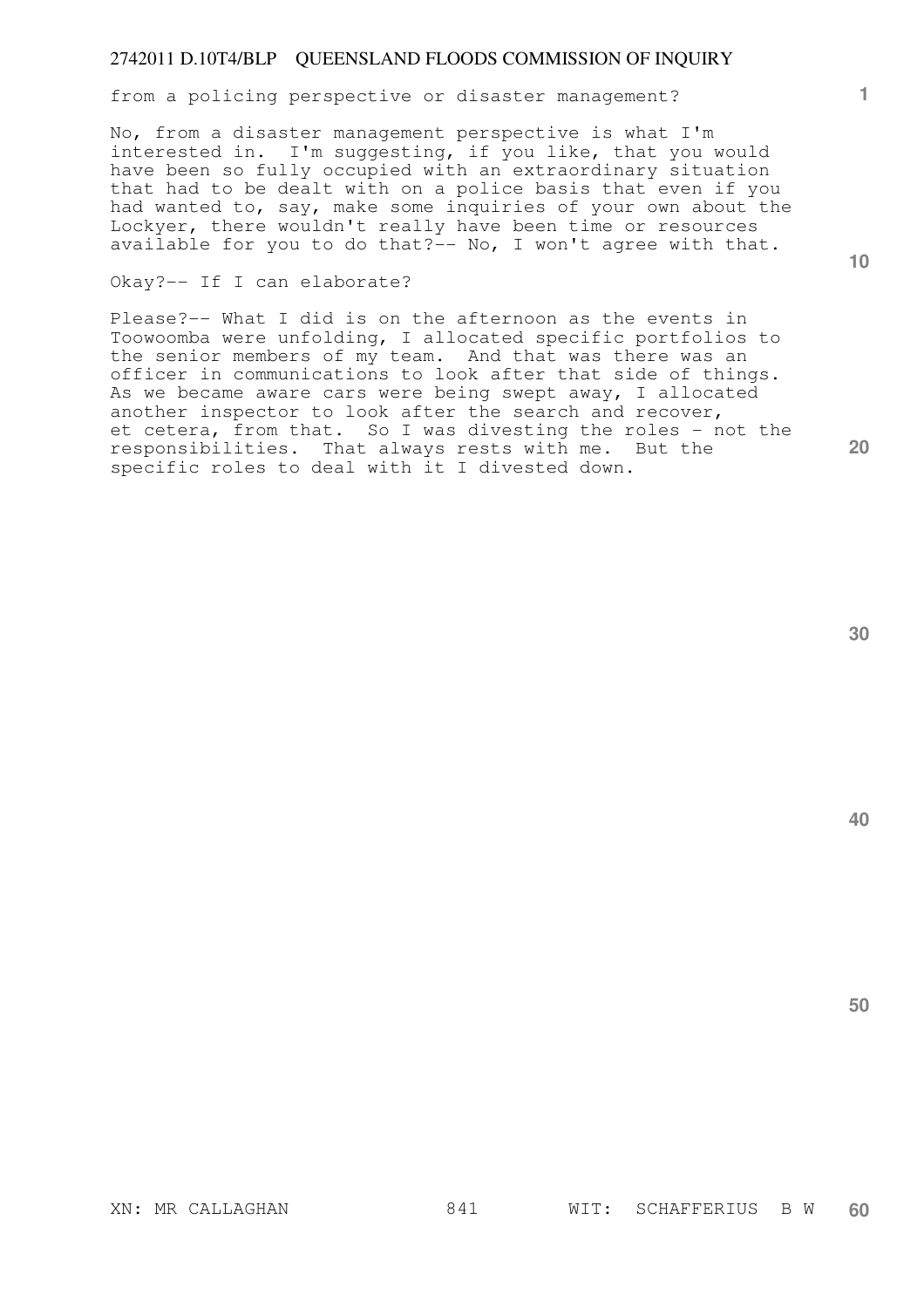As the events through the Lockyer Valley became apparent, I had structures in Toowoomba already dealing with it. I'd allocated another acting inspector to go down and be the liaison point with the Toowoomba LDMG and very competent people I'd placed in those positions. I had trust and faith in the job that they were doing and that could then allow me to move on as roles were - sorry, not roles, as the situation was developing throughout the afternoon.

**10**  As I think you note in your statement, there was - or the need became fairly apparent for helicopters?-- Yes.

And that was delegated to Acting Inspector Newman; is that right?-- No, that was on Tuesday the 11th when there were evacuations were required. On the afternoon of the 10th, Acting Inspector Jim McDonald was in communications. He was dealing with EMQ helicopters and also CareFlight. Through the disaster management arrangements I had got on to the State Disaster Coordinate Centre and had also requested any air assistance they could provide.

Sorry, could I just-----?-- Yes.

Who did you speak to there?-- Through Chief Superintendent Alistair Dawson.

And when was that call made?-- On the - that afternoon.

Sometime that afternoon?-- Absolutely. Early in the - early in the piece.

Okay. Was there any follow-up on that or on the helicopter issue?-- Yes, absolutely. I received notification later that afternoon that additional helicopter resources had been located and were ready for deployment. The problem that was facing us on that day, especially in Toowoomba, was the weather.

**40**  Yes?-- And we couldn't get helicopters into Toowoomba. I'm led to believe that that was also the situation early in the piece in Grantham, unfortunately, until the EMQ chopper could get in and start getting people off roofs.

Were you aware of how many helicopters were available even if they weren't able to be used?-- No, I don't have a specific number, but I'm - roughly, at a guess, I would say at least half a dozen because we have the local state resources and I'm aware just from memory that there may have been access resources from northern New South Wales as well. But the issue wasn't with the number of helicopters that were available.

No, I understand?-- It was with the weather that we couldn't get them in there.

I follow, but I'm just interested in how the helicopter resources were deployed. For example, you talk about being aware of some in northern New South Wales. How did you become

**30** 

**1**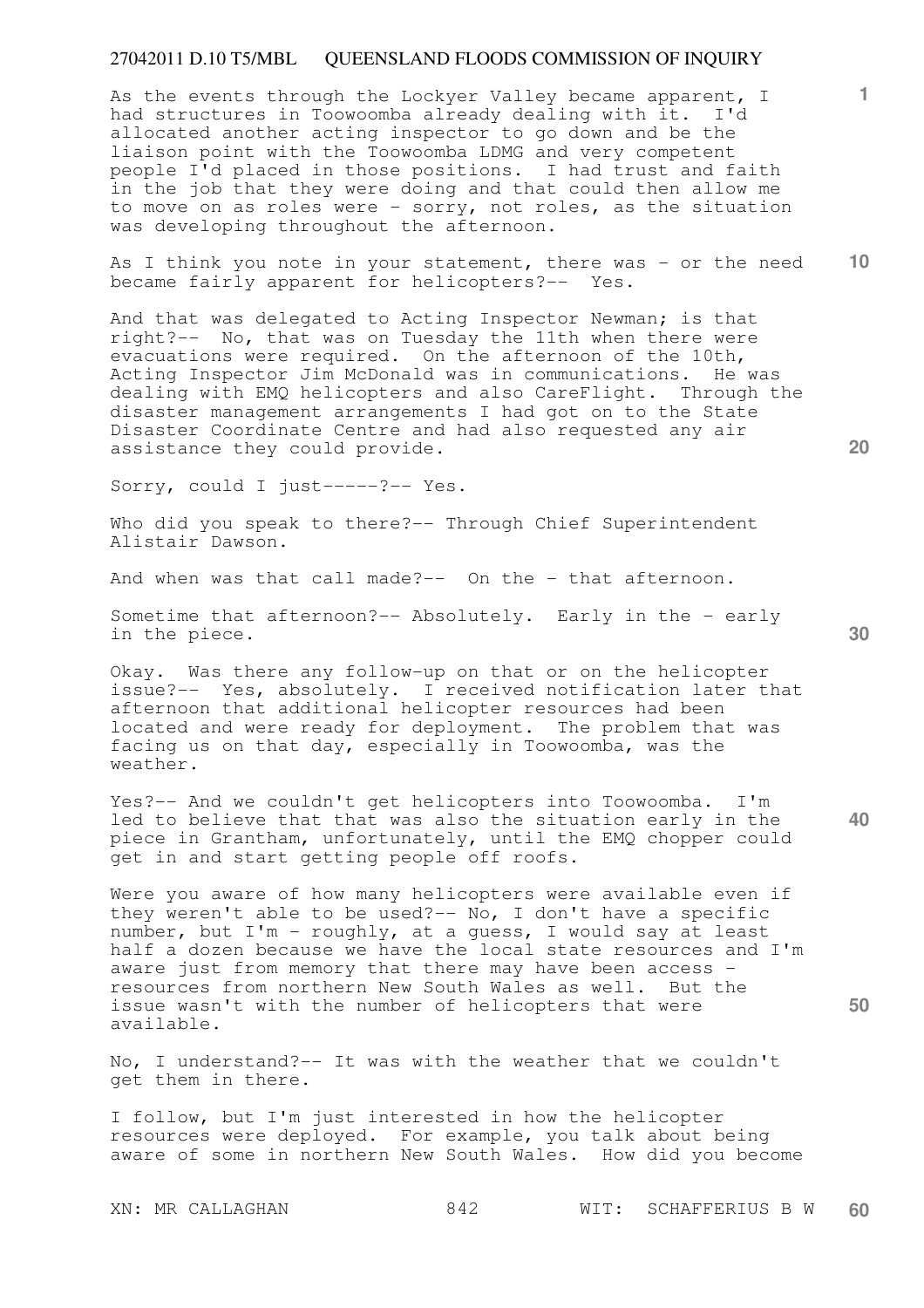**1** aware of those?-- Via e-mail. Again, I'd have to check to be a hundred per cent certain as to the contents of that but I was advised there were additional resources, helicopter resources available but they just couldn't fly.

Advised by whom?-- Through the State Disaster Coordination Centre.

Thank you. Well, there was obviously a need to liaise with the Lockyer Valley Local Disaster Management Group. Who was your point of contact there?-- Okay. Well, I spoke to Mayor Steve Jones on a very regular basis during that period. I had an executive officer also and he was in constant contact with Gerry Franzmann, Justin Fisher and other members of the Lockyer Valley LDMG.

Is that from the 10th onwards?-- Oh, even before that.

Specifically on the 10th?-- On the 10th, yeah, absolutely.

Now, did you learn that a number of survivors of Grantham had made their way to the school, to the Grantham-----?-- Yes, I did. Late - late in the afternoon or even early evening I was aware that there was an off-duty police officer from the academy who was there and he'd been in contact with my communications centre and also with the Lockyer Valley LDMG, advising that there were a number of people at the school.

And what efforts were made to provide assistance to those people, at least on the 11th, understanding that it all happened fairly late on the 10th?-- Yes.

But what was - what assistance was directed towards those people on the 11th?-- To my understanding, there was requests through - the LDMG was made aware of that situation as well. The problem was on the 11th there still wasn't road access to the school, was my understanding. Coupled with that was then on the morning of the 11th it became apparent that Forest Hill and parts of Laidley needed to be evacuated. Now, the same problem that confronted us on the afternoon of the 10th again hit us on the 11th in that we had air resources. By this stage we had a couple of - we had Black Hawks, we had Sea King helicopters from the ADF available to get people out of Forest Hill but the weather wouldn't allow it to fly. We then attempted to get in amphibious vehicles from Brisbane but because of collapses on the road we couldn't get those there. So our major focus on the 11th was to evacuate Forest Hill and parts of Laidley. As that went on, I'm aware that constant not constant contact but contact was maintained with the police officer at Grantham. There was, to my understanding, no severe medical issues. There were no immediate, you know, essential supply issues. You know, there wasn't water - they had a barbecue set up at the school and they were being fed.

Nothing as compelling as the need to evacuate the people from-----?-- No, with the resources that were available it is a matter of prioritising and the advice that Forest Hill was going under, my concern is to get the people out of

**30** 

**50** 

**40** 

**10**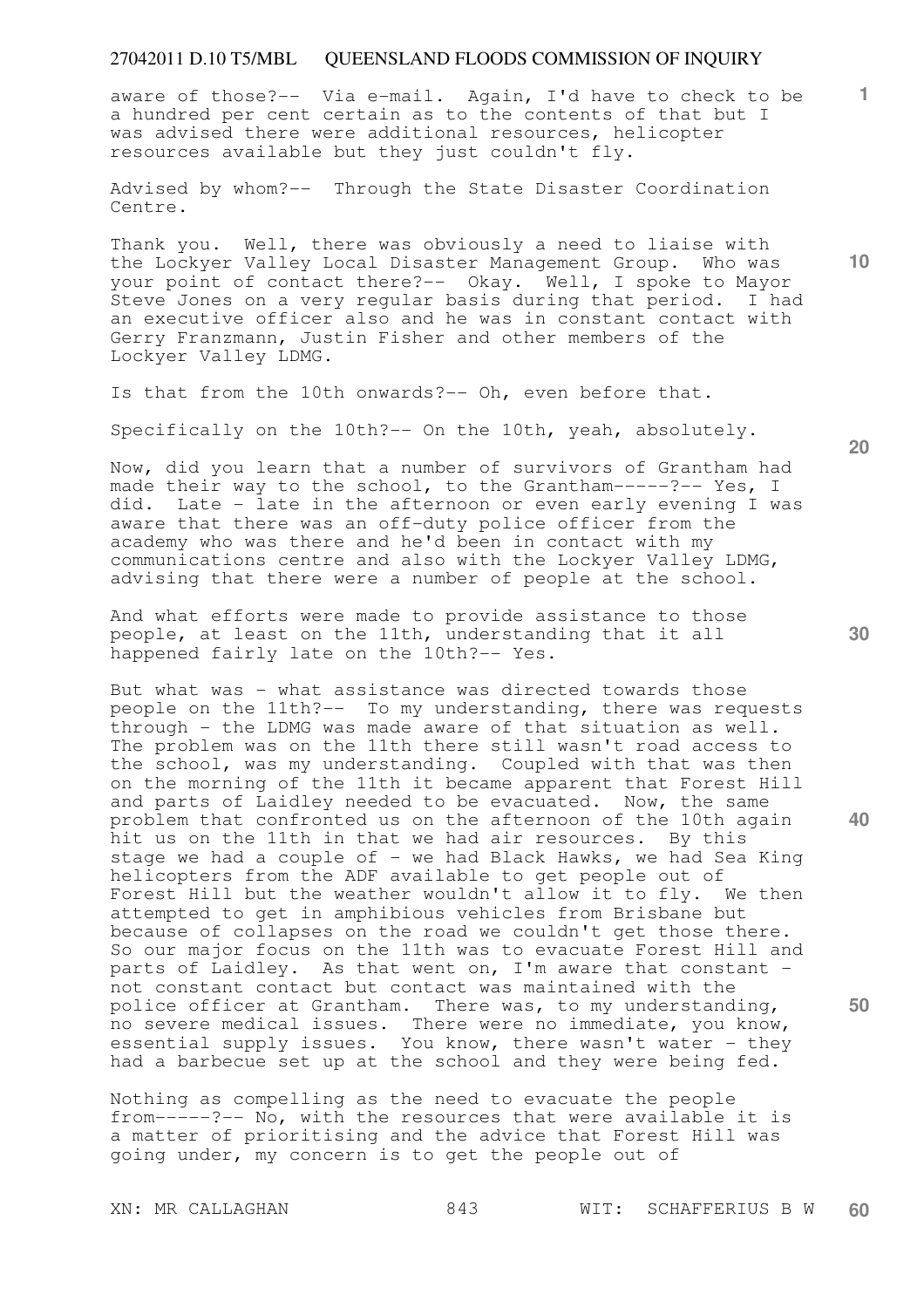Forest Hill. These other people, they were high, they were dry, the water was receding, they were being fed. Okay, it wasn't ideal conditions by far but given the situation that was presented, it was a matter of prioritisation.

Thank you. The first entry to the Grantham actually occurred on the 12th, the first actual opportunity, and I think you might just place on the record the reasons why it wasn't possible for that to have occurred sooner?-- Okay. Well, if I can just say that on the evening of the 10th there were police resources that made it in from the east to Grantham and assisted with a number of evacuations of people. That was provided by members of SERT and PSRT, Public Safety Response Team, and they continued on in there until the afternoon of Thursday. On the Wednesday morning, which was the 12th, that's when Inspector Kelly commenced his search of the Grantham area.

That takes us to the bottom of page 4 of your statement, I think, where you talk about commencing the searching efforts in conjunction with the senior management team for the region. Who are you talking about there?-- Yes. Well, on the afternoon of the 10th of January a senior management team was formed by our assistant commissioner consisting of a number of people - myself, the chief super, the assistant commissioner and a number of other members. We met on a regular basis to discuss policing efforts. Now, when it came to the search of the Grantham township for victims, that is quite rightly an and always will be a principal responsibility for police and that - so the decision to go in and continue and the format was very much made by the senior management team of the police under the direction of the assistant commissioner.

Is that because the primary or if not the primary, certainly a really pressing need was the search for missing people?-- Absolutely.

Yes?-- Absolutely.

Just turning to the top of the next page, you speak to being aware on the evening of the 12th of January that there was a prospect of water running out in the Lockyer Valley and you commenced coordinating efforts to ensure water supply. What was involved in that?-- On the afternoon, as it says in the statement there, it became apparent that the Lockyer Valley may well run out of drinking water and that was due to the very severe impact on infrastructure due to the flooding event down there. What occurred from then was, following the process, was a request for assistance was forwarded from the Lockyer Valley LDMG through district on to state. By this stage I had accessed additional officers to work in my coordination centre. We commenced accessing water tankers, storage facilities. We bought a couple of tanks to set them up at Withcott. We arranged air deliveries of drinkable water. Off the top of my head I can't remember how much was delivered but that supply of water continued virtually 24 hours a day until the infrastructure was back on.

**1**

**10** 

**20** 

**40**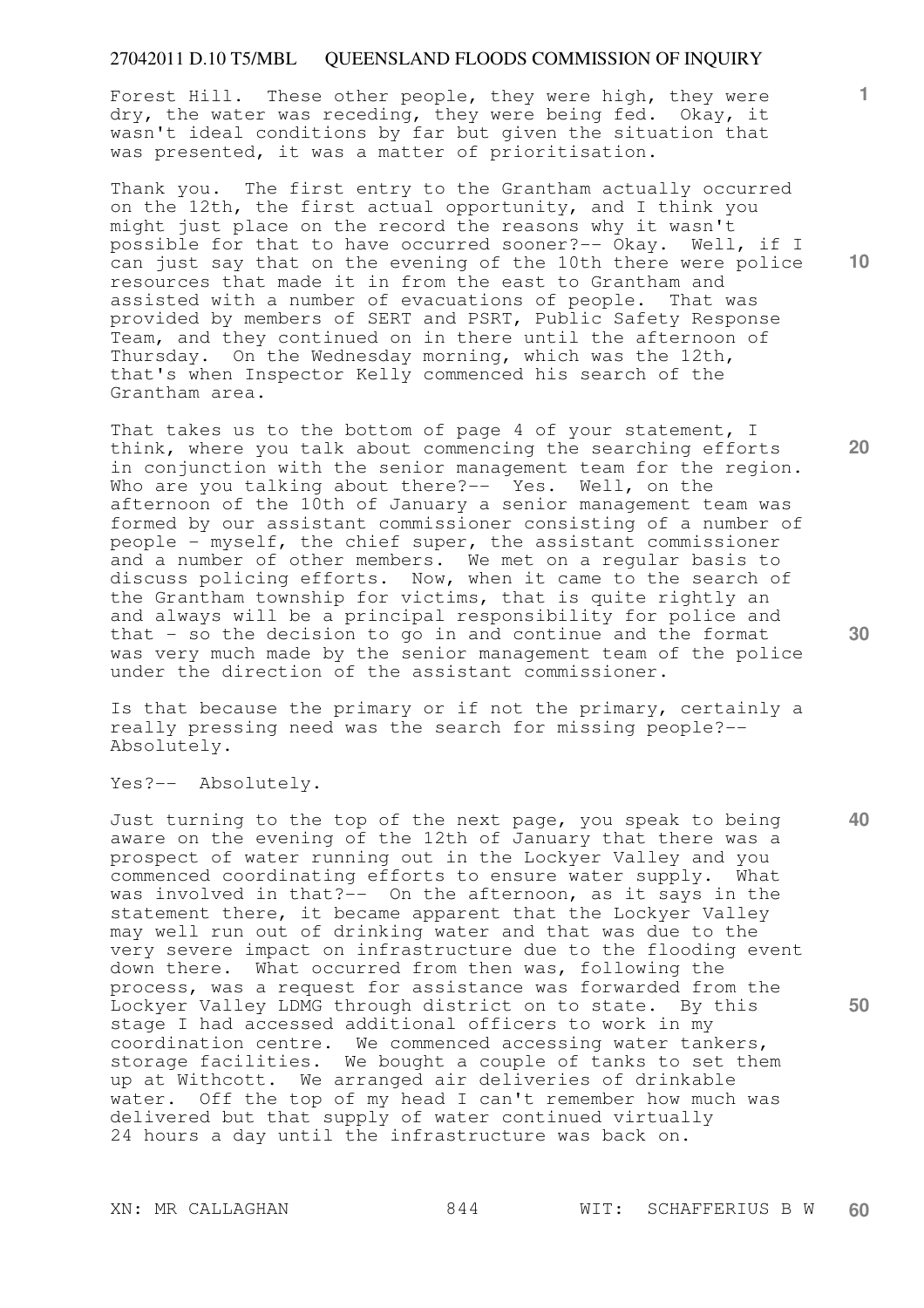Can you just go into a bit more detail. When you're talking about accessing it or arranging air deliveries, how was that actually done?-- Through the State Disaster Coordination Centre. So the request for assistance would come - I'd be speaking to the mayor on  $-$  on a very regular basis at this stage and a request would come through. I'd send it on to state. We'd access what we would locally, which is the proper way to do things.

How would you do that?-- Through my executive officers working the phones. I know that they accessed a couple of tanks that we could get down to Withcott. There was a couple of water tankers from here. We accessed through the Toowoomba Regional Council their water supply point at the top of the Range and then later on there's one over towards Harris Town to fill it up. So that's what we could do locally, and then through state we organised the helicopters deliver drinking water and I know that that was delivered to evacuation centres and additional tankers. I know the ADF ended up supplying some as well from Amberley.

Can I just come back to what your executive officer was doing in accessing some from Toowoomba?-- From Toowoomba. It was a matter of getting the clean, drinkable water.

Yes?-- So it was speaking to the local council to ask them for access to their storage points.

**30**  Your executive officer did that?-- Yes, that's right. Yes. Also, the accessing of water tankers, I think there was only a limited number in Toowoomba, one or two.

And that was-----?-- From - from memory.

Sorry?-- And we - sorry. The executive officer spoke to those people and we virtually said, "Start getting water down to the Lockyer Valley."

**40**  Okay. Do you know, was this a contingency for which your executive officer had provided according to a plan or was he just using his own initiative, or what was the story?-- No, no for - using his initiative and he did it extremely well.

Yes?-- The greatest thing about the disaster management arrangements from my perspective at the district level and at local level is that communication chain. Is knowing the right people, having direct communication with the people who have the authority to make decisions.

Mmm?-- To my way of thinking, if there is someone in my disaster group that I say, "Can I access A, B, C?" and if their response is, "Look, I'll have to check and get back to you", I don't want that person. I want the actual person who can make the decisions.

That's what I'm getting at, I suppose, with this specific example of the request coming up for water?-- Yes, yes.

**10** 

**1**

**20**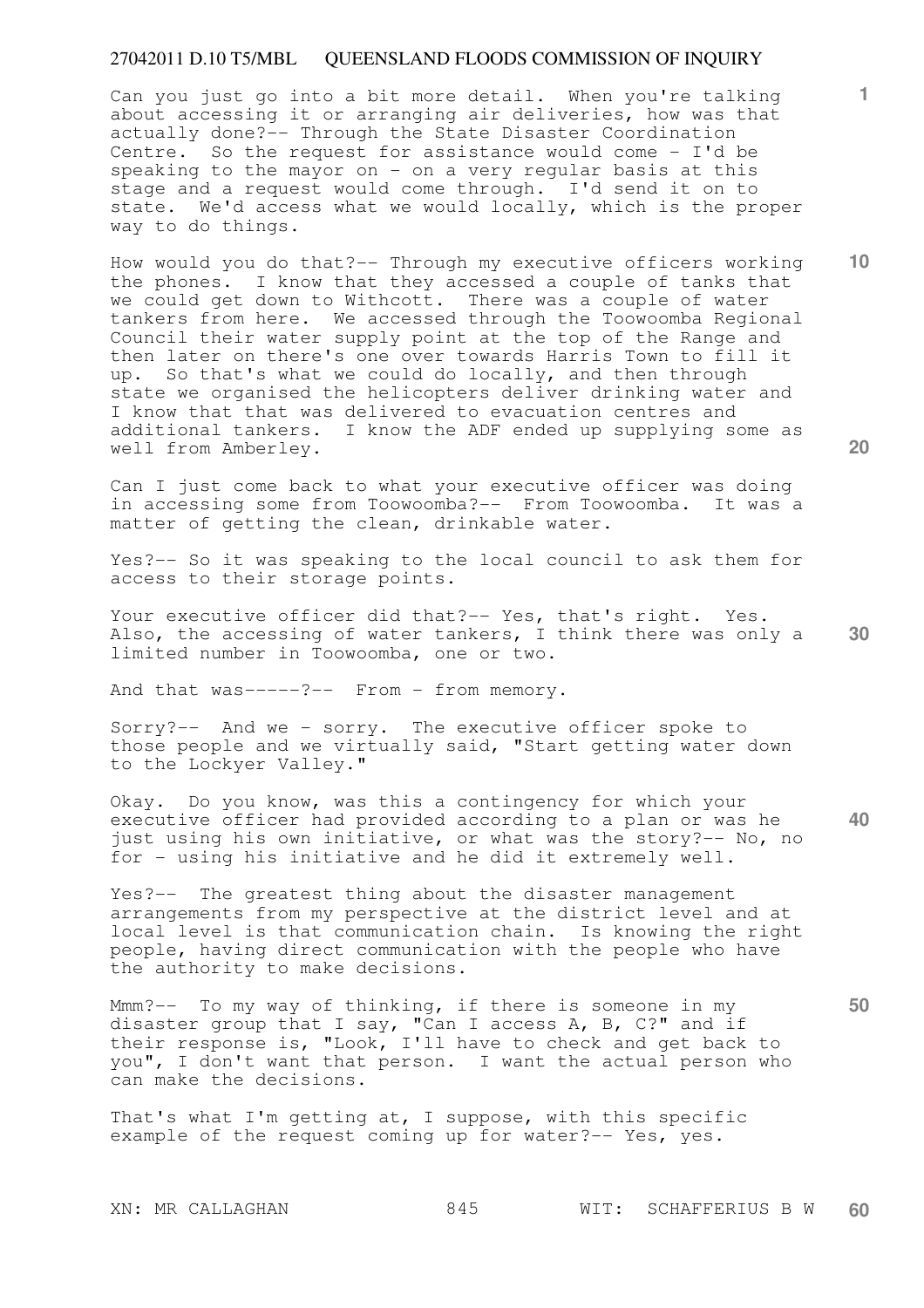And you, in effect, getting your executive officer to make inquiries with the council?-- Yes.

Whether there is anything written down or any guide for someone in the executive officer's position as to what to do in that situation. And I accept what you're saying; he used his initiative and it all went well. But if someone was in that position who didn't have the initiative to make that contact?-- Yes.

Is there any provision plan for such a person to look up a users quide and look up "water" and who to ring to get it, that sort of thing?-- Given the specific situation with the water, I'm not aware of any specific plan on, you know, to jump through the hoops to get it all done this way.

No?-- What - you know, what has to be remembered is what happened on the 10th of January was unprecedent.

I understand. I'm really looking at this systemic issue of how it's done and for the future and, as I say, accepting that your executive officer did a wonderful job and used his initiative, you're telling me that that was why it was successful, not because of any structure or any documentation which allowed that to happen?-- No, well, there's always the structure in place and that's the disaster management arrangements.

Yes?-- It's - basically, the very simple version is what's needed at local level, they try and access locally. If they can't get it, they come to district, which is where I sit. If I can't access it district wide, I go to state. Now, given the enormity and the amount of water that was needed in this specific instance, it was very clear, locally, the Lockyer Valley LDMG couldn't access it. I couldn't access it all at district level. So in conjunction with what we did, it was also forwarded to the State Disaster Coordination Centre and provided for there.

Okay?-- It would be - water was this situation but the framework is in place for virtually anything that's needed like that.

You speak in your statement of maintaining contact with the core representatives of the Lockyer Valley Local Disaster Management Group. I think you have probably already told us this but that was the mayor and the Councillor Moon?-- Yes, to a lesser extent Councillor Moon. Mayor Jones, as the chairperson of the LDMG, is sort of my point of contact at that level. My executive officer liaises with the local disaster coordinator and other members.

Well, you obviously rely upon them for information?-- Yes.

Was the information provided lacking at any point?-- I don't know if it was lacking, would be the appropriate word.

All right?-- The problem with this entire situation that we

**10** 

**1**

**20** 

**30** 

**40**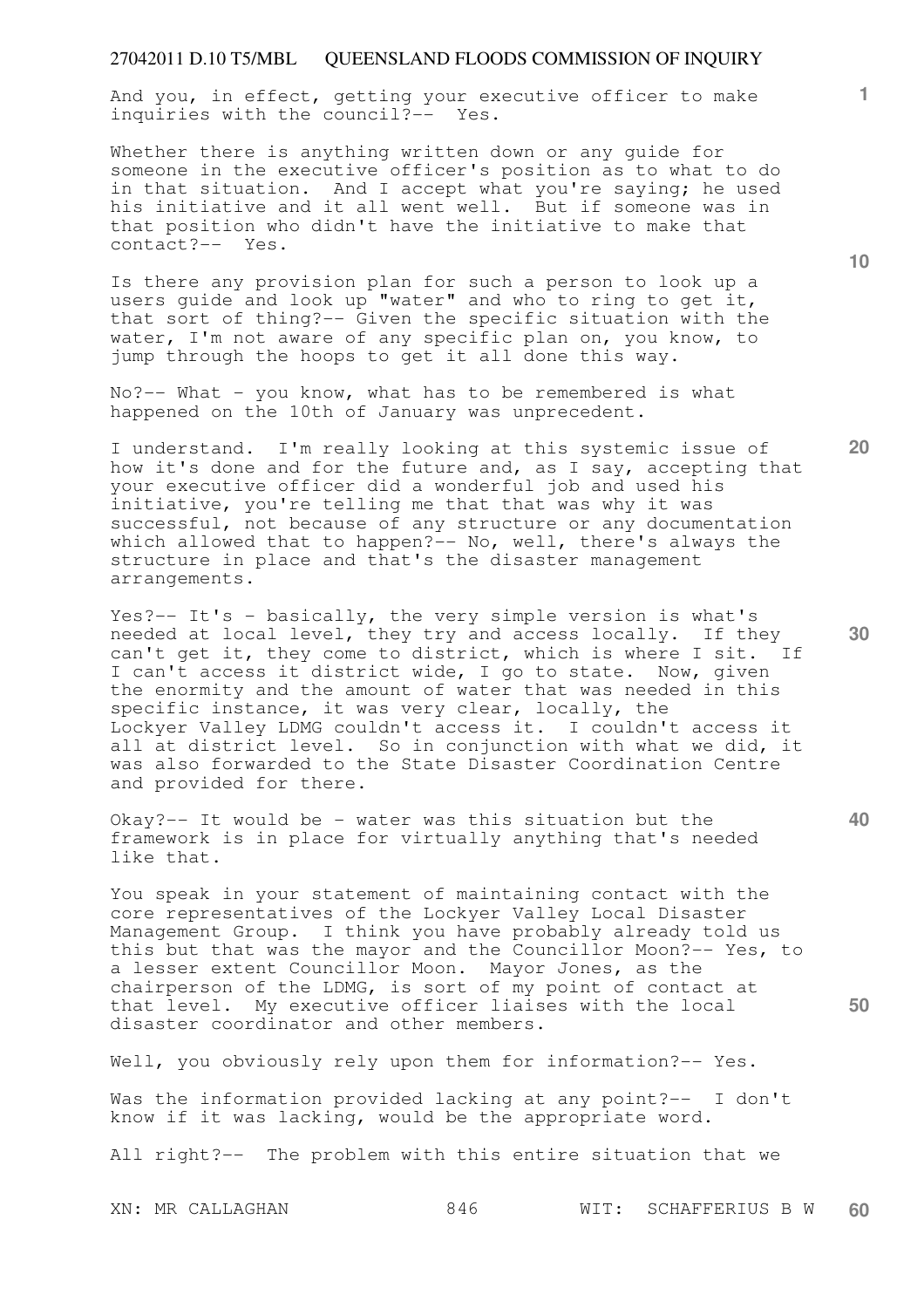were presented with, we were getting comprehensive situational awareness across all levels - locally, district and state. There was the information that would be forwarded through that I would seek clarification on, quite rightly, and it would be got. We had very good communication channels with the LDMG. The situation reports were forwarded up as required. As things arose, we dealt with the situations and if there was anything needed clarification, it would be clarified.

The search for missing persons was obviously something which required a specific police response. We've already heard that it was an effort which involved Queensland Police, the ADF, AFP, SES and so on?-- Yes.

How did that coalition work from your perspective? I know it worked well?-- Yes.

Functionally, how did it operate?-- If I can just say, it worked extremely well.

Sure?-- Not just well but extremely well. What happened was that the request for the additional assistance, mainly from the ADF and the AFP, were made at state level, quite rightly. Inspector Mark Kelly was the forward commander on the ground coordinating the search efforts at both - initially at Murphys Creek and that chain, and then Grantham. His 2IC, second in charge, was acting Inspector Tony Neumann. The collocation, the physical collocation of the ADF and the Queensland Police Service I think was integral to the success of the entire venture. We set up right in the middle of Grantham and the ADF set up their command cell from a matter of 10 metres away. So Inspector Kelly and the ADF commanding officer were always speaking. The search requirements were dictated by - or set by Inspector Kelly. He would allocate the request to the ADF and to the search coordinators and the jobs - the job would be done and Inspector Kelly would stay over the top of that and then report back up through the chain of command.

When you say he'd stay over the top of that, I accept that that's the way it worked?-- Yes.

And, as you say, seems to have worked very well?-- Yes.

But he didn't have actual authority to direct anyone in the ADF to do anything in particular. It was all request and requests which were complied with, obviously?-- Absolutely.

And that obviously depends - or a situation like that obviously depends for its success on the attitude of the people involved?-- Yes.

While we're talking about the ADF, we understand that they were involved from the 11th onwards; is that right?-- Yes, the 11th, when we had the Sea Kings and the Black Hawks ready to evacuate if the weather would have allowed us.

**20** 

**1**

**10** 

**30** 

**50**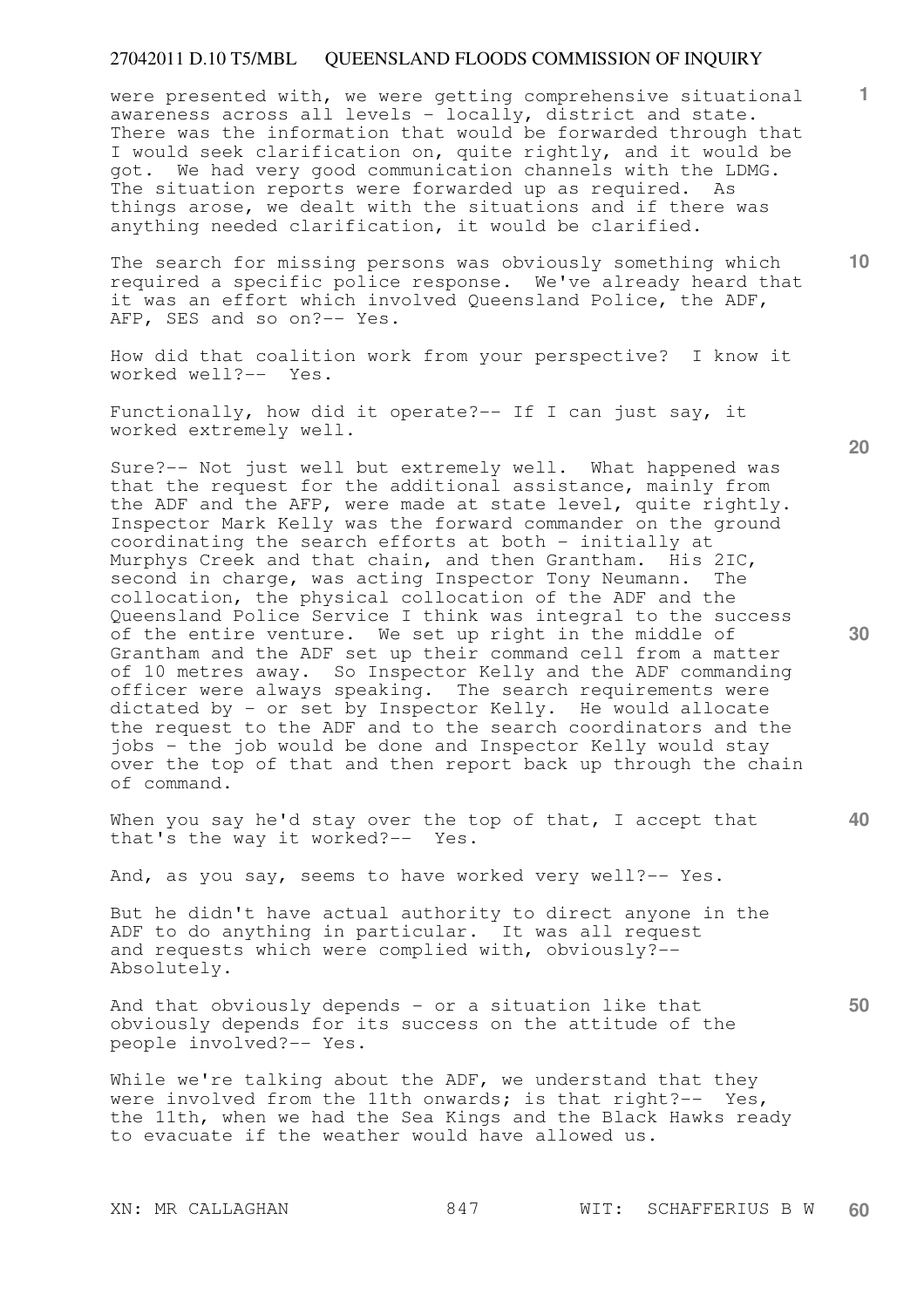I don't want to get too affected by hindsight, but what about - I'll put it this way. Can you see any manner by which they might have been involved earlier on the 10th?-- In reality, I don't think so and if I can just clarify what I mean by that. The events on the afternoon of the 10th unfolded quite quickly and to a scale that I never imagined they could. I was born and bred in the Lockyer Valley and, you know, what - the tragedy that occurred down there I would never have foreseen. So really, we would - to get them involved earlier, we're guessing at something that had never occurred before based on no information, no expert advice, no local information at all. So I don't think so. At a state level, I'm aware that the state maintains those relationships and quick contacts, that if we need those additional resources the appropriate requests can go through.

I suppose that's what I'm getting at because I don't, as I say, want to necessarily pick over what happened here but looking to the future and the need to involve them quickly, to involve the ADF quickly in a situation like this, from your perspective at least there'd be nothing stopping that from happening. It is just that it didn't happen because the situation didn't seem to warrant it until-----?-- Yeah, when I say it didn't happen, it didn't happen at my level. It may well have occurred on the night of the 10th and I can't say for certain if it did or if it didn't. But I know that there are open channels of communication at state level with the ADF - with the federal counterparts.

If it did happen on the night of the 10th, how would that have been triggered?-- Through the State Disaster Coordination Centre.

They're relying for their information on you?-- Yes, that's right.

Yes?-- That's right.

Okay?-- See, what has to be remembered also is that the events of Toowoomba weren't the first disaster that hit Queensland at the end of December and January.

No, no?-- Now, I think from memory the ADF had been utilised at Rockhampton and other areas for evacuations, so the open channels of communication were already there.

Just a very different sort of a situation here?-- Absolutely.

And such a fast breaking one?-- Yes, that's right.

Well, can I take you over to page 9 of your statement where you talk about involvement with other state agencies. Can I get a bit more detail on your perspective about the response efforts, firstly, of QFRS?-- Yes, on the - well, as this event unfolded, the QFRS are the agency with the swift water rescue teams, et cetera, that - you know, Queensland Fire and Rescue Service. As they unfolded as I've said here many times, they happened very quickly and, quite rightly, each

**10** 

**1**

**20** 

**30** 

**40**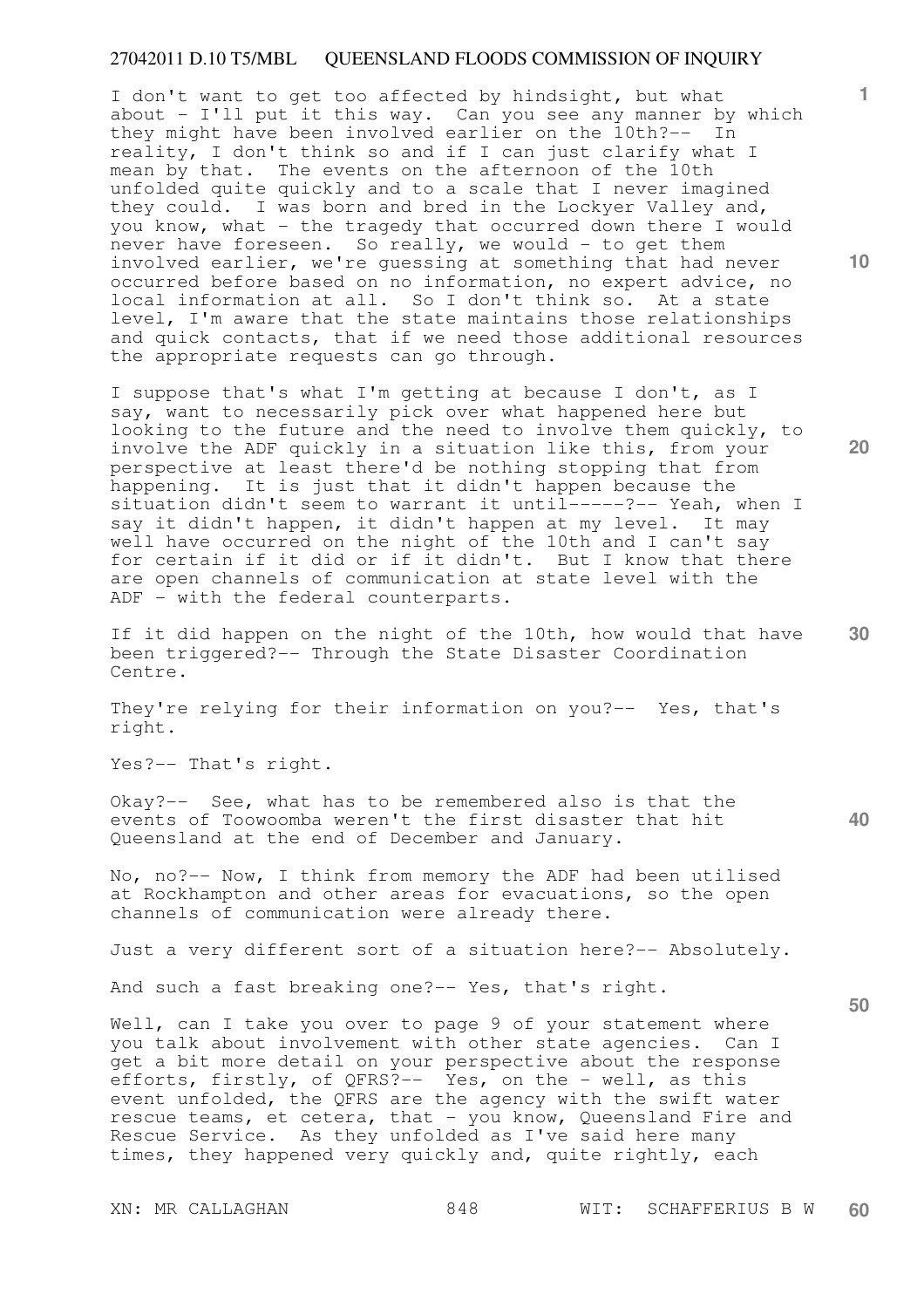agency went straight into an agency response.

Yes?-- You know, the fireys aren't there waiting for me to ring and say, you know, "Can you rescue someone", that would be ludicrous. So each agency went into their own response and it was sort of the days following that that the more coordinated response to, specifically, the searches in the Grantham area and the other issues that were being fronted up could be addressed.

I'm sure that was a gradual transition, if you like, from the agency response to the coordinated one. Do you have a sense of when it actually became clear that they were part of a coordinated response, how long that took?-- Yes, if I can just run through it. On the afternoon of the 10th I personally spoke to the chief superintendent of QFRS here to discuss how they were going, basically. There - they had completed a number of rescues and there were a large number still to go. You mow, that's - that's been widely publicised. So we allowed those to happen. You know, the agencies responded to the situations they were presented with. Then the 11th came around and it became apparent that there was another layer on top of what was unfolding in our area and that was the evacuations at Forest Hill. Then the 12th, we had to get people into the ground to start looking for victims in Murphys Creek and Grantham. During this time I'm speaking to different people. I spoke to the head of communities up here who is the - you know, charged with a lot of the community recovery efforts. So I was maintaining contact via phone anyway with these people. The first coordinated disaster, District Disaster Management Group full meeting I had on the morning of the Thursday which was, firstly, the first time that we could get the representatives from the Lockyer Valley up because of roads and other issues that were - confronted them. Secondly, it was probably the first time that I, myself, and all agencies had full situational awareness of what happened, what roads were out, what infrastructure was out, what specific issues need to be addressed. But in saying that, that's the first time a meeting was held. The disaster management arrangements kicked in immediately and, as I said earlier, to me the most important part is those communication channels and knowing who to ring and that gets back to the good relationships between members on the - on the group.

So at your level at least, it was probably about the 13th when you could safely say that they were part of a fully coordinated effort but at the local level it may have happened sooner than that?-- It could have well happened sooner than that but when I say the coordinated effort, agencies were responding.

Yes?-- On the 10th of January they were responding.

No, I follow that?-- But the 13th was the first time we all sat round in a room and each person had their bit.

Yes?-- Bit to say.

**1**

**10** 

**20** 

**30** 

**50**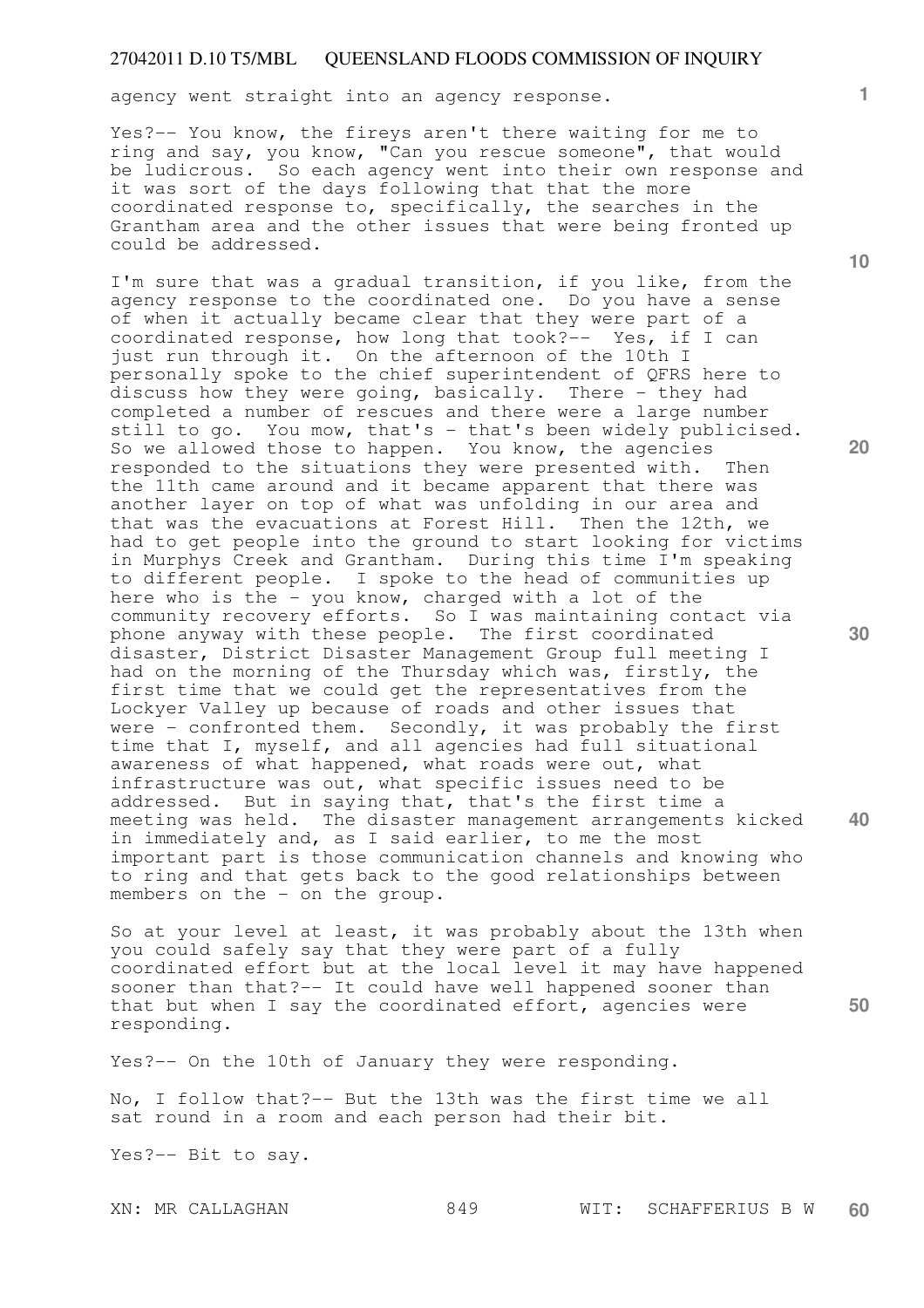And that's where we're assessing the benefits of the disaster management structure and the sharing of that sort of information rather than-----?-- Yes, yes.

-----each agency just responding?-- And the responsibility for the initial response of the disaster management effort starts with local, then to district and then to state.

What about the SES? What do, from your perspective, you say about the initial response efforts of the SES?-- Yes.

In Grantham and-----?-- Yes, the - well, the SES is tasked at the local level. I at my level did not task SES during that entire event. I'm unaware if any SES got in to Grantham on the 10th or the 11th. There could well be members of the SES that live in Grantham. I just don't know.

Who do you understand actually tasks the SES in a situation like this?-- Okay. Well, the SES command structure is there is an - to my understanding, there is an SES controller at the local level. There is then EMQ is the overarching governing body for SES and training.

Is there a local point of contact that you have with EMQ who you would understand would be tasking people in this situation?-- Yes, well, we've got a good relationship with EMQ here. The regional manager is a Mr Bob Bundy and locally here is Mr David Fraser.

At page 10 of your statement you address some remarks specifically to the situation at Murphys Creek?-- Yes.

And you acknowledge that the community as a whole displayed resilience at this time?-- Yes.

**40**  It's also been suggested that, as a general proposition, this community received very little attention from people in authority, especially in the early stages of the disaster. If this was so, was it attributable to the fact that the situation there wasn't known about or communication difficulties because of lack of mobile phone coverage, or what's your take on it?-- No. Well, I'd probably challenge that assertion.

Please do?-- On the afternoon of the 10th I managed to get police down into the Murphys Creek area. We maintained a 24 hour policing presence down there for many days after that. The difference between Murphys Creek and Grantham was that Murphys Creek people virtually got back into their community immediately. That could not occur at Grantham. So immediately in Murphys Creek people could start the rebuilding, if I can use that word, process of their lives and their property, et cetera. We still have comprehensive searching to do which carried on for a number of weeks. But the assertion that there was no support provided to Murphys Creek, I can categorically say from the policing perspective that we certainly did have a presence there that

**30** 

**50** 

**20**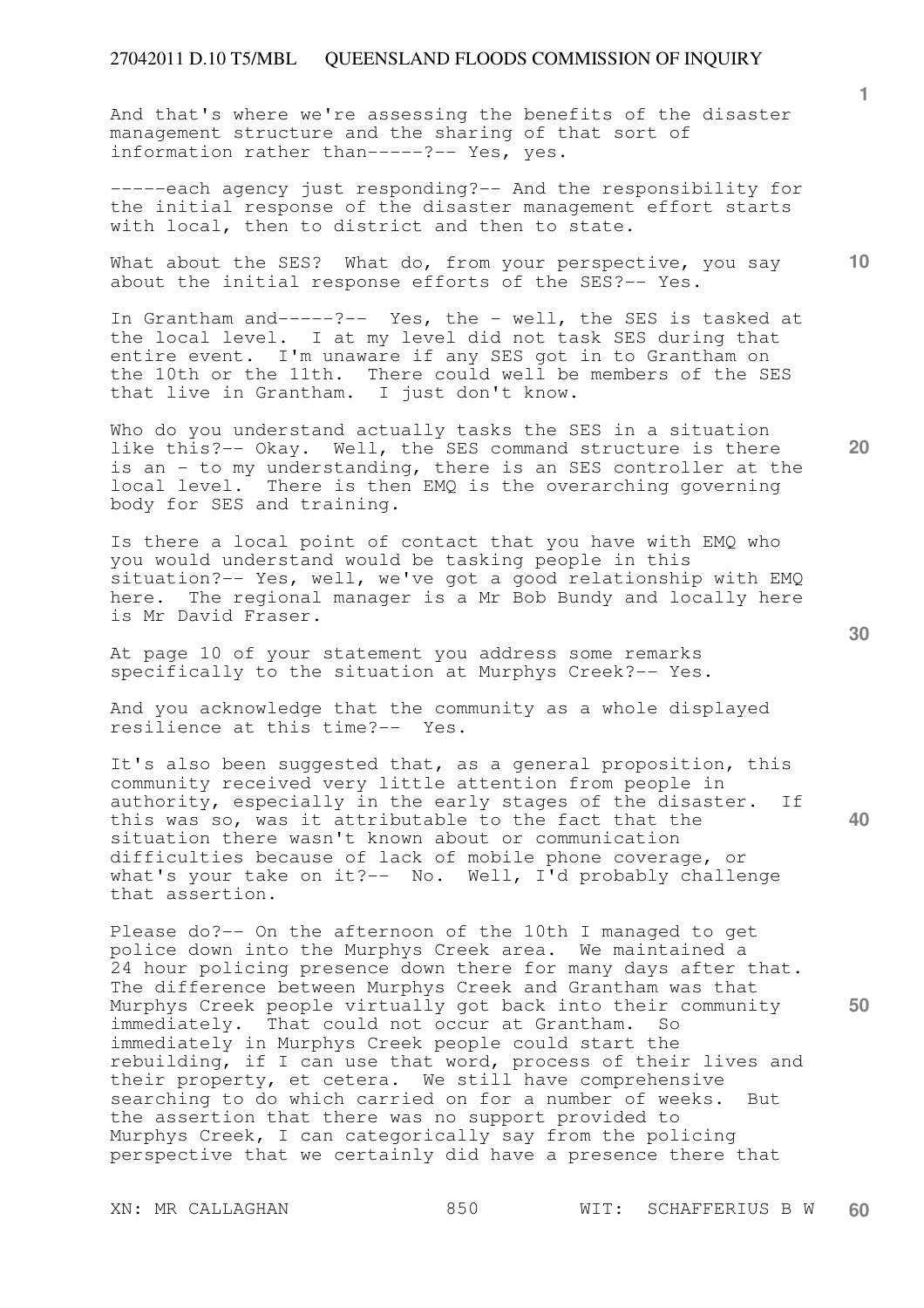afternoon and that continued on.

What about from your wider DDC perspective?-- From the DDC perspective, I'm unable to say what the local LDMG, what resources they had put into the area there and it's at that level that that initial resource allocation is made.

**1**

**20**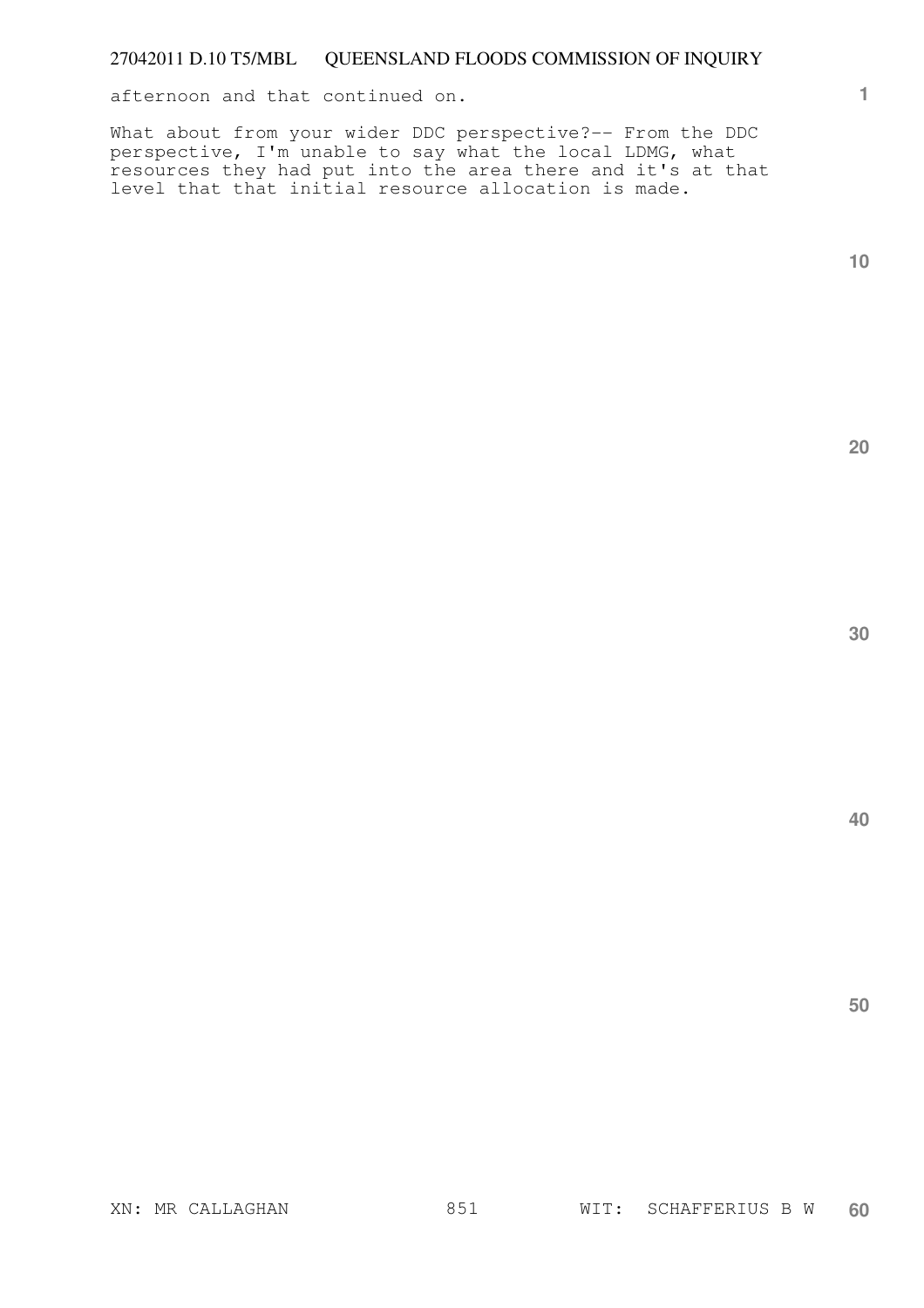Because you rely upon the LDMG for information?-- And the LDMG is the body charged with that initial response. If they don't have the resources to do that, then the request is made to me.

But they first have to know about the problem, don't they?-- Well, I would assume so, yes.

And this just leads me to invite comment from you, I suppose, as to whether or not it is or should be part of the DDC's function to proactively make inquiries about things that are happening in the district, whether you should be totally reliant upon an LDMG for information in a situation like this. Where, as in this case, those in the LDMG were probably all concentrated in Grantham and obviously had been affected by what had happened, whereas another part of your district was also affected but you couldn't get to know about it?-- Mmm. Well, if you can say this. Throughout this entire event, I continually made inquiries about issues as they arose right across the entire district. For that-----

Sorry. Did you do at that because you felt obliged to under the Act, or just because you thought it was again something that your initiative suggested that you should do?-- I think it provides a bit of both. There's Legislative requirements on a DDC. But as a police officer with a number of years' service, you know, it's - the business continuity is our business. Crisis management is our business, and we're tasked to ask questions. We're tasked to find out what the issues are to - sorry, trained to find out what the issues are so that we did address them. There's police officers throughout both the Lockyer Valley and here. They are providing information back. We're talk to the LDMGs, talking to the police on the ground in Murphys Creek and Grantham, so there's always issues that were arising. As for - part of the DDC role I think it, what parameters - if I could pose the question: what parameters would you - or would be suggested to be looked at? And I think for a DDC to be across every single issue within the district would be virtually an impossibility, and that, to me, is one of the great functions of the disaster management arrangements: the local group are dealing with the local community and the issues that they are being confronted with.

You can see the problem, though - and I'm just interested in your opinion - that if a local group is, for whatever reason, unable to communicate to you-----?-- Yes.

**50**  -----what their problems are, there's a real sort of gap in the scheme. Because if you're relying on them for information - and I accept that you may have used your initiative. But if there's no actual obligation on you to do that. You can see a gap developing there which could be a problem. Do you have a view on that?-- I suppose there is always a possibility that something like that could happen. I don't know how you would get away from that. Dealing with it at my level, I can respond to issues that I'm made aware of or I ask questions about. I think that would be the same at the local level as

**1**

**20** 

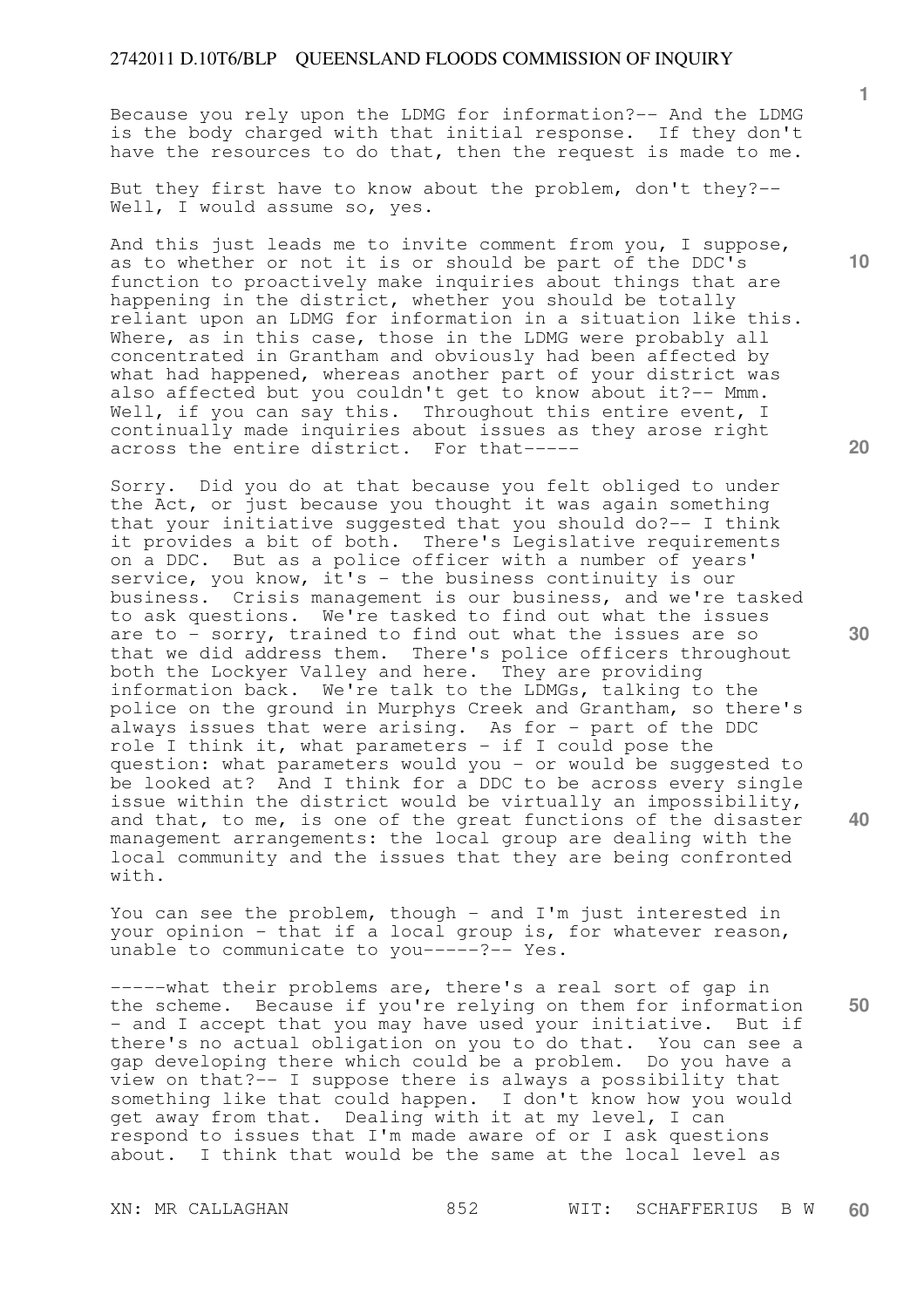well. The issue is what resources would be required to be deployed to those communities to flesh out every single issue for that community.

That's not really what I'm suggesting. The gap I'm suggesting is that you, as DDC, are in a position to respond to anything that's coming up-----?-- Yes.

-----from down below, but that's assuming those down below are in a position to actually convey their concerns to you. In this situation where you've got multiple incidents in - over a fairly wide area, it seems that there's the potential for a gap in communication. I'm not suggesting a specific answer to you other than, perhaps, that all that could have been done in that situation is for a proactive inquiry to be made by the DDC of - do a rollcall, if you like, of your local groups and just make sure that you're in contact with all of them and if one is missing, an inquiry has to be made?-- That is what was occurring. I was speaking to the LDMG. My executive officers were all speaking to the LDMG on a continual basis. I don't really know an answer to your inquiry.

Okay. All right. We've heard about this this morning already, but we'll just cover it with you as well, I think. Because as you're aware, Grantham remained off limits to its residents for some period?-- Yes.

Now, it would seem that was probably more an operational police decision or it was something necessary to service police needs of looking for missing persons, but it involved the use of the disaster management powers?-- Yes.

Is that right? So was that your decision?-- To keep the town sealed off?

**40 50**  Yes?-- That was in conjunction, from the policing point of view, back to the senior management team. Ultimately the decision of the Assistant Commissioner, but I was certainly part of the decision-making process. I could not as the district officer virtually allow people to go back into a town or to a house where there is a possibility they could find a loved one or a neighbour deceased until we searched that area. The conditions in which those searches were undertaken were atrocious, and that's the only word for it. We did that search as quickly, professionally, and comprehensively as possible. I wanted to get people back into the community as soon as humanly possible to get it done, but - I don't know if you're aware, but houses were searched not once, not twice, not three times, but over - we wanted to make sure, and it was - I think it's testament that since people have been let back in, we haven't found any more victims in that area.

Can I take you to page 12 of your statement?-- Yes.

It's the very top of that page. You - just the sentence that the LDMGs provided SES support to affected residents when called upon, can you just tell us what you're speaking about there?-- That's a very generic statement. It's in relation to

**10** 

**1**

**20**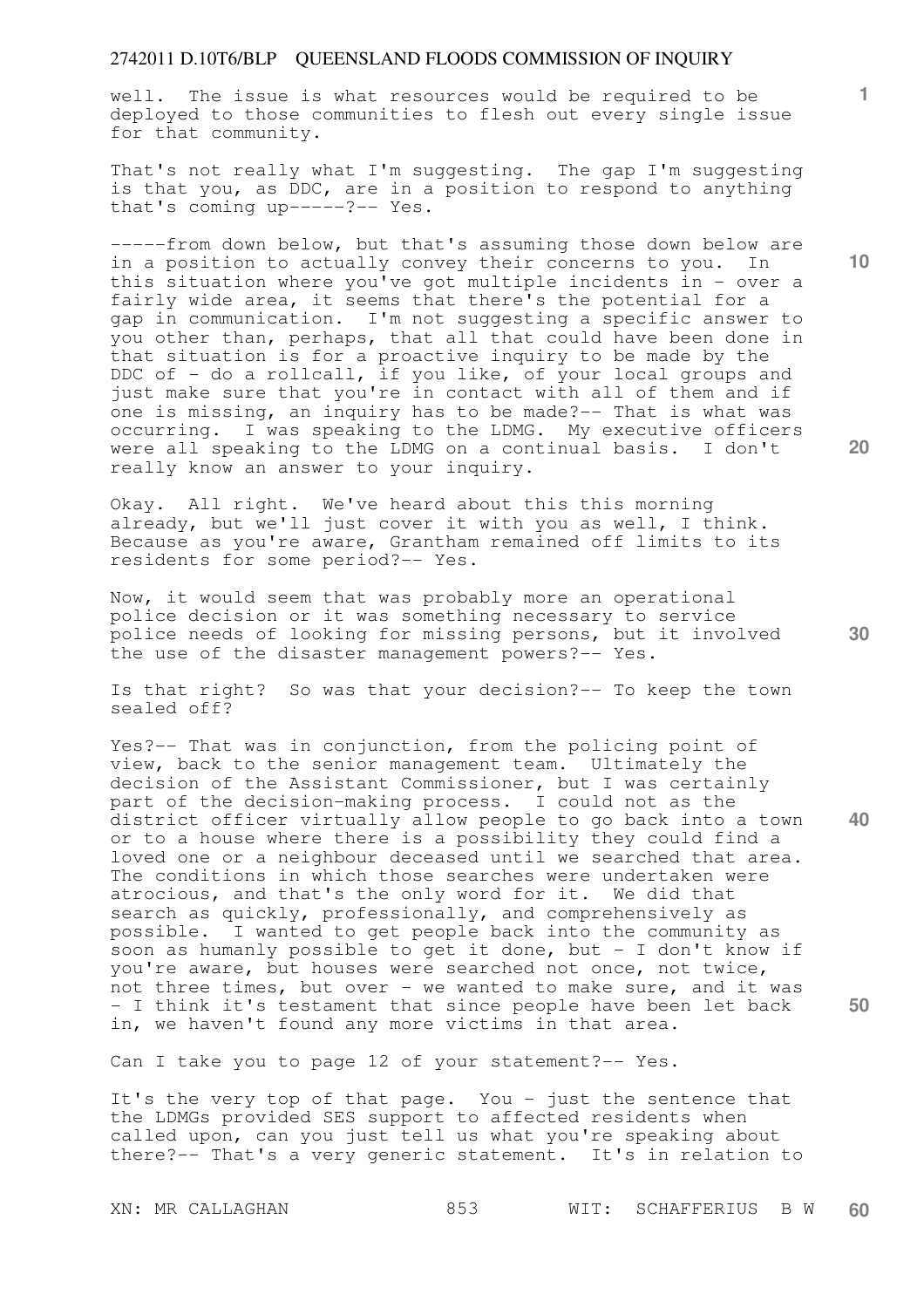the allocation of SES resources. The SES resources are tasked at a local level. I don't task SES people at my level at all. So if there's a request for SES assistance, whether - for whatever services that are required, then that is dealt with at the local level, not at my level.

So it's just an observation?-- Yes. Yes.

Okay. Can I ask you this - and it may not be something that affected you. It might be something more relevant in some of our inquiries in other parts of Queensland. But are you conscious of any difficulties that have been encountered because the police districts don't necessarily align with the disaster districts?-- I haven't experienced problems with that myself. The Toowoomba District is an example of that. We have - within our disaster district we have Cecil Plains and Millmerran and Yarraman, yet they fall within the Dalby Police District. I think the police arrangements and the police communications systems are robust enough to deal with that, so I myself have not struck any problems with that.

Can you see the potential for difficulties? I mean, again this is just a matter of opinion and I'm asking you to assume a hypothetical, but it is something that we're going to be looking at elsewhere so-----?-- And I think it is a hypothetical, quite obviously. But I think the communications systems within my organisation are such that I don't think it would be a problem myself. I'm not saying it would never be. But I think as long as those relationships between the districts are robust enough, that will withstand, you know, anything that's thrown up. But at the end of the day. The provision of resources to those towns, for example, Millmerran and Cecil Plains come under the Toowoomba Regional Council LDMG, and that is the first point of call for the provision of responses, et cetera.

All right. Still on page 12, you speak to - I can't pick it up, but you've suggested that the Local Disaster Management Group of the Lockyer Valley Regional Council are advised of the need for recovery strategies?-- Yes.

What advice and from whom was it given?-- The advice - as I said, I spoke to the mayor and the LDMG on an ongoing basis. There was no secret at all that at some stage - and this was changing on a daily basis - that we would be out at the Grantham area and there was a need for, you know, then the LDMG to come back in and start the recovery side of things. Can I just say that the situation that the Lockyer Valley LDMG or the Lockyer Valley Council were presented with was a pure catastrophe. I don't know if any council of the Lockyer Valley size would have the capacity to deal with what they were presented with by themselves whatsoever. Now, to that end, on the Thursday, 13 January I allocated two additional police officers from Toowoomba to the LDMG at the Lockyer Valley to assist - wherever possible to assist in any recovery efforts that are required. I believe recovery was - and don't quote me. I haven't seen the minutes. But I'm advised that recovery efforts were first discussed at the LDMG in the

**20** 

**10** 

**1**

**30** 

**40**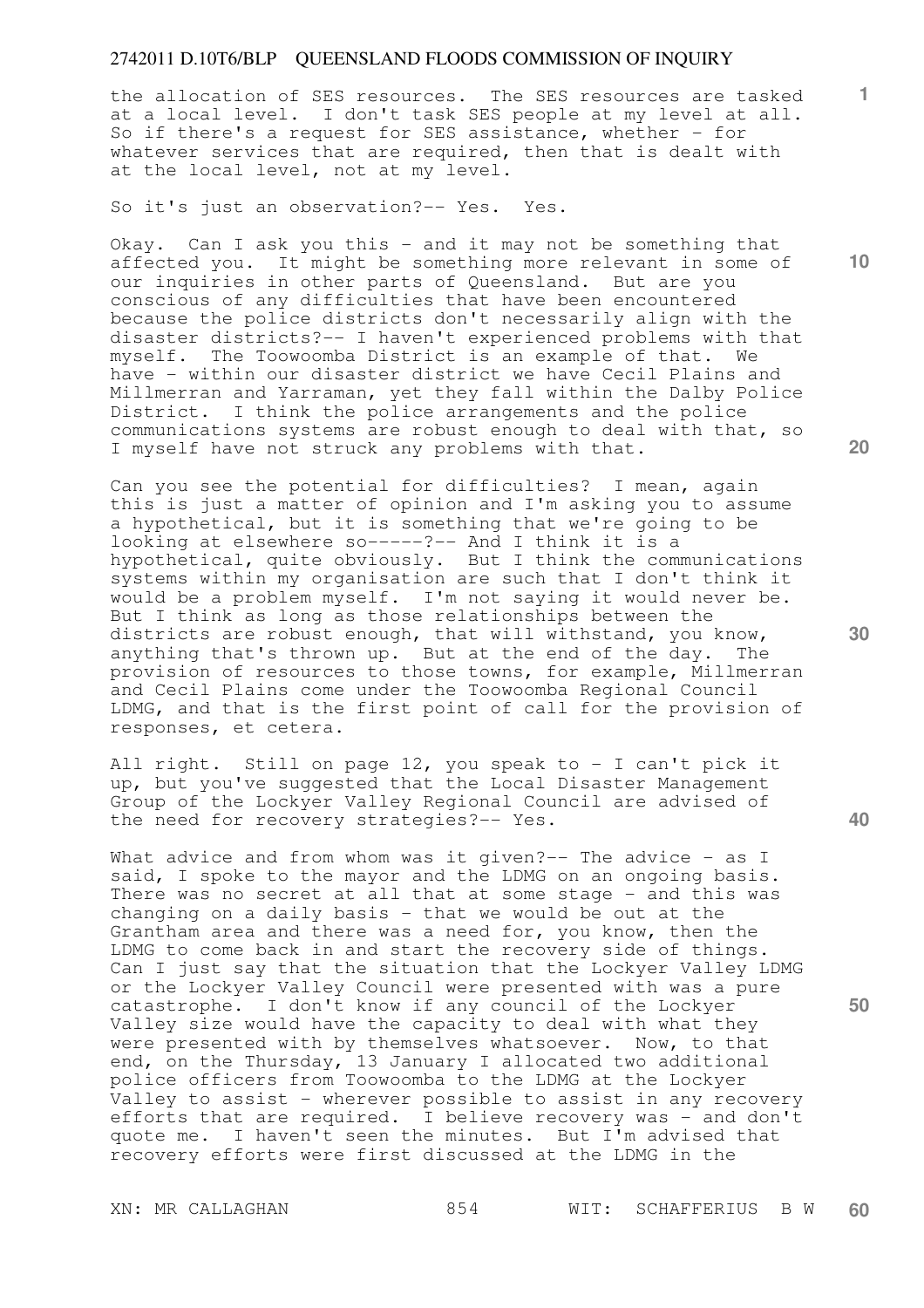Lockyer Valley quite early on the Thursday, I think, of the 13th for the area. Then the following week there was - an additional disaster coordinator from Charleville was brought in, I believe at the request of the local group, to assist in the recovery efforts there. So what I'm saying there in that part of my statement is that given the enormity of what they were presented with, I don't know if they had the capability to deal with the situation. I know from a policing point of view I didn't have the capabilities to deal with it with my resources at a district level, so I had to go bigger to State to get those resources.

All right. And to whom was the advice being given? Was it to Mr Jones or-----?-- I spoke to the mayor on a daily basis, and it was a matter of getting resources in. Quite a few resources for Grantham itself were brought in quite early; marquees, demountables, et cetera, and I know the major was very key to getting those resources in there. I think given the catastrophe that was Grantham it's - I think it's understandable that the focus was on Grantham, getting people out, evacuation centres, getting back out into the community to rebuild, and that other areas that were resilient or weren't quite as effected sort of in the prioritisation of things sort of didn't stack up to the Grantham level.

You mentioned the concept of evacuation centres?-- Yes.

Which is something that we have heard about and will continue to hear about. From the DDC perspective, do you have a view as to the way in which an LDMG should plan or run evacuation centres?-- Yes, I've given this quite a bit of thought since the events of January. And yet again can I just say that the number of people that required accommodation or assistance at evacuation centres, I think up until the 10th none of us from the area would have ever guessed that would be needed. I personally think there needs to be - the running of an evacuation centre, to me, is a unique situation on its own. You are dealing with people in that evacuation centre who are that emotionally traumatised, stressed - they have lost loved ones, they have lost everything they have. So to me there needs to be - you know, in a perfect world would be a team of people that could be put straight in that could deal with registrations, liaison with police regarding missing persons, counselling for these - for the citizens that have lost everything. So I think that the sooner that can be done in the scheme of things, the better off the community will be. I visited the evacuation centres in the Lockyer Valley many times, as I know the major and everyone did from down there, and every different person had a different set of circumstances that was impacting on them. So there's no one fix all for those situations. On the first weekend, the 15th and 16th, a decision was made - we allocated a commissioned officer of police to deal with the evacuation centres, and I know those officers dealt with any sort of inquiry. Their brief was to deal with any inquiry that anyone had from those evacuation centres and point them in the direction. If counselling was most appropriate, we would point them in that direction. If it was whatever else, we would point them in

**30** 

**40** 

**50** 

**20** 

**10**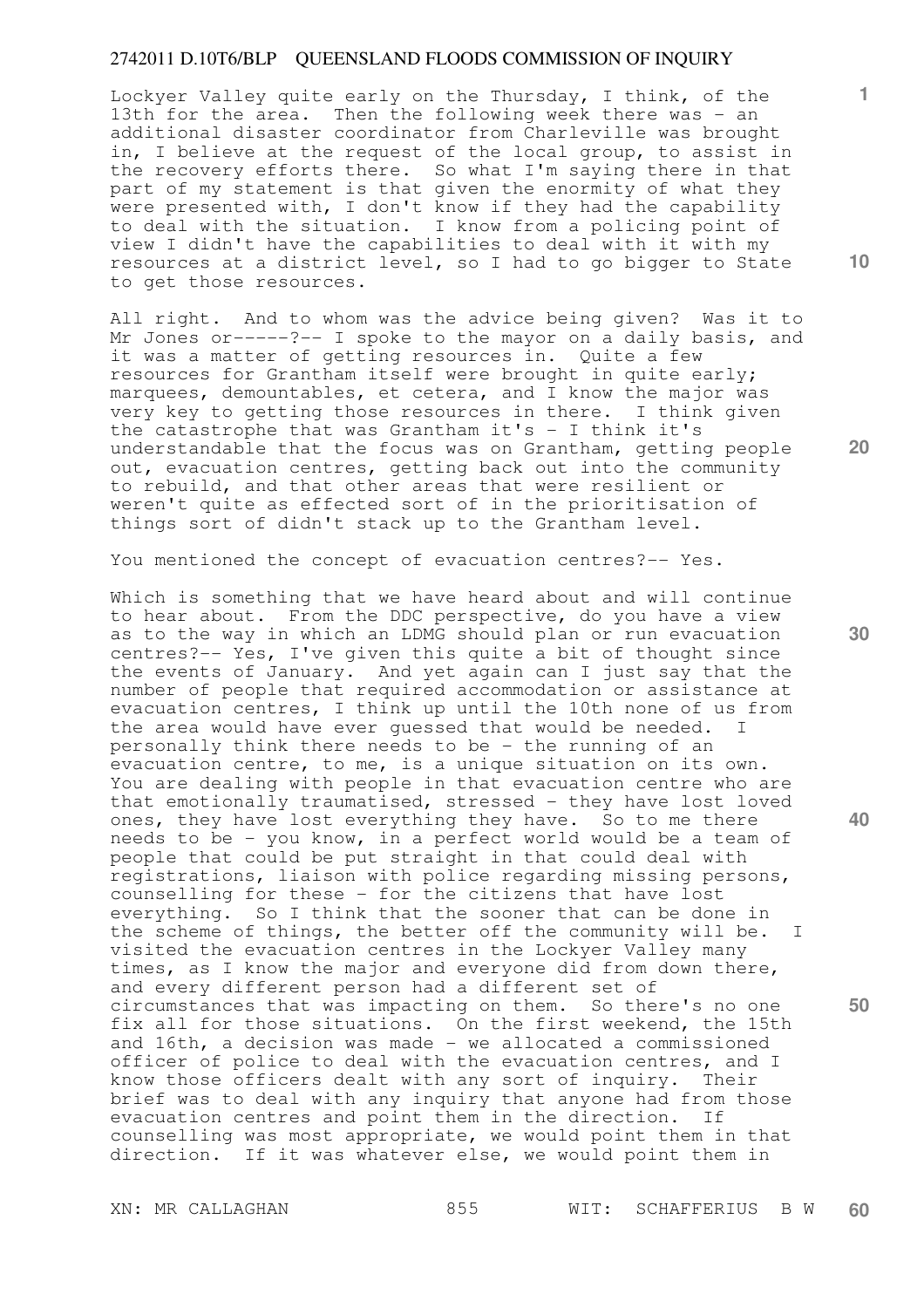that direction.

When you say we allocated that officer, are you talking about you as DDC, or was this a senior management team decision, or-----?-- No, it was the senior management team decision, yes, absolutely.

And decided to make one available?-- Yes, they were there.

All right.

COMMISSIONER: Can I just ask do you have a view on whether the location of the evacuation centres should be generally known before a disaster?-- Commissioner, I would say definitely yes. But if I can just say one thing, that the Lockyer Valley taught us is people will go where they want to go and where they feel safe with their community. The Grantham State School, to my way of thinking or my understanding, was never an evacuation centre, yet people went there because they could see their house, they could see their community, they could be with their community.

Presumably there wasn't a nominated evacuation centre in Grantham anyway; is that right, or not?-- I couldn't say for certain, Commissioner, but that's my understanding. I don't think there was. I know there was - the major one was at Gatton, and that in previous times had serviced the district well. But again for a comprehensive answer on that, perhaps at the local level they might be able to provide more information than I could.

Thank you.

MR CALLAGHAN: Another issue which has arisen which has caused considerable anxiety to a number of the people is the whole question of missing persons registers?-- Yes.

And the identities of those who are missing and how that's handled during a disaster like this. Who is responsible? Is it the Red Cross, is it the coroner, is it someone else? First of all, did you receive feedback or complaints about the way that system was working? Did you become aware of the same person being listed as missing on different registers, or not?-- Yes, I'm aware that there were double-ups and certainly I can understand the angst that would cause members of the community and their families particularly. What we did from a - the policing point of view - and this is outside the disaster management side; this is from the police - was a specific cell was set up under the senior management team to deal with all missing person reports, inquiries, et cetera, for the Lockyer Valley. Now, I think over the weeks that it was running they dealt with over 500 reported missing people, and that was - the number was so fluid it changed on an hourly basis. It would go up, it would come down as we found people, and I think that's just the nature of a disaster of this size.

You say you had a specific cell dealing with it ?-- Mmm.

**30** 

**40** 

**50** 

**10** 

**20**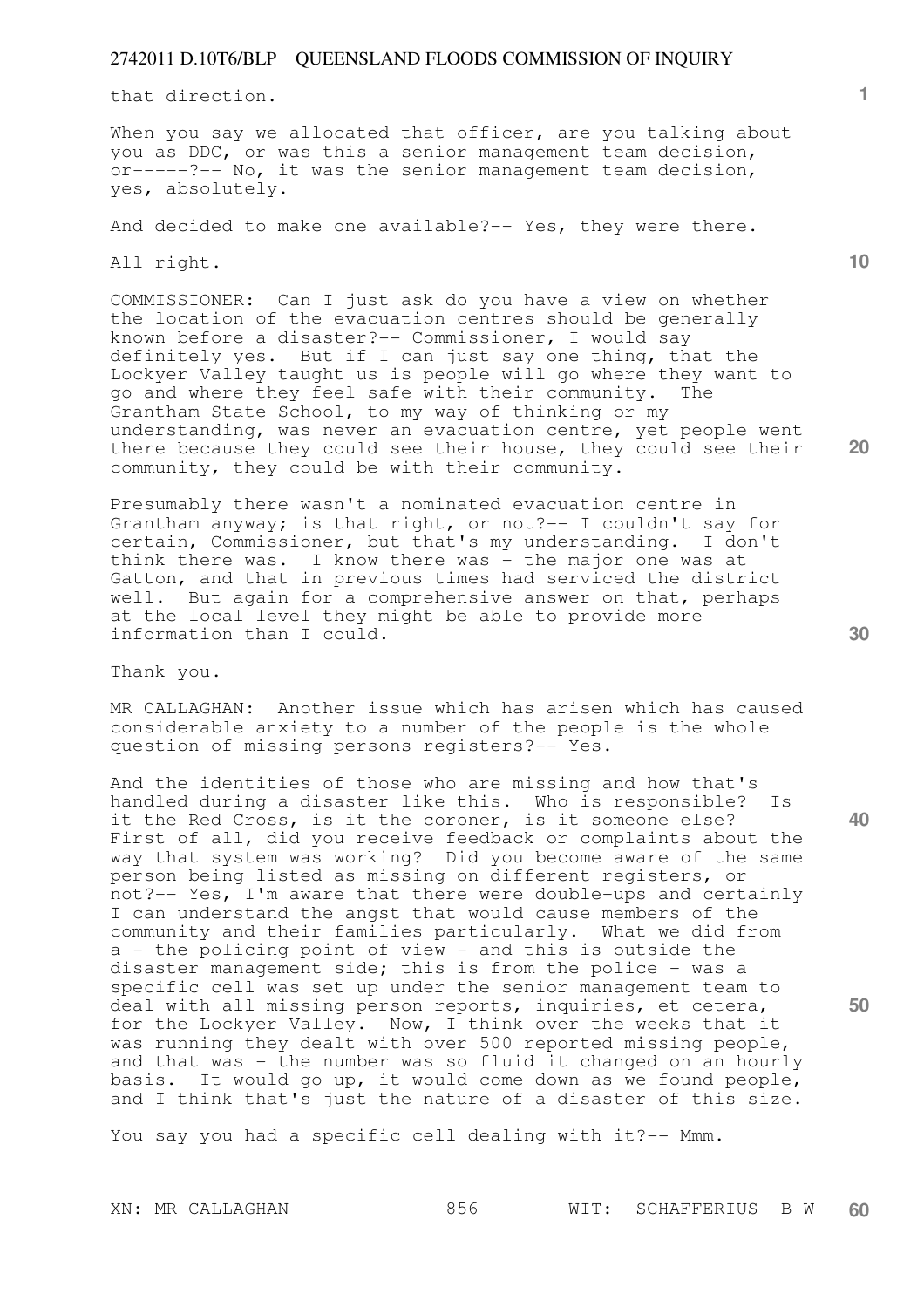Was there communication between that cell and other agencies?-- Yes, I'm aware that the cell was under the control of Acting Inspector Paul Hart. Now, as the days went on I'm aware that members from his team attended the evacuation centres with lists of names, et cetera, to take people off that had been located, et cetera. I think in a perfect world it would be wonderful if there was one register everyone could get on to to list missing people, but I don't think that that is realistic in the long term and I don't think it's attainable at all.

Why not?-- Because you will have different family members reporting different people missing. You might have neighbours reporting people missing. You get people reported missing by description only. You have people being found and being written off and then being rereported again by other family members as the time went on. So I don't know how if there could be a one fix all for that. But I would like to see a coordinated recording at evacuation centres, one central point, just one person or one agency responsible for getting those names.

That's what it comes down to really, isn't it: one agency?-- I think so at that local level, because they can - they would be able to write off people being found at that local level first, and then those that haven't been, well, police are responsible for searching for missing persons, so then it comes up to the police level.

And presumably the police have the computer and communication technology or are best suited to administering that sort of function?-- I think so, absolutely.

All right. There's been a specific concern raised about the roadblocks which were put in place around Grantham?-- Yes.

And how they were monitored, and whether or not the so-called rubberneckers were effectively filtered from the district. That's a concern that's been raised. Have you got anything to say in response to that concern?-- Yes. The roadblocks were maintained at Grantham - I don't know the specific date, but it would be - it was for several weeks after the event and a couple weeks after the town was opened back up to people in there. Now, I know that there were members of the community who wanted no one in there, just locals. Which I can understand totally. They have to get their lives back on track. Yet there are other members of the community who wanted to bring in family friends, outsiders to help them clean up as well. So there's - you've got these extremes of opinions and viewpoints. At the end of the day, Grantham as a township had to be opened back up to the wider community. Now, once that happens it is impossible to stop rubberneckers. You rely on the integrity of those individuals to stay away while people are in mourning and rebuilding their communities. In the early phases it was arranged that visitors or people requested to come in, they were issued with an armband and they were registered. So, for instance, if I wanted to go and help my cousin who lived there, then I would get an armband

**10** 

**1**

**20** 

**40**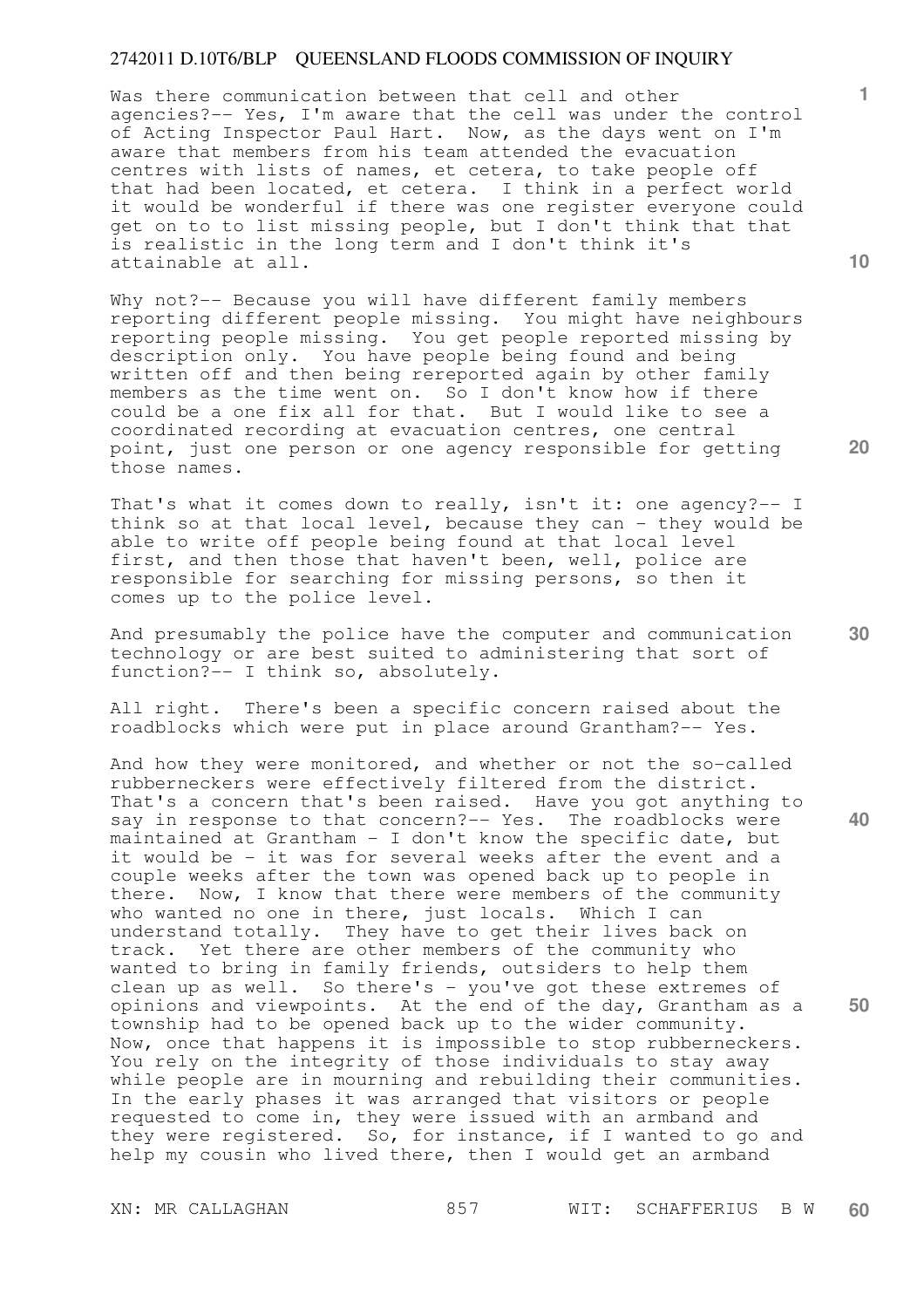and get let back in. We could never stop, I don't think, people - if people if someone really wanted to get into that community by hook or by crook, they are going to get in.

And all you could do is set up the roadblock and-----?-- That's right.

-----hope that that has some effect?-- Yes.

**10**  In your statement you talk about or make the suggestion for a "fly-in" team?-- Yes.

What skills or resources should a team like that have?-- Okay. As I said earlier, the events that fell in the Lockyer Valley I believe were beyond the capability of virtually any council, in reality, of that size to deal with. People at the LDMG level, and even at district level for some people, they are not trained to deal with a catastrophe of this size. So to me, to have a fly-in team who is emotionally removed. The emotional attachment to what has happened in your community I don't think can be understated. For instance, there's one councillor on the Lockyer Valley Regional Council who was personally affected by the events in Grantham, and my heart goes out to him and his family. So to me, there's a need for a team to come in, no emotional attachment, and just get on with the job in conjunction with the council. The local council are the elected representatives, and they know the community better than anyone else. But they have finite resources. They have to deal with the tragedy and the heartache their community is going through. So to be able to provide additional people, as I said, emotionally detached sorry, wrong words. Not affected by emotion in this situation, to get things underway and then keep it going for months, I think is very important. Because the council has got other responsibilities to deal with that are ongoing, regardless of what has befallen the individual communities.

But, I mean, I was asking about the skills and resources that such a team should have. And I hear what you say that the very fact of being emotionally removed from the situation might be a skill or resource, but  $-$  an aspect of such a team which might be helpful. But surely the nature of such a team is going to depend upon the nature of the disaster, isn't it?-- Absolutely. I think there's a couple of core people that you would need on there.

Who are they?-- I think a communities representative to deal with - and health in relation to mental health issues, trauma counselling, et cetera, to set up those aspects, I think people with comprehensive disaster management skills. Now, to me, there are a number of people in this State that unfortunately have to deal with the disasters on a yearly or two-yearly basis. Let's look at Far North Queensland, for example, where cyclones come in. You know, we've had Cyclone Larry, we've had Yasi go through. The skill base for those up there for the recovery efforts, what needs to be done immediately and what needs to be done next week and in two weeks' time, to me I think the knowledge base is there and

**20** 

**40** 

**50**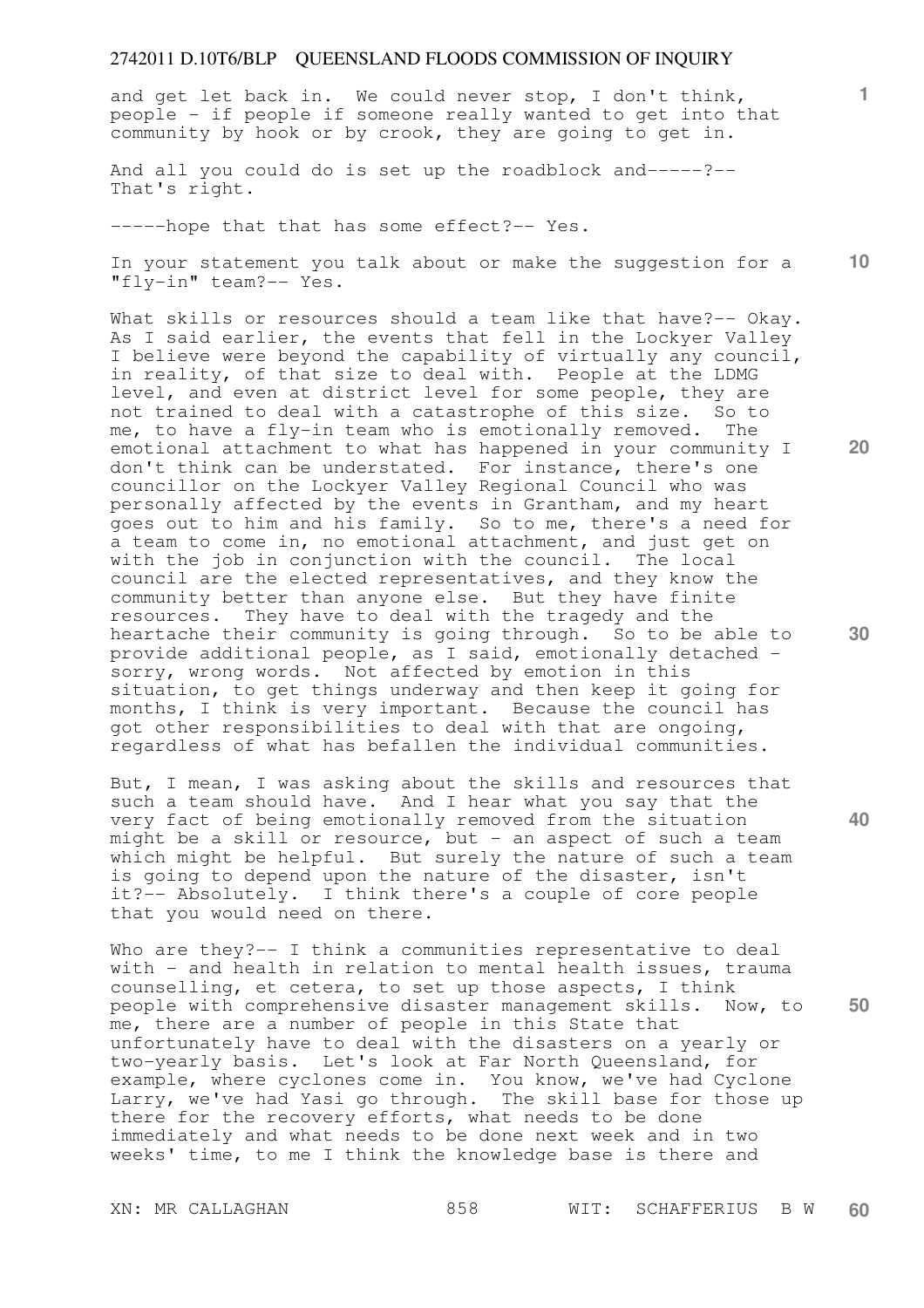it's then a matter of being able to work with local councils to best supply that community with a quick response.

Just coming back to those people, who specifically are you talking about? What sort of people specifically?-- Okay. Again, it will depend on what is specifically required. Say if there's major road infrastructure gone, then you'll need someone from Main Roads or Transport who deals with the emergency recovery of road systems. If it's utilities that are gone, you know, water, electricity, et cetera, then you need someone from those agencies to be able to get flown in, be on the ground, and to get things done.

Are there any others, though, that you had in contemplation who would arguably, at least, be required, irrespective of the nature of the disaster? You cite councillors or perhaps issues, both mental and physical?-- Absolutely. Environmental health officer would be extremely important, and this came to light in Grantham. You know, a large number of health issues as the time went on that were there. Again, given specific disasters, it will take individual people, like, you know.

Okay. All right. You're aware that section 47 of the Disaster Management Act gives the district disaster coordinator power to give a written direction about the performance of a local group's functions?-- Yes.

Under what circumstances - first of all, have you ever exercised that power?-- No.

Under what circumstances might you see that power being exercised?-- I think that power would be as a last resort. I think the relationships and communication between the DDC and the local group are imperative, and they should be at such a stage where a direction would not be required. I think the only time a direction would be required is if there was a total failure at the local level to perform its core functions.

And that could be during a disaster or not, as the case may be?-- I think so. Say, for instance, if the local group hadn't met for two years, well, the DDC should pick up on that. But if they hadn't met, then to me that would be a situation where you would issue a written direction: Look, you need to have a meeting as is required by the Act.

All right. And that - I mean, to pick up on what you just said, a DDC should pick up on something like that. What are the sorts of things that you think a DDC should be monitoring outside of an actual disaster periods?-- Well, the structures are in place already for the provision for a monitoring role. You know, there's yearly plans, there is training at the local level and district level, which we did at district and local level in November of last year, a similar exercise. So there's all these systems in place already. The legislation and the requirements are in place already for that to be done.

Let's just pick up on one yearly plans, for example?-- Yes.

**30** 

**20** 

**40** 

**1**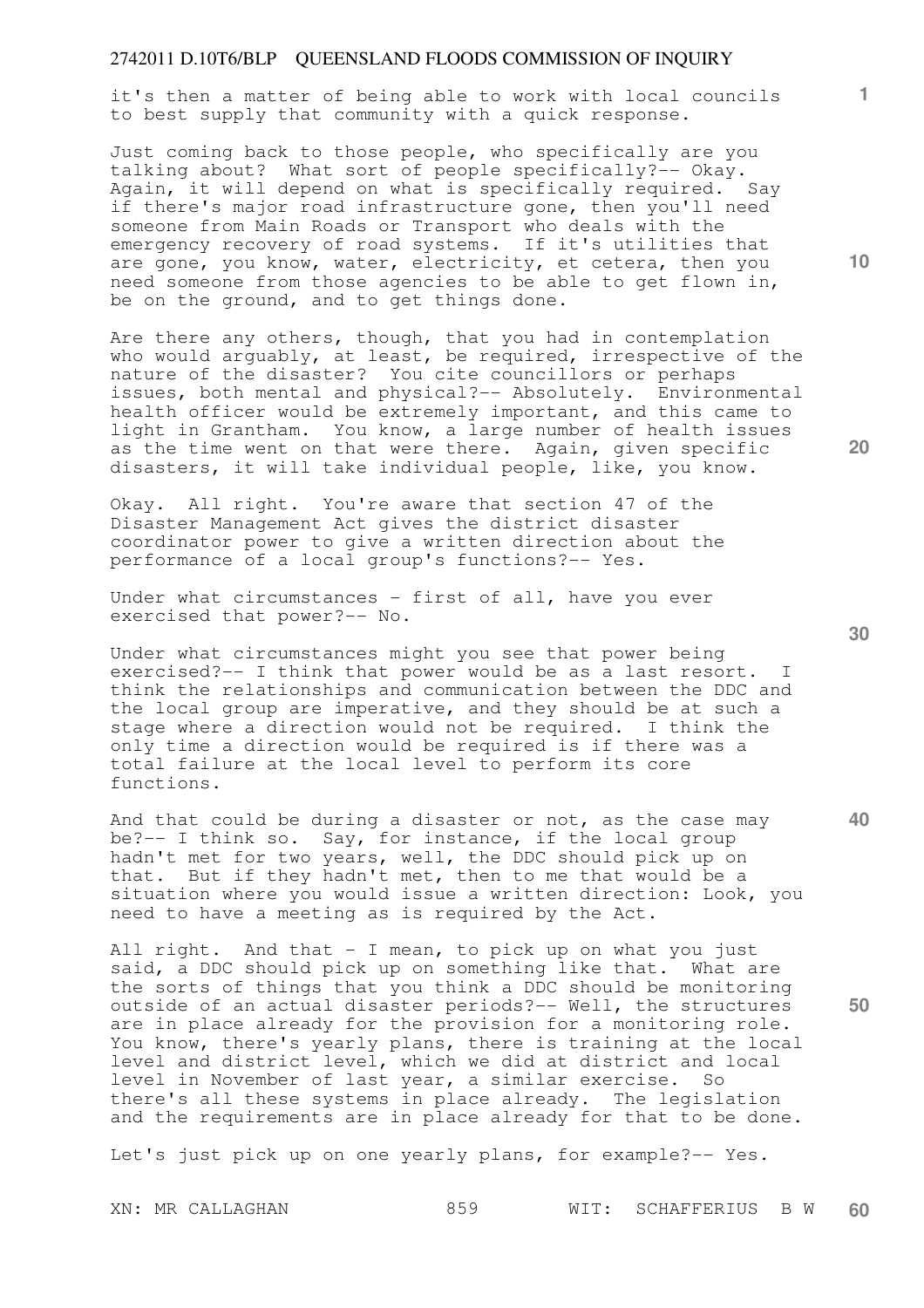What should happen if a local group just doesn't do its yearly plan or doesn't review it yearly?-- Okay. Well, if I was confronted with that situation as the DDC, I would speak to the chairperson of the local group.

How would you be confronted with it? How would you get to learn about it?-- To my understanding, the plans have to be provided to district. Now, with the Legislative changes last year, the executive officer's role now rests with the Queensland Police Service as well. And I'm aware that the districts around the State are currently in the process of selecting specific dedicated executive officers. So I think that those sort of issues now with a dedicated executive officer will be alleviated to a greater extent.

All right. I think I'm just about finished, Madam Commissioner, but I might just check my notes over lunch and make sure there was nothing further.

COMMISSIONER: What time do you want to resume?

MR CALLAGHAN: I think 2.30.

COMMISSIONER: All right.

THE COMMISSION ADJOURNED AT 1.00 P.M. UNTIL 2.30 P.M.

**30** 

**50** 

**1**

**10**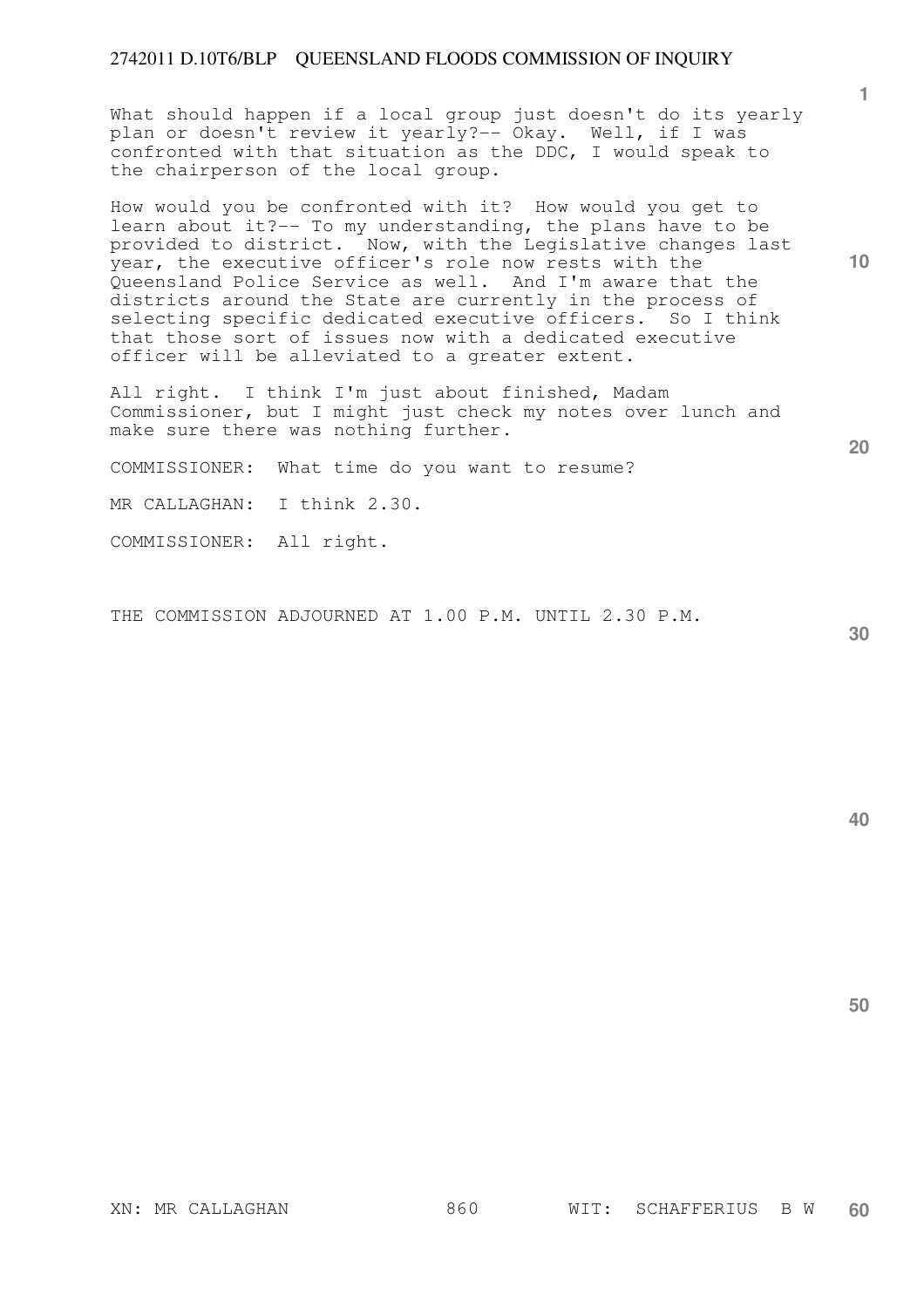THE COMMISSION RESUMED AT 2.30 P.M.

BRETT WADE SCHAFFERIUS, CONTINUING:

COMMISSIONER: Yes, Mr Callaghan.

MR CALLAGHAN: Mr Schafferius, there is just one loose end that I wanted to tidy up with you. I am going to show you a document headed "Running Sheet for Acting Inspector Tony Neumann Toowoomba District cap". Can you first of all just tell us what that is, what's contained in that?-- Well, Acting Inspector Tony Neumann was an acting inspector at the time in the Toowoomba district office in January. On the 10th of January he was the officer that I allocated initially to the Toowoomba LDMG to go down there as our liaison as the events were unfolding. On the 11th I appointed him as the coordinator for the evacuation efforts of Forest Hill and that part of the Lockyer Valley, but then on the 12th of January he went down as the second in charge to Mark Kelly in the search of Grantham and I understand this is his personal running sheet of what he did, basically.

So you may not necessarily be familiar with the entries in it but can I ask you, in any case, to look at item 31, which is flagged there, and for the benefit of those who mightn't have a copy, can you just read that?-- "Return to LDMG. Advised Norm Fry and Kevin Wruck of BOM hydrology information re advice of severe flood Oakey Creek at Jondaryan, Bowenvile and possibly Oakey. Advised residences along that path need to be given early advice."

The time and date of that entry is?-- 10th of January 2011, item 31 at 18:25 hours.

Now, do you know anything about that entry or are you aware of any communications-----?-- No.

-----to or from Oakey in that regard?-- No.

No. I tender that document.

COMMISSIONER: Exhibit 145.

ADMITTED AND MARKED "EXHIBIT 145"

MR CALLAGHAN: We might substitute a better copy at some stage but that will be the exhibit, and I have no further questions. Thank you.

COMMISSIONER: Thanks. Ms McLeod.

**10** 

**20** 

**30** 

**40**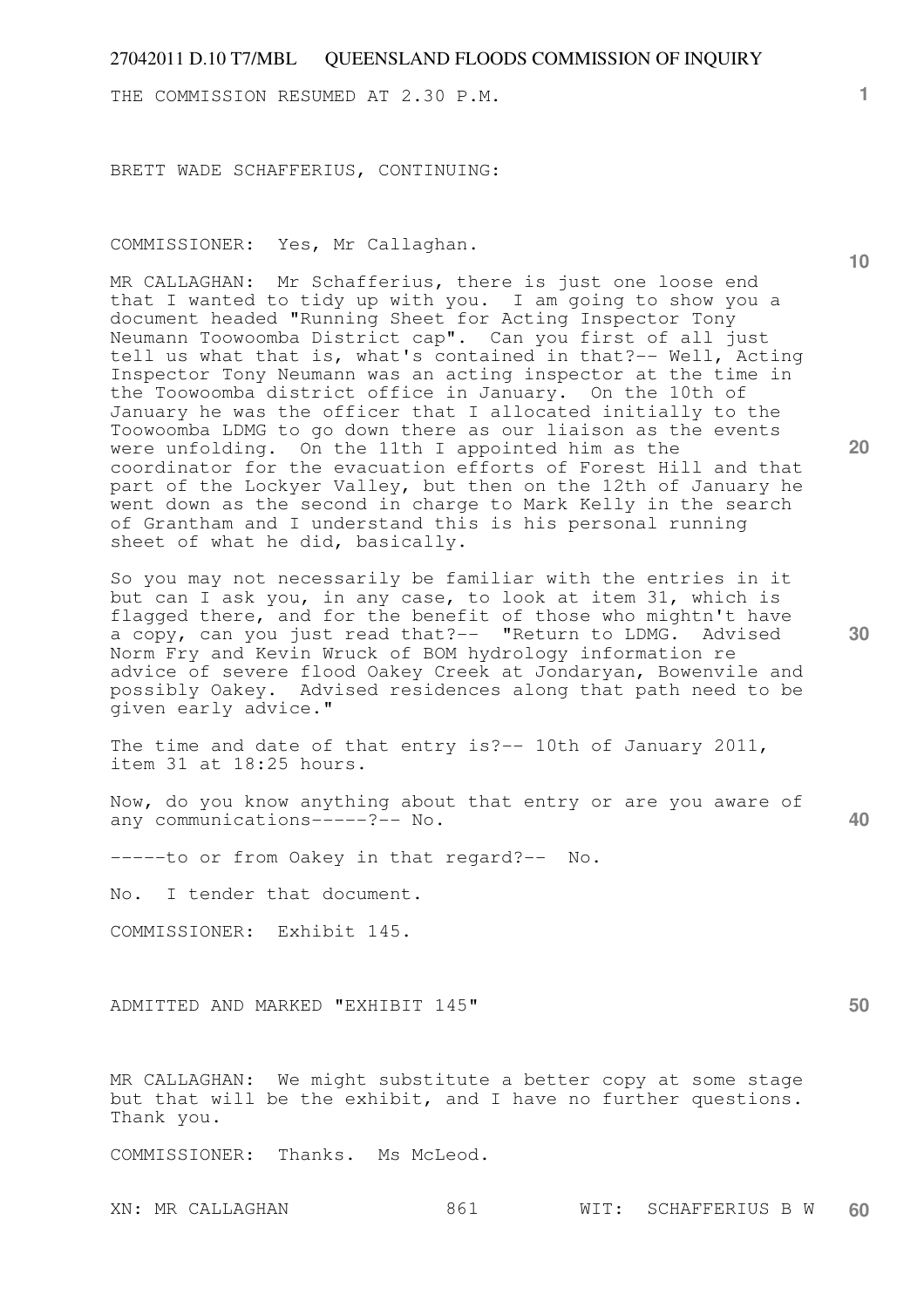MS McLEOD: No questions.

COMMISSIONER: Mr Gibson.

MR GIBSON: No questions, Commissioner.

COMMISSIONER: Mr MacSporran.

**10**  MR MacSPORRAN: I have nothing, thank you, Commissioner.

COMMISSIONER: Thanks, Mr Schafferius, you're excused.

WITNESS EXCUSED

COMMISSIONER: Before we go on, Mr MacSporran, there is something I want to take up with you. I am going to ask you to take some instructions from your client, given that you represent the State Government, as to things that are causing some difficulties for the Commission in the performance of its functions.

MR MacSPORRAN: Yes.

COMMISSIONER: Now, the position of the State Government as expressed through Crown Law in a letter of the 21st of April 2011 in relation to the interviewing of people wishing to speak to the Commission is this  $-$  I'm reading from that letter, the second paragraph:

"As has been discussed with Commission staff on numerous occasions, Crown Law acts for the State of Queensland and all of its employees. Further, Crown Law also acts for SES and RFS volunteers. On that basis no contact should be made by the Commission directly with any state employee or state volunteer. Should the Commission wish to interview and/or take a statement from a state employee or volunteer, on all occasions the Commission should contact this office so that those arrangements can be made."

Now, the requirement that Crown Law make the interview arrangements and that representatives of Crown Law be present, which has also been part of the way things have transpired to date, is having an inhibiting effect on the Commission's ability to obtain information from Crown employees and it would seem also, from the terms of that letter, potentially from volunteers. I am aware, for example, of an instance where a proposed interview with a police officer was to take place at which you were senior counsel and two junior counsel and two solicitors arrive. This kind of thing is apt to stifle any tendency in a Crown employee to speak freely about government agencies.

So what I want to ask you to do is to seek instructions from

**50** 

**40** 

**1**

**20**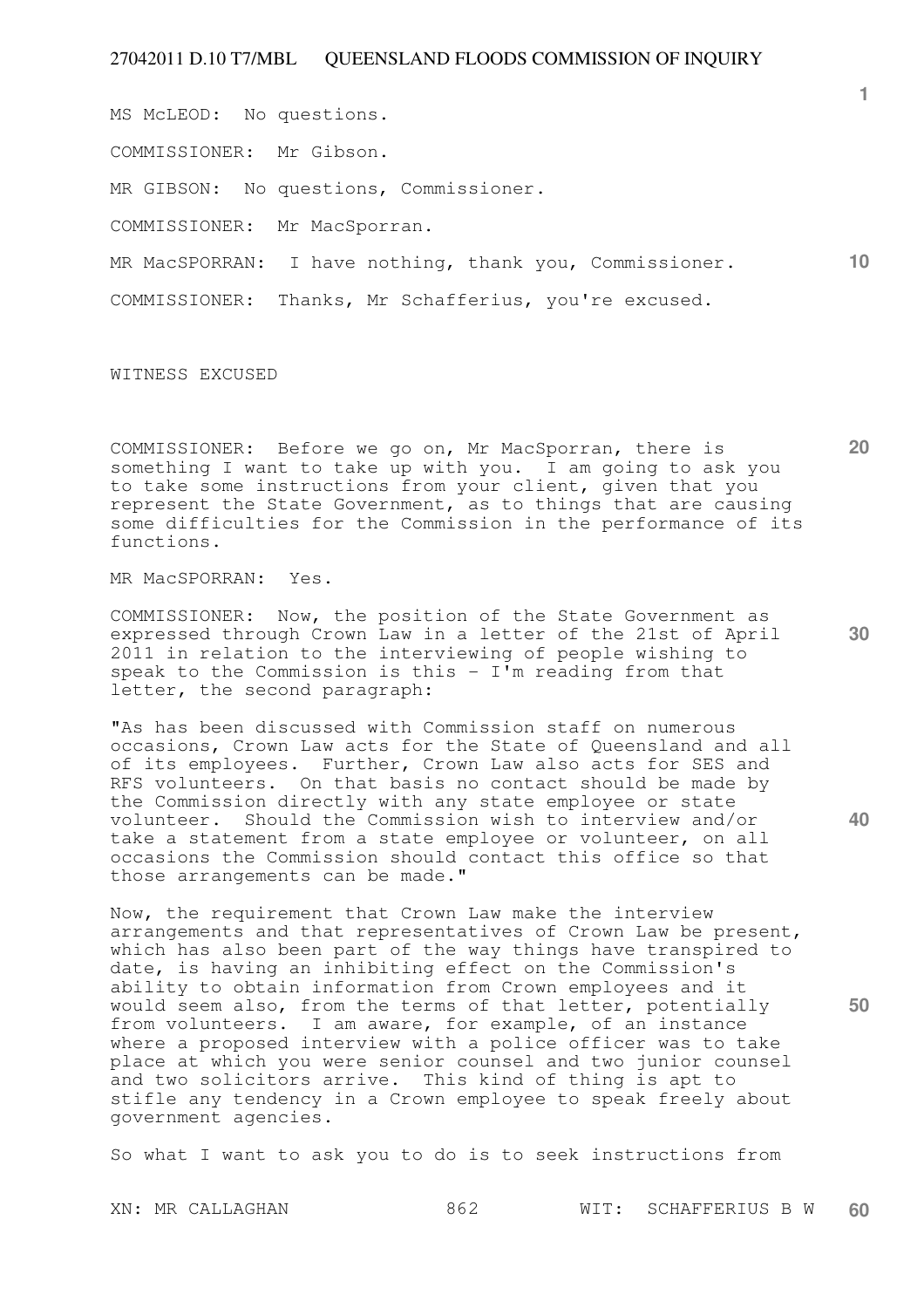your client as to whether it's prepared to advise Crown employees and volunteers that if they wish to speak direct to Commission staff without the involvement of Crown Law, they may do so. That's the first thing I wanted to ask you.

The second is this. I've become aware that some Crown employees have been told that if they're to be interviewed by the Commission or to give evidence to it, it may be helpful for them to consider section 1.3 of the government Code of Conduct for public service employees. Section 1.3 says that "commenting on government policy is a matter for Ministers not employees". It goes on to say that "without prior authorisation, there is to be no comment to the media on government policy."

Then it says:

**20**  "Where providing factual information to the public on government policy is a part of official duties and responsibilities, the employees are to ensure that information is appropriately authorised and that government policy and administration is represented in its intended manner and spirit."

Most of that doesn't seem to have much application because it deals with comment to the media or persons who have as part of their function provision of factual information to the public.

It goes on to say that any public service employee has, like any other citizen, the right to contribute public discussions on community and social issues in a private capacity and that in doing so, they must make sure that their comments are understood as representing personal views. They must maintain the confidentiality of information that they have access to due to their roles that is not publicly available, and that they should be aware that personal comments about a public issue may compromise capacity to perform the duties of the role in an independent, unbiased manner.

Frankly, I don't see that any of 1.3 has anything to do with the Inquiry or the provision of information to the Inquiry, but I wonder whether your client would be prepared to advise its employees to that effect because I'm sure it's unintentional but it seems to me that reference to that has the potential to confuse and, at worst, may have a chilling effect on the willingness of public servants to speak frankly.

So, what I wanted to ask you was to seek instruction as to whether your client would advise its employees that that section of the code has no bearing on their entitlement to communicate freely with the Commission on matters within its terms of reference.

MR MacSPORRAN: Yes.

COMMISSIONER: And the third thing, and this is more by way of a suggestion, is it would be helpful if your client would ensure that its employees are informed that they will suffer

**10** 

**1**

**50**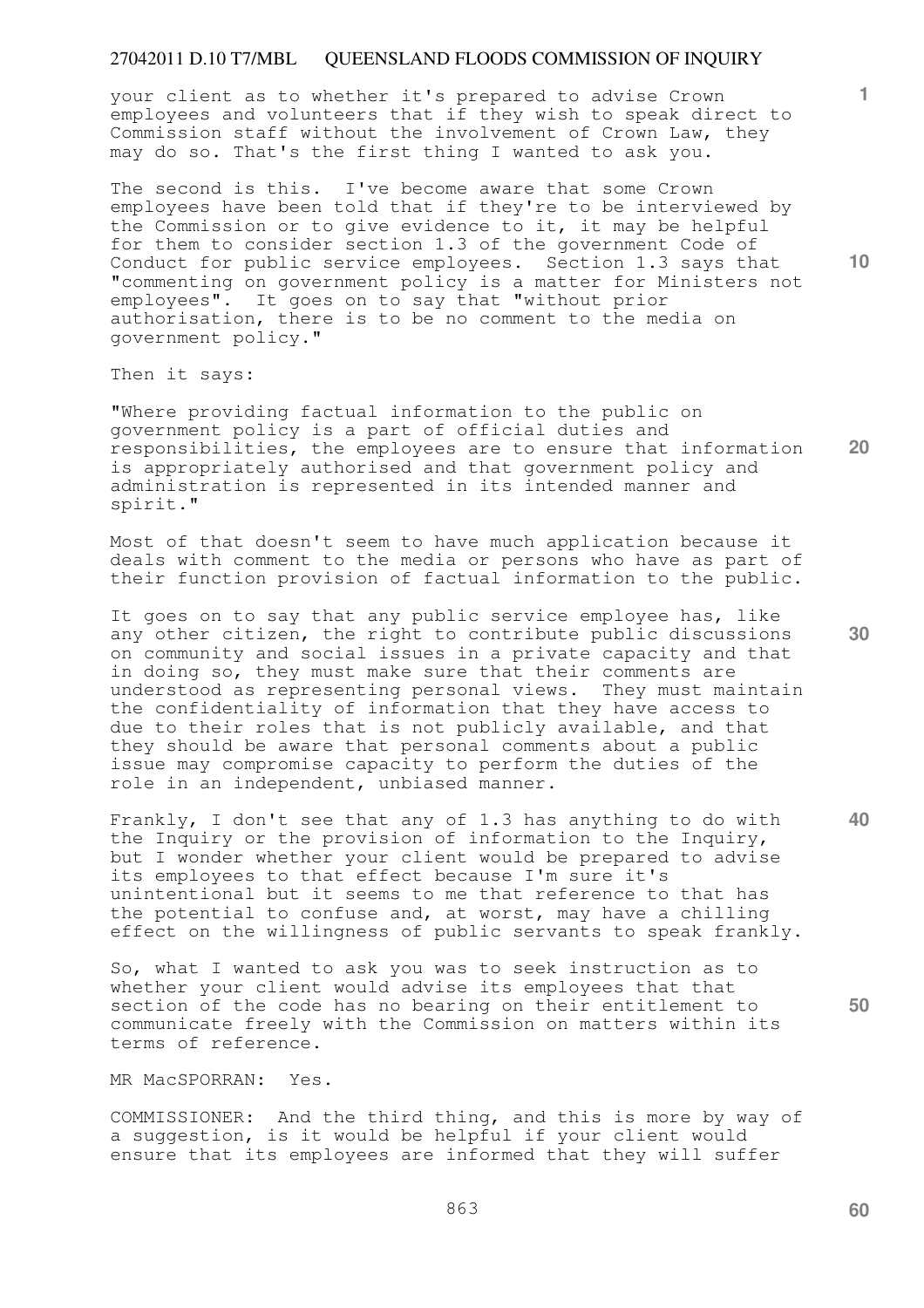no prejudice as a result of giving evidence to the Inquiry and that they have a statutory protection in section 23 of the Commissions of Inquiry Act in that it is an offence for an employer to prejudice an employee on the account of his or her having given evidence.

So if you were oblige me, Mr MacSporran, by seeking instructions as to those matters.

MR MacSPORRAN: Yes. Could I just say in respect of the first matter, I understood - I may be mistaken about this but I understood that the way around that first perceived difficulty was to allow any witness that I represent or Crown Law represents to have a short discussion with the Commission staff in our absence and if there was a difficulty speaking in our presence, that would be conveyed to us and we wouldn't be present.

That protocol was set with the first interview, as I understood it, of a senior police officer. So that, thereafter, we took it as if we were contacted and invited to be present, there wasn't a problem in the witness having us present but it was up to the witness to indicate whether they felt able to speak freely in our presence. And that's the protocol I thought we had in place from the start of the interviewing process. But we might be able to revisit that and just see if that's a useful process.

COMMISSIONER: All right. It does seem, though, that public servants are informed that they have to advise their department's legal section before they can speak to the Inquiry and it just seems to me that that is not the best way of ensuring the free flow of communication. Thanks for that.

MR MacSPORRAN: Thank you.

COMMISSIONER: Mr Callaghan.

MR CALLAGHAN: Excuse me.

MS WILSON: Madam Commissioner, we have received a statement of Elizabeth Fraser. Elizabeth Fraser lost her sister Brenda Ross and her nephew Joshua Ross and I will now read out her statement.

My name is Elizabeth Fraser. Everyone calls me Bess or Aunty Bess, and I don't want my family to be forgotten. This is something I thought would never happen in Australia let alone our little town of Grantham.

On the 10th day of January 2011 our townspeople changed forever. They call it water inundation. There were things on that afternoon no-one should ever do or see in their lifetime. I was doing the washing and kissed my sister on the head and said, "I'll be back to finish the washing." I said to my nephew, "Leave the computers on. I'll fix it when I get back. Love you", and left. That was the last time I saw my family alive.

**20** 

**10** 

**1**

**50**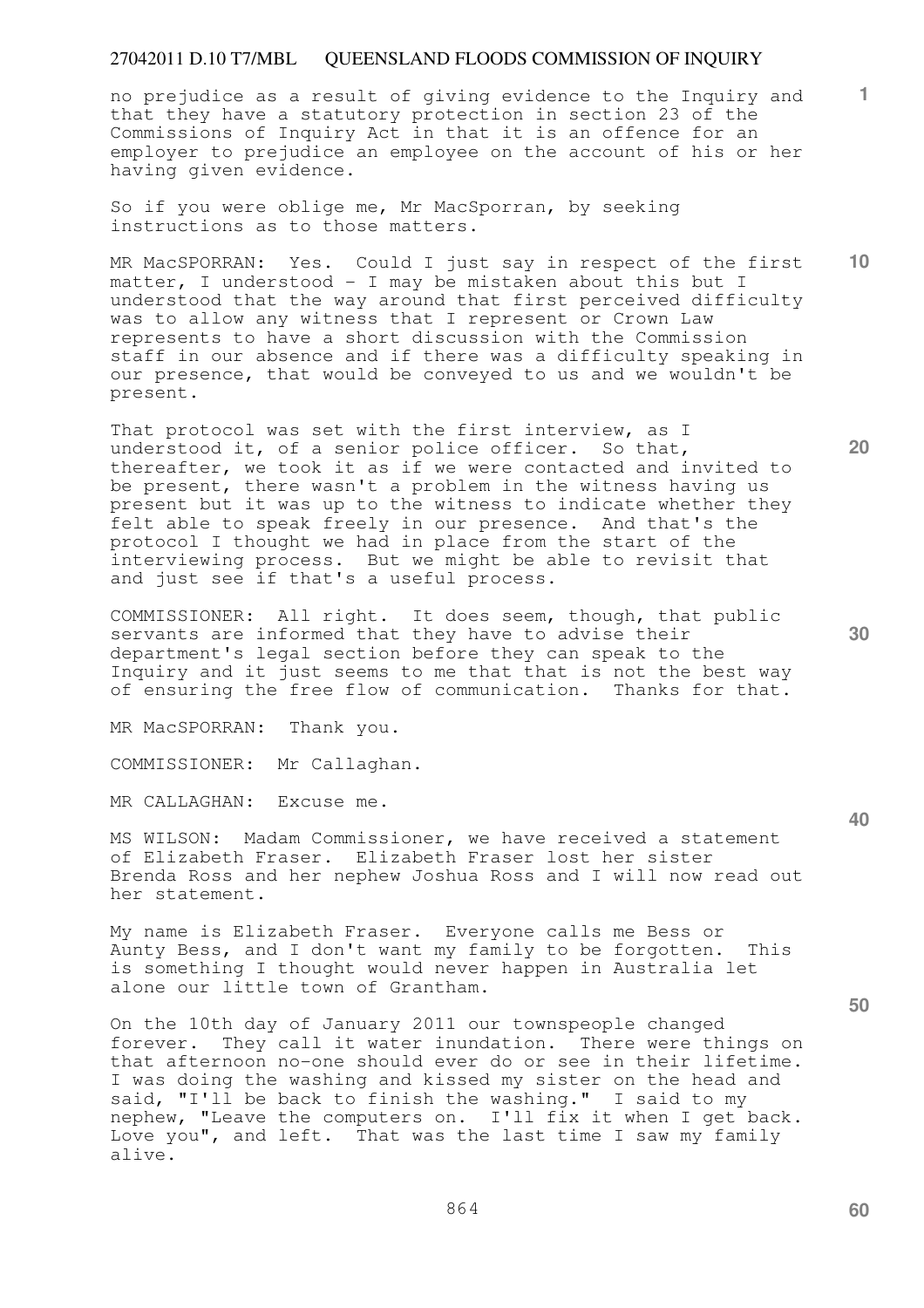Not long after being up in the railway yard I tried to get back to the house. I couldn't. The water wouldn't let me. I started to watch things move. It started with small things. I couldn't believe what I was seeing. I wasn't there long and I got a call from my sister, Brenda May Ross, to say she had just rung the SES. The water was up to her knees in the bedroom which would have made the water at least seven foot high at 8 Anzac Avenue, Grantham.

Looking at what I was seeing, their only way out was with a chopper as she was in a wheelchair most of the time and spent most of the time in her bedroom. I told Brenda that, "I love you very much and I'll see you in a couple of days." Brenda was very calm. I asked to speak to Josh, Brenda's only child and my only nephew. He was a 25-year-old child-care worker who was loved by everyone.

Josh would take children from the Grantham area to the coast to Dreamworld and if they didn't have the money, he would pay for them. As most of the parents would be working, he spent most of his time being big brother to so many children. Josh was like my firstborn. I helped look after him from when he was four weeks old. I asked if he had everything he needed. He said, "I think so." He was scared. I could hear it in his voice. "What about your computer?" "No, it's gone. The lounge room is falling apart and the floor is moving." I said, "It's okay, love, you will be okay. The SES was coming."

But what I was seeing, it was too dangerous to send anyone out. The water tanks were being moved around as was a 40 foot semi tossed around like a child's toy in the bath. "I love you, Josh. I'm so proud of you. Hop on the bed with Mum and give her a big hug and a kiss for me. I love you and I'll see you in a couple of days." He was calm by them. "I love you", and that was the last time I spoke to my sister and nephew.

I have this massive cavern in my life. People just don't get plucked off this earth. This is not how it's supposed to happen. Brenda and I were like young school girls chatting, doing each other's hair, doing things that sisters do. We were very close.

Josh was like my firstborn son. We spent so much time together. I'll be shopping and there will be Josh and I can't breathe. I've called out for him. I'll go and ring Brenda's phone. My life is so empty. I find it hard to sleep so when I close my eyes, I see the bad things of that day. Maybe one day I'll dream of them and be able to spend time with them in my dreams.

I have lost half my family. Brenda being eight years older than me was the keeper of the family's stories, which are gone. Brenda's carer Chris hasn't been found and they think he may never be which gives no closure to his family and they may never have it. This is a situation that should never have happened. It has destroyed so many lives and will do so for

**30** 

**50** 

**1**

**20**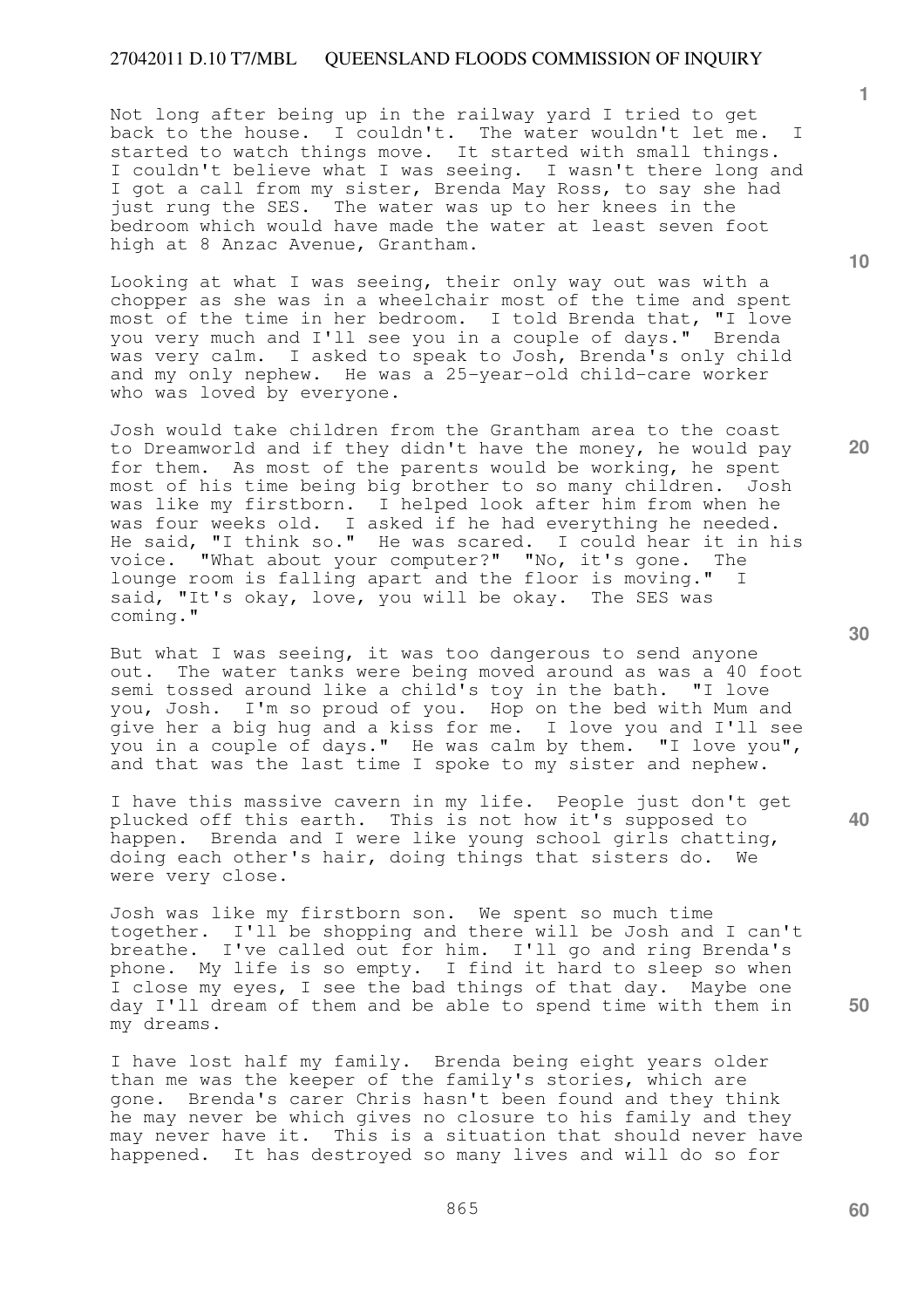| 27042011 D.10 T7/MBL QUEENSLAND FLOODS COMMISSION OF INQUIRY                                                                                                                                                                                                                                                                                                                                                                                                           |                 |
|------------------------------------------------------------------------------------------------------------------------------------------------------------------------------------------------------------------------------------------------------------------------------------------------------------------------------------------------------------------------------------------------------------------------------------------------------------------------|-----------------|
| many years to come.                                                                                                                                                                                                                                                                                                                                                                                                                                                    | 1.              |
| COMMISSIONER:<br>Thank you.                                                                                                                                                                                                                                                                                                                                                                                                                                            |                 |
| MR CALLAGHAN: I call Robert Wilkin.                                                                                                                                                                                                                                                                                                                                                                                                                                    |                 |
| ROBERT JOHN WILKIN, SWORN AND EXAMINED:                                                                                                                                                                                                                                                                                                                                                                                                                                | 10 <sup>°</sup> |
| MR CALLAGHAN: Mr Wilkin, can you tell the Court your full<br>name, please?-- Robert John Wilkin.                                                                                                                                                                                                                                                                                                                                                                       |                 |
| Mr Wilkin, you have prepared a statement for the purposes of<br>this hearing; is that correct? I'll show you a copy of the<br>statement?-- Yep, yep.                                                                                                                                                                                                                                                                                                                   |                 |
| It is a nine-page statement dated 24 January 2011?-- Yep.                                                                                                                                                                                                                                                                                                                                                                                                              | 20              |
| I tender that statement.                                                                                                                                                                                                                                                                                                                                                                                                                                               |                 |
| COMMISSIONER: Exhibit 146.                                                                                                                                                                                                                                                                                                                                                                                                                                             |                 |
| ADMITTED AND MARKED "EXHIBIT 146"                                                                                                                                                                                                                                                                                                                                                                                                                                      | 30              |
| MR CALLAGHAN: Now, just by way of summary and I am taking you<br>to part of that statement referable to the events of the 10th<br>of January, by your reckoning I think you say it was about<br>20 minutes in between when Gilbert Kilah warned you and when<br>you reached the school; is that right?-- Yes, about that.                                                                                                                                              |                 |
| And it was after Gilbert warned you that you heard the radio<br>warning on River 94.9?-- Yes.                                                                                                                                                                                                                                                                                                                                                                          | 40              |
| So it follows that it was less than 20 minutes after the<br>warning that you reached the school?-- Yep.                                                                                                                                                                                                                                                                                                                                                                |                 |
| Do you have any sense of how brief the time period may have<br>been?-- No, none at all.                                                                                                                                                                                                                                                                                                                                                                                |                 |
| That's all right. Look, you describe what you did in the time<br>that was available. Clearly you were very busy. And that<br>description goes through your statement till about<br>paragraph 42, where you describe how you made it to the<br>Grantham school. Can you just tell us a bit about the<br>situation at the school once you got there?-- Oh, I didn't -<br>didn't make it all the way to the school. I spent most of the<br>time down at the water's edge. | 50              |
| Okay?-- Watching what was happening.                                                                                                                                                                                                                                                                                                                                                                                                                                   |                 |
| All right. What did you do then because your statement goes                                                                                                                                                                                                                                                                                                                                                                                                            |                 |

XN: MR CALLAGHAN 866 WIT: WILKIN R J **60**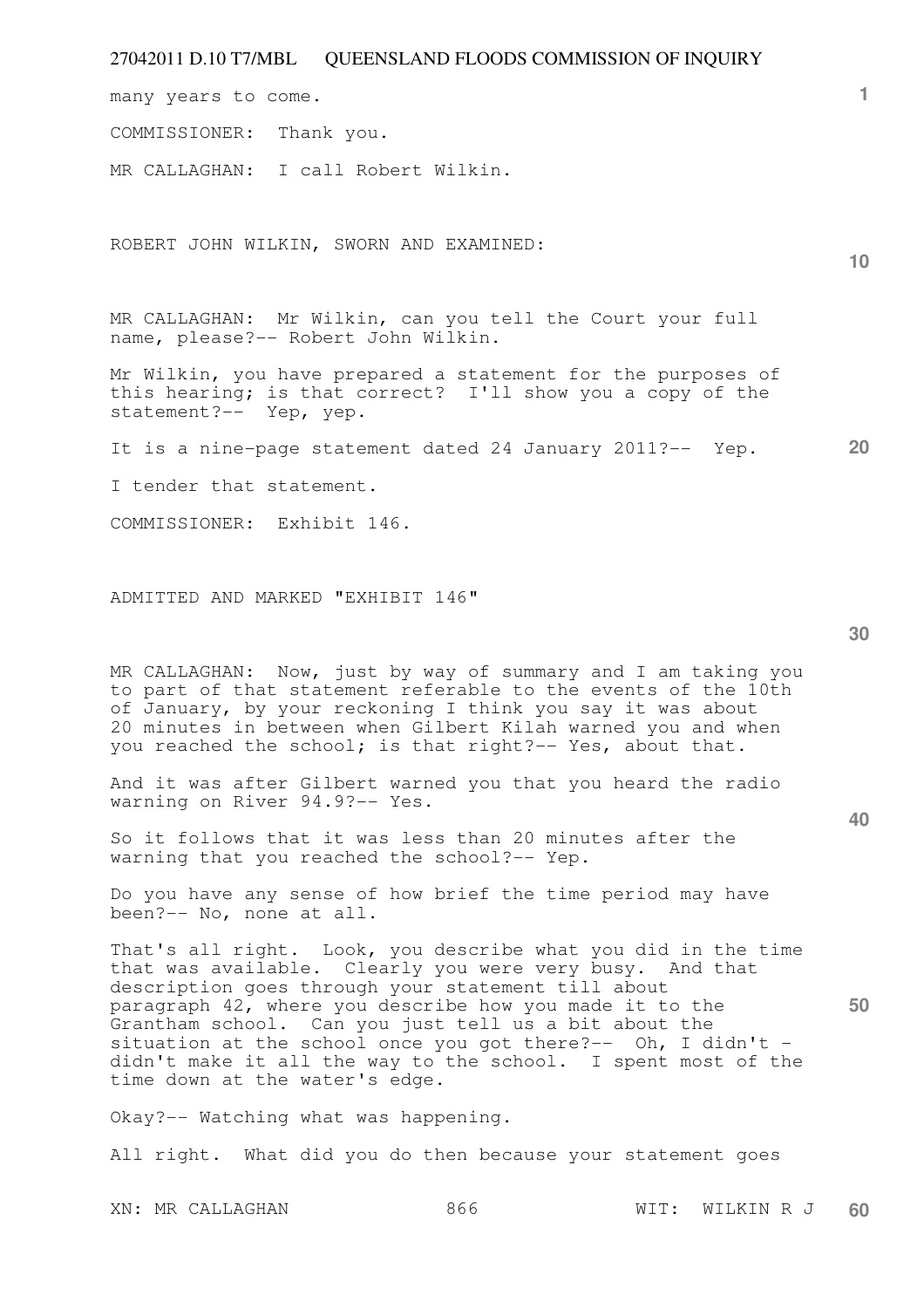from then till - well, paragraph 42 to 43 you pick up on the Tuesday the 11th. What did you do on the rest of the 10th?-- I went down to my father-in-law's house and they - he lives up on top of the school hill and that was where we spent the rest of the night there. So we didn't go anywhere to the school at all.

And you speak also of being moved, I think, to the Helidon Community Centre by helicopter; is that right?-- That's correct.

Can you just tell us how that was arranged or who you were dealing with to organise that? $-$ - I can't think of his - the police officer's name that's at the school there. He was just there, asking - asking for names. So we just lined up and give our names and we just had to sit and wait and as they got people out, our turn come around.

And then you moved to stay with a family at Helendale; is that right?-- That's correct.

Do you know how that was arranged?-- I arranged that by - by phone.

You arranged it ?-- Yes.

Yourself?-- Yep.

**30**  Okay. Was that sort of movement being arranged for other people while you were at the community centre, do you know?-- No, not that I'm aware of.

No, okay. And when did you get back to your house? When were you allowed back into-----?-- I think it was - I think it was a fortnight after. It was a Tuesday. I believe it was a fortnight later.

**40**  And what was the story with getting information about how long it might be before you could do that, or were you kept informed at all?-- Yeah, when we were - when we could get back into Grantham to listen to it all, to the meetings that they were having at the school.

And how did you do that?-- We had to drive in off the highway from the Gatton Bypass and in.

And where were you getting your information from?-- I think it was every - every day I think there was a police officer coming up and speaking to us, informing us of what was happening and what was going to happen and all that.

Would speak to a group of whoever was interested?-- Whoever was at the school, yeah.

Right. Thank you. That's all I have.

COMMISSIONER: Ms McLeod.

**10** 

**1**

**20**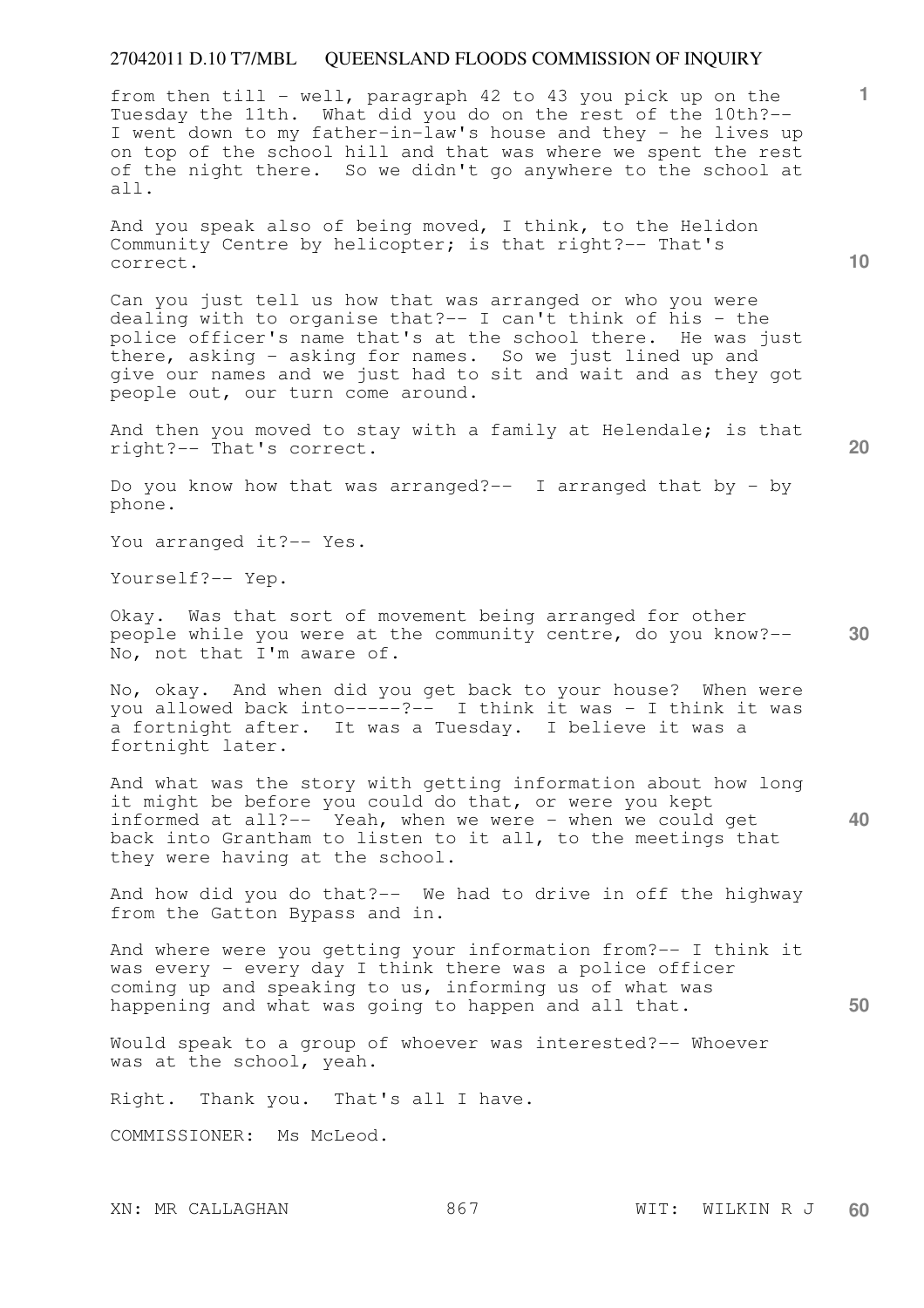**1 10**  MS McLEOD: No questions. COMMISSIONER: Mr Gibson. MR GIBSON: No questions. COMMISSIONER: Mr MacSporran. MR MacSPORRAN: I have no questions, thank you. COMMISSIONER: Thank you, Mr Wilkin, you're excused.

WITNESS EXCUSED

MR CALLAGHAN: I call Jim or James Wilkin.

**30** 

**20** 

**40**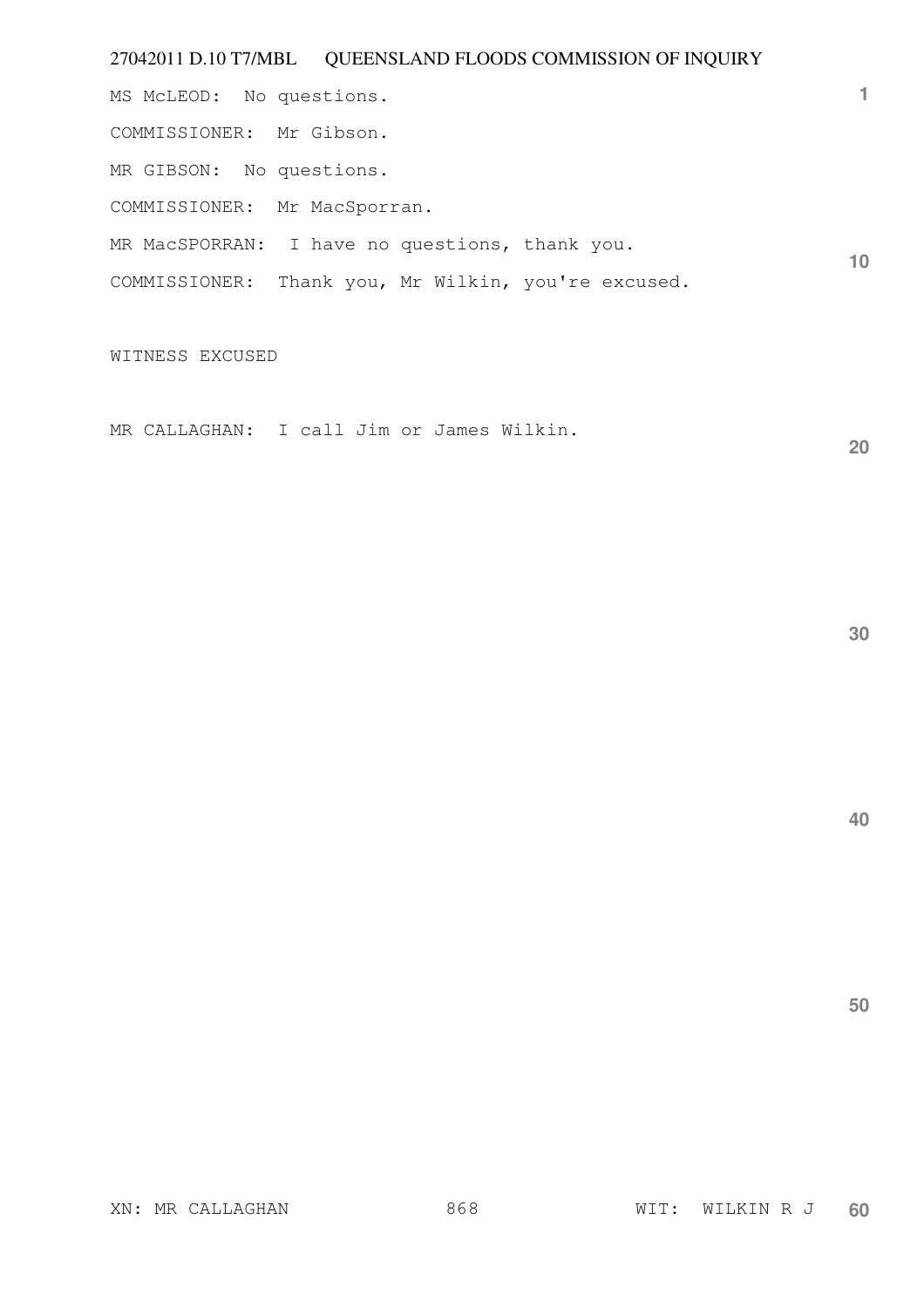| 27042011 D.10 T7/MBL QUEENSLAND FLOODS COMMISSION OF INQUIRY                                                                                                                                                                                                                |                 |
|-----------------------------------------------------------------------------------------------------------------------------------------------------------------------------------------------------------------------------------------------------------------------------|-----------------|
| JAMES EDWARD WILKIN, SWORN AND EXAMINED:                                                                                                                                                                                                                                    | 1.              |
| MR CALLAGHAN: Could you tell the Commission your full name,<br>please?-- James Edward Wilkin.                                                                                                                                                                               |                 |
| Mr Wilkin, you have prepared two statements in relation to the<br>events at Grantham. Can I show you copies of those. There's,<br>firstly, an eight-page statement dated the 28th of January and<br>a four-page statement from the 17th of March; is that<br>direct?-- Yes. | 10 <sup>°</sup> |
| Yes, I tender that.                                                                                                                                                                                                                                                         |                 |
| COMMISSIONER: 147 and 148 in order of date.                                                                                                                                                                                                                                 |                 |
| ADMITTED AND MARKED "EXHIBITS 147 AND 148"                                                                                                                                                                                                                                  | 20              |
|                                                                                                                                                                                                                                                                             |                 |
|                                                                                                                                                                                                                                                                             |                 |
| MR CALLAGHAN: Now, you have lived in the area all your<br>life?-- Yes.                                                                                                                                                                                                      |                 |
| Is it fair to say that the only plan or emergency flooding<br>plan of which you were aware was the understanding that you'd<br>park your cars on the high land near the railway bridge?--<br>Yep, that's correct.                                                           | 30              |
| Was that something that anyone had told you or was that just<br>the local understanding of-----?-- Just the local<br>understanding that I knew of.                                                                                                                          |                 |
| Were you aware of any other plan that might have been used in<br>the case of a natural disaster such as a flood?-- No.                                                                                                                                                      |                 |
| No. And, as I say, you record what you did and your<br>understanding of the situation in the statements which are now<br>evidence before the Commission?-- Yes.                                                                                                             | 40              |
| Yes, thank you, I have nothing further.                                                                                                                                                                                                                                     |                 |
| MS McLEOD: No questions.                                                                                                                                                                                                                                                    |                 |
| MR GIBSON: No, thank you.                                                                                                                                                                                                                                                   |                 |
| COMMISSIONER: Mr MacSporran.                                                                                                                                                                                                                                                |                 |
| MR MacSPORRAN: Nothing, thank you.                                                                                                                                                                                                                                          | 50              |
| COMMISSIONER: Well, it was brief but, thank you, Mr Wilkin.                                                                                                                                                                                                                 |                 |
| WITNESS EXCUSED                                                                                                                                                                                                                                                             |                 |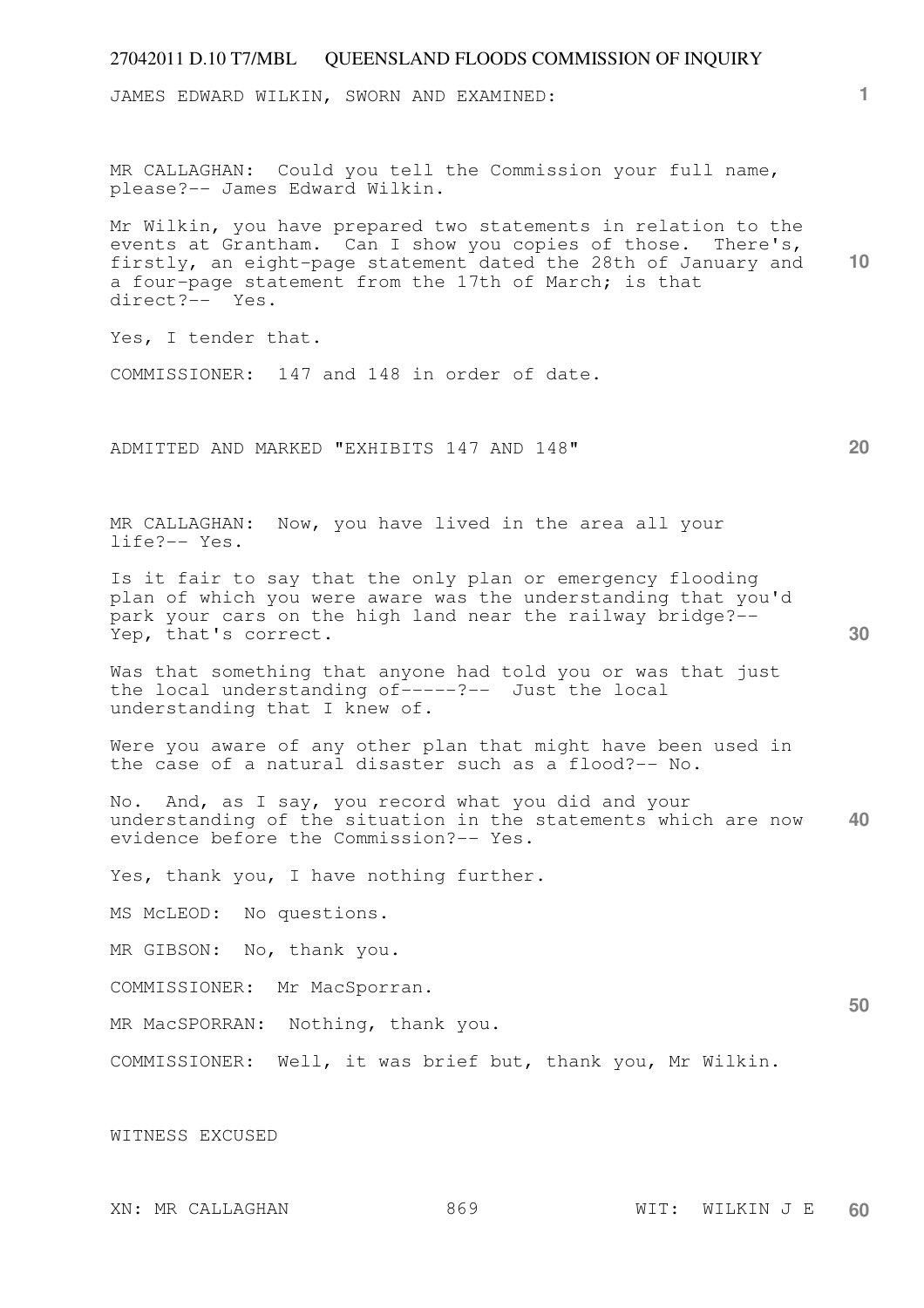MR CALLAGHAN: I call Martin Warburton.

MARTIN CRAIG WARBURTON, SWORN AND EXAMINED:

MR CALLAGHAN: Can you tell the Commission your full name, please?-- Martin Craig Warburton.

Mr Warburton, you have prepared two documents. The first is a 19-page statement of the 20th of January 2011; is that correct?-- Yes.

I'll just show you that one first. That's a copy of that statement with, I think, a bit of a diagram on the back; is that correct?-- Yes, correct.

Yes, all right. I tender that.

COMMISSIONER: Exhibit 149.

ADMITTED AND MARKED "EXHIBIT 149"

MR CALLAGHAN: Then there is a five-page addendum statement dated 17 March 2011; is that right?-- Correct, yes.

Yes, I tender that.

COMMISSIONER: Exhibit 150.

ADMITTED AND MARKED "EXHIBIT 150"

MR CALLAGHAN: Then just today you've provided a third document; is that right?-- Correct.

That's the document you have in front of you?-- Correct, yes.

**50**  Can I just take you to paragraph 8 of the document that you've given us. Would it be fair to say that should read, "On the 10th day of January 2011"?-- Yes.

Subject to that, you're happy with the contents of that document?-- Yes.

I'll tender that.

XN: MR CALLAGHAN 870 WIT: WARBURTON M C

**30** 

**20** 

**1**

**10**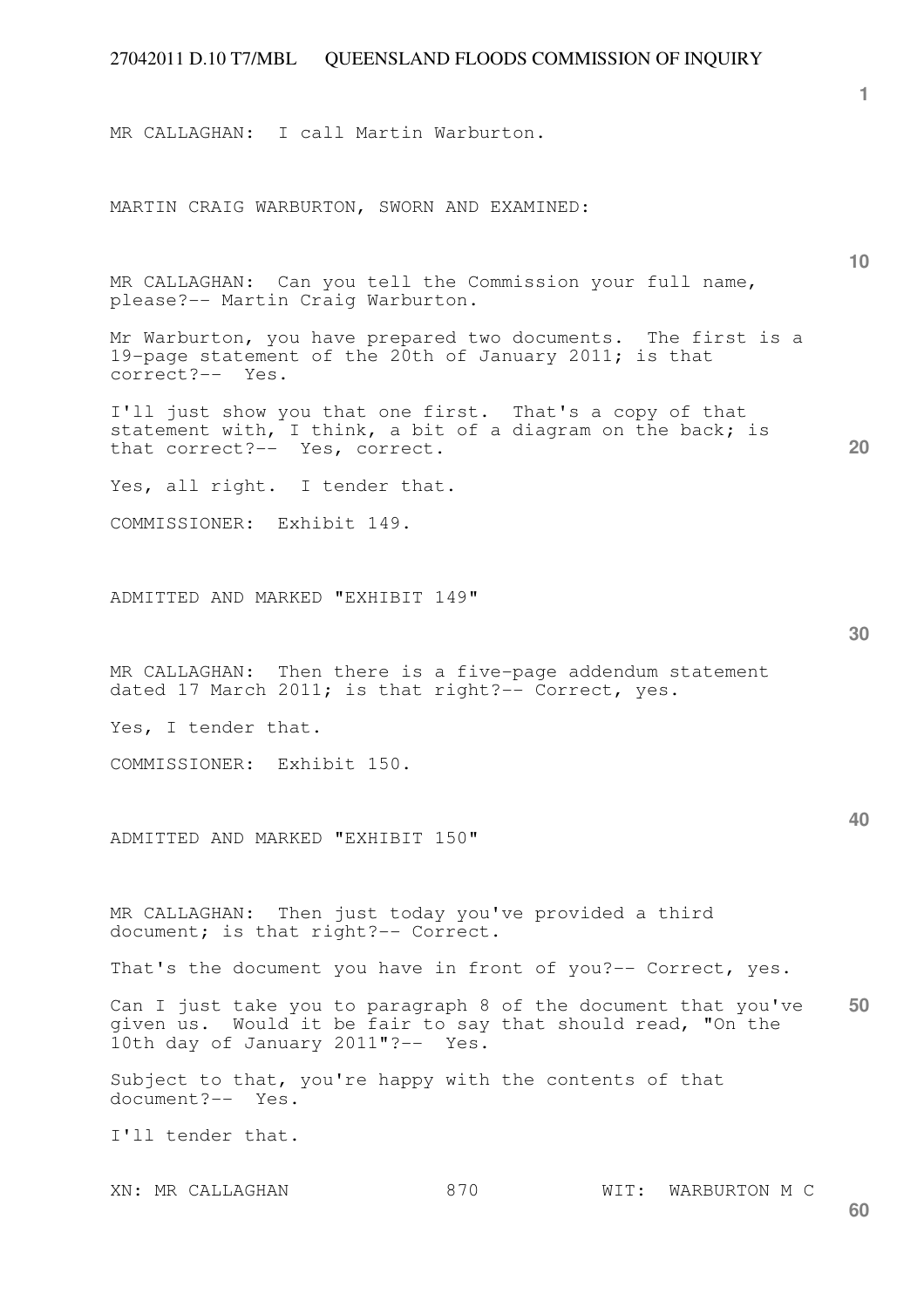COMMISSIONER: All right. Can we just get that amended then if there is a mistake in it?

MR CALLAGHAN: Yes.

COMMISSIONER: Can you just change it. We'll give you a pen and if you would just change it to the "10th" if that's the right date, and that will be Exhibit 151.

ADMITTED AND MARKED "EXHIBIT 151"

MR CALLAGHAN: Just excuse me a moment. Mr Warburton, you speak about previous flooding in Grantham but in your experience it's never been more than ankle deep at your shop; is that right?-- Except for May Day long weekend 1996, that was basically the third highest flood on record and it was about knee-deep through the shop then.

Okay. Well, in between Christmas and the 10th of January just past, there were a series of occasions in which water came into your shop; correct?-- Correct.

And you actually were making a photographic record of this or these events as they happened; is that right?-- Correct.

I think we have a selection of eight photographs that you took?-- Yes.

And we might get those up. Can you see that first one? Can you describe it to us?-- Basically, that was taken from my front boundary of my service station looking west back down the main street Anzac Avenue, back down past the general store, the pub looking towards Toowoomba and Helidon.

When was this?-- This was taken on the morning of the 10th.

The morning of the 10th, all right. Can we see the next one?-- Again, the same - the same direction and the same morning.

The same time roughly?-- Yes, yes, just a little bit later.

Thank you. The third one?-- This is the same morning looking, basically, east towards Gatton, looking over Anzac Avenue, Gatton-Helidon Road back towards the Placid Hills turnoff.

I think we're up to number 4?-- This was taken from the roof of my service station on the 10th, basically taking a photo of Ken Otto's boat going past.

And what time is this?-- This would have been around 4.30, quarter to 5, I suppose.

XN: MR CALLAGHAN 871 WIT: WARBURTON M C

**20** 

**1**

**10** 

**40**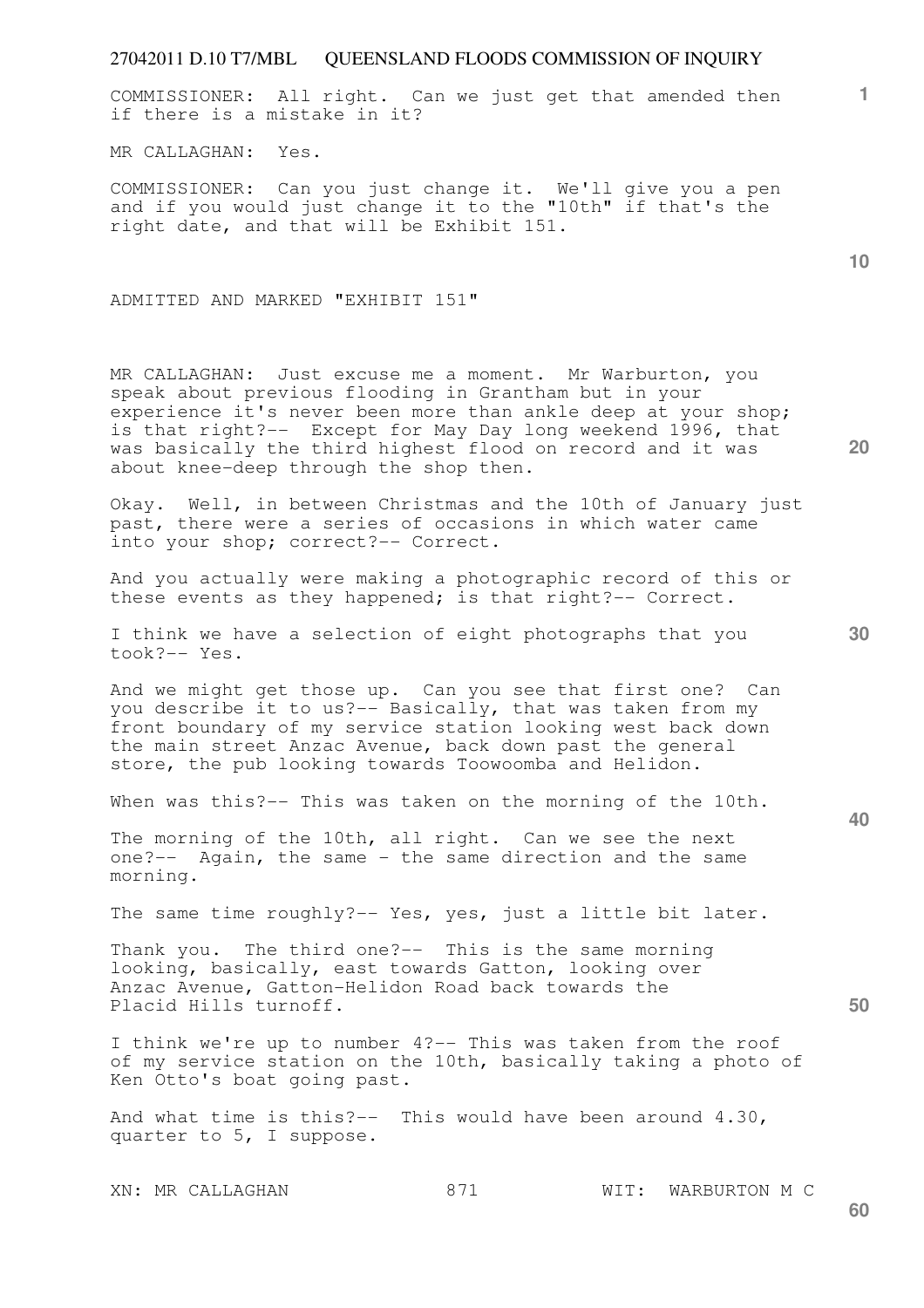| And you're on the roof by this stage; is that right?-- Yes,<br>correct.                                                                                                                                                         | 1. |
|---------------------------------------------------------------------------------------------------------------------------------------------------------------------------------------------------------------------------------|----|
| Can we see the fifth photo?-- That was again looking directly<br>east from my roof of my service station over towards<br>Pauly Armstrong's road, Pauly Armstrong's house.                                                       |    |
| Again, that same late afternoon period?-- Late afternoon, yes,<br>correct.                                                                                                                                                      |    |
| The sixth photo?-- Again, this was taken from the roof<br>looking east towards Gatton with Pauly Armstrong's house on<br>the right-hand side of the image.                                                                      | 10 |
| Okay. The seventh?-- This was from the roof of the service<br>station on the same afternoon looking diagonally across the<br>road to Mrs Armstrong's fruit shop and - and residence.                                            |    |
| Now, they're all taken within roughly the same period of<br>time?-- Yes.                                                                                                                                                        | 20 |
| Within a few minutes of each other, would that be right?--<br>Correct.                                                                                                                                                          |    |
| All right. Now, you took some video footage yourself but<br>Mr Lance Richardson also took some which you've seen; is that<br>correct?-- Correct.                                                                                |    |
| I might ask if the video footage taken by Mr Richardson could<br>be played. And when I say you've seen it, it depicts to a<br>large extent the situation as you observed it at the time as<br>well; is that correct?-- Correct. | 30 |
| Yes, all right. Can we get that played.                                                                                                                                                                                         |    |
| VIDEO PLAYED                                                                                                                                                                                                                    | 40 |
| MR CALLAGHAN: And just to put it in context, Mr Warburton, on<br>the back of that first statement that we tendered what you've<br>written in as "service station" is your place?-- Yes.                                         |    |
| And "pub" is where Mr Richardson was?-- Correct.                                                                                                                                                                                |    |

So that's a distance between those - I realise your plan is not to scale but what would that be, about 800 metres?-- Correct.

**60**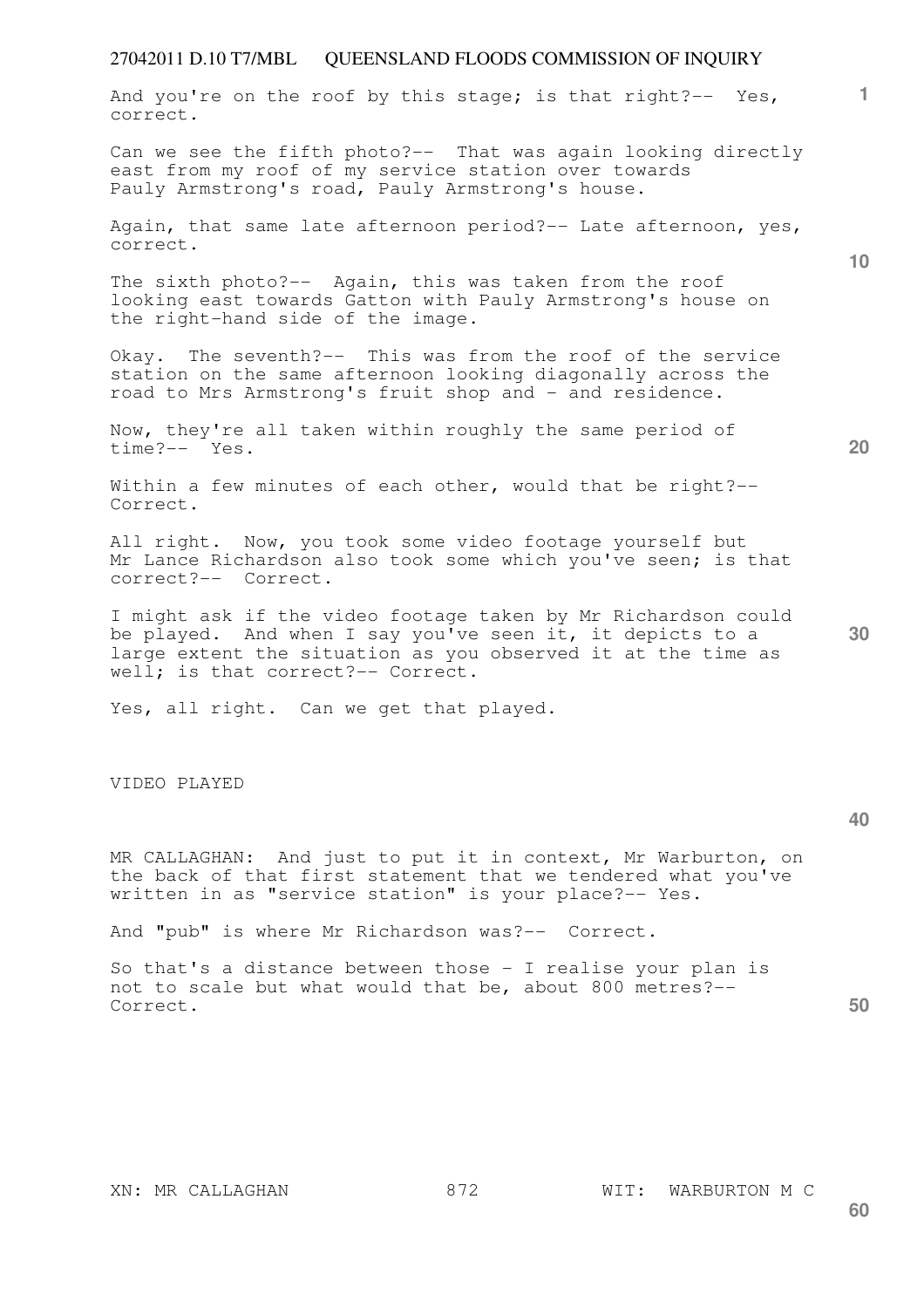COMMISSIONER: Do you want to make the photos and the video exhibits?

MR CALLAGHAN: Yes. I think they are on the one-----

COMMISSIONER: One disc?

**10**  MR CALLAGHAN: They are on a hard drive, I understand, which includes some exhibits that can be tendered tomorrow. But when we tender it, it probably doesn't matter. We can tender it now so we don't lose track of it.

COMMISSIONER: All right. But would you refer to it when you're tendering-----

MR CALLAGHAN: Yes.

**20**  COMMISSIONER: -----it so when we come to the things tomorrow, so we know the entire contents of it. But the moment, the hard drive, so far as it contains those photos and video footage - can I just ask you, Mr Warburton, when you previously had flooding prior to 10 January and in other years, where was it coming from? Was it Sandy Creek or-----?-- It does come from Sandy Creek, yes.

Had the Lockyer Creek ever overspilled before?-- It has previously, yes.

**30**  Whereabouts?-- Basically, directly across from my service station, over Barry Schultz's property - on Barry Schultz's property.

Thank you.

MR CALLAGHAN: Do you still have that first statement there?-- Yes.

**40**  Can I just take you to paragraph 62, where you talk about a conversation that you had with Tim Pickering. Can I just ask you, is that just a type? Do you mean to say there, "I knew that Tim was not lying to me"?-- Yes.

Yes?-- Sorry.

That's okay.

COMMISSIONER: Another pen, perhaps?

MR CALLAGHAN: Yes.

COMMISSIONER: Would you like to put a "not" in?-- Yes.

MR CALLAGHAN: Thank you. Could I move then to paragraph 94. You talk about a phone conversation you had with Mr Jones, the Mayor?-- Yes.

Can you just tell us in any more detail about that

**1**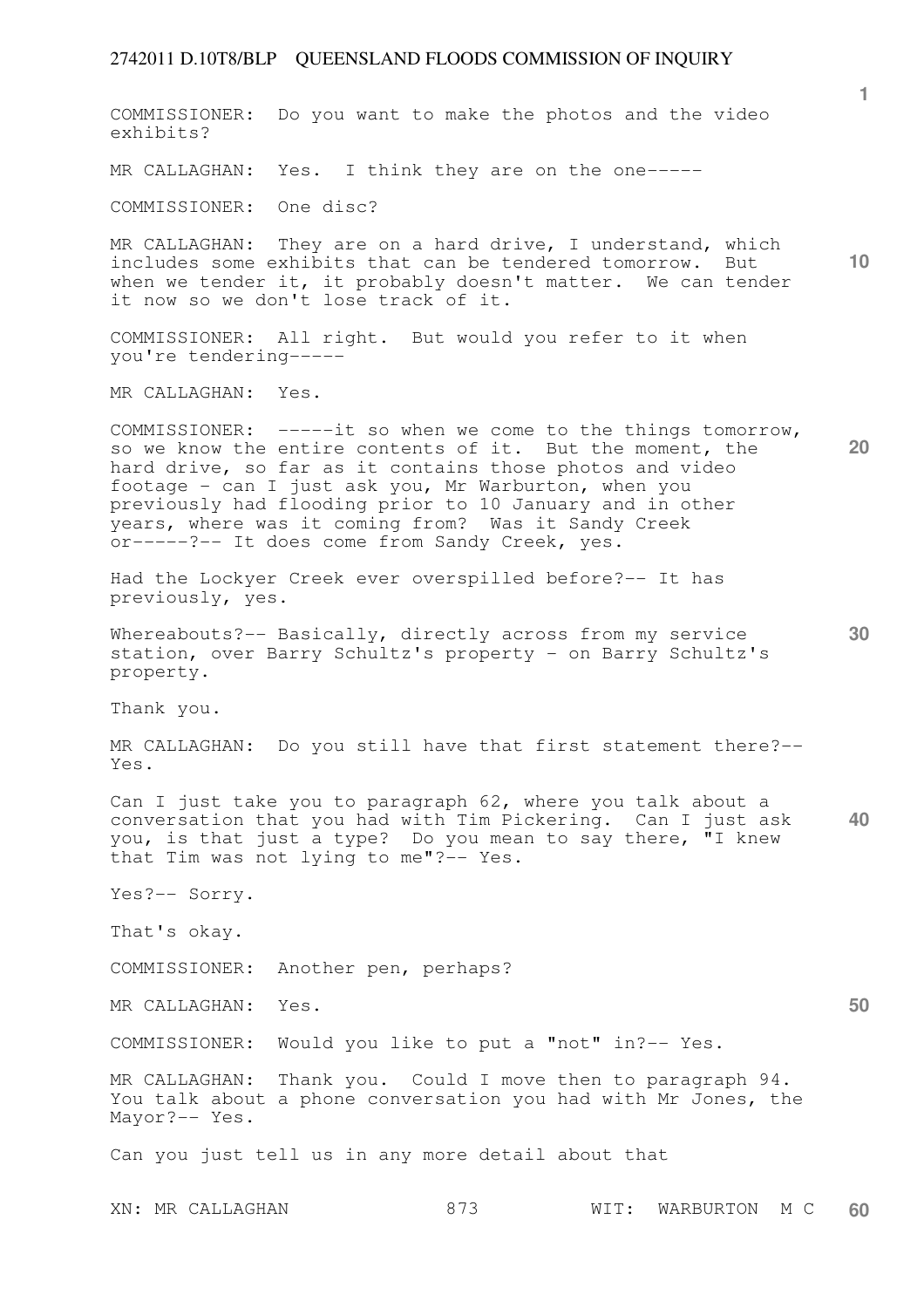conversation about what was said?-- Basically, I rang the Mayor, as I have had a personal relationship prior and felt that he was probably the person to call. I didn't feel that calling triple 0 would have been the best option at the time. I thought that the Mayor would be the best person to ring and notify of the situation. I didn't know whether he was aware of the situation and-----

And just what he said when you spoke to him; do you recall?-- I recall that he was shocked with what I was saying, and I can't - I remember he said that he was going to make a call in relation to the house that I witnessed going past, so I yeah.

No, that's all right. It's fair to say that the only warning that you received was that which you received from friends, not from any official source?-- Correct. Correct.

You were also in a position where during the worst of things the only way in which you could have been rescued was by helicopter; would that be right?-- Correct. At the start.

You saw others rescued that way? -- Yes.

And in effect, I think in the material that you've tendered you wish to express the view that it seemed as if there simply weren't enough helicopters in use?-- Correct.

Now, after perhaps the absolute worst of things, it seemed that it was open to rescue some people by boat after things had settled down a little bit?-- I felt that probably an hour before the daylight disappeared, that the water had slowed enough and the debris had thinned to a point where I felt boats could have been utilised in rescuing the rest of the residents off the roofs.

That might take us to paragraph 13 of your second statement, the five-page one. You speak of people being told not to use their boats?-- Yes. I was relayed this information after the event from Dave, the gentleman that resides at Placid Hills, and he was - basically had his deepsea fishing boat hooked up behind his vehicle at the roadblock at Placid Hills wanting to put it in the water to come in to see if he could rescue people.

So when you say you became aware that people were being told not to use boats or they would be fined, that was something you were told?-- That was what I was told from Dave.

All right. I think at paragraph 15 - sorry, 14 of that statement you also reflect that it seemed that the QFRS Swift Water Rescue Team lacked local knowledge. Can you just elaborate on that? $-$  I - on the night prior to the event of the 10th, on the 9th, Sunday night, the swift water response team entered our town from the Placid Hills turnoff. Basically, they were still able to walk along the Gatton-Helidon Road through ankle-deep water. From the other side of the road they asked if they could cross over and come

**10** 

**1**

**30** 

**20** 

**50**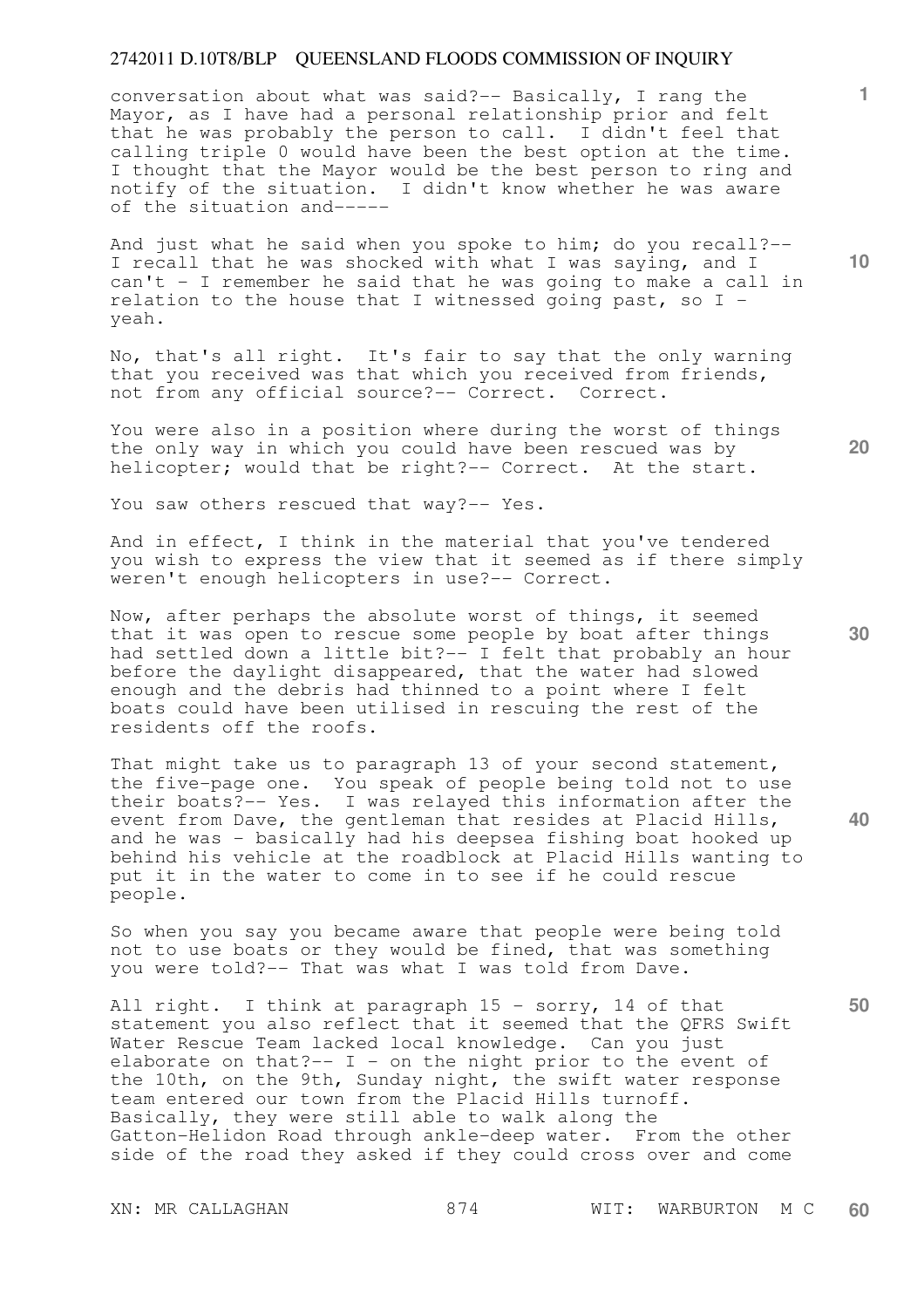and see me, and I basically told them they wouldn't be able to cross there, they had to go further up. As the road had an incline, it was safer to come across there, and they came across and spoke to me that evening. And then again once I was out at the evacuation centre at the Grantham school, on the Tuesday night they came up to the school and was asking for directions to two certain addresses along Phillips Road, asked where the road was, and I explained the rural addressing system there and that they wouldn't be able to walk to those two properties because they just wouldn't have been able to get there. So I feel that they were probably hindered in their work because they seemed to me not being able to have local knowledge readily available.

All right. In paragraph that follows, paragraph 15, you convey the general sense that there was a state of confusion and disorganisation-----?-- Yes.

-----in the response. Can you elaborate on that a bit?-- Just it was my perception at the time. Yeah, it's what I personally felt.

Okay. Is there any update on your insurance situation referred to in paragraph 18?-- I have had some help by the Insurance Council. There has been an emergency \$5,000 payment put into my account. I am yet to still receive confirmation of my claim in writing yet, however.

All right. Thank you. That's all I have.

MS McLEOD: No questions, thank you.

MR GIBSON: No, thank you.

MR MacSPORRAN: Just one matter. Do you have your second statement there, the five-page one?-- Yes.

You say at paragraphs 8 and 9 that on the 10th the day of the events you received a warning via text message?-- Yes.

That was from some people you knew upstream, was it?-- Correct.

You acknowledge there that you didn't take the warning from them as seriously as you should have?-- Correct.

Now, was that because you didn't ever believe that the water could ever have come as swiftly and with such volume as it did that day?-- Correct.

That was based on your long experience in the area of other flooding events?-- Yes.

But in hindsight you probably, as you've acknowledged, should

XN: MR MacSPORRAN 875 WIT: WARBURTON M C **60** 

**20** 

**40** 

**50** 

**10**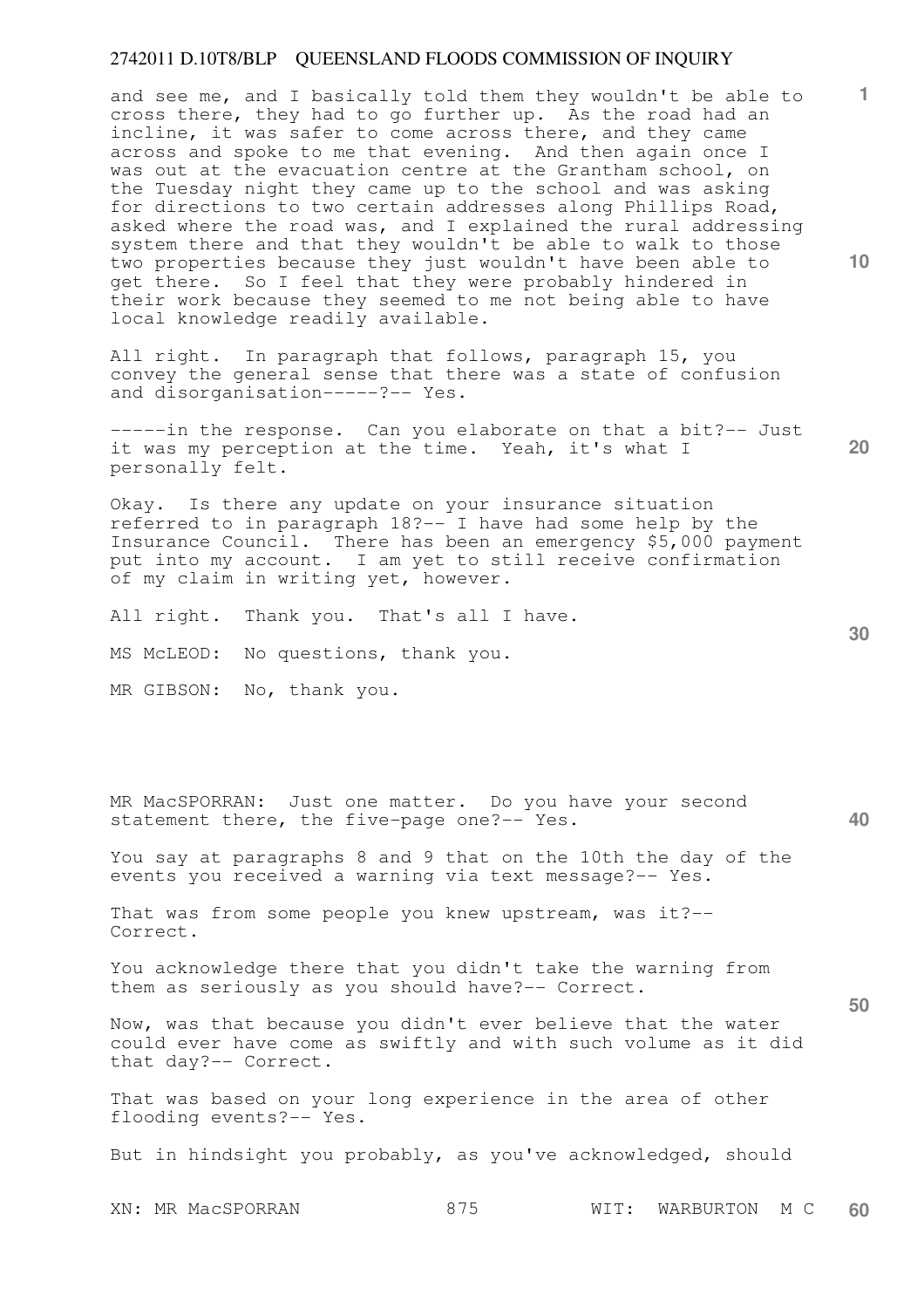have heeded the warning?-- Correct.

You understand other people in the area also received similar warnings?-- I'm led to believe that, yes.

Was there a general lack of preparedness to act on the warning because no one believed it could get that bad?-- Yes.

**10**  If you had heeded the warning, where would you have gone?-- Directly up to the railway line, or up to the school up to the hill, or back to Placid Hills turnoff where the ground was higher up there.

You would have gone to higher ground? -- Correct.

Those areas largely remain out of the flood?-- Yes.

So you would have been out of harm's way in those areas------?-- Correct.

-----had you taken heed of the warning? Thank you.

COMMISSIONER: Mr Callaghan?

MR CALLAGHAN: No, thank you.

COMMISSIONER: Thanks, Mr Warburton, you're excused.

WITNESS EXCUSED

MR CALLAGHAN: I call Bronwyn Darlington.

**40** 

**50** 

**1**

**30**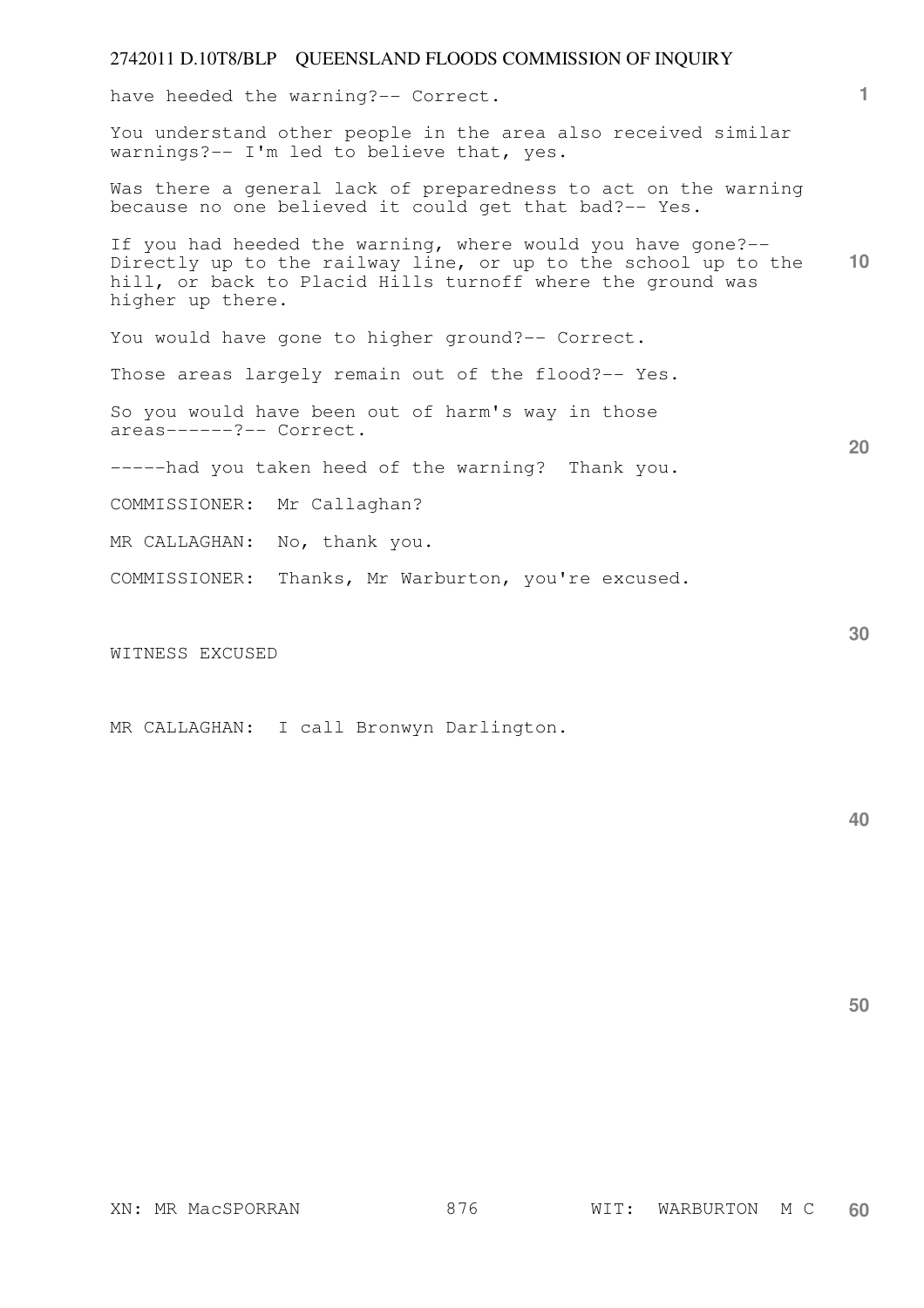BRONWYN FAITH DARLINGTON, SWORN AND EXAMINED:

MR CALLAGHAN: Could you tell the Commission your full name, please?-- Bronwyn Faith Darlington.

And you've prepared an eleven-page statement dated 20 January 2011; is that correct?-- I don't recall that. Was that from the coroner?

Let me show you a copy of the statement?-- Yeah. Is this from the coroner's office, is it?

It would have been, yes?-- Yes, that's my signature.

I tender that.

COMMISSIONER: Exhibit 153.

ADMITTED AND MARKED "EXHIBIT 153"

MR CALLAGHAN: I just want to take you to some specific parts of the statement and just get you to comment. Can I take you to paragraph 10. You speak there about a conversation that you had with Mr Peter Friend and the idea that the warning system or the alarm system, if you like, was for someone to come and knock on the door?-- That's what's happened previously at Grantham. I rang Peter that morning because the previous evening my husband had to go out and save a couple of firies who were stuck out on the road because the Swift Water Police couldn't get them. So I rang Peter that morning and said that, you know, we really need to do something a bit better than what we have with - you know, because some people thought there was going to be alarms sounded, and there isn't. I said we needed a meeting to - public meeting to discuss getting something properly in place for us.

Yes. So was that how that conversation ended, with the agreement that there needed to be a meeting or something?-- Yes, that's part. What I can remember of it.

While we're there. Can you just look at the following paragraph where you talk about a conversation that you had with Mr Jones?-- Um hmm.

And you speak to him about the railway gates being locked?-- Yes.

What was his response?-- Well, he said, "It's not good enough. what was not response: -- well, he said, it s not good enought that fencing up, the Q Rail put a padlock in it. They issued keys to the pub, myself, the shop, and Marty so at least there was going to be one person in town with a key to unlock the gates.

**10** 

**1**

**20** 

**30** 

**40**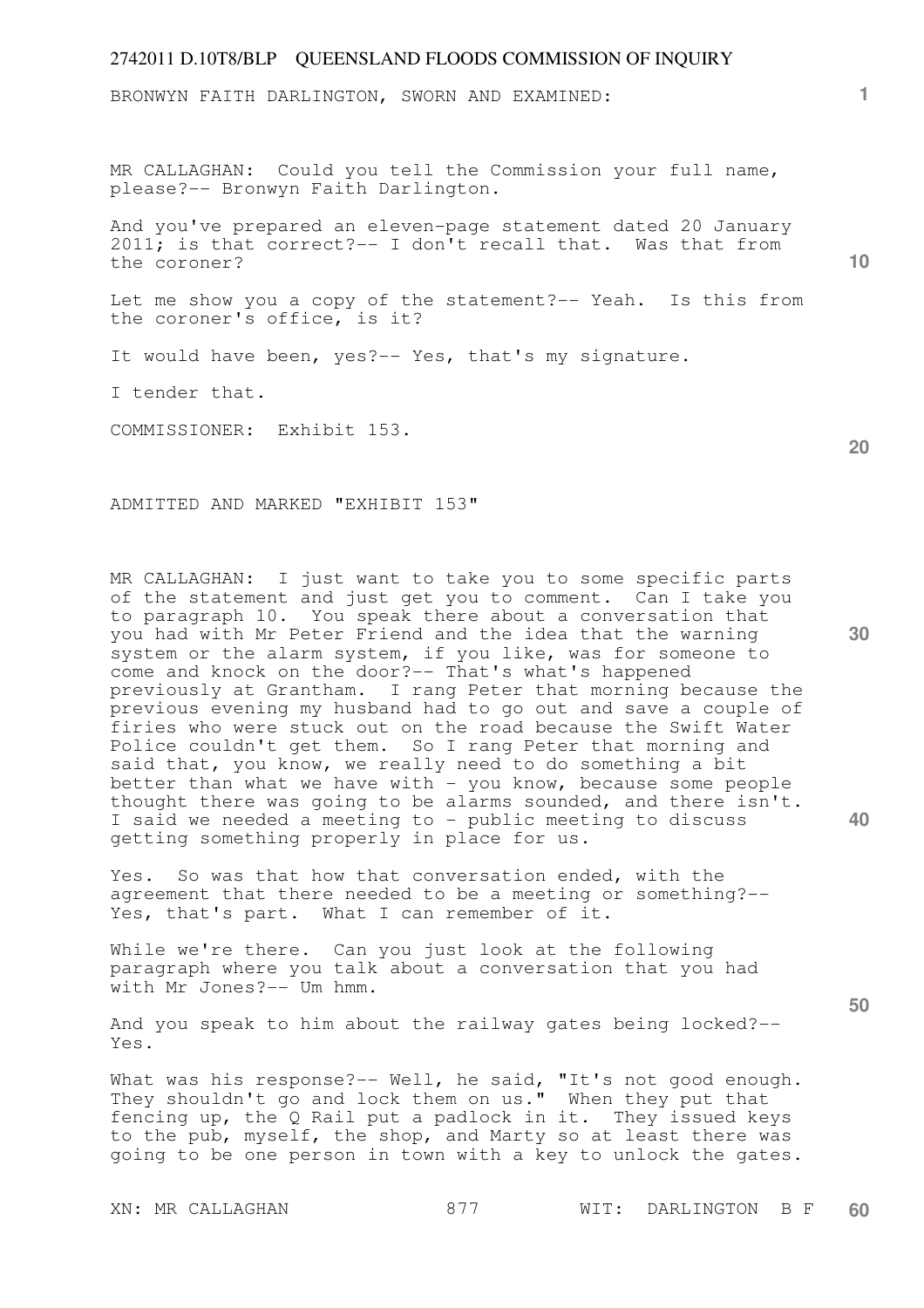And one evening after the floods - one of the first floods the railway came along and locked the gate so people who had an emergency couldn't get their car out to take their grandson to a doctor. And then over the course of that few weeks there was another time where we went to put our cars up there and the gates were locked again.

You referred a moment ago to Marty. Is that Mr Warburton?-- Yes.

Again in paragraph 15 you speak about another conversation that you had with Mr Jones?-- Yes.

I'm just wondering what he said, if anything, in the course of that conversation?-- That's again when I was speaking to him, same as I spoke to Peter Friend, about having a public meeting and something having said set in place for the town.

All right. And again you speak in that paragraph about a conversation with Mr Flint as well?-- That was a couple of days prior where I physically went into the council and - that must have been the same day that I spoke to Mr Jones and the council as well. I said I've already contacted QRail, but it would be much better if you send a letter to them with the council letterhead stating that the gates shouldn't be locked at this time or that the keys should be able to work the gate.

Can I take you to paragraphs 32 and 33. This is after you've become aware yourself of the big spike in the water gauges?-- Um hmm.

And you say you called the council at that time and asked whether the gauge was broken?-- Yes.

Do you know who you were speaking to?-- No, no, just a female.

Just someone who had answered the phone?-- Yeah, she said it had nothing to do with the council; it was the Bureau of Meteorology. And I knew there was no point in ringing them, because I had been ringing them for a week prior to the 27th. Because the gauge at Sandy Creek wasn't working and you just get put on a merry-go-round of "You're next in line", and then the phone drops out.

Just tell us about that. You were trying, you say, for some time beforehand to ring?-- To tell them the gauge on Sandy Creek wasn't working. I ended up e-mailing them. I did get one reply from them, and they wanted more information where the alert was located. So I emailed them back, gave them the Helidon alert number that's on the web thing and the Grantham one and said Sandy Creek is the one in between, and I couldn't give them that number because it wasn't there any more. But a few days later they got it up and running.

And you resorted to email because you were having-----?-- It was useless ringing them. You would just get put on the merry-go-round of, you know, "You're in a queue," "You're in a queue", and then you'd drop out. I tried after a dozen times

XN: MR CALLAGHAN 878 WIT: DARLINGTON B F **60** 

**40** 

**50** 

**20** 

**10**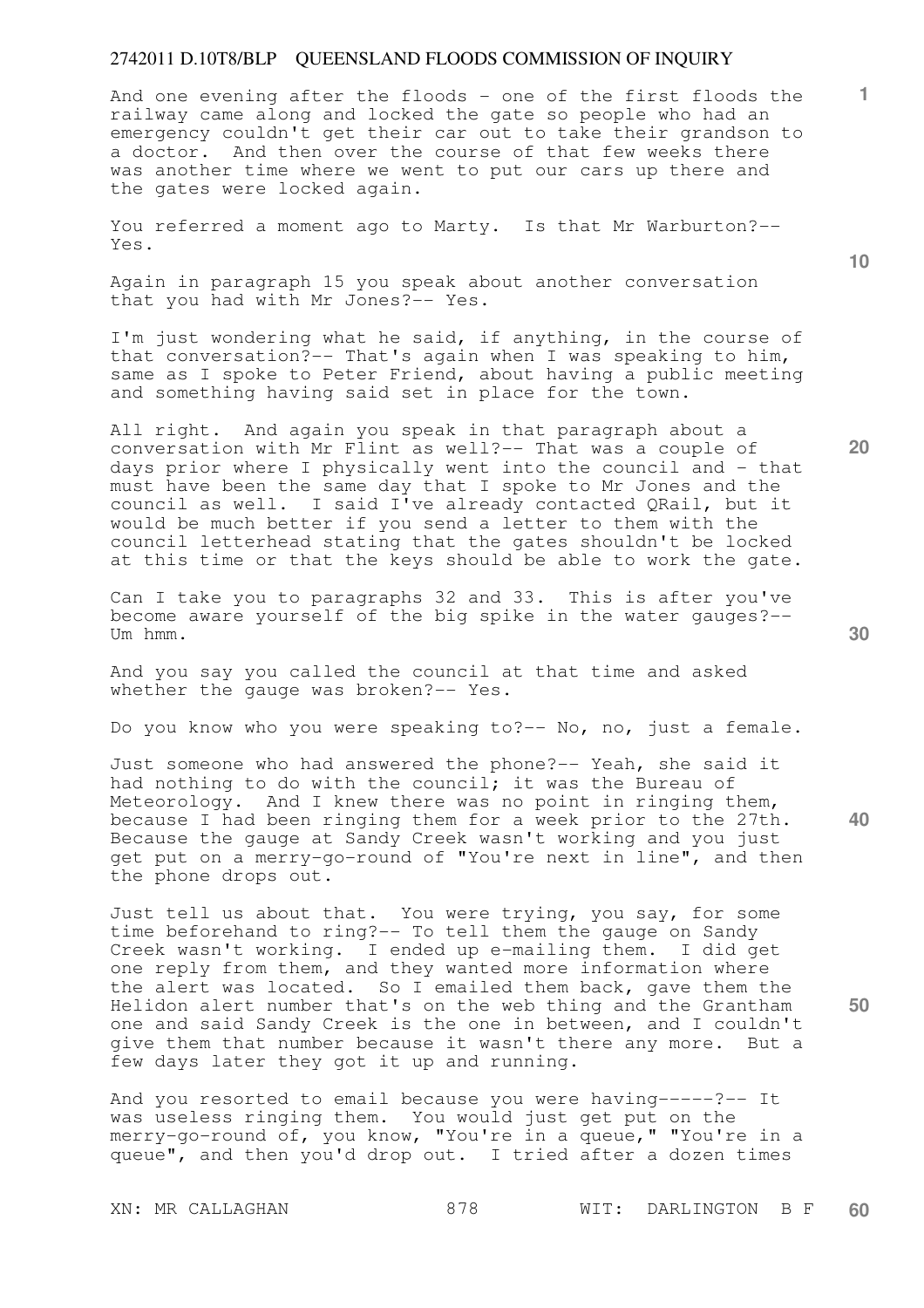on the phone. It just wasting 20 minutes at a time.

You never actually got do speak to a human being?-- No.

Okay. All right. Paragraph 33, I think you record that you must have misheard Mr Friend and he said something like-----?-- I thought he said the dam had burst at Withcott and the water is coming towards us. But he must have said "It's like a dam", because there's no dam up there.

Did he say anything else about what should or - should or could be done?-- No, no, he sounded like he was worried about it, with his own property and that. All I recall is he was saying that, and then I hung up from him and went and told my husband.

Well, can I move forward then - and you understand your statement is now evidence, so it's all before the Commission, everything that's in there. So I'm just taking you to some selective paragraphs, one of which is paragraph 71. Can you just tell us a bit more about this. Who requested you, when, where were you? Someone from Oueensland Urban Utilities, paragraph  $7\overline{1}$ , "In the aftermath of the event"?-- Oh, yeah. To cart water to Gatton because Gatton was running out of water.

Yes. Who actually asked you and in what circumstances?-- They rang from the command centre in Gatton Council Chambers wanting water trucks to cart water.

So they rang you?-- They rang my mobile.

And they obviously got that from somewhere?-- We're registered water carriers with the council, and our names on their books. Same as they rang other water carriers in the area.

All right. But it wasn't the council who rang you; it was Queensland?-- It was somebody from in the command centre, a girl. And then when we had trouble getting in, I spoke to a police officer who was at the command centre there, and he said that we'd have no problem. Just go in from the Helidon end through the roadblock and they would let us in to get the truck out.

Was there a phone call?-- I rang the girl back, just redialed the number she dialled me on, rang her back and said we couldn't get in, and she put the police officer on. I don't recall his name. I only ever got his first name anyway. And he said to go back - go through Helidon. Couldn't get in you won't be able to get in from the Gatton end. Just that we're in Gatton dropping people off. He said, "Go to the Helidon end and they had let you in." But they wouldn't.

The police wouldn't let you in?-- No.

Did you suggest, for example, that they call-----?-- I told them. I wasn't with my husband and son-----

Right?-- -----at the time. But yeah, they wouldn't let them

**10** 

**1**

**20** 

**40**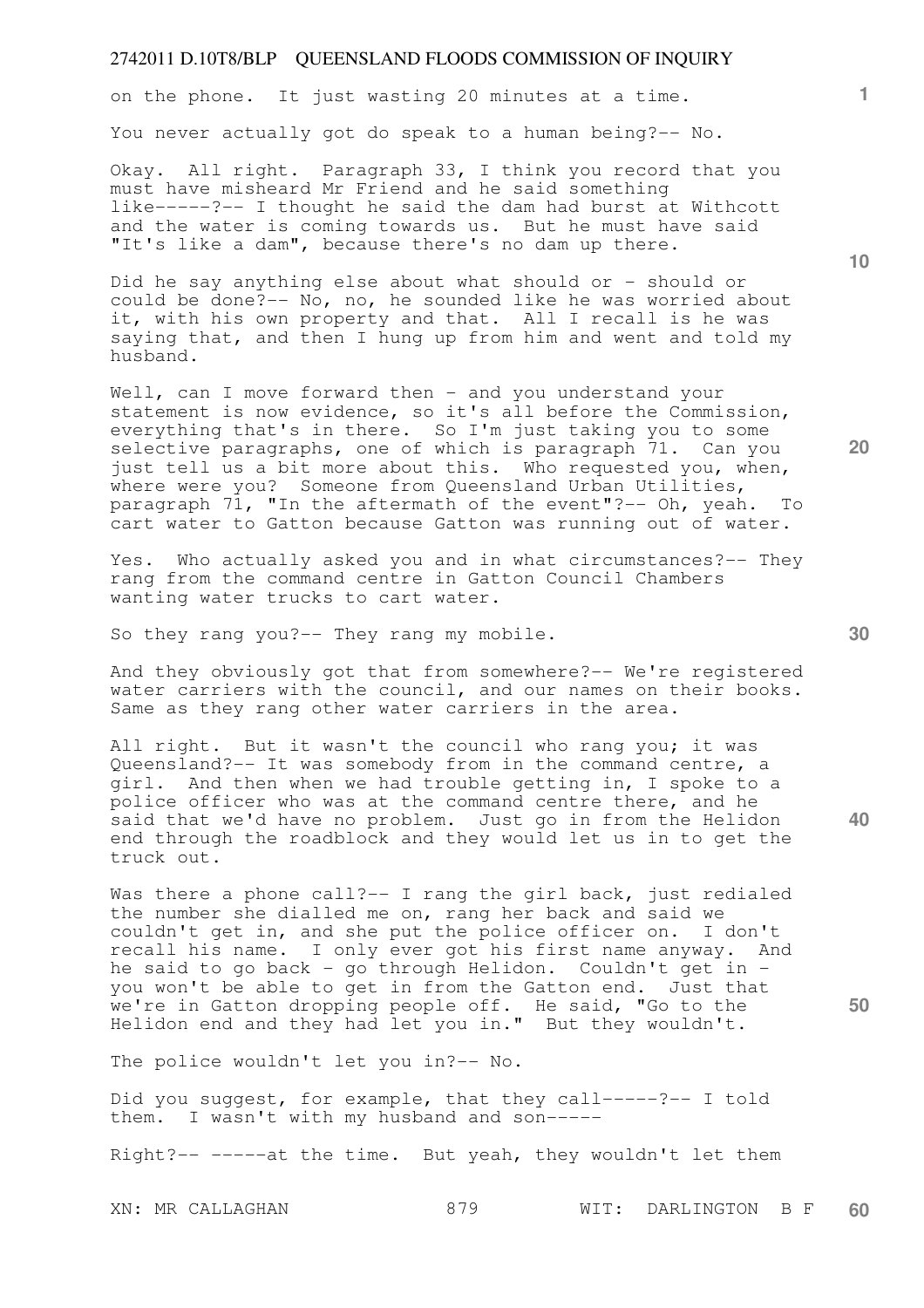in. It wasn't until Major Slater arrived and he organised it for us to go in and get our truck.

Do you know whether the police on the roadblock called the command centre or were able to?-- I think they may have called somebody, but I'm not sure. I couldn't say with 100 per cent sure.

At paragraph 73 you speak about the difficulty, which some people - some others have experienced as well of being recorded as a missing person?-- Yeah. We registered the night they took us out with the police officer in - on the western side of Sandy Creek. We registered at Helidon with the minister or priest when we got there. A couple of days later we registered again with a police officer, and then we registered with the Red Cross. And several days later after that my husband had the coroner ring his phone and told him he was dead. But we registered with four different people. People from overseas and family and friends just locally and interstate were told they had no idea where we were. So something was drastically wrong in that area. You know, they were advertising ring this 1300 number, and I know people who rang that and they were told, "We can't give you any information. Go to the website."

I was going to ask you about that. Which 1300 number was that?-- The one that was on TV that they kept-----

It's the missing-----?-- The one they kept putting on TV all the time.

All right. Okay. You also in paragraph 76 have something to say about the way roadblocks were being administered?-- Well, I don't think that we should have been kept out of our homes for the length of time that we were kept out. Because we had the flood of the 10th, plus the little one on the Tuesday, but then when we got back, finally were allowed back to our homes, we had things destroyed by the so-called search and recovery people, you know, with just no respect for people's property.

What are you talking about there?-- Oh, we had plant and machinery that was just ripped apart. You know, it had obviously been washed out of our yard, but it was still in one piece. And the excavators - I don't know whether it was the army or a private contractor - just come along and ripped it to shreds. And we're not the only ones that had things like that happen to. Quite a few people. And if you're searching for bodies, you don't search with an excavator. All they had to do with a pantech was open the back door and walk into it. Instead of that, they ripped it to shreds. I felt like we were being treated like children, being kept out of our homes. We could have been allowed in.

This might be relevant to the same thing, I'm not sure. But in paragraph 77 you talk about promises being made to you. What promises are you talking about and by whom?-- Oh, they started to clean up the main road before people had - you know, you'd go in and you're not  $-$  you go to your home and see

**30** 

**20** 

**40** 

**50** 

**10**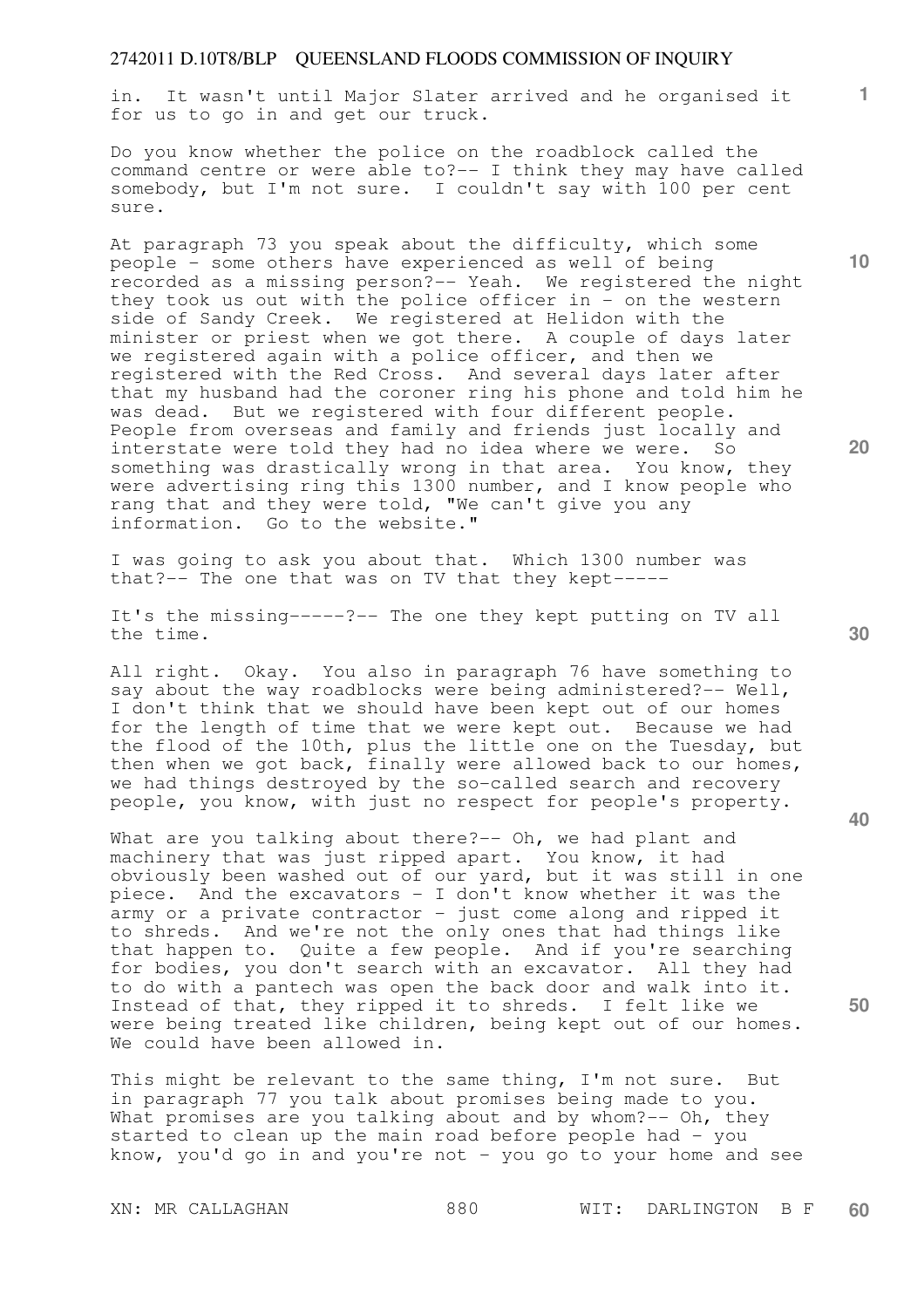what's happened there and the mess of it and everything, and you don't get a chance to go out into the - along the road to see if anything of yours has been washed down there, you know. More than likely it's in Brisbane, but that's beside the point. I think they started doing their roadside cleanups and everything a little bit too quick.

Were you told, though, that it wouldn't happen that quickly, or were you notified-----?-- We were told we would be given time, but there was never any quantifying time said.

Okay. How long was it, do you think, after you were allowed back in before that happened?-- Look, honestly I can't remember.

All right. Okay. That's the only questions I have.

COMMISSIONER: Ms McLeod?

MS McLEOD: Just reserve my position on those new matters raised today.

WITNESS: Can I make a statement, say something?

COMMISSIONER: Yes, go ahead?-- I feel prior to the floods that the authorities had ample time after that water went through Withcott and Murphys Creek, they had two hours to at least send one vehicle out to Grantham with a siren going just so people knew it was something out of the ordinary, because that's not anything that's ever happened before. We've never had anyone come out like that and warn us. We get the lady from up on the hill walk down the road and tell us we're going to flood seven hours before it happens. But, you know, one car half, an hour of the police officer's time, it may have saved one more life.

All right. Is there anything arising - hang on a minute. We'll just see if anybody wants to ask you anything about that. Mr Callaghan or - any questions arising?

MR MacSPORRAN: I have nothing, thank you.

COMMISSIONER: Thanks, Mrs Darlington, you're excused.

WITNESS EXCUSED

MR CALLAGHAN: I call Mark Kelly.

**10** 

**1**

**20** 

**30** 

**40**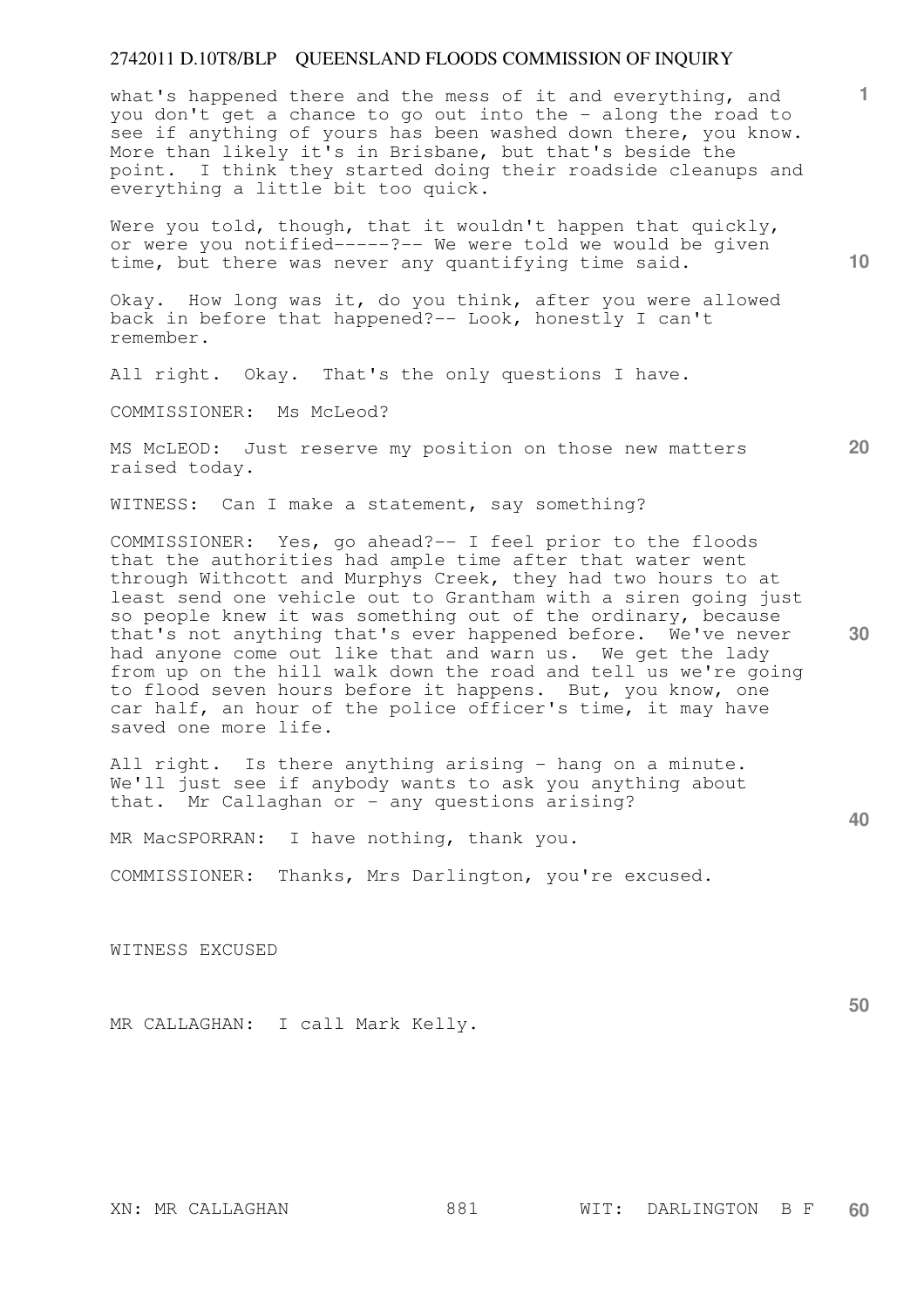MARK ALAN KELLY, SWORN AND EXAMINED:

**10 20**  MS WILSON: Is your full name Mark Alan Kelly?-- That's correct. And you're an Inspector of Police?-- That's correct. And you're presently stationed in Toowoomba?-- Yes. And have you made a statement in relation to your role in the recovery - in the role of recovery that you performed in Grantham?-- Response and recovery, yes, that's correct. Could you have a look at this statement, please. Is this your statement?-- That's correct. Signed on 30 March 2011?-- Yes. The statement is true and correct?-- Correct. Thank you. Madam Commissioner, I tender that statement. COMMISSIONER: Exhibit 154.

ADMITTED AND MARKED "EXHIBIT 154"

MS WILSON: Your present position is that you're responsible for the Toowoomba Divisional Work Units of the Toowoomba Station, Toowoomba Communications, and the Toowoomba Watch House?-- That's correct.

**40**  From 13 January 2011 did you assume the role of the overall commander of the search for missing persons from Toowoomba Police District?-- I did, yes. And on 12 January I assisted with the forward command search with Acting Inspector Tony Neumann.

Let's go to paragraph - page 3 of your statement where you refer to that?-- Yes.

Now, leading up to that, you had been on leave?-- I had. I was on leave - I think it was going to be effective up until about 27 January. I was at home on 10 January when the events happened. My wife is a police officer; she was at work herself. I live on the northern side of Toowoomba. There was a landslip. I was caring for my eldest child. I called in to work the next morning, and I went in to work later on Tuesday, 11 January, to relieve - or provide some relief for the commissioned officers that had worked through the night for that afternoon and evening of 11 January.

XN: MS WILSON 882 WIT: KELLY M A

**50** 

**1**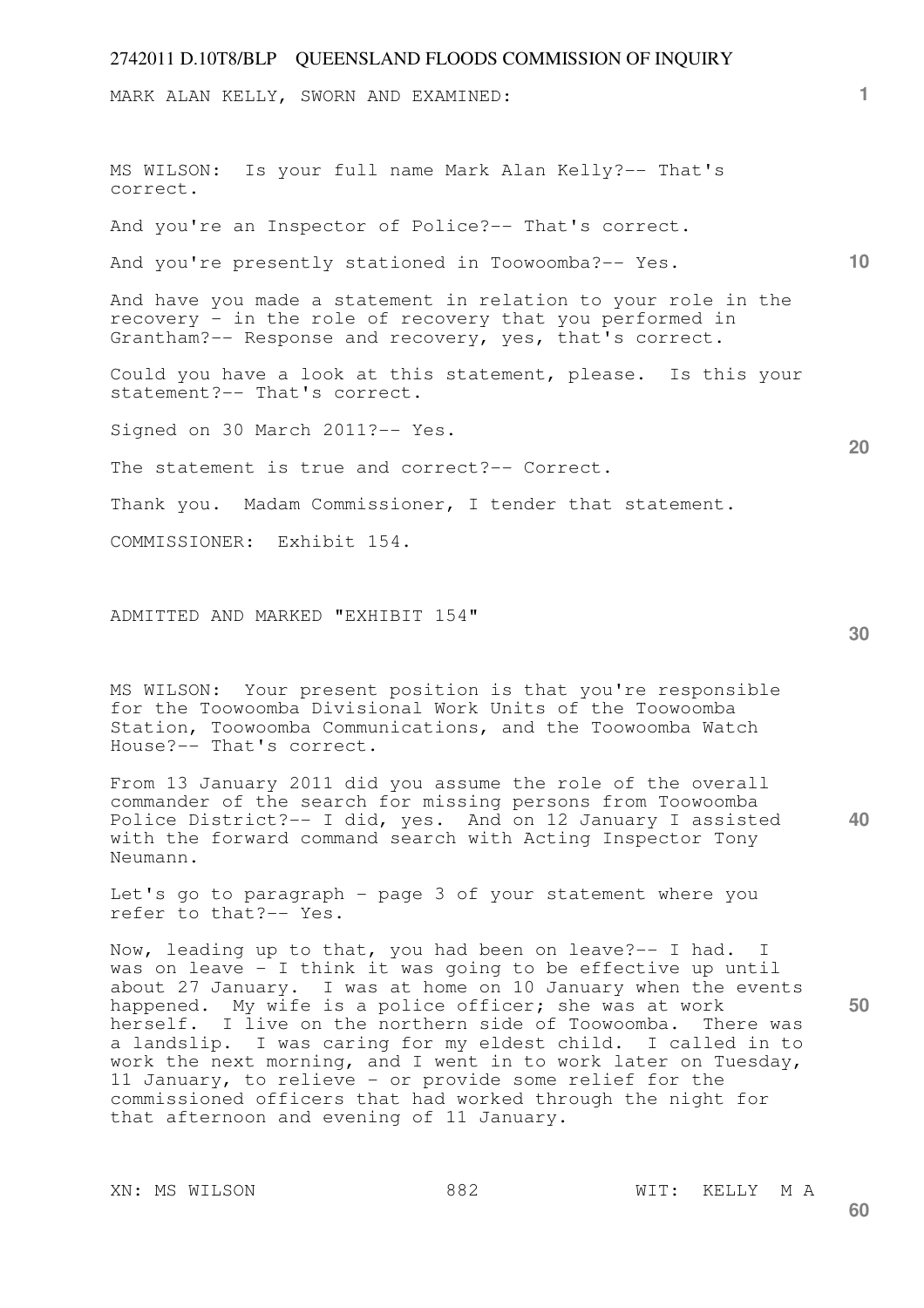And you then say on the 12th of January you were requested by Acting Inspector Tony Neumann to assist with the coordination of the search at Grantham?-- It was, yes. There were a number of police units coming from Brisbane, acting - an Acting Superintendent Ben Marcus, and it was a large site to manage. At that stage Inspector Joe Whyte was the forward commander for Murphys Creek and they're two distinct areas as you would appreciate and the Commission would appreciate. Murphys Creek is a large rural area, the area is spread out. There were known affected properties and missing people from different locations across a greater area, and then you have missing people from Grantham obviously. So I went down in that role and as we gained more situational awareness as to where people had been found that were missing, we realised that the search was going to have to cover a greater area which ultimately was an area of 663 square kilometres, about 131 kilometres of creek line to the mouth of the Lockyer Creek where it meets the Brisbane River.

Now, you state in page 3 that you recall driving into Grantham?-- Yes.

And what you saw when you drove into Grantham that day?-- Yes. It was something, I suppose, I hadn't seen, only media prior to that and was - you had to see it to believe it. Cars turned in trees, debris on roads and some of that had been cleared. I think there was a machine, I believe it was a machine of Alan Payne's, who is a private contractor who was also involved, I believe, in some of the rescues and assisting people earlier on, and he ultimately was employed by the Queensland Police to help us move debris when we were doing our search.

So the role that you performed on the 12th of January, was that a different role that you started to perform on the 13th of January?-- I suppose-----

Or was it an expanded role?-- It's an expanded role in terms of there were two forward commands, one at Murphys Creek, which was Joe Whyte, the inspector; one at Grantham. We realised that we needed one command or one commander because there were going to be different cells of search and rescue coordinators. We ultimately ended up using 32 Queensland Police Rescue and Search coordinators, people who are trained under the legislation to coordinate those searches. Searches like this are unique. Normally they're land or water searches. This was both. And obviously - normally with a search, someone may go missing from a particular location and you know the last known point of that person and you know that they walked off in this direction or they were in a vehicle whereas this was very unique. And on top of that search you also had large amounts of debris that had been basically moved from Spring Bluff all the way to the Brisbane River and beyond.

Now, on the 13th of January when you assumed the responsibility of the overall commander, can you give me some idea of the structure then that existed at that point in

XN: MS WILSON 883 WIT: KELLY M A **60** 

**30** 

**20** 

**50** 

**10**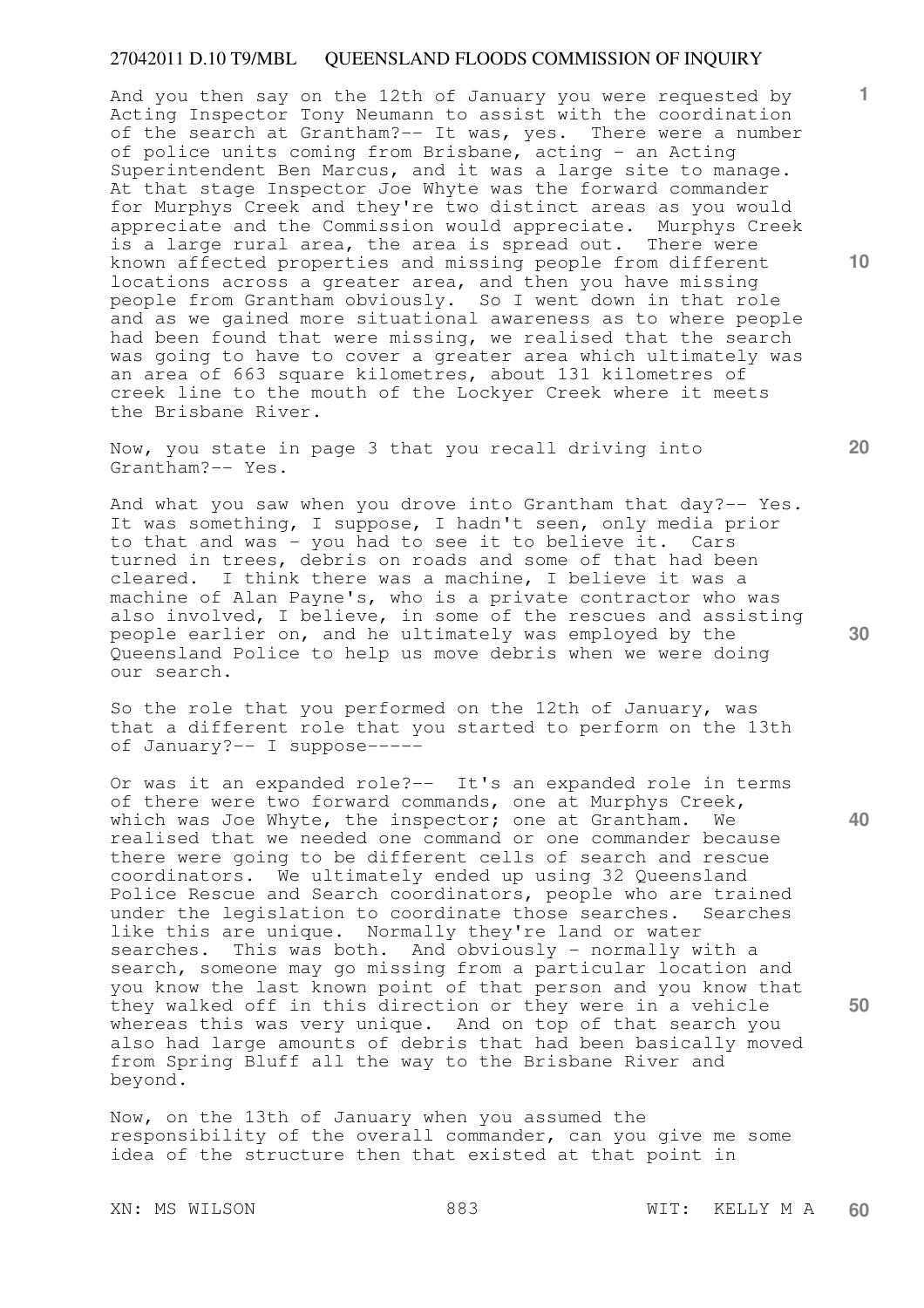time?-- Okay. Tony Neumann is the inspector still for the actual Grantham - the forward commander for Grantham. I'm looking after the whole search. Inspector Joe Whyte was still doing some door-knocks of residences to make sure people were accounted for with-----

That was in Murphys Creek?-- In Murphys Creek.

Yes?-- We knew that the Australian Defence Force were coming to assist us with that search and we became aware that Mr Schefe, who was missing from Murphys Creek, had been located near Lowood, which was about 101 kilometres by creek line downstream. So our initial point of action for the Australian Defence Force was to search the area from Spring Bluff to Grantham because there was obviously people missing from Spring Bluff - well, they were located by where people had gone missing from. And there's always the - the issue of people that hadn't been reported missing, someone who may have been in a motor vehicle or someone who didn't have a loved one to report them. So we knew we had to search from that location Spring Bluff to Grantham along the creek line including Rocky Creek and the area of Postmans Ridge.

Now, you say at page 4 that you continued that role on the ground in Grantham to the 11th of February?-- Yes.

What occurred on the 11th of February that that role no longer was required?-- Okay. During the process we had searched the creek line from Spring Bluff to the mouth of the Brisbane River, that's 131 kilometres of creek line, three times and that was done with the assistance of the Australian Defence Force. We'd also done what searching we could do in Grantham, okay. We'd used the machinery, we'd had cadaver dogs, we had police divers who had also waded sections of the creek. And this - I suppose this search is best summarised by a presentation which was supplied when I supplied my statement in terms of the areas that had been searched day by day and where those searches - and it is a summary and it is a PowerPoint and it is a graphical demonstration with written documents as to where had been searched. We also - the search and rescue coordinators, they keep tasks of areas and an example of a task that gets created from a search. An example I can give you to is the police divers had been down searching the area down near Lowood where Jessica Keep was located. They had spoken to a farmer who had reported a debris pile and then that task came back to the command centre and then we tasked the Australian Defence Force, the engineers, who then sent their own reconnaissance team and during their reconnaissance they located Jessica Keep.

Perhaps now would be a convenient time to take you to the work of the Australian Defence Force. At page 5 you say: "On the morning of the 13th of January 2011 Major Nathan Ravenscroft and three platoons of soldiers arrived at Grantham." Do you know who organised this?-- I believe the request had been made for the Australian Defence Force assistance. I was made aware on the evening of the 12th of January and that's when we came up with the plan of searching from Spring Bluff to Grantham

**10** 

**1**

**20** 

**30** 

**40**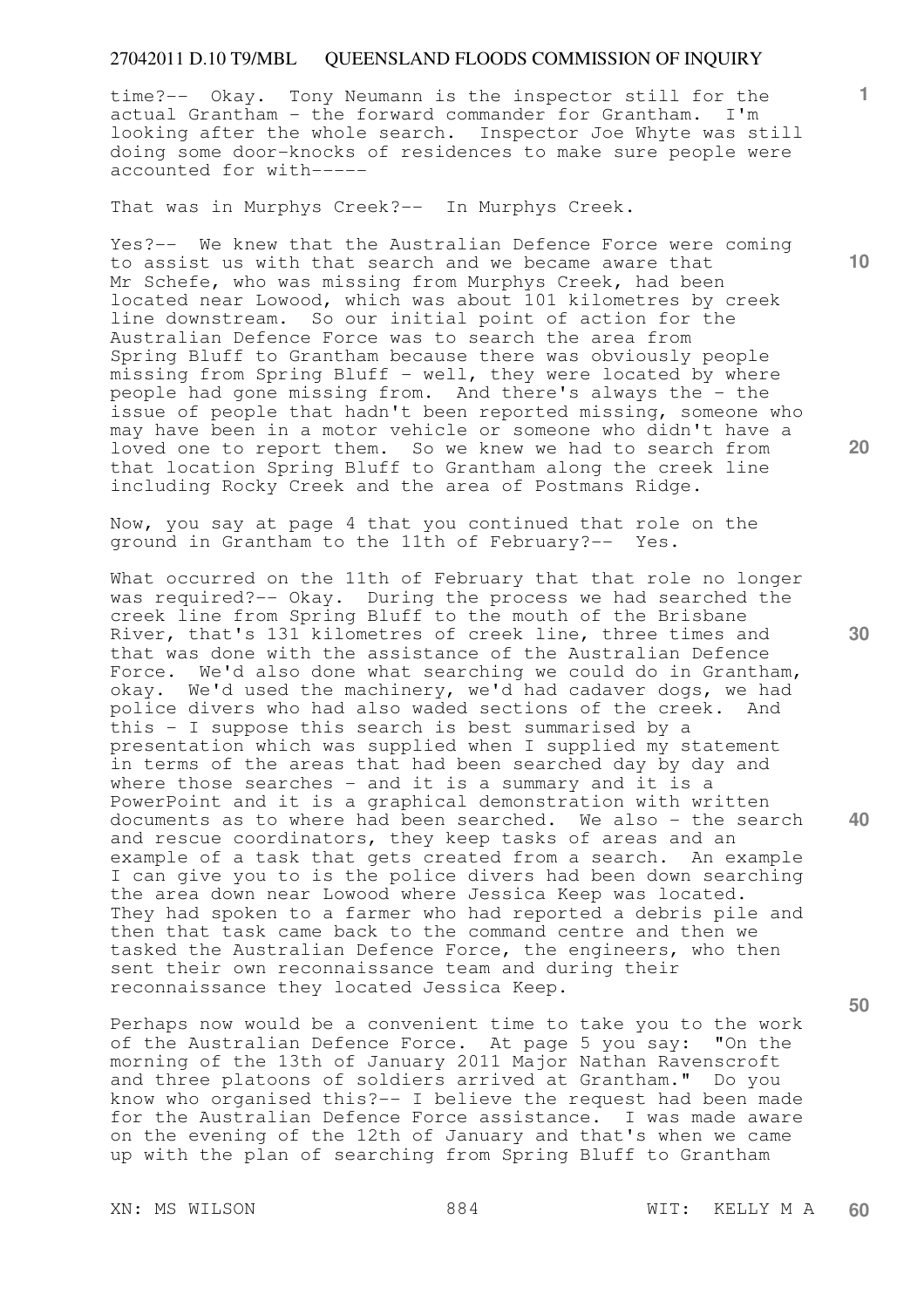first with the Australian Defence Force. At that stage we had a number of police resources, SES resources, Australian Federal Police who were assisting us with Grantham but we saw that as important as being able to maintain the quickest search that we could make and the most thorough search we could make for not only the township of Grantham but also the people that were missing east of that location.

When Major Ravenscroft and the three platoons arrived, had there been a protocol established then of how these soldiers were going to be deployed?-- My understanding was from the previous night that they would act under I suppose not my direction but my request. They arrived. Major Ravenscroft asked us that they would - needed time to set up. He'd actually come up the night before and he had spoken to Acting Inspector Jim McDonald briefly about what our initial plans were for the 13th of January. When he came there we colocated our search and rescue or his command post with my search and rescue in, basically, an army test. Basically, they had planners and mapping. We were on one side; they were on the other. And the search and rescue coordinators, I would say to them, "Look, we need to search the area between Spring Bluff and Grantham and you tell me what we need to do that. I will talk with the army." They then went away and planned how they were going to do that search. We would make sure the search was done between debris lines outside the actual mouth or the section of the creek. And they would do that, break that section up by platoon. So someone would go from Spring Bluff to Murphys Creek, a particular platoon, and then there would be another unit operating maybe in reverse or further down, downstream. So I suppose to answer your question in relation to the command, there were no issues in terms of me asking them to assist with particular parts of the search and, in fact, the Australian Army searched it three times, from Spring Bluff to the mouth of the Lockyer Creek where it meets the Brisbane River.

When you said that the army would then tell you how they were going to do it, did you take that advice and let them determine how they were going to do it? -- We - I was happy with the way the search and rescue coordinators - as long as we tasked them as saying, "We need"  $-$  "This area here needs to be done from debris line to debris line down", how they did that they planned, and that was communicated to our search and rescue coordinators and we were happy with how that was being done.

You talk on page 5 about the "ADF helicopters were deployed to conduct box and line searches of the creek line based on the entire creek system and the width of debris"?-- Yes.

Was something that the ADF organised or was that something that you organised?-- No, it was something that we requested with the search and rescue coordinators. There was actually no person located from those aerial searches. Every person that was located was located by foot searches.

So was it the case that you requested that ADF helicopters

**10** 

**1**

**20** 

**30** 

**40**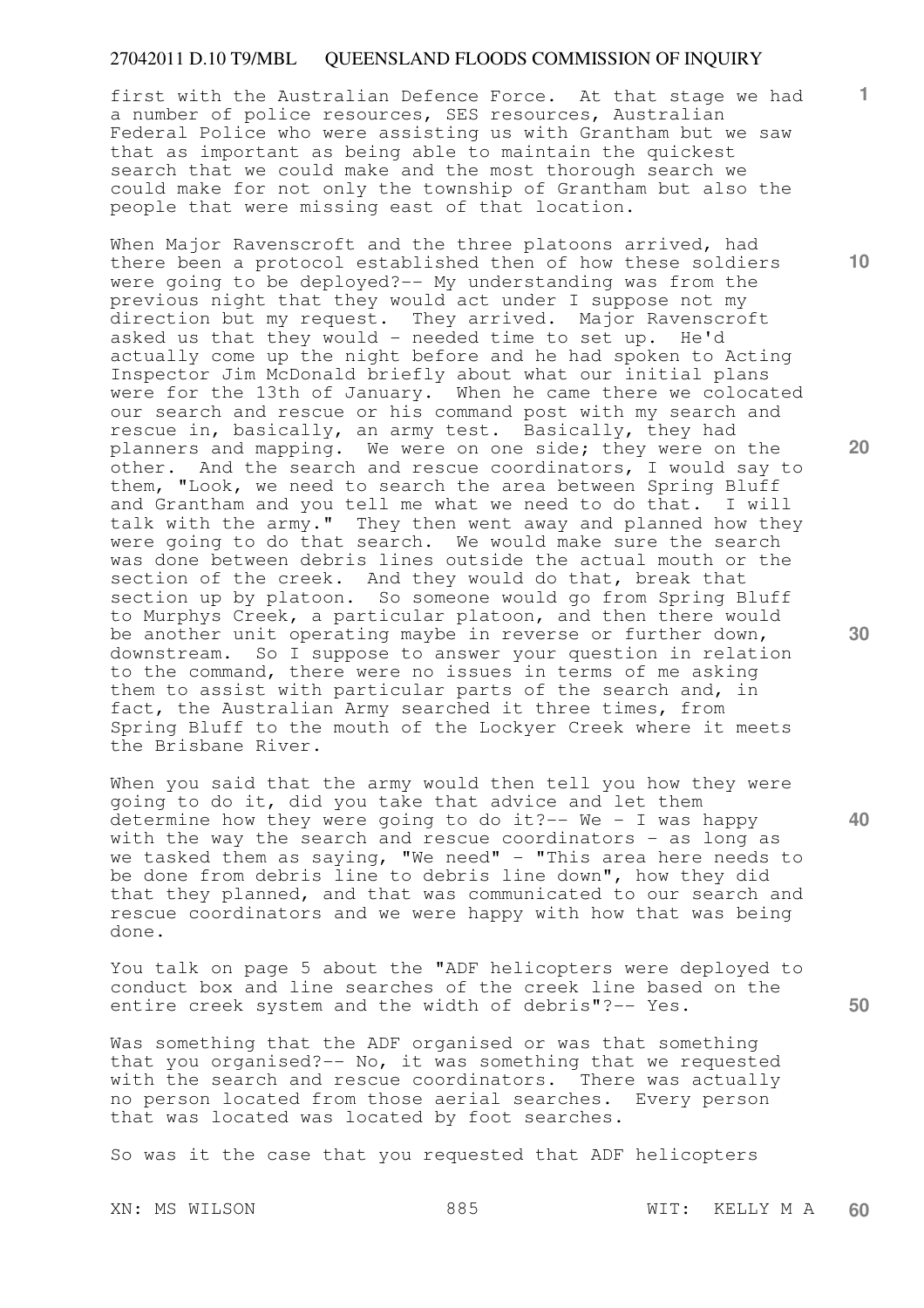perform this task?-- Yes. And initially when we did start, that request would go through the major incident room in Toowoomba. So I would say two helicopters to assist with the search, box search of this area.

Yes?-- The Australian Army actually put a liaison officer on the ground, Major Parks, and I then communicated directly with that person as to what we needed searching. They also assisted with dropping divers into locations that needed to be searched because, obviously, we've got areas reported from members of the community that had to be searched. It was a quick way of getting those divers to that particular location. Some of those were inaccessible and it was - it was an efficient way of doing that. Again, those helicopters didn't enable us not to do the foot searches and, in fact, foot searching was the only way and it was a very complex search area and, as I said earlier, it is not a standard search. You are searching things. At one point we had the army sappers with chainsaws walking ahead with divers behind them, with police with shovels and rakes and other items to try and locate the deceased people.

Once you had Major Adrian Parks as the ground contact, did that assist being able to get that helicopter support?-- It just made it easier to communicate. It's like having an army command post with my search and rescue coordination team. Everyone's there. So if I still requested it through the major incident response room, I still got those resources.

Did you get the resources quicker once Major Adrian Parks was there on the ground?-- It enabled us to plan better, I suppose, for the next day. He would say to me, "Listen, what have you got planned for tomorrow?", and he could start himself planning aircraft.

You also said that "Senior Sergeant Anthony Neumann had continued the deployment of personnel at cordons around the township of Grantham"?-- Yes.

Now, who manned these cordons?-- The cordons were police officers from Toowoomba initially and then there were other police brought in from the State Traffic Task Force. There were a couple of roads, two - the side from the east and the west, basically, where State Traffic ultimately end up setting their vehicles, their major incident vehicles I suppose they would call them or their booze bus vehicles. And then there were also other roads that get you into Grantham.

**50**  So how many cordons were there?-- They were definitely four and sometimes there were more, and there were also cars moving in and around the area. The Australian Army also set up their thermal imaging equipment. I know from talking to Major Ravenscroft through the whole process that no person was detected moving within that area where they set up with thermal imaging. I know that there was one person in the cordon who was arrested. I believe that person was arrested for not only a stealing offence but a drink driving offence, but was in the actual - got into the cordon. Didn't have any

**10** 

**1**

**20**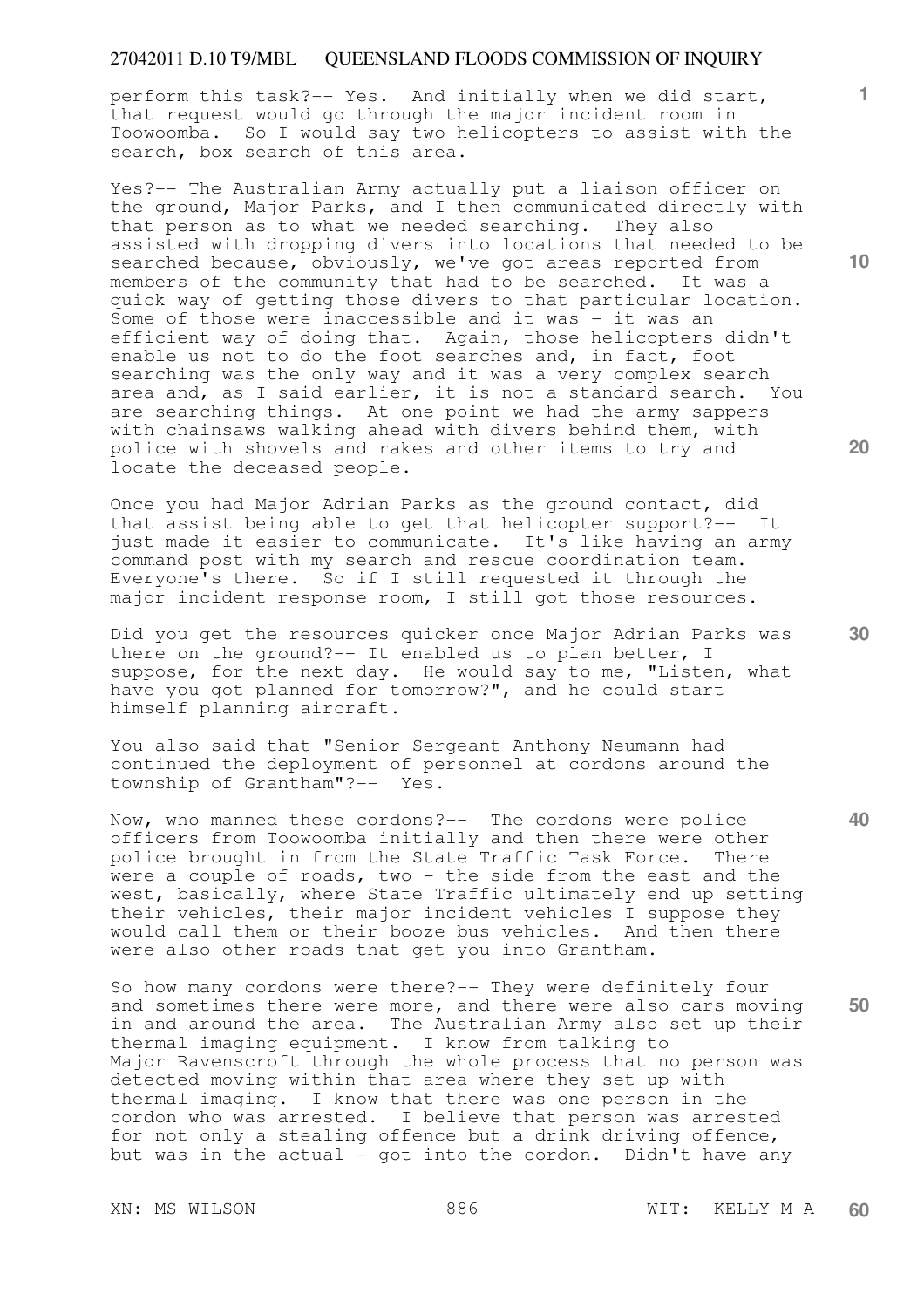reason to be in there. I believe there was one other person charged with looting who was actually a resident.

The reality being if you wanted to get into the town of Grantham, you could?-- I mean, I think if you want to walk into a particular area, unless you've got a fence all the way around it, it is going to be hard to keep people out.

How did you control the media wishing to enter into the town of Grantham?-- Okay. We had the same cordon set up for them not to enter into the town. Some of those media did at different points. The Police Media Unit were - and this was probably a few days into the event or two or three days, were on the ground and they were trying to coordinate the media so it could be controlled in terms of the media gaining access to the area. It's a big task because there was media who came to, particularly, Grantham from Ireland and other European countries. I know one, I think it was the Irish media, actually landed a helicopter in a paddock or a contract helicopter had dropped them in a paddock. It was very complex to try and manage that. And again, we're not talking about a building where we're trying to exclude people. We're talking about a rural community. And it was hard work and we did our best.

What was the rule of thumb that you acted on? Was the media allowed in at certain times or was the media banned and some just landed in a paddock?-- We - when I first got there we were keeping everyone out and during the process, okay, there were sections of the media that followed or got in following dignitaries into the actual cordon, but we tried to manage it. I think sometimes it's good for the message to go out to the world so that the people of Grantham can get the support from outside in terms of everything that they have to deal with. Again, it is complex. We're trying to control that area so that we could get the most systematic search done and keep things private for the people of Grantham. As you would appreciate, when there's so much media and such a hard area to contain, that people are - the media are going to expect and try and get into a cordon.

Did they liaise with you?-- I did - I did media interviews with them at designated points to try and control that in terms of giving them a story. I know that they were going to the evacuation centres or recovery areas at Grantham, Helidon, Gatton and Murphys Creek. And there were other police that did do interviews with them and, generally, that was just about the process of the search, that we were doing everything that we could to locate the missing people.

We talked before just about the army helicopters and the work that they did. At page 9 you again pick that up where you talk about, "The army helicopters flew the course and completed box searches two times and at the peak I noted at least seven aircraft that were assisting with searching or airlifting police divers and other personnel to search locations"?-- Yes.

**50** 

**10** 

**20** 

**30** 

**40**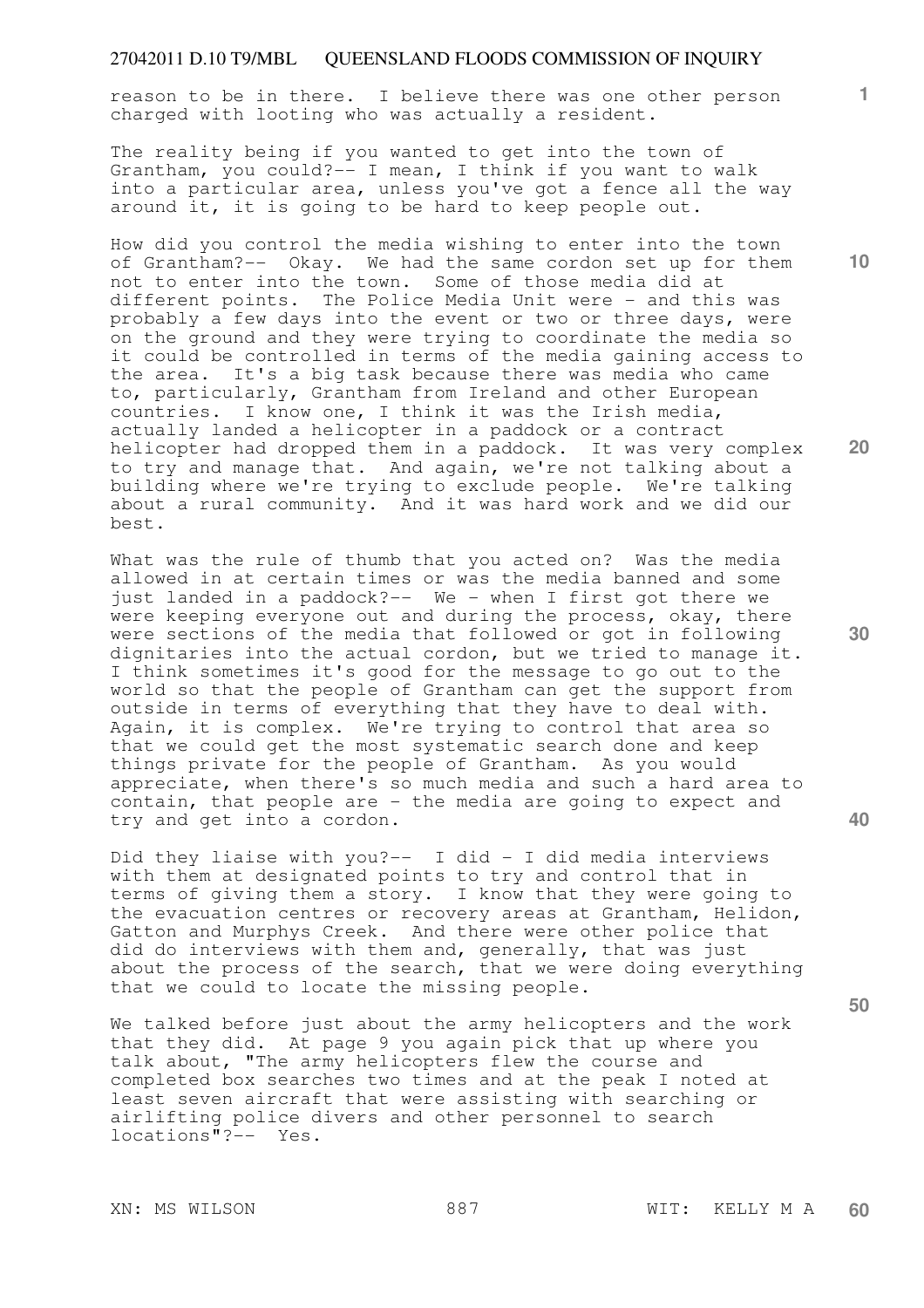When you talk about that at least seven aircraft, is that at least seven aircraft from the ADF?-- Yes. I think there were four Helos, Black Hawk - could be two Black Hawk and the large Chinook. I know at one stage we - with some of these debris piles, some of them were extremely large. Where we located Mr Warhurst, there was a large debris pile there. It was probably half an acre, an acre in size. There were others that were inaccessible. Even - it would take an excavator three days to walk in there if they didn't get stuck. We spoke about maybe using a Chinook to put an excavator into a location on the Lockyer Creek on the eastern side but we never actually did that because it was still too wet there. So, you know, there were different uses and with Major Park being there, we could canvass those issues and speak about them on the spot. He could go and look at them himself and make those assessments which I'm not capable of doing.

What about helicopters from other government agencies? Did you have any need to deploy other helicopters?-- I didn't, no. I think we did request later in January on at least one occasion to do a fly from a particular area. As you'd appreciate, we had 32 search and rescue coordinators and they were given a task. Some of them come from the Gold Coast, Brisbane and other areas. Sometimes they have to be brought in, they're taken by helicopter across the area of search so they can work out what the parameters of that particular search are so they can gain situational awareness and also to redo particular sections that we felt that needed to be done again.

When you say that you think that you can recall one other request from another government agency, which government agency was that?-- To be honest, I can't be sure because I didn't, I suppose - I just asked for-----

It didn't eventuate?-- I just asked for a helicopter.

And you got one?-- Yes.

That picks up at the next paragraph you say, "During the search I was provided with every asset and human resource that was required"?-- Yes.

You, in that paragraph, talk about various agencies that you were working with, the ADF, the SES and the AFP?-- Yes.

Now, how did they fit in? We've talked about how the ADF fit in with the command structure?-- Yes.

What about the SES and the AFP?-- Okay. Every day and initially - like, we were starting work at 6 in the command team and finishing at probably 10, 10.30 at night. Every day we would work through our search and then plan the next day and we were - there were 37 sections in the town of Grantham that we were doing. When we started some of those you were knee-high in mud, so they were taking longer. As the search progressed we needed, you know, areas to be redone as the environment changed. Those - with the SES, we would make the

**10** 

**1**

**20** 

**40**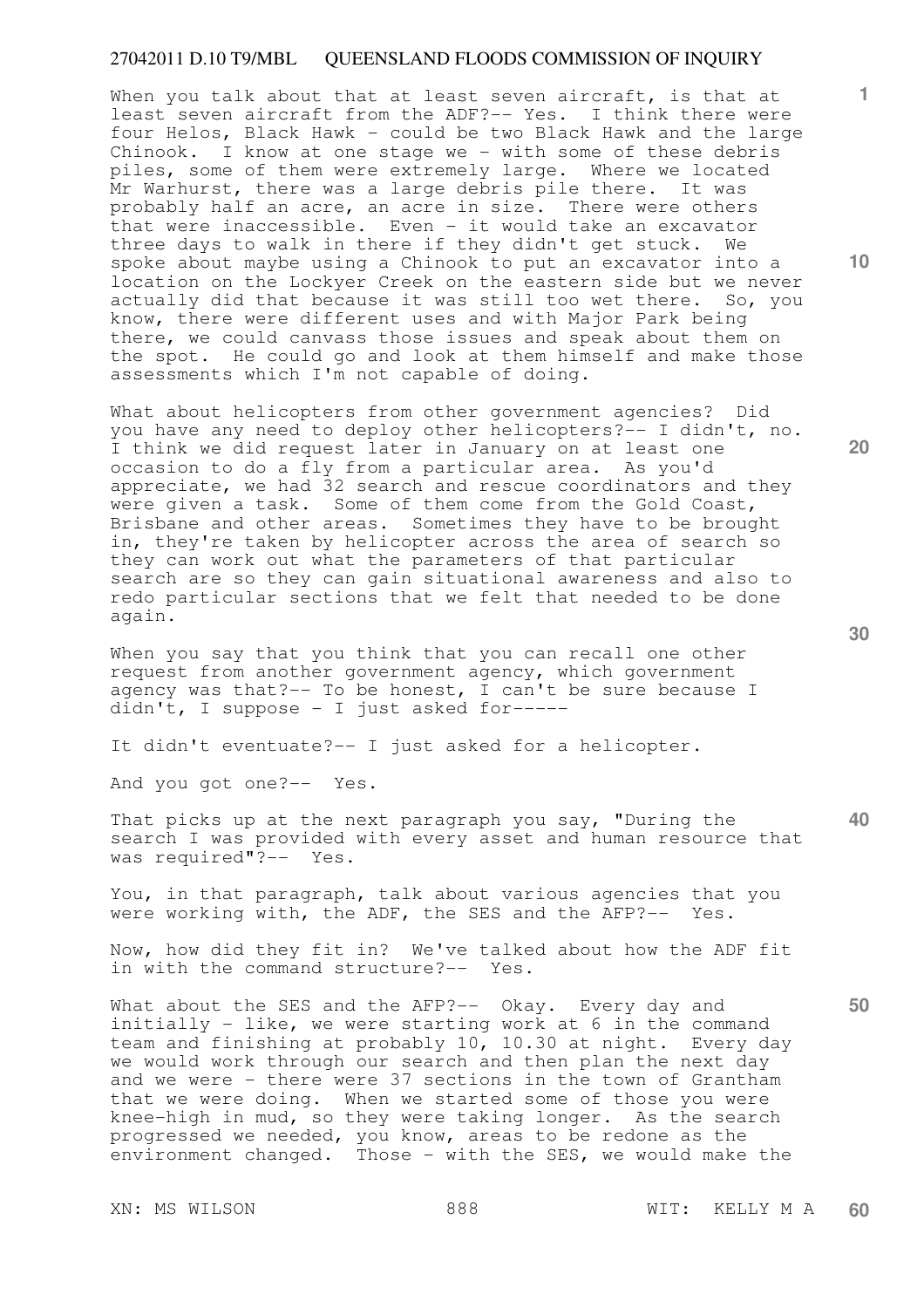requests through the MIR, the major incident room, for an additional SES, whether it be 100, 200, 40, 50. Sometimes we got 200, we were offered 200. Sometimes they said, "No, we can only supply 50 today but we've got more coming to you tomorrow." They always have someone who comes. Now, all those people who come, they mightn't be from one particular area but there will be someone who is appointed as their liaison officer. They're broken up into groups, they're broken up with police or a police officer to go with those groups and-----

Can I just pause you there. So the SES were working with a police officer or more than one police officer?-- Probably one or two police officers. There may have been occasions when they were deployed to a particular area doing a particular task. So it might have been re-searching the vards where they were sent off. They were given a task sheet to say, "Do this particular task", whether it be re-search the yards of Harris Street or another street in the area. Or, "Do this particular section." They would come back to the command tent, report that information to the search and rescue coordinator. If there was any additional information, so it might be like, "There's a large debris pile behind 42 Harris Street that, you know, is of concern", whether it be because of the smell or because they can see household items in there or - so that information was continually coming back. The Australian Federal Police, similarly, they came with a senior officer. They said, "Listen, what would you like us to do?" and we'd give them the task. I know that they did do some tasks with the Australian Defence Force as well because we had trained personnel from there, I suppose our equivalent of SERT or the Special Emergency Response Team. They also stayed in the Grantham to assist with the security and to provide assistance to the police that were there if an event happened after hours. So they were camping in swags beside the command post.

So in terms of the SES and the AFP, you directed the task that they were to perform?-- Yes.

And how did the SES perform?-- Yes, they performed well. I mean, this was an extremely hard area to search. I know I can recall from talking to Tony Neumann that he saw one lady from the SES who had - was up to mud under her armpits, wasn't a tall lady. But they - they worked very hard under extreme circumstances, as did many people. I know one day there was 40 degree heat. We try to keep people well hydrated and fed. Everyone did their best. I can say for that type of search where you're searching 663 kilometres and 131 kilometres of creek line, is - it is - it is extremely beneficial to have trained people, young people, Australian Defence Force people who have got skills in orienteering, who can walk large distances, who are trained in that larger level of search which was unprecedented as far as I'm aware for the Queensland Police Service.

The AFP and the ADF are professionals and the SES are largely volunteers. Did you take that into account when directing the

XN: MS WILSON 889 WIT: KELLY M A **60** 

**10** 

**1**

**20** 

**30** 

**40**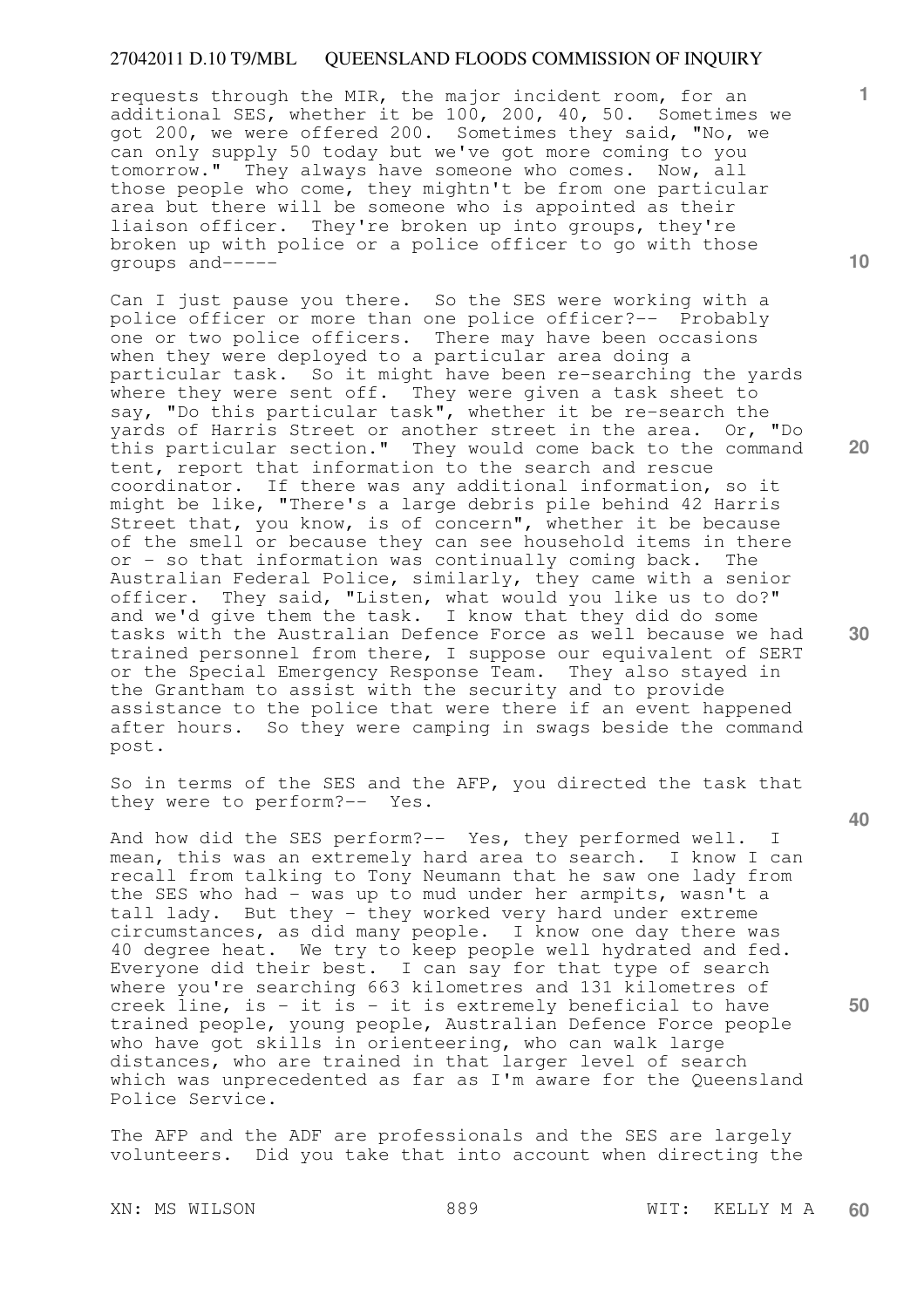tasks for the SES to perform?-- The SES did do searches of creek line. We tried to understand where people had come from and the types of searches they were doing, and some searches had to be redone but only because it was so muddy in those particular paddocks, black soil, extremely muddy. We did as best we could to try and use the Australian Defence Force for the hardest part of the search and for the areas of the terrain that they were trained to deal with as opposed to State Emergency Services, who I don't think - or even Queensland Police Service, you know, we don't train to search 131 kilometres of creek line three times. That's nearly 400 kilometres of creek line. And that's - some of it might be level but some areas you're walking on the sides of embankments. There's debris piles, there's grass, you know, head high in some locations as you got further east. It was extremely hard for everyone involved.

Inspector Kelly, are there any lessons that you learnt that you could share with the Commission to assist for the future?-- I suppose the only thing that we've already discussed with the search and rescue coordinators, and let's hope it doesn't happen again, is where you have mass casualties in terms of doing a search and having procedures for that and I think the problem with having procedures for that is every event would be different. You know, look what happened in Japan. But certainly here, I know our State Search Coordinator is already in the process and we're going to have a further, I suppose, debrief with all the search coordinators to try and develop a set of procedures for a mass casualty search where you've got fears, grave fears, for people who are missing, to do a search like that. Like I said earlier, it is not a typical land or water search. It is a search which involves, you know, digging up ground, moving debris, doing stuff time and time again as the environment changes to re-search it, so.

Is that debrief planned in the near future?-- We've already had one debrief where we spoke about the interaction of the search and rescue coordinators. Obviously there's 32 from all over the state. We're planning to have that at Gatton, which is an area central to that, with Warren Francis, who was the overlay for the search. He was brought in. He is the officer in charge of the Brisbane Water Police, so he was brought in to overview what - the search and rescue coordinators and what in fact I was doing. And above him at a state level is Senior Sergeant Jim Whitehead, who is the state coordinator, and I think he holds some position in the National Search and Rescue Board. So they're also going to be involved in that. And Jim, that's his full-time role and he's working on that. But it is also to talk out these issues of how the command would work and if we had other agencies, how that would work in terms of - like, us being colocated was a great advantage. I know at one stage we thought about moving our command post to Gatton to the university, but we decided to stay where we were because we were all working together and that was the nexus of the search even though we were searching 131 kilometres and also by air and by boat, further east, the Brisbane River into Moreton Bay.

**1**

**20** 

**30** 

**40**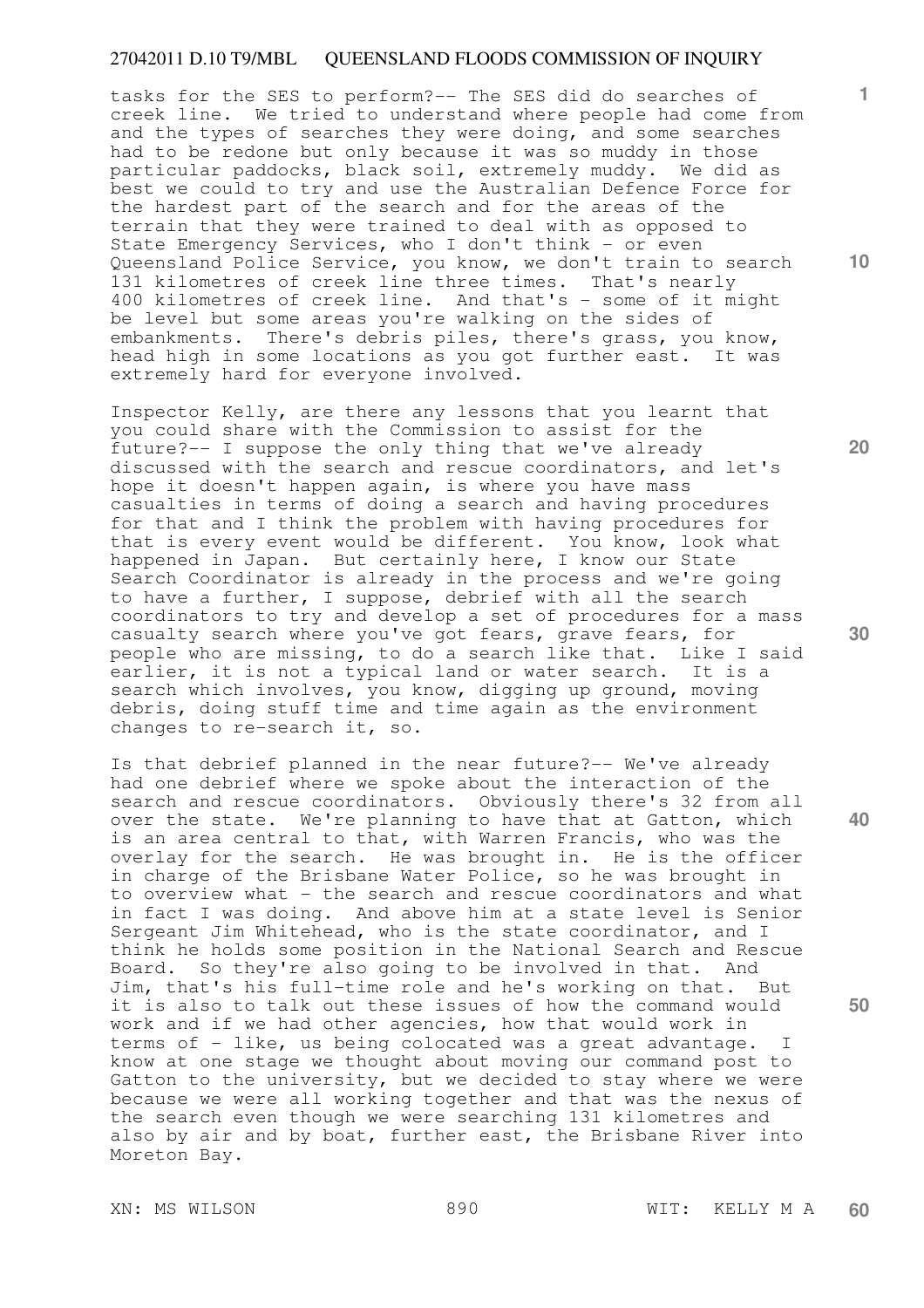It the case that the protocols that you established with the ADF should be in a more formalised - on a more formalised basis?-- I don't think we need any legislation. I think, as you said earlier, we're all professional organisations. The Australian Federal Police, the Queensland Police Service, the Australian Defence Force operate under a command process. We worked in very well. Everyone knew the task at hand. I don't think you'd need legislation for that to happen. For us internally, the QPS, to have a framework in terms of conducting a mass casualty search or looking for a search over a greater area when there has been movement of the earth, large movement of water, yes, you know - and that's - we're working on that.

And perhaps we can particularise that. What area are you particularly working on?-- Well, it is the search and rescue in terms of coordinating that search, so how you do that. Like, as I said earlier, normally when someone goes missing and they do a search, by water they use boats, they're looking - normally by land, people walk away, they drive away. In this particular search, unfortunately the prospect of people being buried, being covered in debris where they can't be seen spread along a large distance where that whole environment has been changed by the natural event that's occurred. So it's having like - us having procedures to say, "We're going to have multiple search cells operating." As in that one, we had one from Spring Bluff to Grantham, the town of Grantham, then Grantham East. And then you could say we had another one in terms of the Brisbane River and Moreton Bay. So all those multiple cells working at one time. Whether there is one commander, such as myself, for this particular search or whether you set up a number of different commanders, they're the sort of things. And how that search and the tasking of information that's coming in to making sure all the information that's coming in from the community, that's coming back from all the searches, the SES, the other people, so you're getting that information so that we can do the search.

**40** 

**50** 

**30** 

**1**

**20**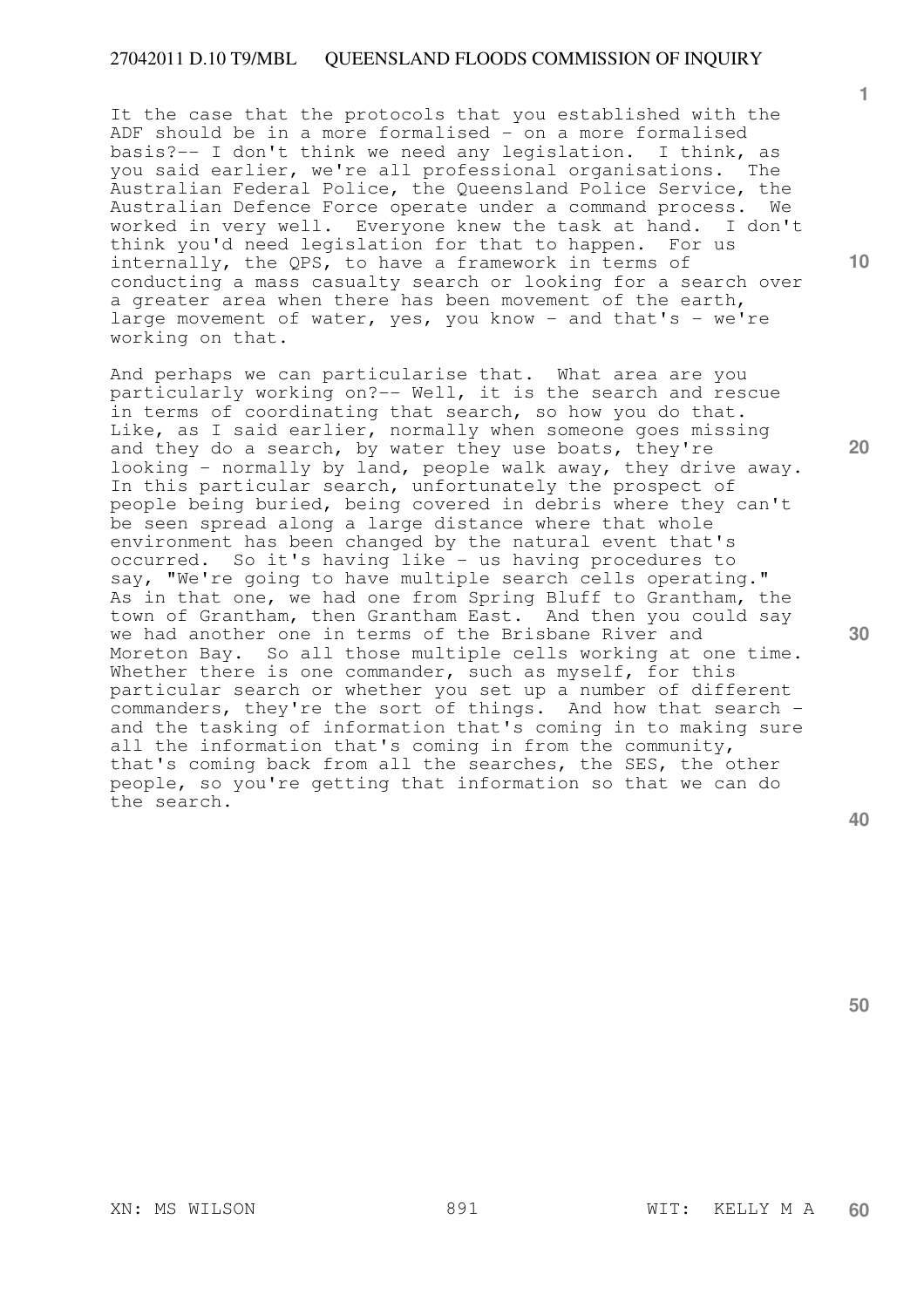Sorry. Continue?-- I suppose it gives me some relief that in some ways no one has been found since we left Grantham, you know, that we've found everyone that was there to be found. It would give me great pleasure for everyone to be found, but I think in this instance the search was done very well, and it was because of the cooperation of all the organisational units involved in this particular search, and it would be good for everyone to be found.

Have you got any view from your own experience whether it should be different cells with commanders, or one overall commander is the best way forward?-- It would depend. I think this particular incidence, one was a good concept. Again we had Tony Neumann, who was the police forward commander, in the Township of Grantham. I think the information flowback, you know, because you have one person going to the meetings with the assistance commissioner and the other people who had key roles, such as Paul Hart and the missing persons, Brett Schafferius obviously is the DEC, and the other, I suppose, commanders of their particular areas, so getting that information back. An example was the vehicles. You know, there was 855 vehicles. Setting up a task force to identify and account for every driver/owner of each of those vehicles so we made sure we located all the missing people. Not only those reported, but potentially those that hadn't been reported that had been in a car or hadn't been reported because they haven't got any close loved ones.

Thank you, Inspector Kelly. I have no further questions for you.

MS McLEOD: No questions.

MR GIBSON: No questions, thank you.

MR MacSPORRAN: Inspector, just one matter, and that concerns the issue of the search for missing persons in the Grantham area. We've heard that the residents of Grantham were prevented from returning to their homes until 18 January?-- Yes.

Can we have your view as to whether that was necessary and if so, why?-- I believe it was necessary on a number of levels. One is the safety. It was a very, I suppose, unstable or unsafe site, you know, there was a number of gas bottles, and these things flowed a long distance. I've known about farming chemicals and other items, and just debris and knowing who is where and why they are there. Importantly for me, I believe that police and emergency services are the people who are trained and paid to perform the role of recovery of deceased people. It wouldn't be a good thing for any member of the community to have to deal with that. And as I said earlier, up until the day before people returned to Grantham we found someone in a back yard, and that back yard had been searched a number of times. And I personally went to that location and

**20** 

**10** 

**40** 

**50**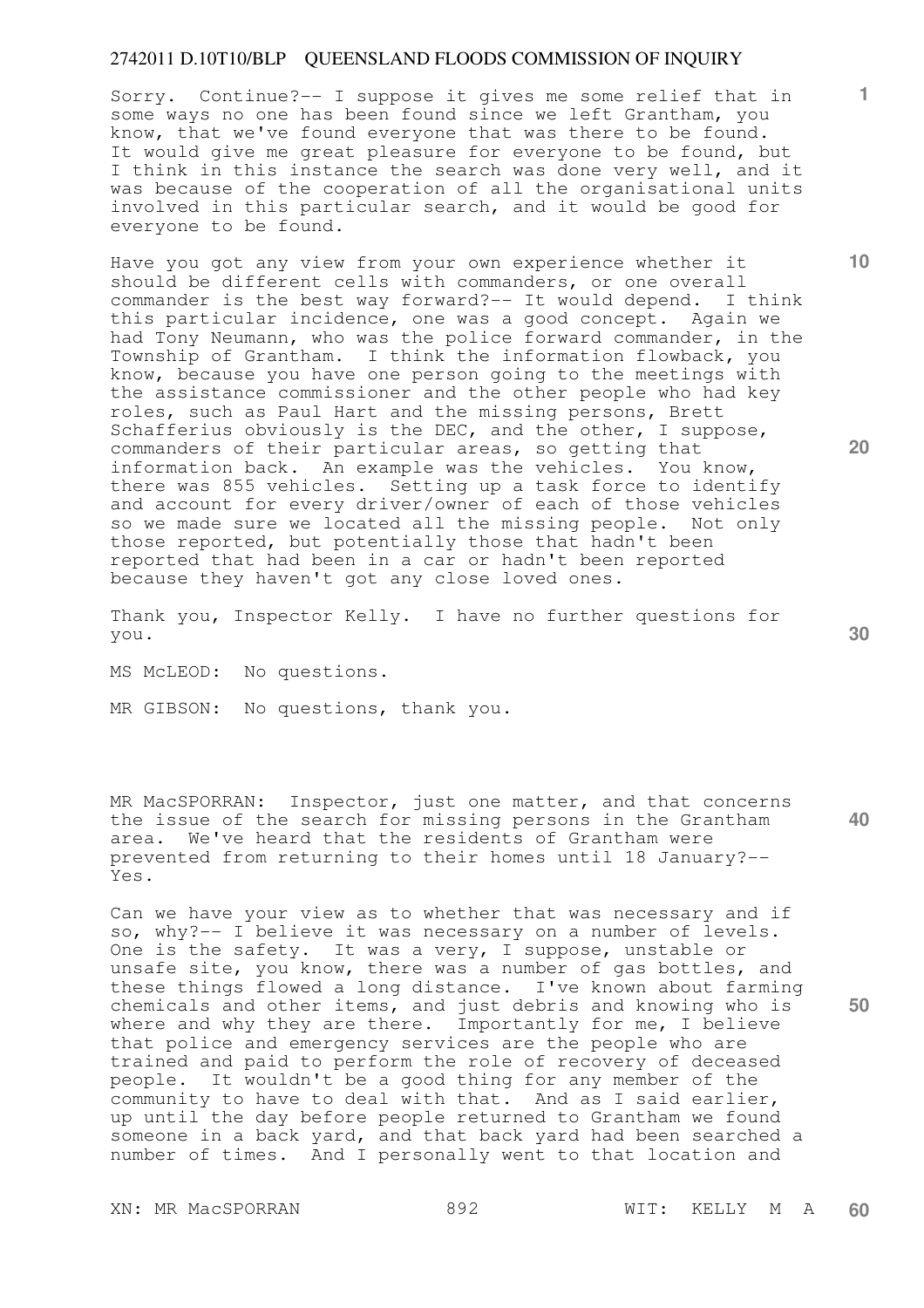unless I was shown, I wouldn't have been able to see that person. But that person would have been found. The other issues being able to do that systematic search. If people come back, they naturally want to clean up. And unfortunately, we were still looking for small people during that search. And there was a prospect of someone wanting to clean up a yard using a truck and a person never being located. So that's important for me to be able to say listen, this has been done. It's been done systematically. So that on that day when we finished in the actual town of Grantham, we knew that we had done the best search as humanly possible to find the missing people.

And all of those steps were appropriately documented, were they; where you had been, what you looked at?-- Yes. There was over 1,000 tasks for the search, and that's all documented by the search and rescue coordinators. It has to be for any coronial investigation, but also for the search and rescues by the legislation. All those searches were documented by task sheets, what had been done, what hasn't been done, whether a debris pile - and we learnt that early on - I think the house closest to our command post, as soon as the search people said - once there's a debris pile, again I can't be sure there's no one in there. Hence we had to gain the machinery, which we employed civil contractors, and the Australian Defence Force supplied 40 plant and machinery for weeks for the search.

Now, were heavy machinery excavators used in the operation?-- Yes.

For those of us who don't understand the process, it may seem odd that heavy machinery like that would be used to find missing people. Can you tell us how that works?-- So if there was a large pile of debris, or any pile of debris, if they used a bucket they move top - from the top down. They do it as delicately as they can do. We did try to use bobcats. It's too wet. But we found because we were doing creeks as well, creek lines they needed - and in some locations we also paid for an extended arm which came up on a float. So they do that very delicately. As I say, Mr Warhurst was located in a pile - I think I say half an acre in my statement. I think I'm being conservative how big that debris pile was, and it was metres and metres deep, and we found him.

You used the heavier machinery to remove the heavier items so you can get access to the smaller debris piles?-- To move the debris.

Yes?-- So you can search your way through it. Does that make sense?

Yes?-- Most of it - and it wasn't really the household items that were the problem in the main; it was the vegetation.

Trees and such?-- Yeah, and parts of trees. Bamboo, all those sorts of things, and there were piles and piles of it. We used an excavator in the creek at Grantham. For a long period of time it was piled nearly as high as the floorboards of one

**10** 

**1**

**20** 

**40**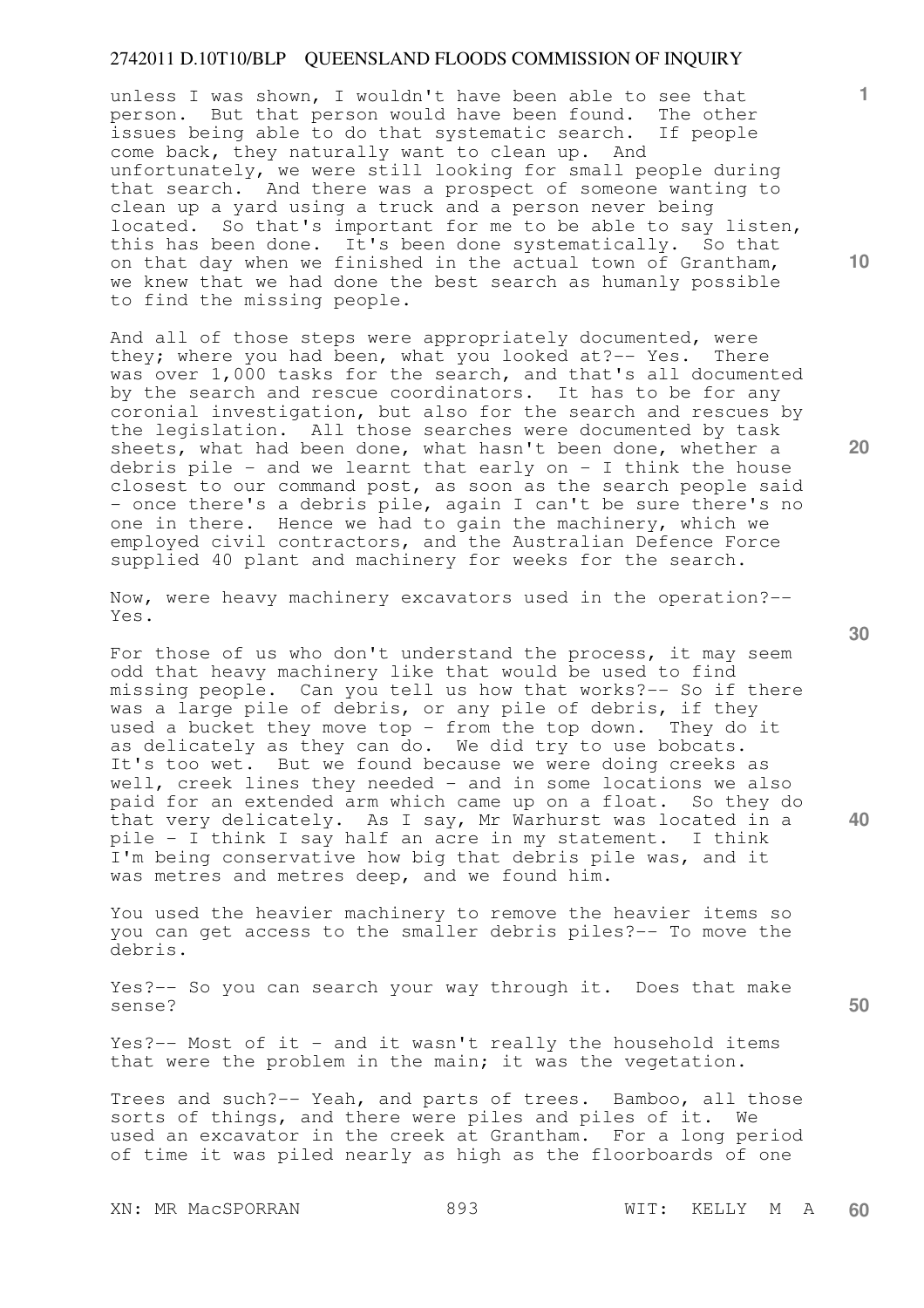of the houses near the bridge there. And I went back there probably a month ago, and the council have still got a machine there still just cleaning up and who - the same contractor, Alan Payne is the same person working - and I know our search and rescue coordinators - we're continuing our search, obviously, by canoe, boat at points of interest, and he's told us he's employed by the council. But he is still using those same methods of carefully shifting through the debris and then moving that debris away, so that we're still trying to locate people.

You're, in effect, picking through the debris?-- Yes.

And the debris was that thick, from what you tell us, that you even considered at one point using a Chinook helicopter to fly a large excavator into a field of debris to commence the process rather than having it walk through the piles?-- Yes, and to be accessible. The problem is, I mean, they have got tracks. They can move pretty well. But there was some areas where it was so wet, that that's what they had to do. We used smaller excavators. We used two civilian contractors; the Australian Army had their own. They also had sappers with chainsaws. So I walked from Helidon to Grantham, and there are literally hundreds, if not thousands, of debris piles. Whether you want to say it's a debris pile as large as this podium or one as large as this room, and in some areas they could be searched, you know, cutting timber, chainsaws, or it could be a tree, some of those become exposed as the water levels drop. And some areas - and I'm sure I'm some of those missing people that were found were, at least at one stage when we walked through, submerged in water.

That's why some of those areas were in fact searched on multiple occasions?-- Multiple occasions. We went back to houses multiple occasions. We went back to yards multiple occasions. We did the creek line three times. I think Katie Schefe was located by a gentleman at Murphys Creek. We were cross-sectioning that area with that process I said earlier with the divers and chainsaws and rakes and shovels where we could do those smaller piles. But if there's debris in water and the machine won't work there, we can't physically drag that out.

So no matter what machinery you used in the task, you did so with the due sensitivity to the purpose of the search?-- Yes, I did. I think the level of machinery used was - I think the costing - it's not about cost - was about  $$125,000$  in civil contract. If I had to put a dollar value on other machinery, there would be hundreds of thousands as well. Unfortunately, there's so many debris piles there and the areas - some areas are not accessible. Whether you put a [indistinct] in there, it still wouldn't matter.

Apart from coordinating the search operation, did you say you physically took part yourself in the search?-- I wouldn't say I physically took part. I went to houses. Make no mistake, I went to the location of every person who hadn't been located. I ultimately went to the house of every person who was

XN: MR MacSPORRAN 894 WIT: KELLY M A

**10** 

**1**

**20** 

**30** 

**50**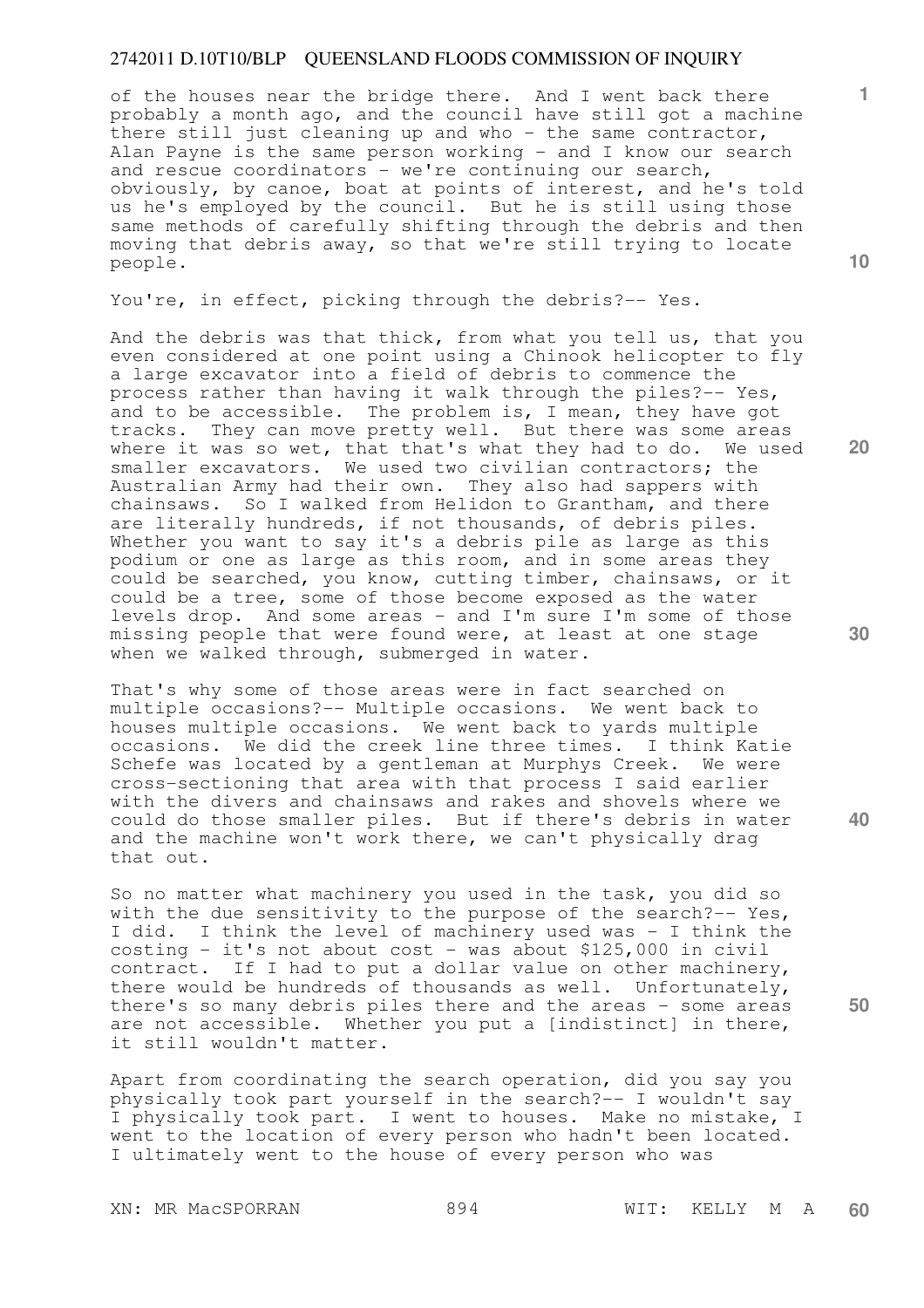missing. And when we first started, I think there were about six houses in Harris Street where people were reported missing from. And I remember when I first started I got a briefing from Tony Neumann, who had spoken to Alan Payne, who said at Harris Street there was a number of evacuations and it was a really bad affected area and there were people missing from Harris Street. Ultimately, all those people were found well. We did locate a person deceased in Harris Street, but they were from-----

Mr Payne you mentioned on several occasions. Was he a local resident?-- He is local to the area. Mr Payne was rescuing people with that end loader. He was down there to help clean up. There's an example of having to make sure that the areas contained. Like, he was there. He was going to do his best for the community to help clean up and help start people repatriating. If you had a number of people like that come in, I wouldn't be able to sit here and say yes, we searched every area systematically, we did it in sectors. And I can put my hand on my heart and say we did the best we could, and we did it in a systematic way.

Mr Payne was initially involved, then he became - come under your direction, did he too-----?-- Yes.

-----do it systematically and at your direction?-- Yes, him and another contractor, Mr Barry O'Sullivan, his company supplied a number of machinery. And again these people, whilst they are civilian contractors, you know  $-$  I know there was one operator who was working when we found Mr Warhurst. We've got that consideration, that those people are doing that task for us, and we tried to look out for their welfare as best we can.

Thank you.

COMMISSIONER: Re-examination?

MS WILSON: Just one matter.

You've referred to that slideshow that you have attached to your statement. Also attached to your statement were running logs and running sheets and reconciliation of tasks?-- Yes.

Perhaps if you can have a look at this folder, please. You'll see in this folder it contains the running sheets and running logs and the reconciliation of tasks, as well as that slideshow?-- Yes.

Can you just explain to me what a running log is?-- A running sheet is a record of what occurs. At this time this information was received. This is what we did about it. These people arrived or assistance arrived from this area. It's just a diary, I guess is a simpler way - simplified way a documented diary of what's occurring. I can say there are task sheets the search and rescue coordinators-----

XN: MR MacSPORRAN 895 WIT: KELLY M A

**10** 

**1**

**20** 

**30** 

**40**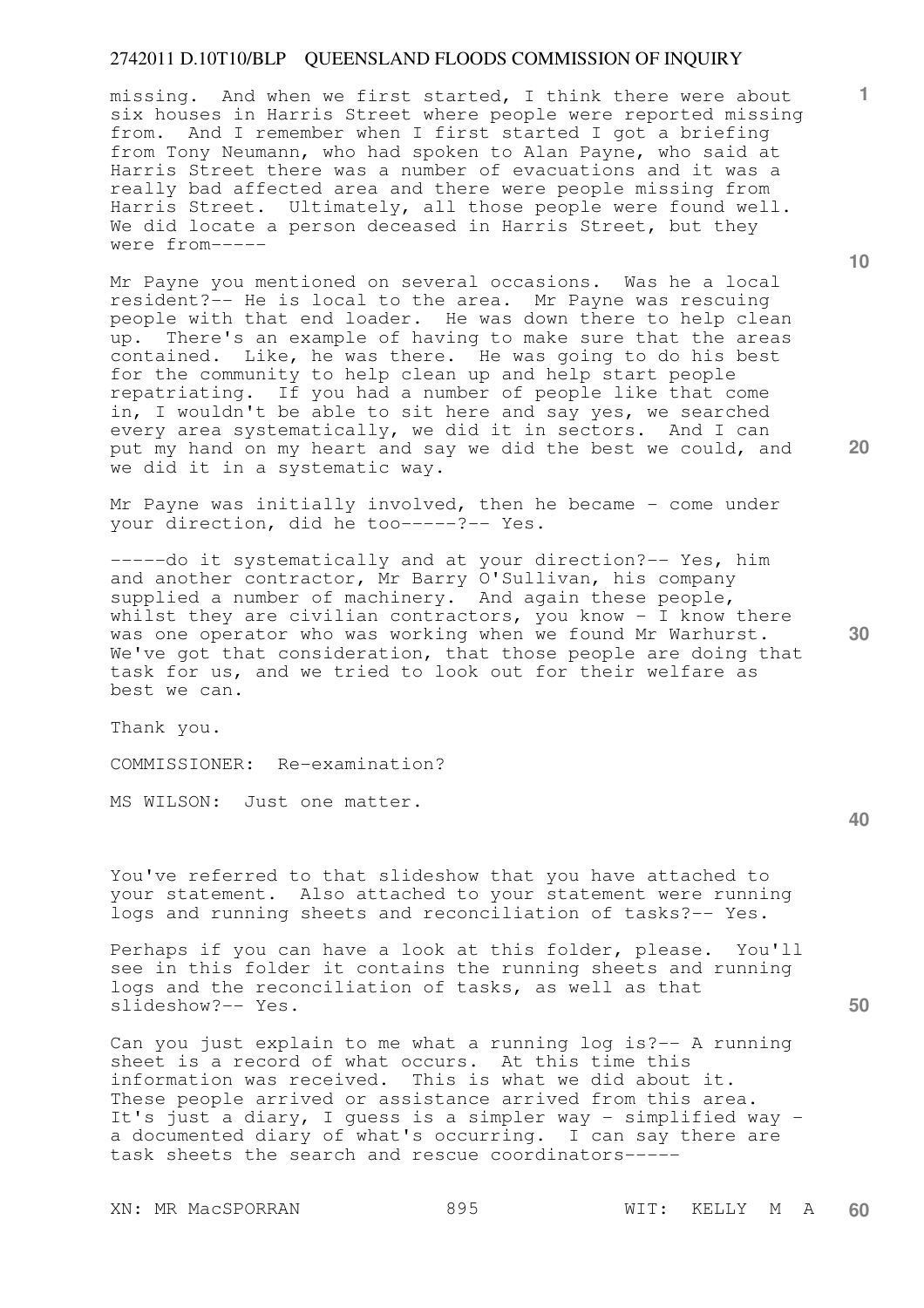As well?-- As well.

**10**  And why is it important to keep a running log?-- It's so, I suppose, for Court, obviously for Coroner's Court or Commissions, but it's also that you can look back and review what you did in, say, two days' time and say are we positively sure that we've done this? And we get another overlay. Another search coordinator's - we've had 32 search coordinators, and each of those that came in, they had to hand over a debrief. They then reviewed what the person before them had done, as well as my overview, the overview of Warren Francis and Jim Whitehead.

Thank you. Perhaps if that can be tendered with Inspector Kelly's statement.

COMMISSIONER: Folder of running sheets and tasks sheets?

MS WILSON:

COMMISSIONER: That will be Exhibit 155.

ADMITTED AND MARKED "EXHIBIT 155"

**30**  MS McLEOD: I don't object to the tender, but it's not particularly helpful for us to be provided with the log, which particularly notpict for as to be provided more the separate refers to communications with the ADF and the AFP, at four o'clock on the day of the afternoon that Mr Kelly is giving his evidence. And to be fair to those officers who are mentioned in the log, we should probably have had this before now. There may be matters that arise that I simply can't digest on the run. We weren't aware Mr Kelly was going to be called today. He was on standby, I understand, and to be given this folder at this stage is not particularly helpful.

COMMISSIONER: So what are you asking for?

MS McLEOD: I'm just noting perhaps that I reserve my position in respect of this exhibit.

COMMISSIONER: All right, thank you. Do you wish Mr Kelly excused?

**50**  MS WILSON: Yes, Madam Commissioner. Could Inspector Kelly be excused?

COMMISSIONER: Thanks, you're excused.

WITNESS EXCUSED

**1**

**20**